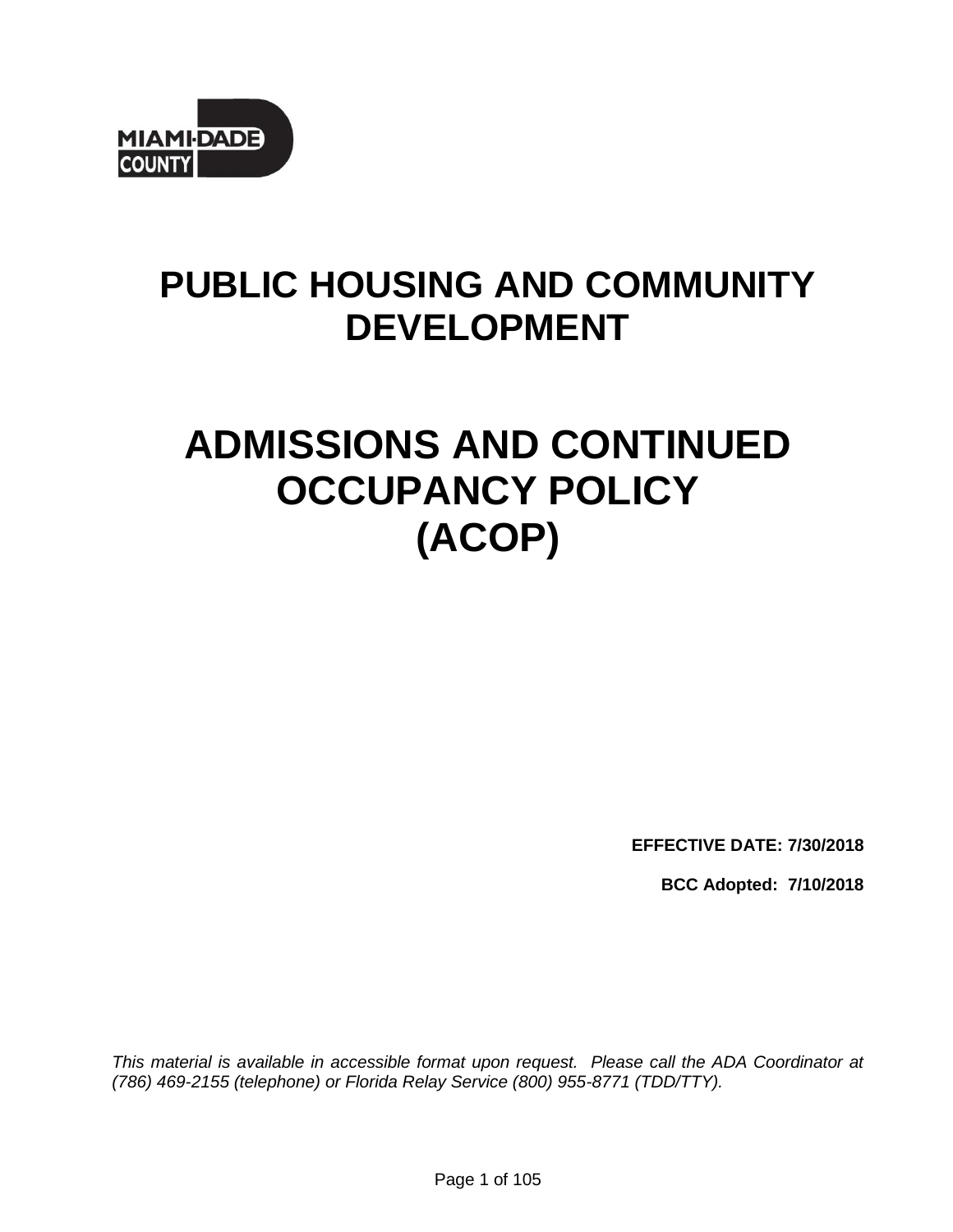| Ι.              |           |                                                                                     |  |
|-----------------|-----------|-------------------------------------------------------------------------------------|--|
|                 | Α.        |                                                                                     |  |
|                 | В.        |                                                                                     |  |
|                 | C.        | Ann Marie Adker Consent Decree, et al v Miami-Dade County and HUD (Adker Decree). 5 |  |
|                 | D.        |                                                                                     |  |
|                 | Е.        |                                                                                     |  |
|                 | F.        |                                                                                     |  |
|                 | G.        |                                                                                     |  |
| $\mathbf{II}$ . |           |                                                                                     |  |
|                 | А.        |                                                                                     |  |
|                 | <b>B.</b> |                                                                                     |  |
|                 | C.        |                                                                                     |  |
|                 | D.        |                                                                                     |  |
|                 | Е.        |                                                                                     |  |
| III.            |           |                                                                                     |  |
|                 | Α.        |                                                                                     |  |
|                 | <b>B.</b> |                                                                                     |  |
|                 | C.        |                                                                                     |  |
|                 | D.        |                                                                                     |  |
|                 | Ε.        |                                                                                     |  |
|                 | F.        |                                                                                     |  |
|                 | G.        |                                                                                     |  |
|                 | Η.        |                                                                                     |  |
|                 | I.        |                                                                                     |  |
|                 | J.        |                                                                                     |  |
|                 | Κ.        |                                                                                     |  |
| IV.             |           |                                                                                     |  |
|                 | А.        |                                                                                     |  |
|                 | В.        |                                                                                     |  |
|                 | C.        | Requirements for Posting Policies, Rules and Regulations at Housing Developments50  |  |
|                 | D.        |                                                                                     |  |
| V.              |           |                                                                                     |  |
|                 | А.        |                                                                                     |  |
|                 | <b>B.</b> |                                                                                     |  |
|                 | C.        |                                                                                     |  |
|                 | D.        |                                                                                     |  |
|                 | Ε.        |                                                                                     |  |
|                 | F.        |                                                                                     |  |
| VI.             |           |                                                                                     |  |
|                 | А.        |                                                                                     |  |
|                 | <b>B.</b> |                                                                                     |  |
|                 | C.        |                                                                                     |  |
|                 | D.        |                                                                                     |  |
|                 |           | $\sim$ $\sim$ $\sim$ $\sim$ $\sim$                                                  |  |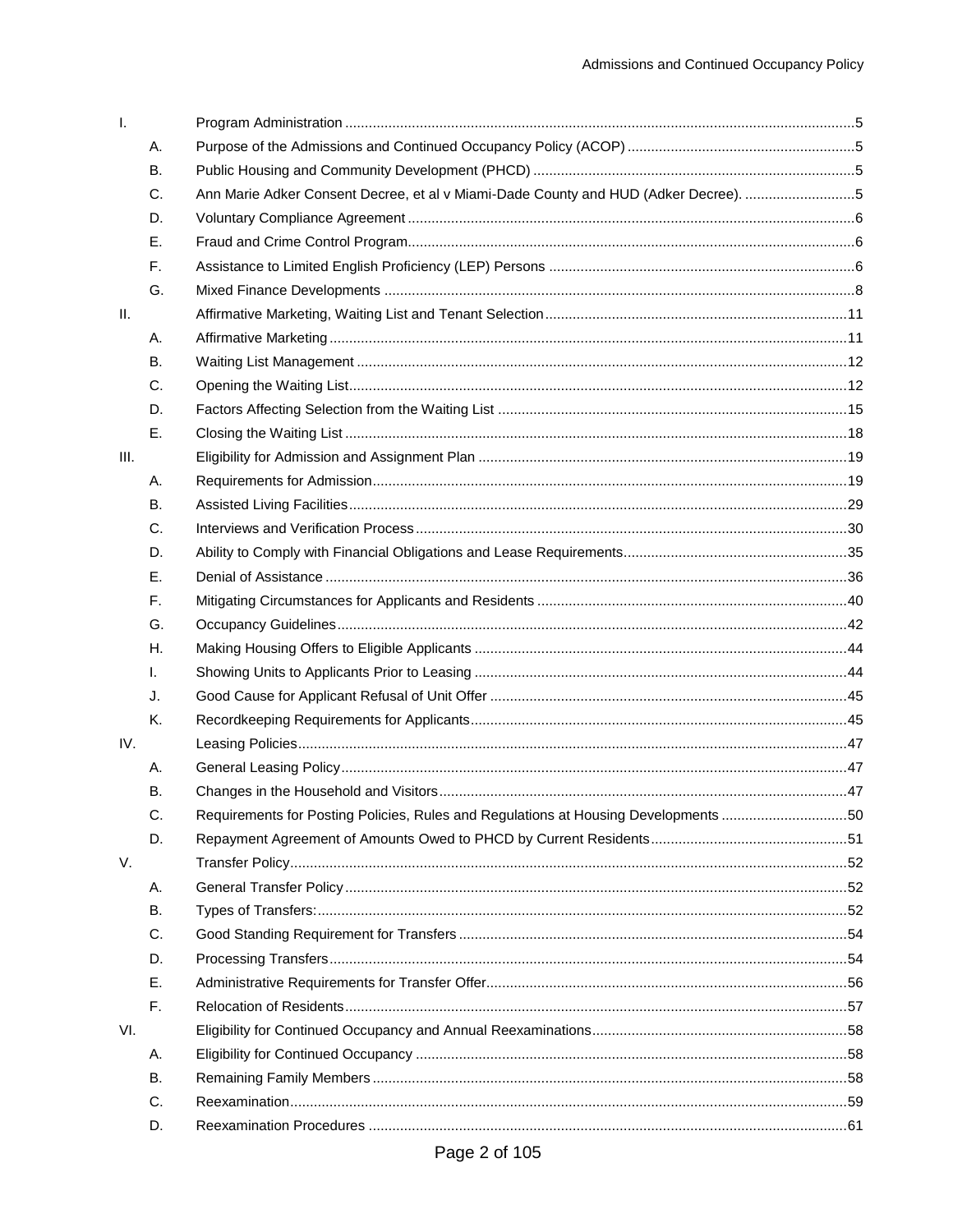|       | В.        | Processing Non-Discrimination Complaints and Reasonable Accommodation Requests  96<br>Page 3 of 105 |  |
|-------|-----------|-----------------------------------------------------------------------------------------------------|--|
|       | А.        |                                                                                                     |  |
| XIII. |           |                                                                                                     |  |
|       | I.        |                                                                                                     |  |
|       | Н.        |                                                                                                     |  |
|       | G.        |                                                                                                     |  |
|       | F.        |                                                                                                     |  |
|       | Е.        |                                                                                                     |  |
|       | D.        |                                                                                                     |  |
|       | C.        |                                                                                                     |  |
|       | В.        |                                                                                                     |  |
|       | А.        |                                                                                                     |  |
| XII.  |           |                                                                                                     |  |
|       | D.        |                                                                                                     |  |
|       | C.        |                                                                                                     |  |
|       | В.        |                                                                                                     |  |
|       | Α.        |                                                                                                     |  |
| XI.   |           |                                                                                                     |  |
|       | C.        |                                                                                                     |  |
|       | В.        |                                                                                                     |  |
|       | Α.        |                                                                                                     |  |
| Χ.    |           |                                                                                                     |  |
|       | J.        |                                                                                                     |  |
|       | I.        |                                                                                                     |  |
|       | Н.        |                                                                                                     |  |
|       | G.        |                                                                                                     |  |
|       | F.        |                                                                                                     |  |
|       | Ε.        |                                                                                                     |  |
|       | D.        |                                                                                                     |  |
|       | C.        |                                                                                                     |  |
|       | В.        |                                                                                                     |  |
|       | Α.        |                                                                                                     |  |
| IX.   |           |                                                                                                     |  |
|       | D.        |                                                                                                     |  |
|       | C.        |                                                                                                     |  |
|       | <b>B.</b> |                                                                                                     |  |
|       | А.        |                                                                                                     |  |
| VIII. |           |                                                                                                     |  |
|       | <b>B.</b> |                                                                                                     |  |
|       | Α.        |                                                                                                     |  |
| VII.  |           |                                                                                                     |  |
|       | G.        |                                                                                                     |  |
|       | F.        |                                                                                                     |  |
|       | Ε.        |                                                                                                     |  |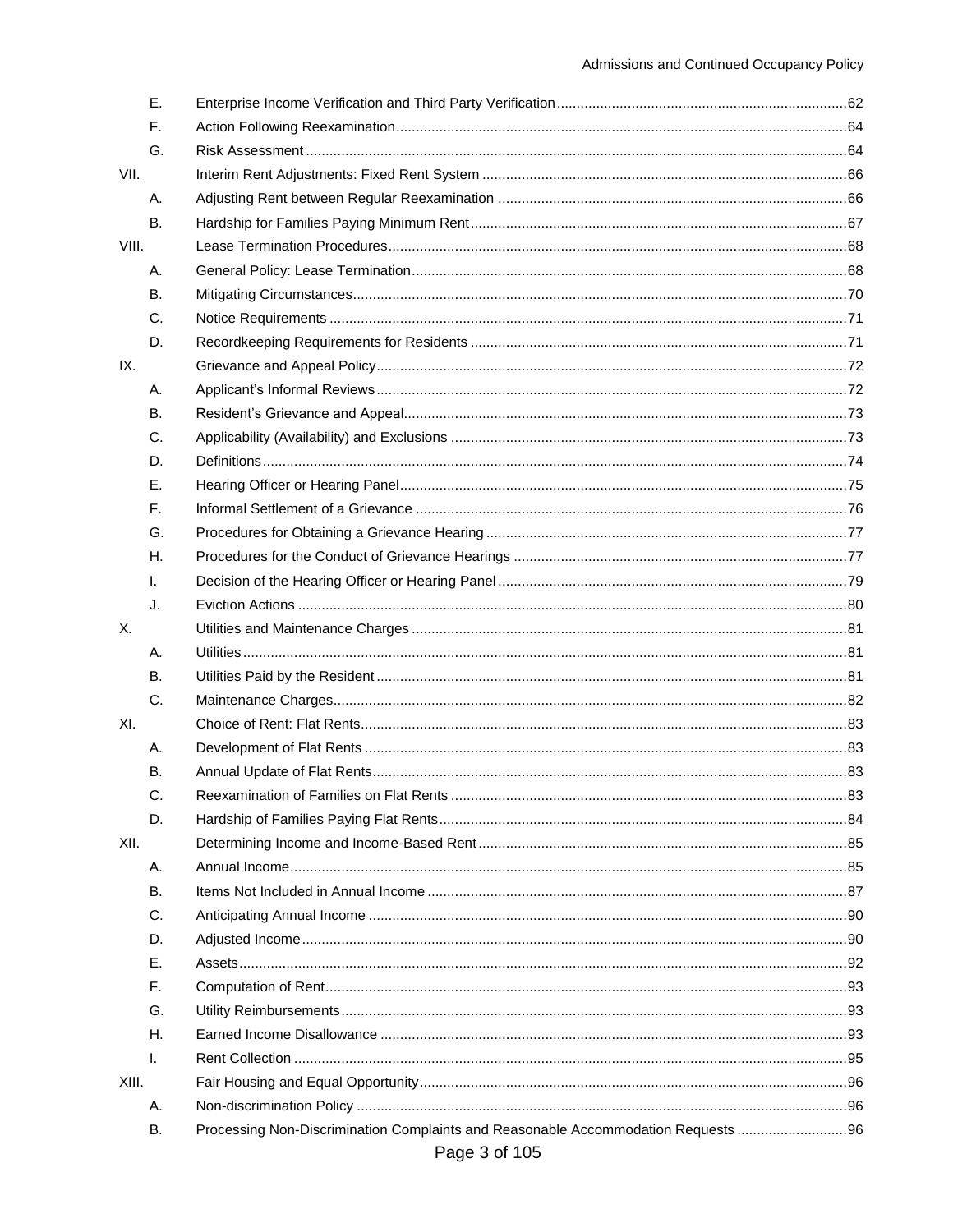|      | C.        |                                                                                                 |  |
|------|-----------|-------------------------------------------------------------------------------------------------|--|
|      | D.        |                                                                                                 |  |
|      | Ε.        |                                                                                                 |  |
| XIV. |           |                                                                                                 |  |
|      | А.        |                                                                                                 |  |
|      | <b>B.</b> |                                                                                                 |  |
|      | C.        |                                                                                                 |  |
|      | D.        |                                                                                                 |  |
|      | E.        | Evidence Required as Proof of Domestic Violence, Dating Violence, Sexual Assault or Stalking99  |  |
|      | F.        | Considerations for Victims of Domestic Violence, Dating Violence, Sexual Assault or Stalking100 |  |
|      | G.        |                                                                                                 |  |
|      | Η.        |                                                                                                 |  |
|      | I.        |                                                                                                 |  |
|      | J.        | Assistance for Victims of Domestic Violence, Dating Violence, Sexual Assault or Stalking104     |  |
|      | K.        |                                                                                                 |  |
|      |           |                                                                                                 |  |

## **Appendices:**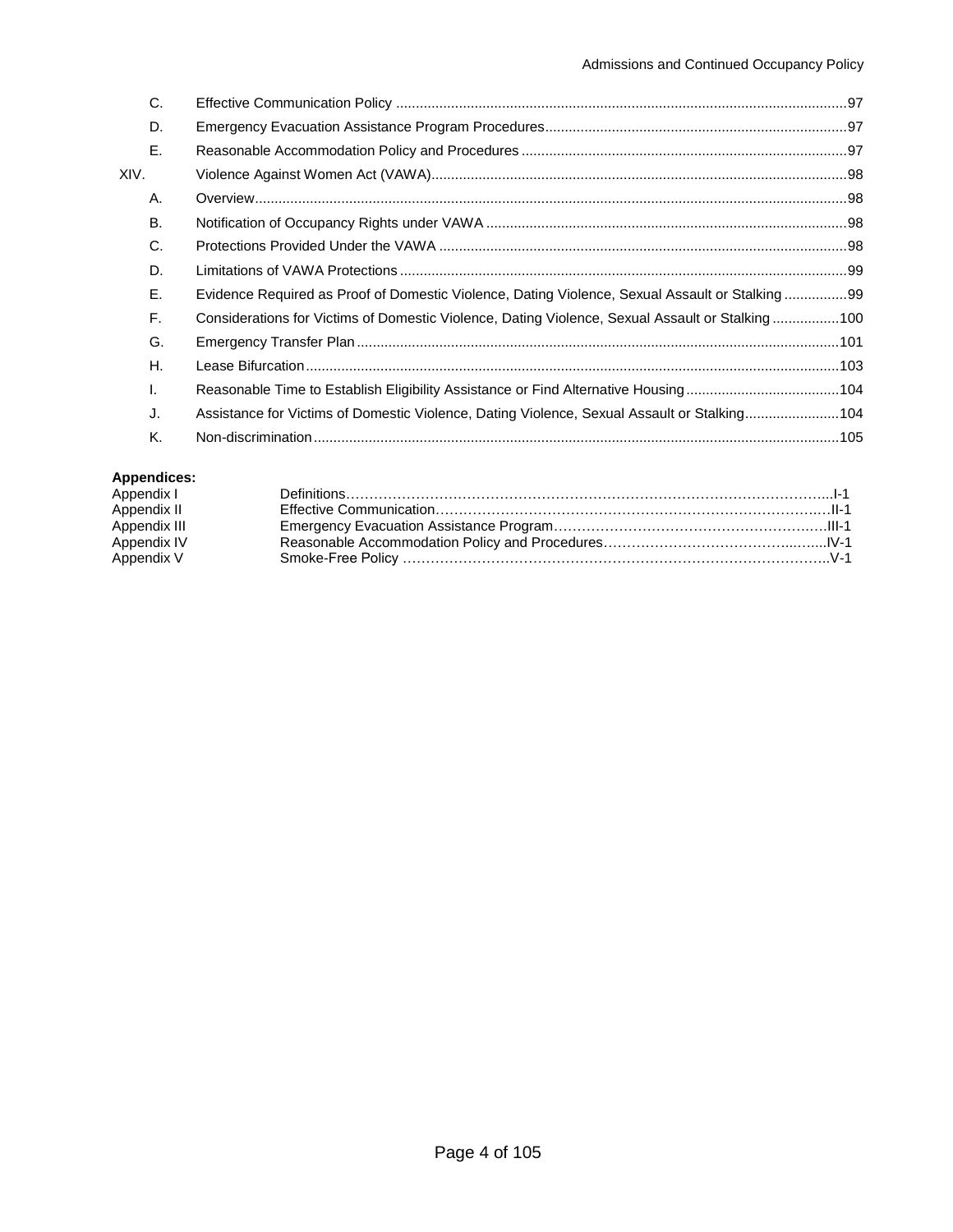# <span id="page-4-1"></span><span id="page-4-0"></span>**I. Program Administration**

### **A. Purpose of the Admissions and Continued Occupancy Policy (ACOP)**

The Admissions and Continued Occupancy Policy (ACOP) establishes written policies used by the Miami-Dade County Public Housing and Community Development (PHCD) for all properties owned by Miami-Dade County. It is written in accordance with United States Department of Housing and Urban Development (HUD) regulations and addresses matters not covered under the HUD regulations that are instead left to local discretion for the Public Housing Program, as established by the United States Housing Act of 1937. The regulations that govern these programs are documented in Title 24 of the Code of Federal Regulations (CFR) Parts 5, 960, 966 and other applicable regulations promulgated by the HUD.

This ACOP is a supportive document to PHCD's Public Housing Agency (PHA) Plan. It shall be available for public review during regular office hours Monday through Friday at its main administrative office located at 701 NW 1st Court, 16<sup>th</sup> FL, and at the Public Housing Site Offices.

The PHCD Director, on behalf of PHCD, can make any necessary revisions to this ACOP, Public Housing Dwelling Lease (Lease), and Community Policies as may be required by regulatory, statutory, court order or internal policy that occurs before approval of the next presentation of the Public Housing Agency (PHA) Plan, which occurs annually.

### <span id="page-4-2"></span>**B. Public Housing and Community Development (PHCD)**

PHCD is a public housing agency as defined in Section 35(f) of the United States Housing Act of 1937, and is the local governmental entity responsible for establishing affordable housing programs in Miami-Dade County (County), a political subdivision of the State of Florida. These programs include federally assisted housing programs that are administered through PHCD's housing department, the PHCD or its successor agency or department. Although PHCD has responsibility for all day-to-day operations of the Public Housing programs, revisions to this ACOP requires approval from the Miami-Dade Board of County Commissioners (the Board) and/or other authorized PHCD officials.

The administration of the Public Housing programs shall comply with all applicable Federal, State and local law, Public Housing regulations, handbooks, and policies promulgated by HUD, and other federal laws including: the United States Housing Act of 1937, as amended, the Fair Housing Act, as amended**,** the Civil Rights Act of 1964, as amended, Section 504 of the Rehabilitation Act of 1973, as amended, and Section 3 of the Housing and Urban Development Act of 1968, as amended.

<span id="page-4-3"></span>For more information visit PHCD's website at [www.miamidade.gov/housing](http://www.miamidade.gov/housing)

#### **C. Ann Marie Adker Consent Decree, et al v Miami-Dade County and HUD (Adker Decree).**

Notwithstanding the expiration of the Adker Decree on August 1, 2009, PHCD shall comply with the Board's Resolution No. R-1075-09 adopted on September 1, 2009.

Pursuant to that resolution, PHCD and all County departments that administer affordable housing programs shall: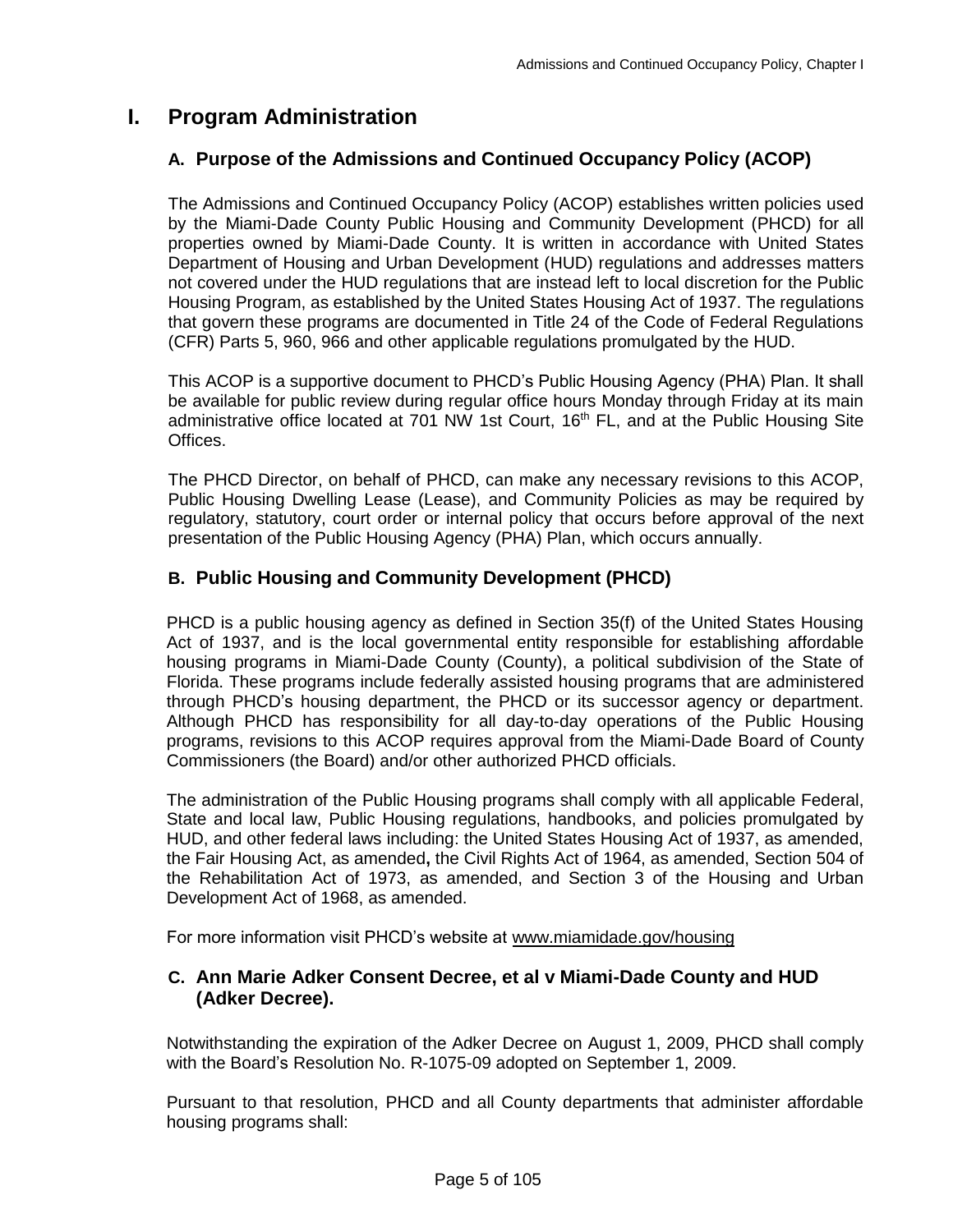- Ensure that the mandates of the Adker Decree of providing desegregative opportunities to all residents, participants and applicants of federally subsidized housing programs administered by PHCD are continued;
- Maintain the current Adker-related provisions in the PHCD's Admissions and Continued Occupancy Policy and Section 8 Administrative Plan;
- The designated division within the Agency is responsible for ensuring compliance with the terms of Board's resolution; and
- Provide any reports required by the Board, the Mayor or the mayor's designee.

#### <span id="page-5-0"></span>**D. Voluntary Compliance Agreement**

In March 2005, PHCD executed a Voluntary Compliance Agreement (VCA) with HUD that requires PHCD to construct or convert 478 public housing units and common areas to comply with the Uniform Accessibility Standards (UFAS), the Fair Housing Act and the Architecture Barriers Act. In January 2015, the VCA was amended to require PHCD to convert 459 units.

### <span id="page-5-1"></span>**E. Fraud and Crime Control Program**

PHCD investigates allegations of fraud and illegal activity committed by housing program applicants and residents, including family members on the Lease. Incidents of fraud or illegal activity may be reported to the PHCD's fraud hotline telephone number at 786-469-4105 or 786-469-4152 for other violations. All calls are confidential and callers will remain anonymous.

Miami-Dade County's Office of Inspector General (OIG) works in conjunction with PHCD to prevent and eliminate fraud and other criminal activities in PHCD housing programs. PHCD may refer cases to Miami-Dade County's OIG, or local law enforcement agencies with jurisdiction to investigate housing fraud, criminal and fraud cases for legal prosecution and collection of debt, if applicable. Miami-Dade County's OIG representatives will attend grievance hearings as required, when PHCD proposes to deny admission or terminate tenancy regarding cases they have investigated or prosecuted.

In an effort to maintain crime control in PHCD's public housing developments, each site AMP administrator or designee shall obtain a "no trespass" listing of people who have been terminated from the program as a result of drug, violent and non-violent criminal activities, including domestic violence. Such list is issued by local law enforcement or state attorney's office and may be updated with additional names as required by court stipulations. The list must be included in PHCD's shared drive and be posted in conspicuous places in each development.

### <span id="page-5-2"></span>**F. Assistance to Limited English Proficiency (LEP) Persons**

Limited English Proficient (LEP) persons do not speak English as their primary language and have a limited ability to read, write, or understand English at a level that allows the person to communicate effectively when applying or receiving services or benefits from agencies that are recipients of federal funds.

In accordance with HUD's *Final Guidance to Federal Assistant Recipients Regarding Title VI Prohibition Against National Origin Discrimination Affecting Limited English Proficient Persons* (Final Guidance), PHCD is committed to ensure direct access to its program and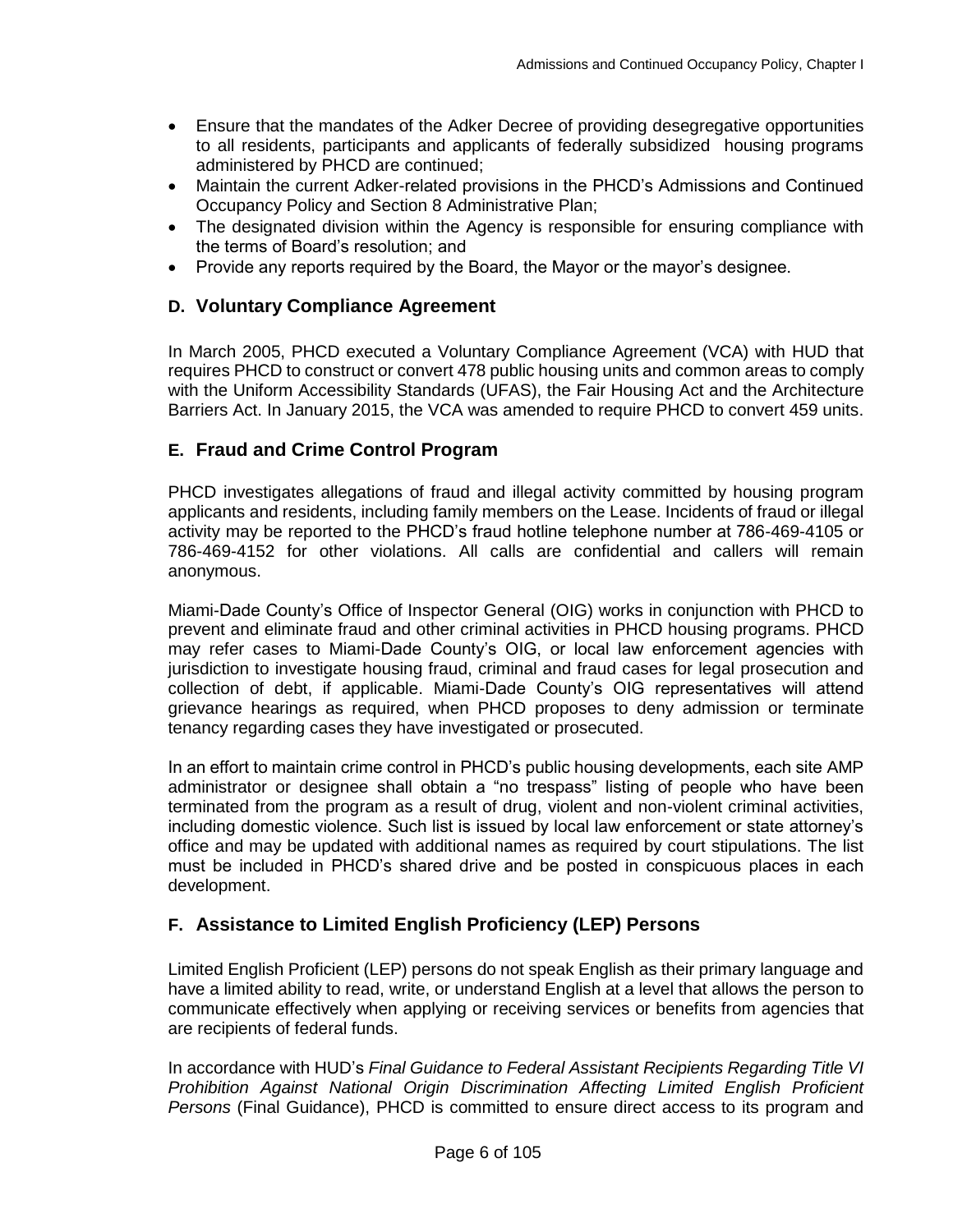activities to all applicants and program participants, regardless of the primary language they speak.

1. Four (4) Factor Analysis

The LEP Final Guidance defines a self-assessment method to assist agencies receiving HUD funds in determining the extent of their obligations to LEP persons. PHCD has conducted the following four-factor self-assessment and concluded that Spanish and Creole are the most commonly spoken languages by the LEP population served by PHCD.

- a) The number of proportion of LEP person eligible to be served or likely to be encountered by the program or grantee (persons speaking a language other than English exceeds 5% or 1,000 persons, whichever is less);
- b) The frequency with which LEP persons come in contact with the program;
- c) The nature and importance of the program, activity, or service provided by the program to people's lives; and
- d) The resources available to PHCD and its costs.
- 2. Language Assistance Plan (LAP) and Safe Harbor

PHCD posts Spanish and Creole signs at its administrative and site management offices (public places) and on its website to inform LEP persons that free oral interpretation services and translation of vital PHCD's documents are available upon request. Additionally, applicants and program participants are informed of their ability to request an interpreter in all written PHCD's advertisements and notifications related to hearings, interviews, scheduled appointments, and adverse action notices.

a) Staff Training

 PHCD employees are provided with training on the LEP policy requirements, their role in assisting LEP persons, and with information on the resources available for LEP persons and how to access these resources.

b) Oral Language Interpretation

 PHCD utilizes bilingual staff members fluent in Spanish or Creole who provide oral language interpretation to LEP persons at face-to-face or telephone contacts, as needed. Also, oral language interpretation services may be provided for scheduled appointments, meetings, informal reviews, hearings and interviews, upon request five (5) business days in advance, from the Section 504/ADA Coordinator. The Section 504/ADA Coordinator secures oral translation services from approved vendors, according to PHCD's procurement procedures.

Language interpretation services are offered to LEP persons for activities including but not limited to the following:

- Eligibility Interview
- Voucher Briefing
- Rental Interview and Lease Signing
- Initial, Annual, and Interim Reexaminations
- Transfer and Resident Tenancy Application
- Reasonable Accommodation Requests
- Conferences, Informal Reviews and Hearings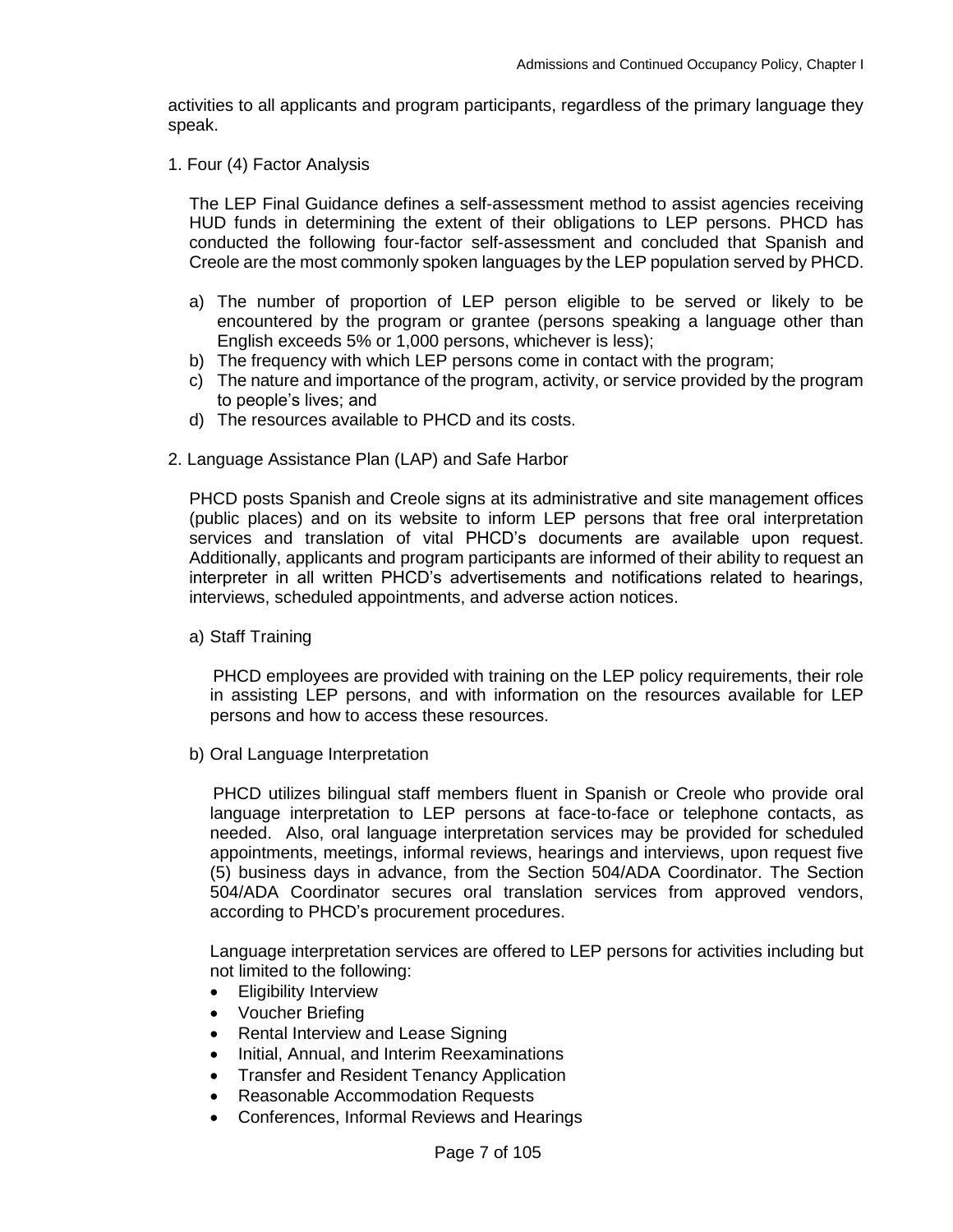PHCD staff is prohibited from requiring or asking LEP persons to bring their own interpreter. If a LEP person requests that an adult family member or friend (18 years of age or older) provide interpretation, this practice is acceptable only if it is their choice. The LEP person will be advised by PHCD staff about the availability of free language services.

c) Written Language Translation of Vital Documents

HUD's Final Guidance defines vital documents as "those that are critical for ensuring meaningful access by beneficiaries or potential beneficiaries generally and LEP persons specifically." PHCD may use PHCD's translation services provided by the Community Information and Outreach (CIAO) Department, or a County vendor, to translate its vital documents and advertisements into Spanish and Creole.

PHCD has translated the following vital documents into Spanish and Creole. They are available in the shared drive, at H:\Compliance Reference Library\Forms - Agency Master Folders and must be provided to LEP persons upon request.

- Consent and complaint forms
- Intake forms with the potential for important consequences
- Written notices of rights, denial, loss, or decreases in benefits or services, and hearings
- Notices of termination of assistance and eviction
- Notices and forms related to the Violence Against Women Act (VAWA)
- Notices of advising LEP persons of free language assistance
- Notices of public hearings, especially those that meet Community Planning and Development's citizen participation requirements
- Public Housing Lease and tenant rules, and/or
- Applications to participate in a recipient's program or activity or to receive recipient benefits or services.
- 3. Monitoring and Updating

PHCD will periodically review and assess its LEP policy, based on Miami-Dade County's demographics and changes in HUD regulations.

#### <span id="page-7-0"></span>**G. Mixed Finance Developments**

From time to time, PHCD has and may continue to engage in mixed-finance development, which includes construction of new public housing and rehabilitation of existing Countyowned public housing, as authorized by 24 CFR § 905.604, and other applicable laws and regulations. County-owned public housing properties may be leased to private developers through a long-term ground lease and other applicable mixed-finance agreements and documents.

The properties would then be managed by these private developers, or entities, rather than County. Notwithstanding any contrary provision within this ACOP, PHCD may delegate certain admissions and occupancy functions as discussed within the ACOP to entities and/or managers of those mixed-finance developments; provided, however, that such admissions and occupancy functions must be performed in accordance with this ACOP and applicable public housing requirements (including any deviations from the ACOP as permitted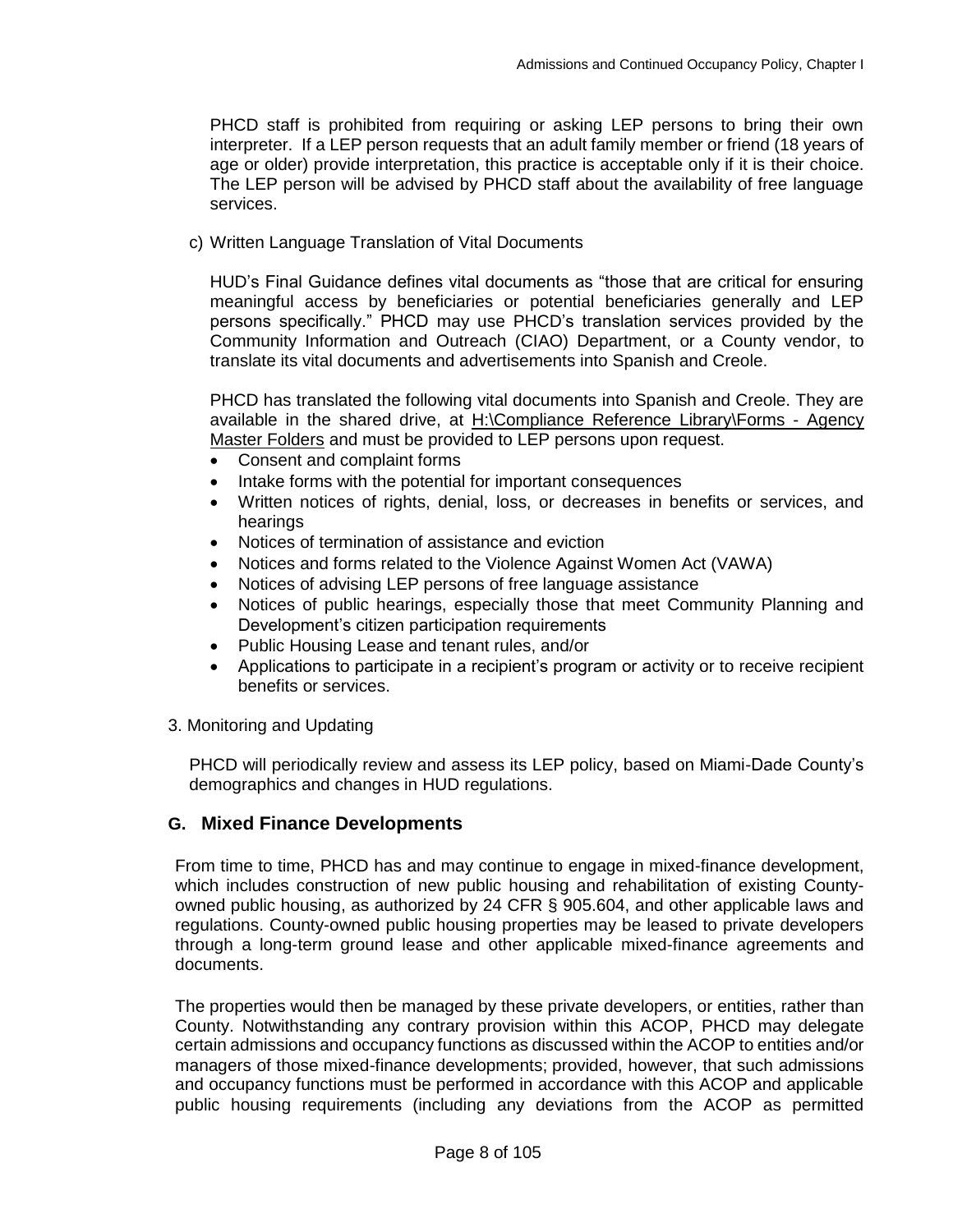hereunder, as set forth in this section). Such delegation does not relieve PHCD from ultimate responsibility with respect to the foregoing.

PHCD acknowledges that such mixed-finance developments may be subject to federal Tax Credit Requirements. For purposes of this Policy, Tax Credit Requirements shall mean any and all matters required by Section 42 of the Internal Revenue Code of 1986 and regulations thereunder (Section 42), the rules promulgated by Florida Housing Finance Corporation (FHFC) or any agreement with a condition of receipt of tax credits, whether or not such requirement is explicitly stated in Section 42, or FHFC requirements.

Without limiting any other provision in this Subsection G, PHCD may also enter into one or more Memoranda of Understanding with the owner entities of such mixed-finance projects and/or third parties in order to comply with FHFC, HUD and PHCD requirements, and may adopt a limited preference for Special Needs Households (see Appendix I. – Definitions), as defined at Section 67-48.002(108) of the Florida Administrative Code (FAC), as may be amended from time to time, that may be referred by a Special Needs Household Referral Agency, as defined at in Section 67-48.002(109) of the FAC, such that 10% (which is subject to change in accordance with updated requirements) of the units of each mixed-finance development are occupied by such Special Needs Households to the extent required by FHFC, HUD and PHCD.

In order to facilitate compliance with Tax Credit Requirements, this ACOP shall be deemed amended with respect to any mixed finance development in order to conform to any provision herein to applicable Tax Credit Requirements, unless such policies are otherwise required by applicable public housing requirements. Examples of policies that may be different than what is set forth in the ACOP but that are nevertheless permissible under this section include, but are not limited to:

- 1. the requirement for annual re-examinations (to the extent required by Tax Credit Requirements) and modifications to the tenant lease to conform with Tax Credit Requirements; and
- 2. different income limits, income tiering requirements and rent limits consistent with what is permissible or required in accordance with Tax Credit Requirements.

Under this section, the entity will carry out screening and eligibility determinations with respect to such Tax Credit Requirements, including determinations related to transfers of new admissions from other public housing developments, new admissions and continued eligibility of existing residents. Notwithstanding anything herein to the contrary, any public housing resident who is eligible under applicable public housing requirements, but not eligible under Tax Credit Requirements shall be referred to PHCD by the Entity and will be re-housed by PHCD in accordance with the transfer provisions set forth in the ACOP.

PHCD further acknowledges that certain terms or requirements pertaining to the public housing units may be negotiated between PHCD and the entity of each mixed-finance development, such as income tiers and transformation remedies, and effectuated through the execution of the Declaration of Trust and Restrictive Covenants, the Regulatory and Operating Agreement, the Mixed Finance Annual Contributions Contract (ACC) Amendment and applicable management documents. Provided, however, that notwithstanding anything contained in those documents to the contrary, the applicable public housing requirements shall control.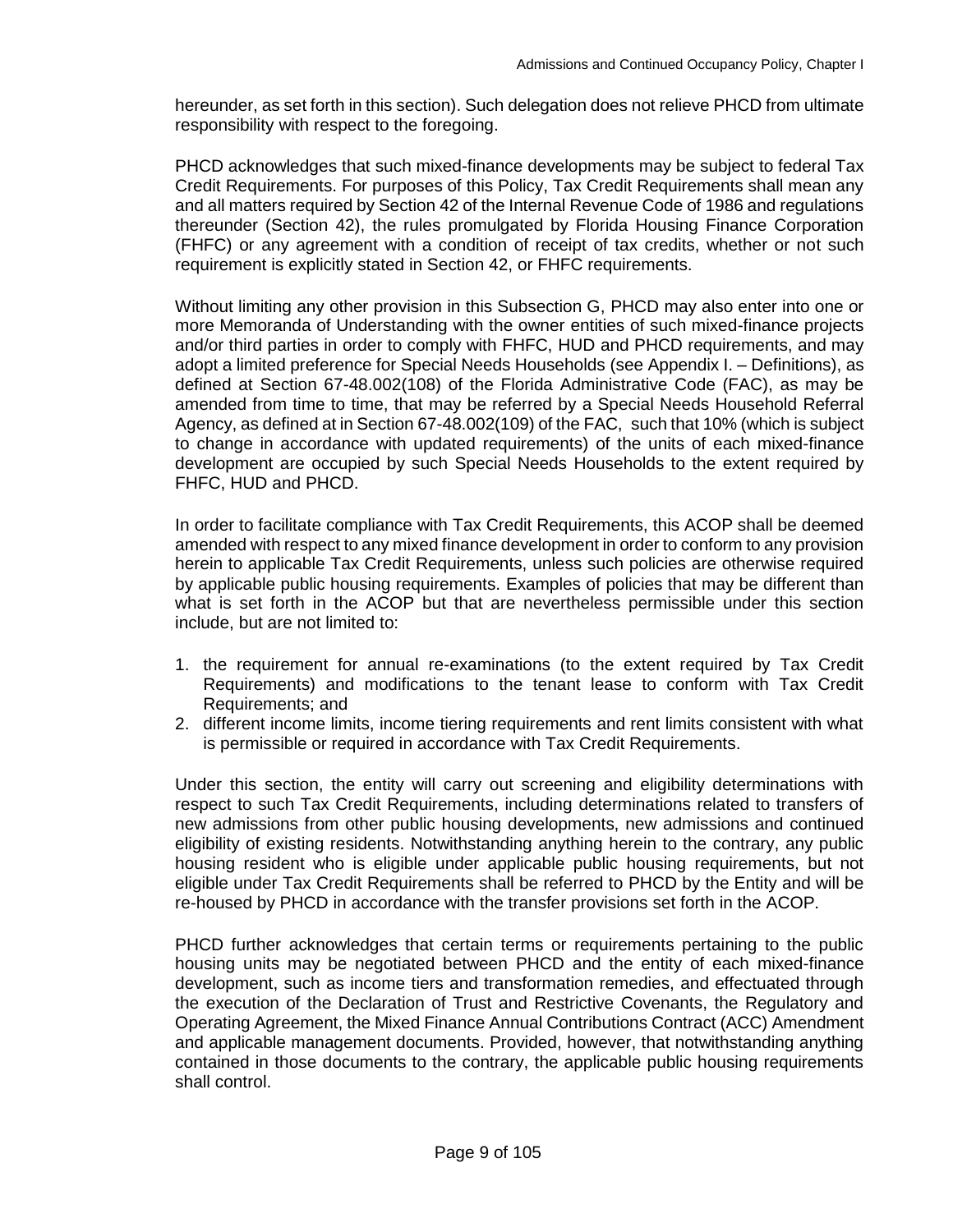As used herewith, the term "applicable public housing requirements" shall mean the following: the U.S. Housing Act of 1937, HUD regulations thereunder (and to the extent applicable, any HUD-approved waivers of regulatory requirements); any other federal laws, regulations, notices and Executive Orders pertaining to public housing; the ACC between HUD and PHCD (as amended by Mixed-Finance Amendments), this ACOP, and applicable tax credit management plans and agreements as those requirements may be waived or amended from time to time.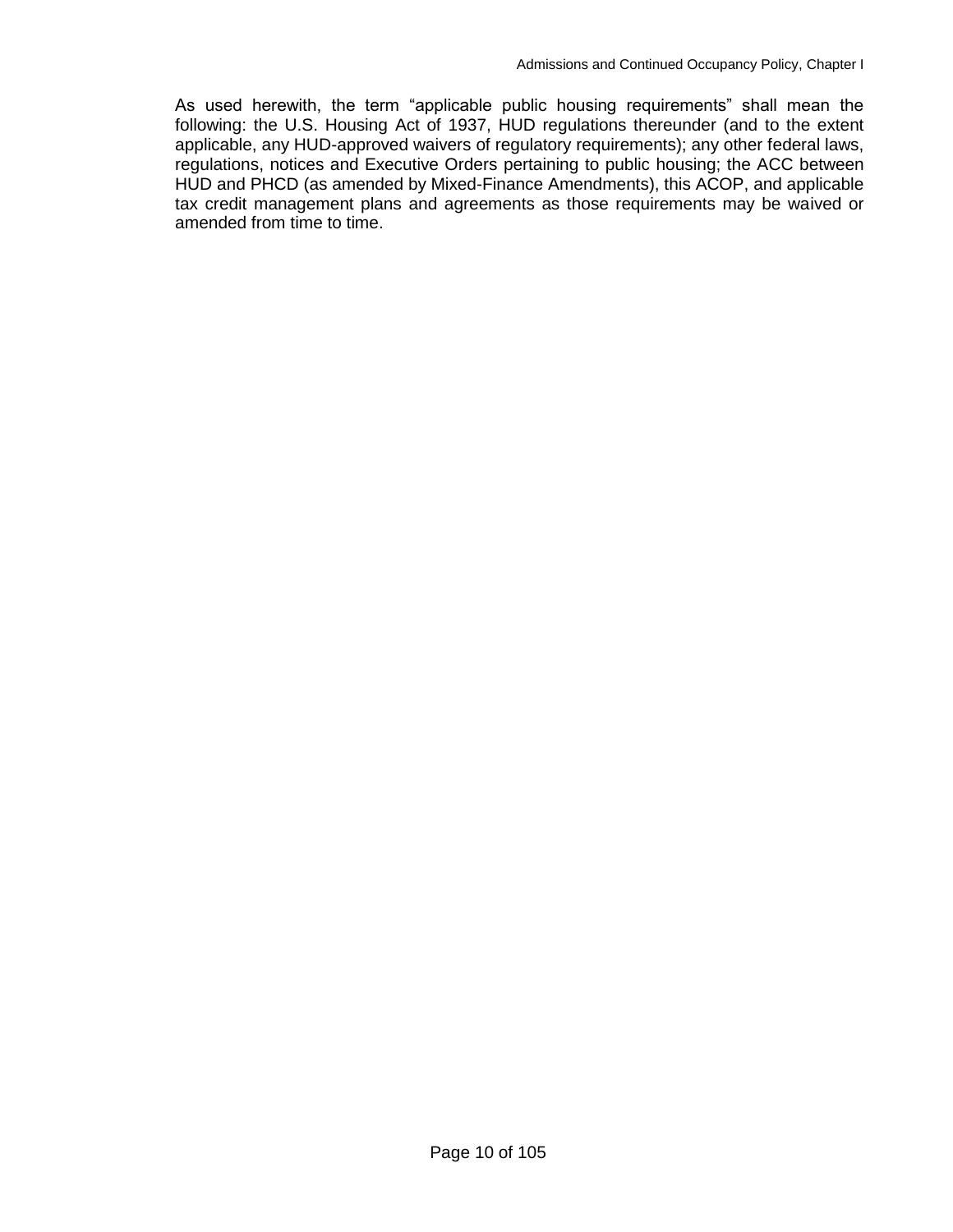# <span id="page-10-1"></span><span id="page-10-0"></span>**II. Affirmative Marketing, Waiting List and Tenant Selection**

## **A. Affirmative Marketing**

PHCD's marketing plan ensures inclusion on its waiting list of all people without regard to race, national or ethnic origin, color, sex, religion, age, disability, familial status, marital status, ancestry, status as a victim of domestic violence, dating violence, sexual assault or stalking, actual or perceived sexual orientation, gender identity or gender expression, pregnancy or source of income.

The opening of the waiting list will be advertised in a minimum of three newspapers: e.g. *The Miami Herald*, the largest paper of daily general circulation; *The Miami Times*, the paper with the largest circulation among African-Americans; *Diario Las Americas,* a Spanish language publication*;* the *Haiti en March or Kiskeya Herald*, Haitian language publications; and *The Voice*, a publication for disabled people. The opening and closing dates of any open waiting list period will be advertised in advance. The waiting list ranking process will be conducted per the State of Florida laws.

1. Outreach to Very-Low Income Families

Efforts will be taken to ensure outreach to Miami-Dade County's eligible population providing information of all opportunities to apply for program assistance. In order to reach the widest eligible population, the agency may use special outreach in any of the following methods:

- Notice to churches, synagogues, and other places of worship;
- Notice to government offices including but not limited to Miami-Dade County regional libraries, Miami-Dade County Community Action Agency (CAA)**,** Social Security Administration, State of Florida Department of Children and Families, Legal Services of Greater Miami, Inc., or other agencies designed to assist the low income community;
- Notice to agencies that assist the elderly or disabled;
- Announcement at public meetings; and
- Any other methods deemed appropriate to increase the scope of outreach for eligible applicants.
- 2. Marketing and informational materials will:
	- Comply with Fair Housing Act requirements and the regulations promulgated by HUD on wording, logo, etc.;
	- Describe the application process, waiting list, and preference structure accurately;
	- Use clear and easy to understand terms and distribute in more than English-language print media;
	- Contact agencies that serve potentially qualified applicants least likely to apply (e.g. the disabled) to ensure that accessible/504/ADA-adaptable units are offered to applicants who need their features;
	- Make clear who is eligible: low income individuals and families; working and nonworking people; and people with both physical and mental disabilities; and
	- Be clear about PHCD's responsibility to provide reasonable accommodations to people with disabilities.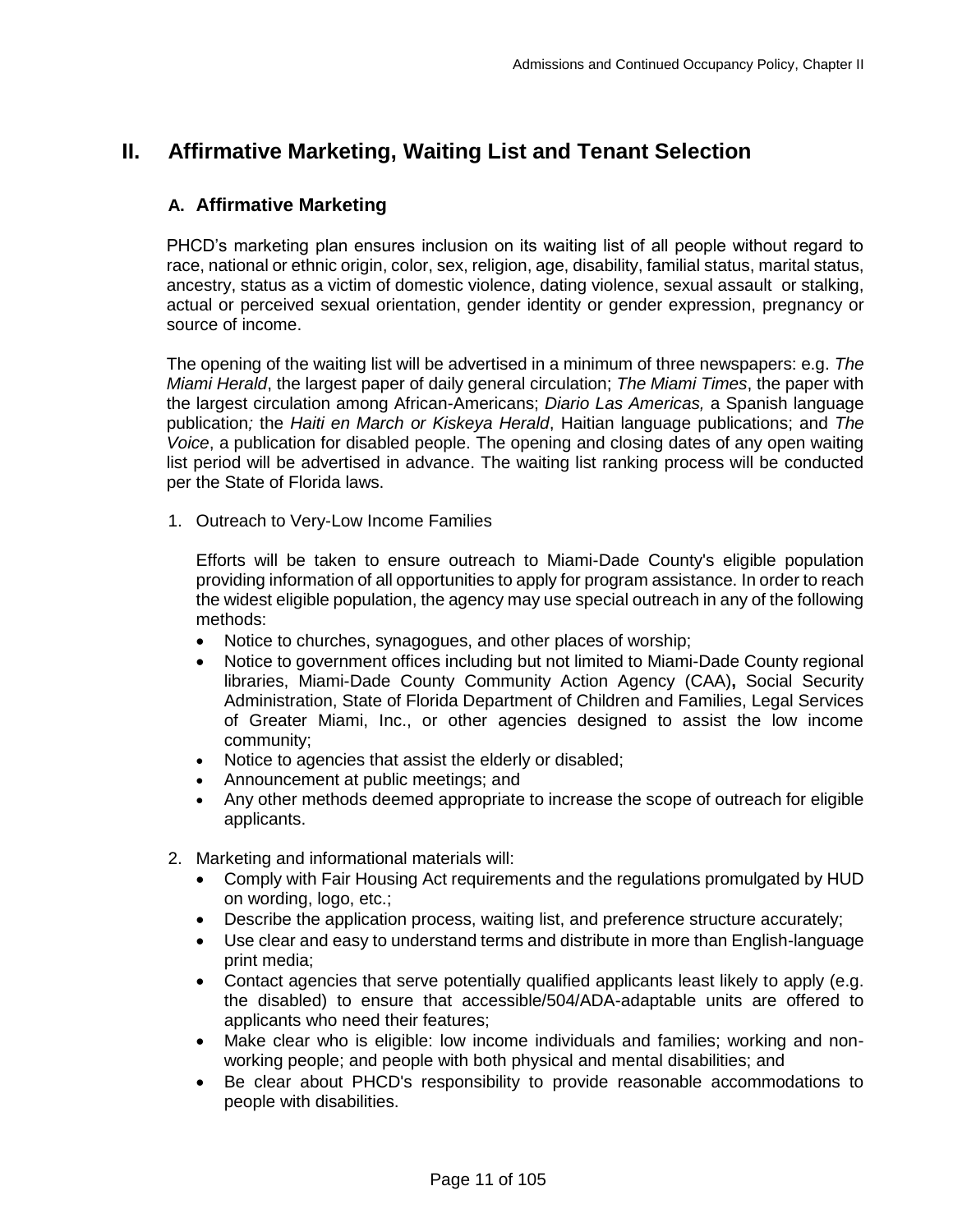## <span id="page-11-0"></span>**B. Waiting List Management**

- 1. PHCD maintains one (1) waiting list for its Public Housing Program, which includes Assisted Living Facility, and the Mixed Finance Developments. This waiting list is administered by the Applicant Leasing Center (ALC), which is a unit of the Asset Management Division (AM) responsible for the operations of the Public Housing Program.
- 2. Other Housing Programs
	- a) The Section 8 Housing Choice Voucher Program and the Section 8 Moderate Rehabilitation Program will maintain separate waiting lists for each of the programs. These waiting lists are administered by the Intake Unit of the Section 8 and Housing Choice Voucher Division. The Section 8 Administrative Plan contains the rules and regulations applicable to these programs.
	- b) The Section 8 New Construction developments are County owned and privately managed. The management agents will be responsible for managing their own waiting lists.
	- c) Homeless Pilot Program: In an effort to address the risk of homelessness, PHCD will collaborate with the Homeless Trust by implementing a pilot program and waiting list for referrals of persons transitioning out of a shelter, transitional housing program, rapid re-housing program or permanent supportive housing. The program will initially be limited to a maximum availability of 25 Public Housing units that may be expanded if the program is successful.

The Homeless Trust will verify the individual's or family's homelessness before referring them as applicants to this program. Eligibility will be based on the admission criteria in Chapter III of this ACOP.

d) Mixed Finance Developments (see Chapter I of this ACOP): PHCD and the owner have entered into a Memorandum of Understanding (MOU) with Miami-Dade County Homeless Trust to refer individuals to a waiting list for Special Needs Households. Pursuant to the MOU, if the Homeless Trust does not refer any individuals within 14 business days of notification of the availability of units, PHCD may select applicants from the Public Housing Waiting List.

# <span id="page-11-1"></span>**C. Opening the Waiting List**

- 1. Timing
	- a) PHCD may elect to open the waiting list periodically or if there are insufficient applicants for a particular housing program, bedroom size, or unit type (e.g., general occupancy, elderly designated buildings).
- b) The beginning and ending dates of the waiting list's open registration period will be advertised in the local newspapers through a public notice, as described in Section A of this Chapter, for the purpose of reaching all segments of the community and providing advance notice*.*
- c) The registration period shall remain open for at least five (5) business days.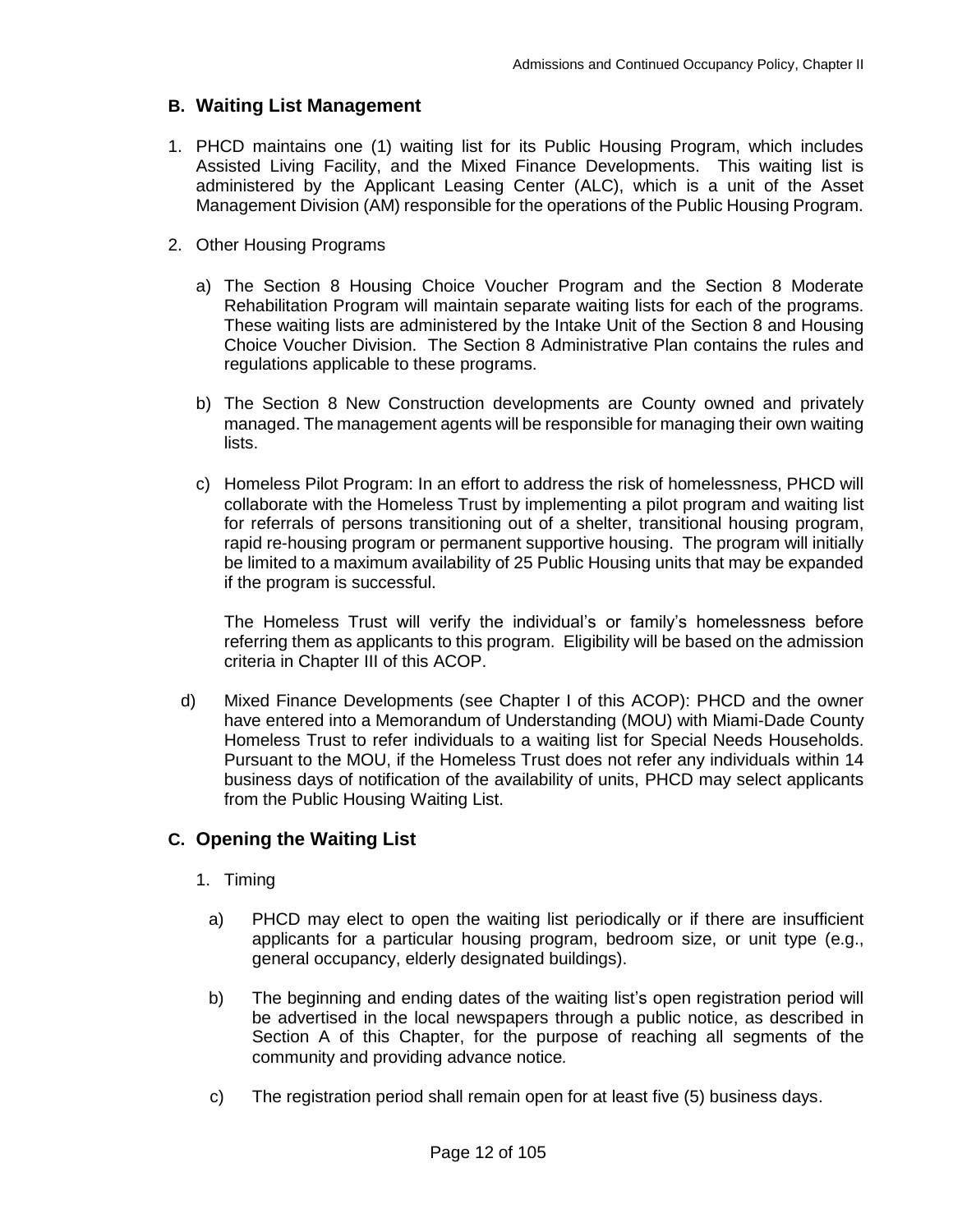- 2. Submission of Applications
	- a) People interested in applying for the programs offered by PHCD may do so during open registration periods.
	- b) PHCD may limit the number of applications to be placed on the waiting list, based on PHCD's projection of ready units and other relevant data.
	- c) Applications will be available on-line through the internet during the open registration period at www.miamidade.gov/housing. Assistance with the online submission of applications may be available at advertised locations.
	- d) At the time of application, the head of household of the family must be 18 years of age or older, or have been emancipated by a court of competent jurisdiction.
	- e) PHCD's application for admission may request the following information: family composition, income, social security numbers, immigration status, race, ethnicity, date of birth, if a wheelchair accessible unit is required, if family qualifies as a Special Needs Household, and other applicable information.
	- f) Only one application is allowed per family, including head of household and family members. An application will be considered as long as it does not replicate the family composition in another application.
	- g) Applications are nontransferable except under the following circumstances:
		- (1) In case of dissolution of marriage or family disputes, PHCD will abide the court's determination on whom shall assume the head of household on the application.
		- (2) If the head of household is deceased prior to or during the application process, one of the remaining adult family members on the application will automatically become the head of household, provided such person meets all eligibility requirements. In circumstances where there is more than one (1) surviving adult family member, the family shall determine which surviving family member should be head of household as long as they are part of the original application.
		- (3) If the head of household is deceased and the remaining family members are minors, the person granted legal custody of such children will become the head of household and is entitled to the original date of application, provided such person meets all eligibility requirements.
		- (4) In addition to the desires of the family, PHCD will consider the interest of disabled or elderly family members, victims of domestic violence, dating violence, sexual assault or stalking, and any instance of actual threatened physical violence.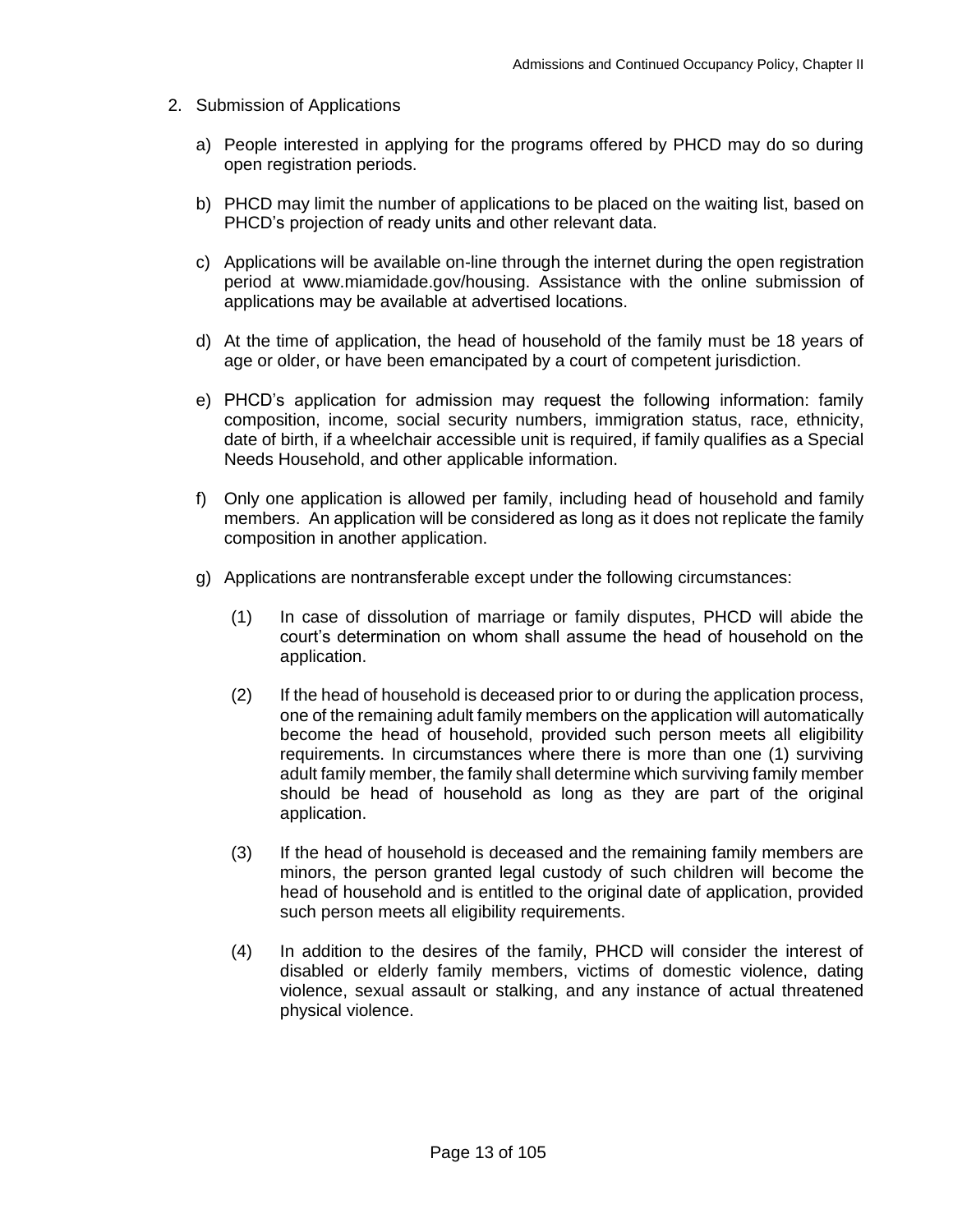- 3. Position on the Waiting List
	- a) Applications accepted will be randomly sorted by an electronic system for assignment of a ranking number. This process is certified by an independent auditor.
	- b) Placement on the waiting list does not indicate that the applicant is eligible for admission or that the applicant will receive a housing offer.
- 4. Movement on the Waiting List
	- a) Each applicant moves up the waiting list in ranking number sequence and based on applicable admission preference and type and size of unit required.
	- b) When an applicant reaches the top of the waiting list, the applicant's information will be verified, including applicable admission preference, to determine applicant's eligibility. An applicant failing to provide applicable verification of admission preference will not be eligible for that preference and will be restored to the general waiting list.
- 5. Removal from the waiting list
	- a) The head of household must have the capacity under state and local law to enter into a legally binding lease agreement, where the tenant is bound by the terms of the Lease, otherwise, the family will be removed from the waiting list.
	- b) The applicant family requests to be removed from the waiting list.
	- c) Applicant families whose mail is returned by the post office or who does not respond to notices of scheduled appointments or to correspondence will be removed from the waiting list. Applicant families removed, for these reasons from the waiting list are provided with the right to request an informal review in accordance with Chapter IX of this ACOP.
	- d) Applicant families determined ineligible for housing assistance will be notified in writing, including the reason for the determination. Ineligible applicants shall be provided an opportunity for an informal review, if requested, within 30 days of the notice.
	- e) If the applicant family fails to respond to a housing offer or refuses the housing offer, the applicant family will be removed from the waiting list, notified in writing, and provided an opportunity to request an informal review, if requested, within 30 days of the notice.
	- f) If the applicant family accepts a housing offer and signs the *Public Housing Dwelling Lease,* the application will be removed from the waiting list*.*
	- g) If the applicant family accepted the housing offer and does not attend or reschedule the appointment to sign the *Public Housing Dwelling Lease,* the AMP Administrator will notify the Applicant Leasing Center (ALC). As a result, the applicant family will be removed from the waiting list, notified in writing, and provided an opportunity to request an informal review within 30 days of the notice.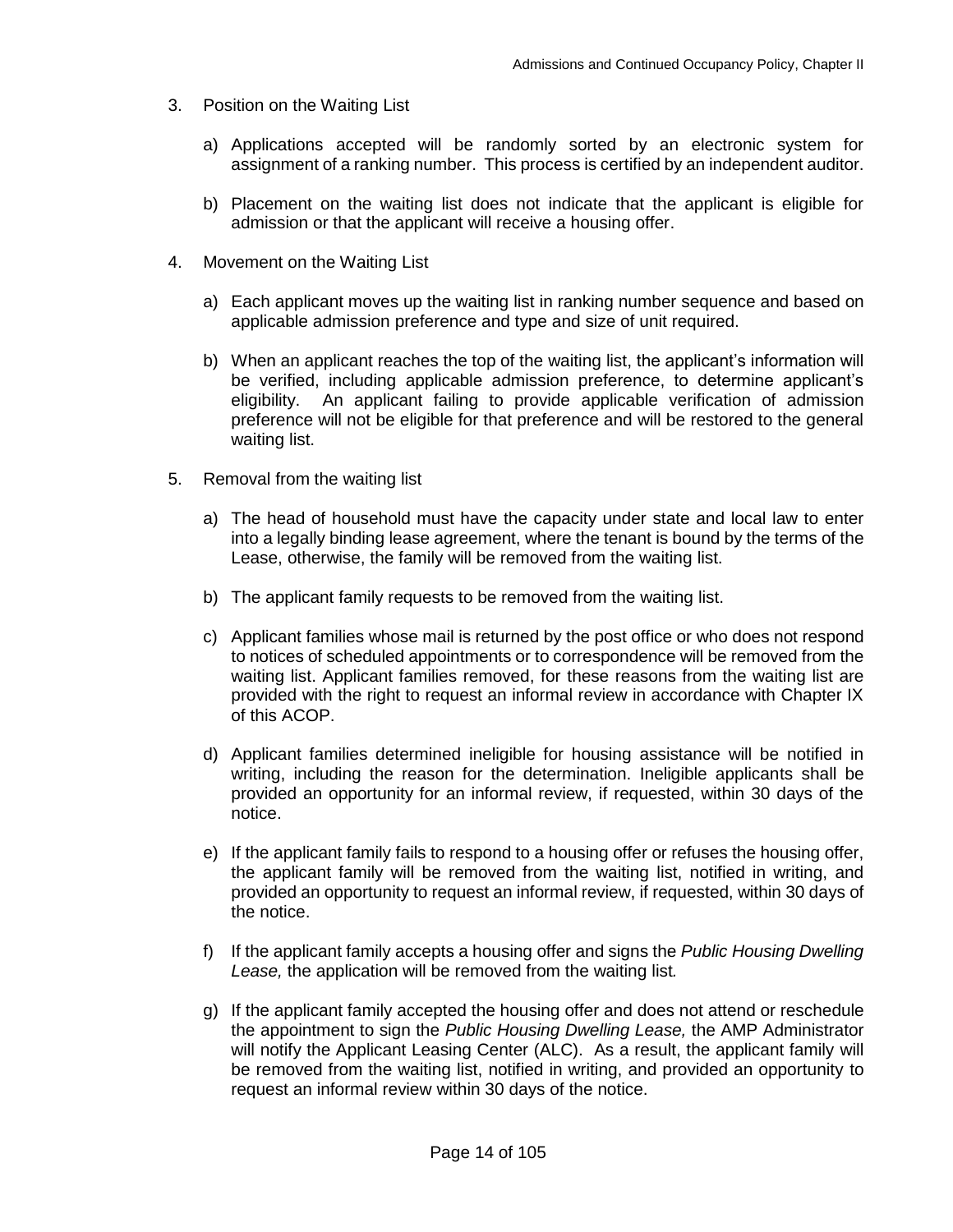- h) Applicant families whose applications are withdrawn or rejected may reapply for housing when the waiting list is opened.
- i) All rejected applicants are entitled to a written explanation of the reason for their rejection and may request an informal review. At the informal review, rejected applicants may present reasons why they should be reinstated to the waiting list (See Chapter IX - Grievance and Appeal Policy, of this ACOP).
- j) All applicants determined ineligible for housing assistance or removed from the waiting list will receive HUD form 5380, *Notice of Occupancy Rights under the Violence against Women Act* form, and HUD form 5382, *Certification of Domestic Violence, Dating Violence, Sexual Assault, or Stalking and Alternate Documentation* form, at the time the applicant is denied assistance. See Chapter XIV—Violence Against Women Act of this ACOP for additional details.
- 6. Reinstatement to the Waiting List
	- a) Reasonable Accommodations

Applicant families who refused the housing offer due to a disability may request a reasonable accommodation in accordance with the Reasonable Accommodation Policies and Procedures (Appendix IV of this ACOP). Upon approval of the reasonable accommodation request, the applicant family shall be returned to the applicant's former waiting list position.

b) Informal Reviews

If the Hearing Officer overturns the PHCD decision to remove the applicant family from the waiting list, the applicant family shall be returned to the applicant's former waiting list position.

#### <span id="page-14-0"></span>**D. Factors Affecting Selection from the Waiting List**

Several factors may affect how applicants are selected. These factors are described below:

- 1. The need for units complying with the Uniform Federal Accessibility Standards (UFAS) or units with accessible features.
	- a) Transfers of residents with disabilities and placement of applicants with disabilities requiring units complying with UFAS or units with accessible features (as defined in Appendix I of this ACOP), will be approved in accordance with the Reasonable Accommodation Policies and Procedures (Appendix IV of this ACOP), through PHCD.
	- b) When an accessible unit becomes available, the unit will first be offered to a current resident with disabilities in the same development who requires the accessibility features of the vacant accessible unit and who is otherwise occupying a unit not having those features.
	- c) If there are no current residents in the same development who require the accessibility features, then the vacant accessible unit will be offered to a resident with disabilities from another development that requires the accessibility features.
	- d) If there are no current residents who require the accessibility features of the vacant accessible unit, then the vacant accessible unit will be offered to the next eligible qualified applicant with disabilities on the waiting list.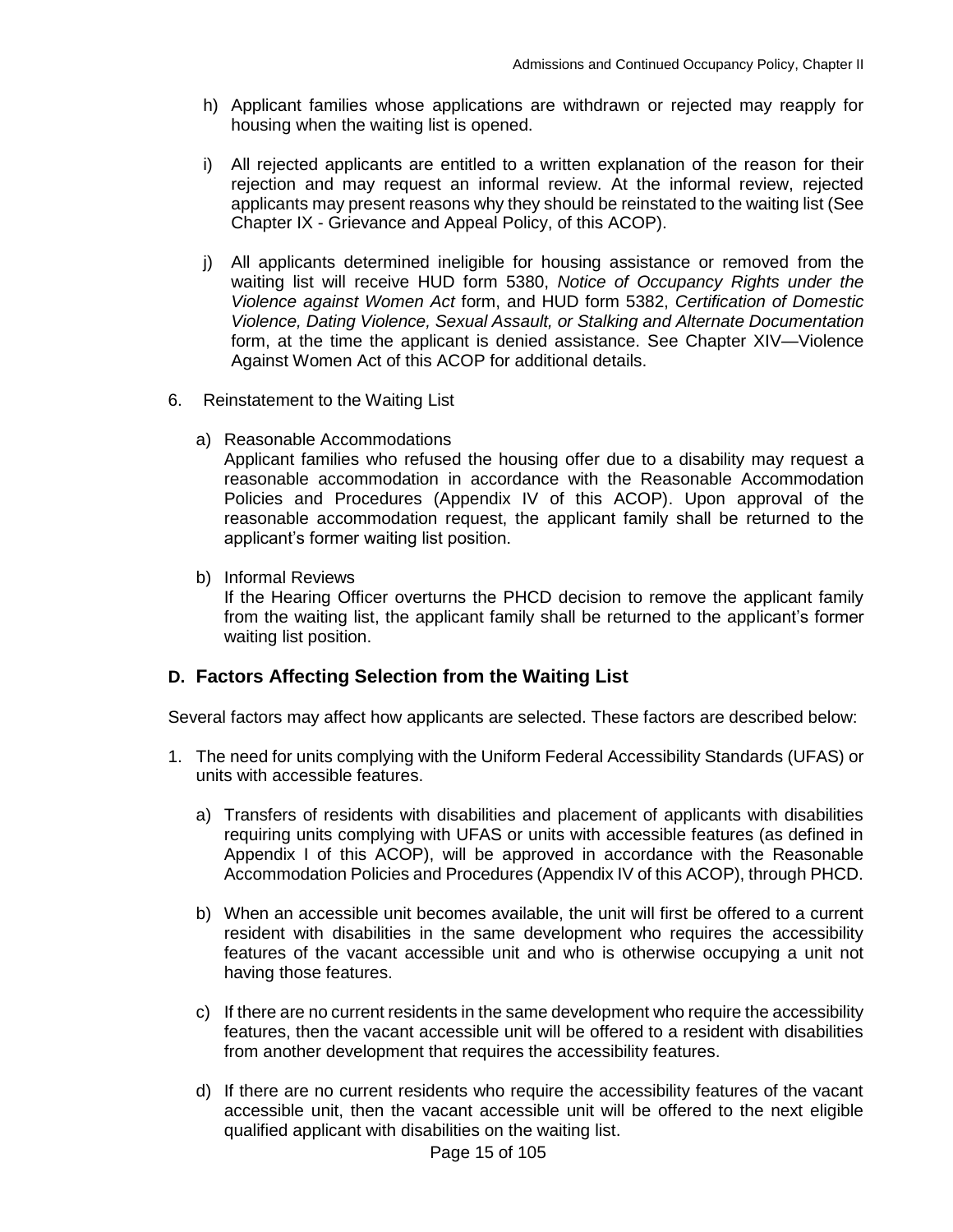- e) If there are no eligible qualified residents or applicants with disabilities on the waiting list who wish to reside in the available accessible unit, then the unit will be offered to an applicant on the waiting list who does not need the accessible features of the unit. The *Public Housing Dwelling Lease* requires residents to relocate to a vacant nonaccessible unit within 30 days of date written on the notification from the AMP Administrator, if there is an eligible applicant or existing resident with disabilities who requires the accessibility features of the unit.
- 2. Resident Transfers (Refer to Chapter V-Transfer Policy)

PHCD will also offer units (including Public Housing units in mixed finance developments) to existing qualified residents on the transfer list. Emergencies, reasonable accommodation, extraordinary circumstances, and occupancy standards transfers are processed before new admissions, as detailed in Chapter V of this ACOP.

3. Elderly Designated Housing

Elderly families (see definition in Appendix I) from the Public Housing waiting list receive priority for admission to units or buildings covered by HUD-approved Elderly Designated Housing Plan. When there are insufficient elderly families, PHCD may grant near-elderly families (see definition in Appendix I) priority for admission to these units or buildings or reopen the waiting list to receive applications for this type of elderly unit designation.

4. Mixed Population Projects

A mixed population project is a public housing development that was reserved for elderly and disabled families at its inception. Dwelling units with special accessibility features for handicapped people will first be offered to families with persons that require the accessibility features of such units.

- 5. Deconcentration of Income and Poverty
	- a) PHCD may perform an income analysis of its general occupancy, family public housing developments to determine which developments covered by 24 CFR § 903.2(b) fall outside the Established Income Range (EIR). The EIR is 85% to 115% of the average family income of PHCD's covered developments, or 30% of the Area Median Income, whichever is greater.
	- b) PHCD's policy includes making capital improvements in developments with an average income below the EIR to encourage applicants with family income above the EIR to accept units in those developments.
- 6. Admission Preferences

PHCD may adopt admission preferences for selection of families admitted to the public housing program based on admission housing needs and priorities as determined by PHCD. Admission preferences are subject to the specific admission preference being indicated in the housing application. Applicants requesting an admission preference should be properly coded in the waiting list.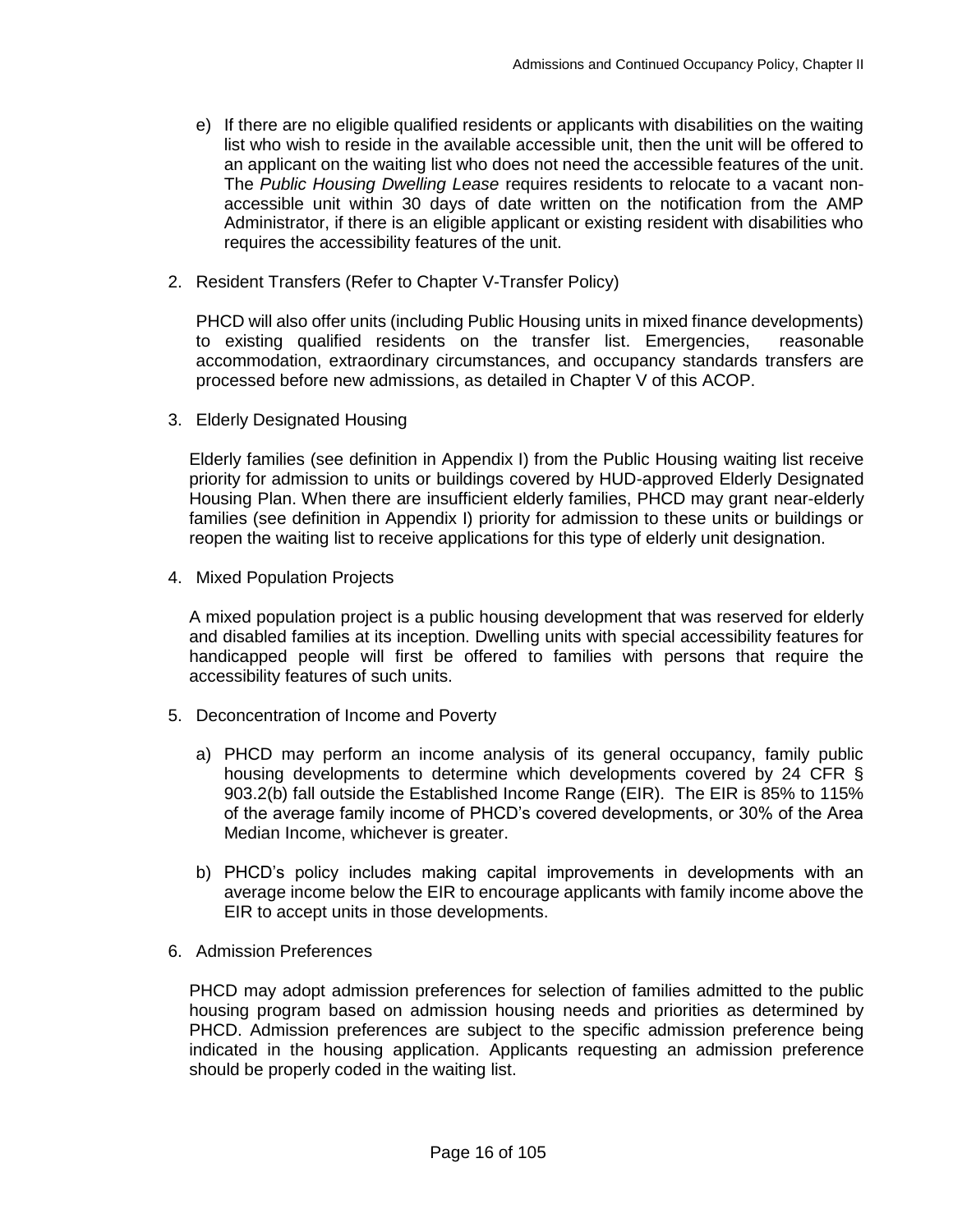PHCD will not hold its units vacant for applicants with an admission preference, nor will it relax eligibility or screening criteria to admit otherwise unqualified applicants with a preference.

a) Assisted Living Facilities (ALF)

PHCD provides an admission preference to applicants interested to be housed in an ALF over new admissions from the Public Housing waiting list. The applicant must meet the ALF Admissions Criteria at the time of eligibility screening (see Chapter III of this ACOP).

- b) Veterans
	- (1) PHCD, at its sole discretion, will provide an admission preference over new admissions to applicants whose head or co-head are eligible veterans.

A veteran is a person who:

- had at least 180 days of regular active duties and was honorably discharged or released; or
- had at least 90 days of active duty service, of which at least one (1) day of service was in a war conflict and was honorably discharged or released; or
- served in a war conflict and was awarded a Purple Heart or became disabled, regardless of completion of days of active duty.

The veteran status extends to spouses, widows, widowers and parents of the military killed during a time of war.

- (2) Applicants claiming a veteran's preference must provide a copy military service record, proof of service, or the discharge documents (Form DD214) of the veteran for whom the preference is claimed.
- c) Changes in Admission Preference Status:
	- (1) Occasionally, families on the waiting list who did not qualify for an admission preference at the time they applied for rental assistance will experience a change in circumstances that now qualifies them for a preference. In such instances:
		- (a) It is the family's responsibility to notify PHCD.
		- (b) The record will be updated for families certifying that they now qualify for an admission preference on the waiting list in accordance with their electronic randomly sorted ranking and their applicable preference(s).
	- (2) Applicants failing to provide verification of their admission preference status at initial eligibility screening will not be eligible for the admission preference and will be restored to the general waiting list for selection in accordance with the movement on the waiting list.
	- (3) Applicants determined ineligible for the requested admission preference will be notified of their ineligibility and shall be provided an opportunity for an informal review if requested within 30 days of the written notice.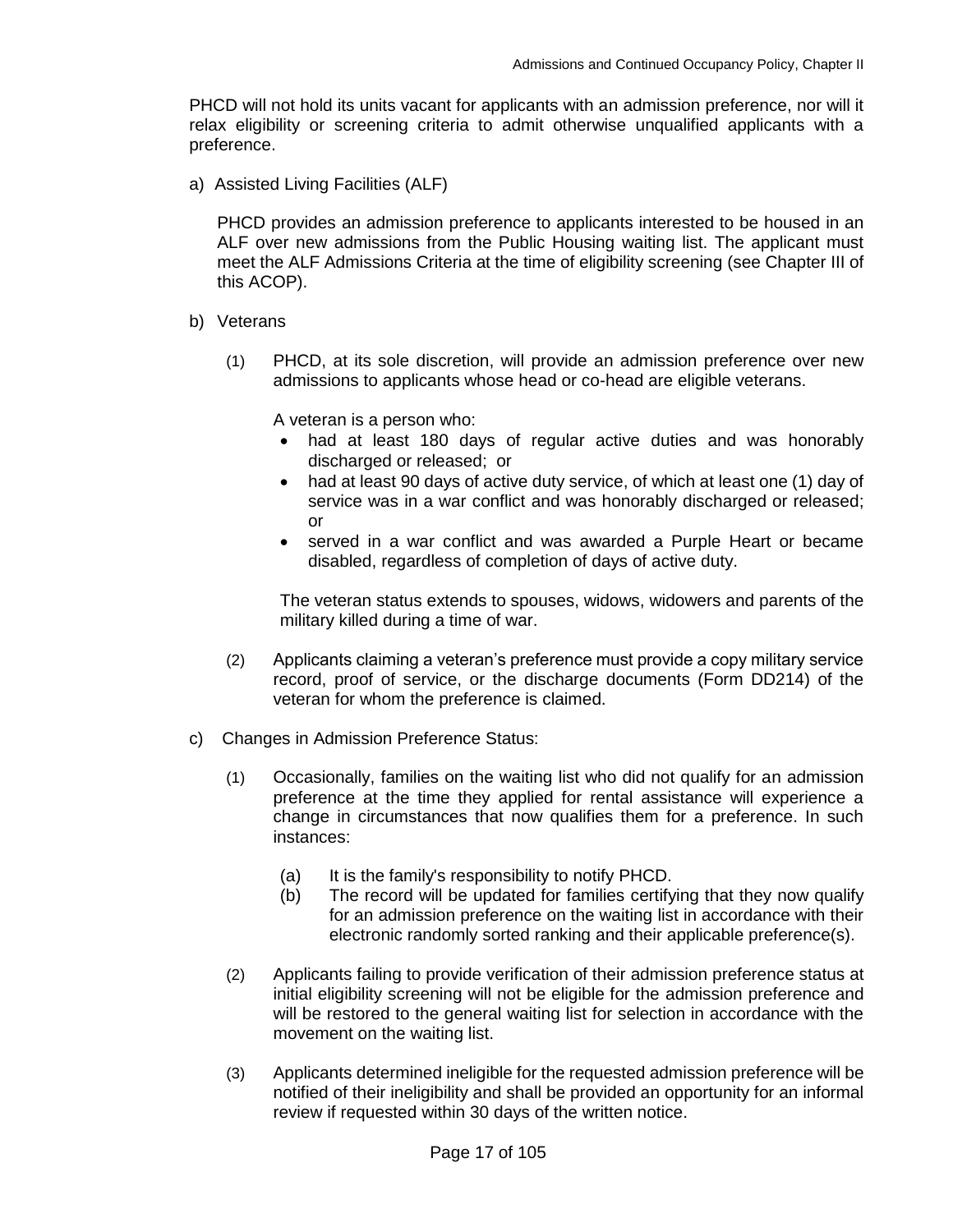#### 7. Special Admissions

Applicants may be admitted to the Public Housing program even though they are not on the waiting list but meet one of the following conditions:

a) Displacement

At the discretion of the PHCD Director, PHCD can assist displaced families due to national disasters. The definition for displaced families is included in Appendix I of the ACOP.

Displaced families may include families under the witness protection program provided supportive documentation from applicable authorities is provided.

b) Referrals for Humanitarian Reasons

PHCD, at its sole discretion, may accept referrals for humanitarian reasons as mandated from HUD and/or from appropriate federal, state, and/or admission agencies.

# <span id="page-17-0"></span>**E. Closing the Waiting List**

- 1. PHCD may elect to dissolve the waiting list periodically or as needed. Notwithstanding the dissolution of the waiting list, applicants who were selected from the waiting list and are pending a unit offer will continue to be processed by PHCD.
- 2. The applicant family will not be offered a unit under the dissolved waiting list under the following circumstances:
	- a) The applicant family that was selected and scheduled for initial interview, but did not attend.
	- b) The applicant family refused a housing offer without good cause (see Appendix I Definitions of this ACOP).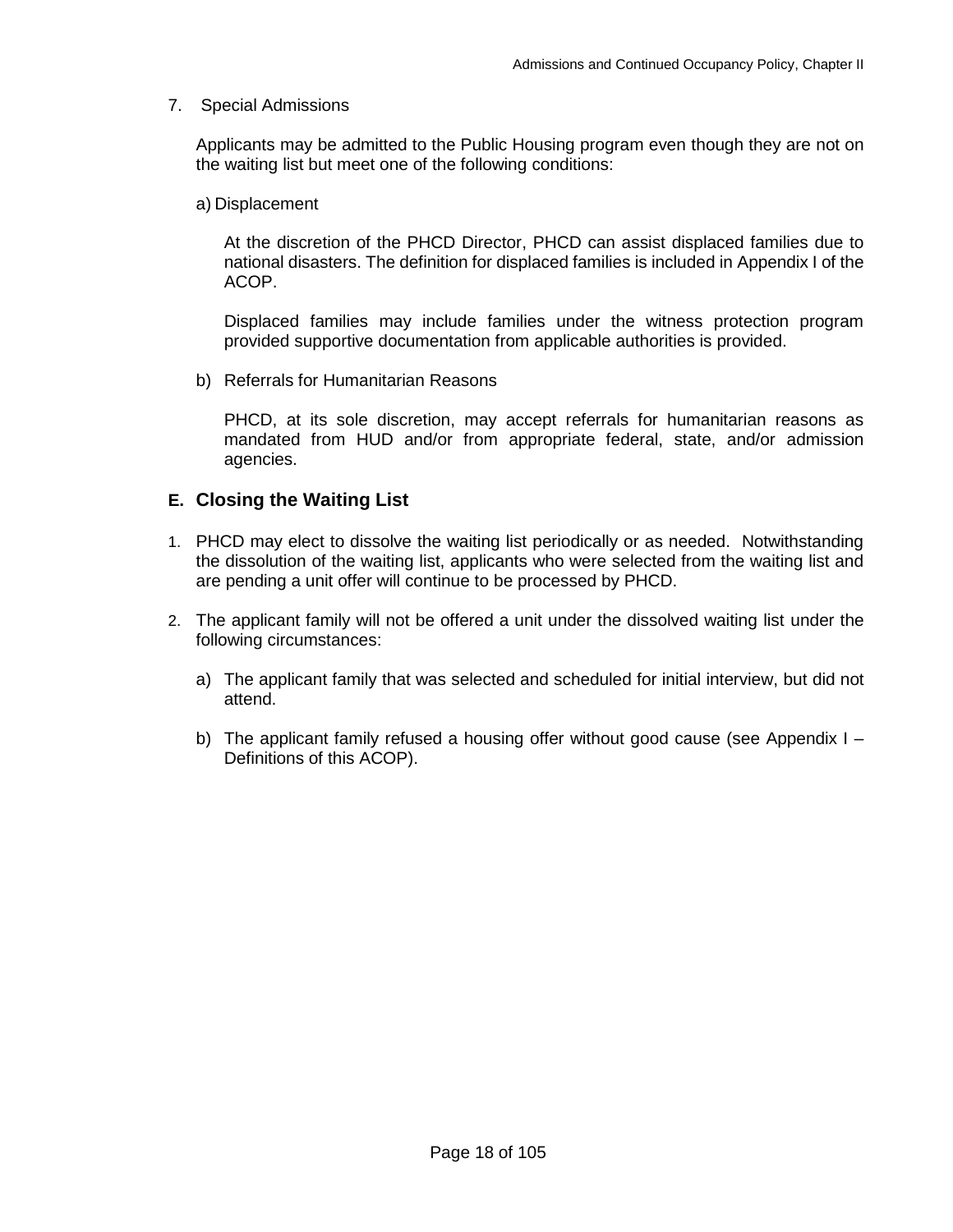# <span id="page-18-1"></span><span id="page-18-0"></span>**III. Eligibility for Admission and Assignment Plan**

#### **A. Requirements for Admission**

- 1. An applicant is qualified if they meet all of the following criteria:
	- a) Is a family, as defined in Appendix I of this ACOP;
	- b) Meets HUD requirements on citizenship or immigration status;
	- c) Is within HUD's established income limits;
	- d) Provides documentation of Social Security numbers for all family members, except for those individuals who do not contend that they have eligible immigration status;
	- e) Provides documentation validating identity of each adult or emancipated minor; and
	- f) Meets the Applicant Selection Criteria.
- 2. PHCD does not inquire into an applicant's criminal history on an application and does not require applicants to disclose facts or details of conviction history or arrests. However, PHCD performs criminal background screening in its admission and continued occupancy processes.
- 3. Verification of Identity
	- a) Required documentation validating the identity of each adult or emancipated minor:
		- State issued driver's license (current and unexpired), or
		- State issued identification card (issued within the last ten (10) years);
		- U.S. passport (current and unexpired);
		- US issued immigration verification documents that contain a picture of individual (issued within the last ten (10) years);
		- Military identification card; and
		- Other documents as may be required by HUD.
	- b) Adult or emancipated minor applicants that have an ineligible immigration status will be required to confirm their identity providing any of the following documents:
		- Foreign passport
		- Foreign driver's license
		- Foreign birth certificate
		- Identification card issued in US
		- Foreign military identification card
		- Other documents as may be required by HUD
- 4. Changes to Family or Household Composition

Changes to the family or household composition shall be considered and documented at the time the changes below occur.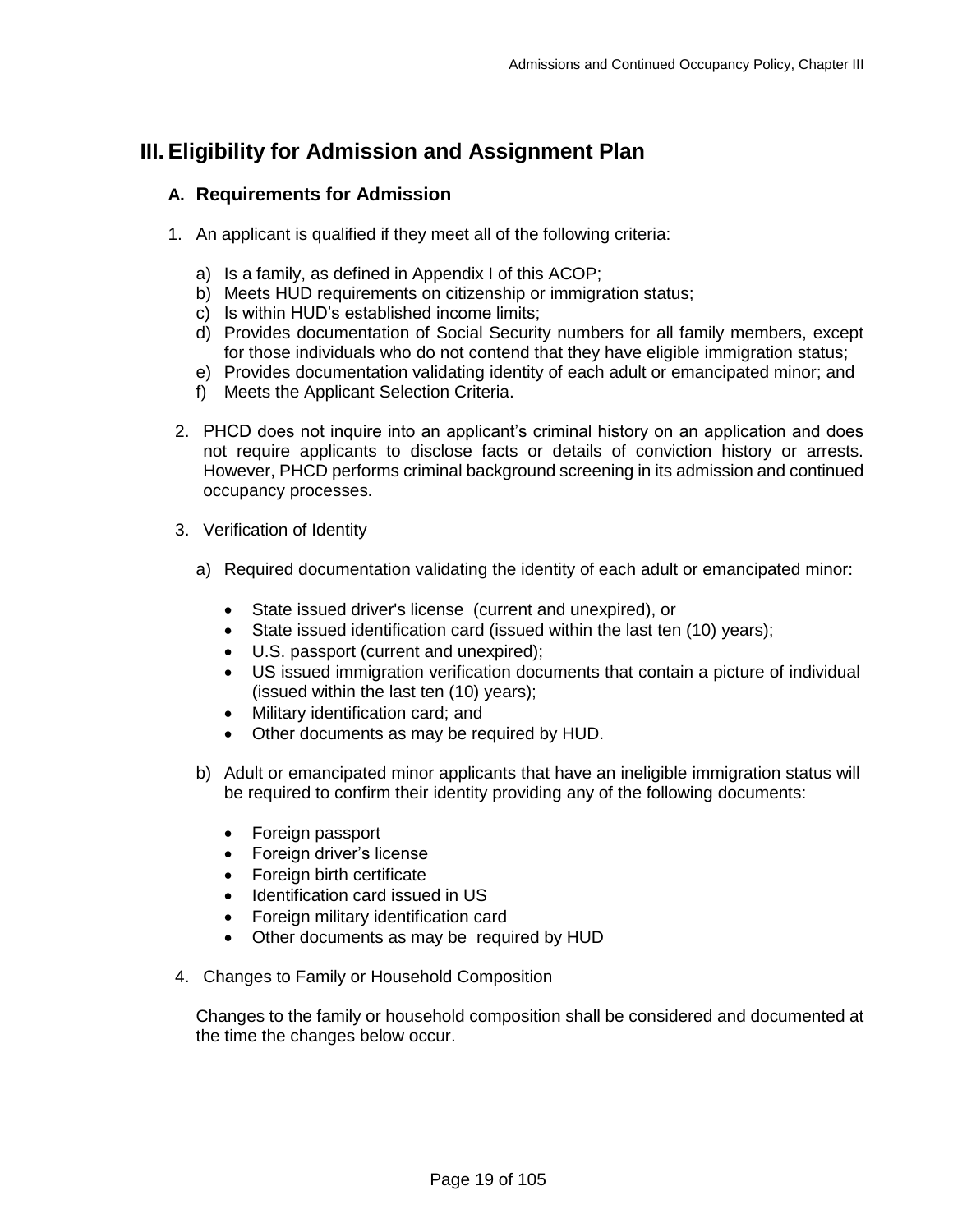a) Addition to the Family

Requests for additions to the family composition must be made in writing by the head of household and are restricted to:

- (1) Spouses, co-heads, or domestic partners (see definition of Family in Appendix I of this ACOP), children born to, adopted, or otherwise granted custody by operation of law.
	- (a) PHCD will require documentation that the head of household has authorization to include a minor as part of the household.
	- (b) Documentation to add a minor can include but is not limited to court documents, pre-need guardian, school records, parent or custodian's written consent, other state and federal public assistance documentation, or power of attorney.
- (2) Immediate relatives (sons, daughters, brothers, sisters, parents, grandparents and grandchildren), may be added for humanitarian and extraordinary reasons, including reasonable accommodation for a family member on a caseby-case basis and approved by the division director or designee.
- b) Removals from the Family Composition:
	- (1) Any adult family member requesting to be removed from the family composition must provide a notarized statement agreeing to the removal, signed by the adult family member and the head of household.
		- (a) The notarized statement must be accompanied by two (2) pieces of supporting documentation from different sources showing that the family member is no longer residing in the subsidized unit. Supporting documentation to prove another residency may include, but is not limited to, a copy of the Lease agreement, utility bills, or official mail (from a Federal, State, County or City government agency) properly dated (no more than two (2) months old), showing the new address. PHCD may request additional documentation to verify the permanent relocation of the family member requesting removal.
		- (b) If the adult family member is unable to provide the notarized statement agreeing to removal from the family composition, the head of household must provide a written statement explaining the reason why the family member is unable to provide the statement and provide supporting documentation, if available (e.g. death certificate, jail order).
		- (c) For removal of minors, the head of household must provide a signed notarized statement accompanied by supporting documentation showing that the minor is no longer residing in the subsidized unit. Supporting documentation to prove another residency may include, but is not limited to, school records, custody records, etc. properly dated (no more than two months old), showing the new address.
	- (2) As an alternative to the notarized statement, a written statement may be provided, which must be signed by the adult family member being removed upon identification, the head of household, and witnessed by the PHCD representative.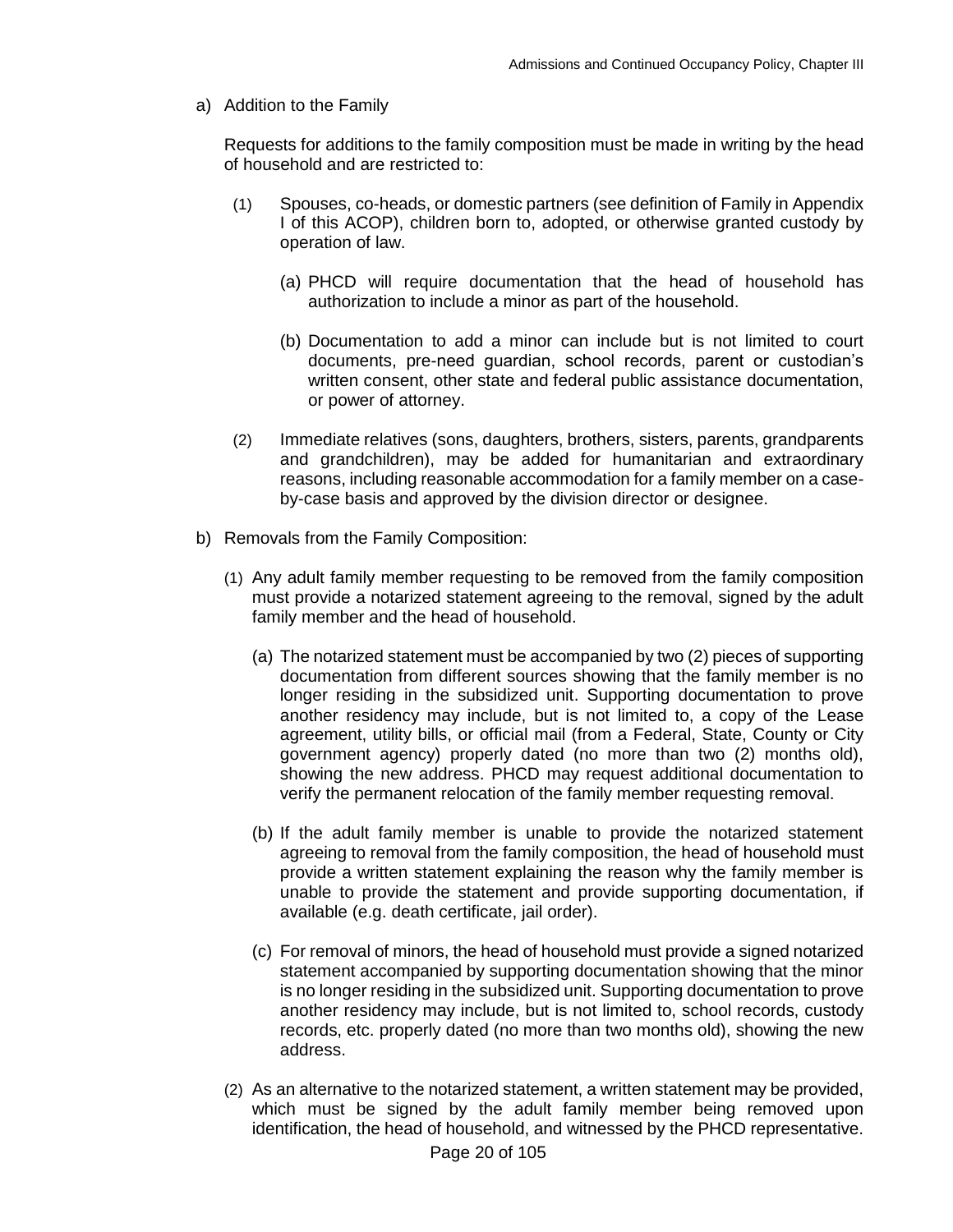- (3) Notwithstanding the foregoing, a notarized statement will not be required of an adult family member who has violated the terms of this ACOP, the Lease, and Community Policies and as a result must be removed from the household in lieu of evicting all members of the household. Examples include a member of the household who has engaged in domestic violence, dating violence, sexual assault or stalking.
- c) Addition to the Household Composition
	- (1) Foster Children and Foster Adults
		- (a) A foster child is a child that is in the legal guardianship or custody of a state, county, or foster care agency, yet is cared for by foster parents in their own homes, under some kind of short-term or long-term foster care arrangement with the custodial agency.
		- (b) A foster adult are usually persons with disabilities, unrelated to the tenant family, who is unable to live alone.
		- (c) Foster children and foster adults living with an applicant or resident are considered household members but not family members. The income of foster children and foster adults are not counted as part of the family's annual income and dependent deductions may not be claimed.
		- (d) PHCD will require documentation that the head of household has been granted legal guardianship or custody of a foster child or foster adult.
	- (2) Live-in Aides
		- (a) PHCD must approve a live-in aide, if needed as a reasonable accommodation request, to make the program accessible to and usable by the head of household or family member with a disability. For the Live-in Aide Request and Verification forms, refer to Appendix IV of this ACOP, Reasonable Accommodation Policies and Procedures.
		- (b) A live-in aide is a household member, not a family member. The income of the live-in aide is not counted as part of the family's annual income.
		- (c) Any individual selected by the family member with disability to be the live-in aide must comply with the following criteria:
			- (i) The physician verifying the need for a live-in aide must also verify that the live-in aide is qualified to provide the appropriate services.
			- (ii) The live-in aide must live in the unit solely to care for the disabled individual.
			- (iii) The live-in aide does not qualify for continued occupancy as a remaining family member and does not have any rights to the unit.
			- (iv) The live-in aide must not have been part of the household prior to the family receiving housing assistance or thereafter.
			- (v) The live-in aide, head of household, and family members must maintain separate finances.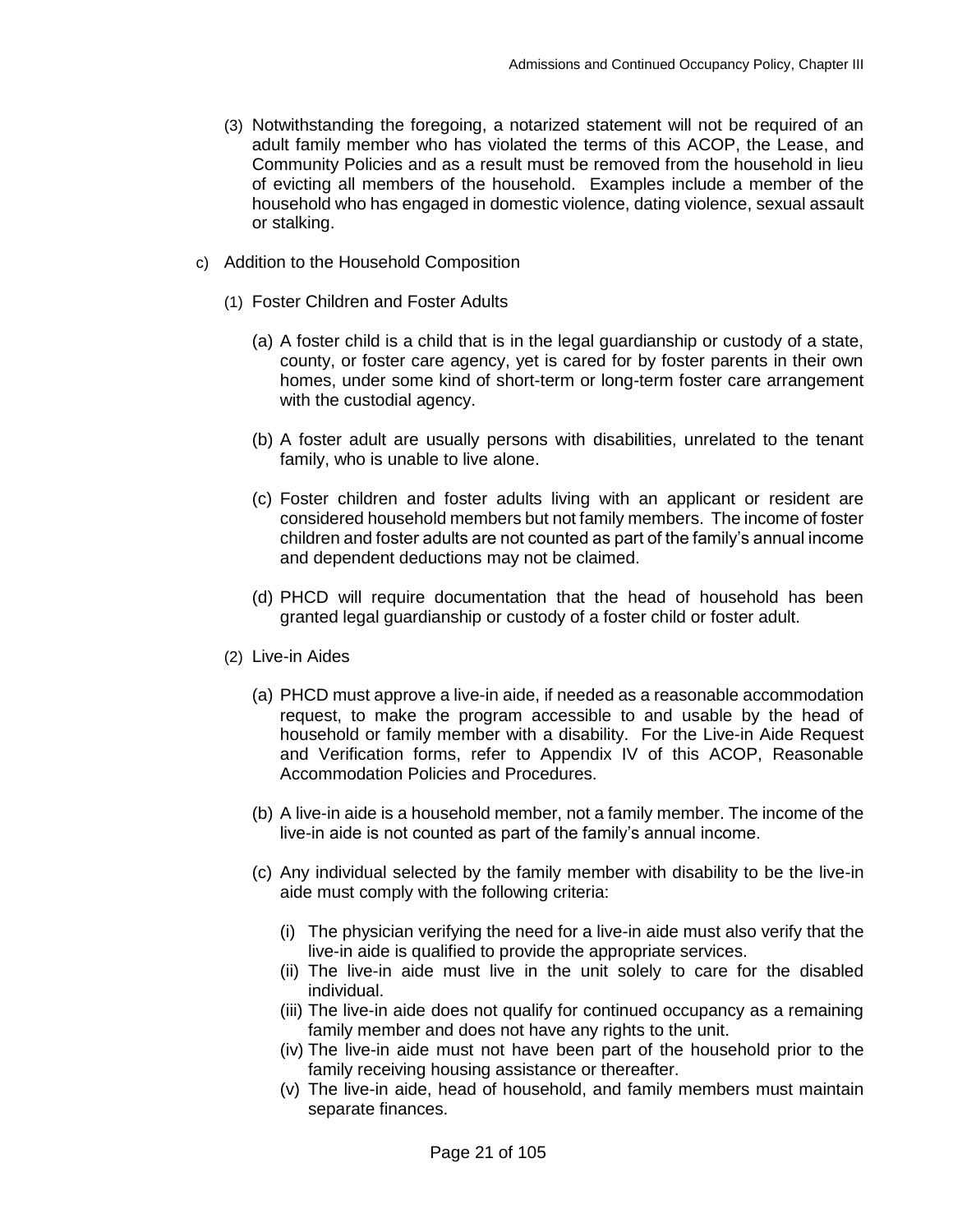- (d) The live-in aide must provide proof of current residency.
- (e) The live-in aide must provide required documentation.
- (f) The head of household and the live-in aide must sign the *Live-in Aide Certification* initially and annually (as part of the annual reexamination of the family).
- (g) The head of household and live-in aide must sign a *Live-in Aide Agreement* which shall become part of the addendum to the resident's lease (for the *Livein Aide Agreement* form, refer to Appendix IV of this ACOP, Reasonable Accommodation Policies and Procedures).
- (h) The live-in aide must agree to move-out out of the unit should the disabled resident, no longer resides in the unit or passes away. In such circumstances, the AMP Administrator provides notice for live-in aide to vacate the premises within 14 days. Upon termination of the live-in aide's services for any other reason, the live-in aide shall vacate the unit within 24 hours.
- (i) Under extraordinary circumstances, upon approval of the division director, relatives satisfying the definition of a live-in aide wanting to have remaining family status may be added to the family composition as a family member and not as a live-in aide. In such case, the relative's income will be part of the family's annual income.
- (j) An eligible live-in aide may be granted up to one (1) additional bedroom in accordance with the occupancy guidelines or standards.
- (k) The live-in aide must provide the following documents as part of the admission process:
	- Proof of identity
	- Verification of birth date
	- Social security number
	- Proof of current residency
	- Other documents as may be required by USHUD
- (l) The live-in aide will be asked to sign forms which include but is not limited to the following:
	- *Authorization to Check Information*
	- *Authorization to Obtain Criminal Background*
	- *Authorization for the Release of Information/ Privacy Act Notice* (Form HUD-9886)
	- *Debts Owed to Public Housing Agencies and Terminations* (Form HUD-5267)
	- *What You Should Know About EIV* (Form by HUD)
	- *Live-in Aide Certification*
	- *Live-in Aide Agreement* (completed upon approval of the live-in aide)
- (m)HUD maintains a record of current participants and of debts owed and adverse information of former participants, which is available to housing authorities through the Enterprise Income Verification (EIV) system. PHCD will verify information of the live-in aide through EIV for double subsidy, debt owed, and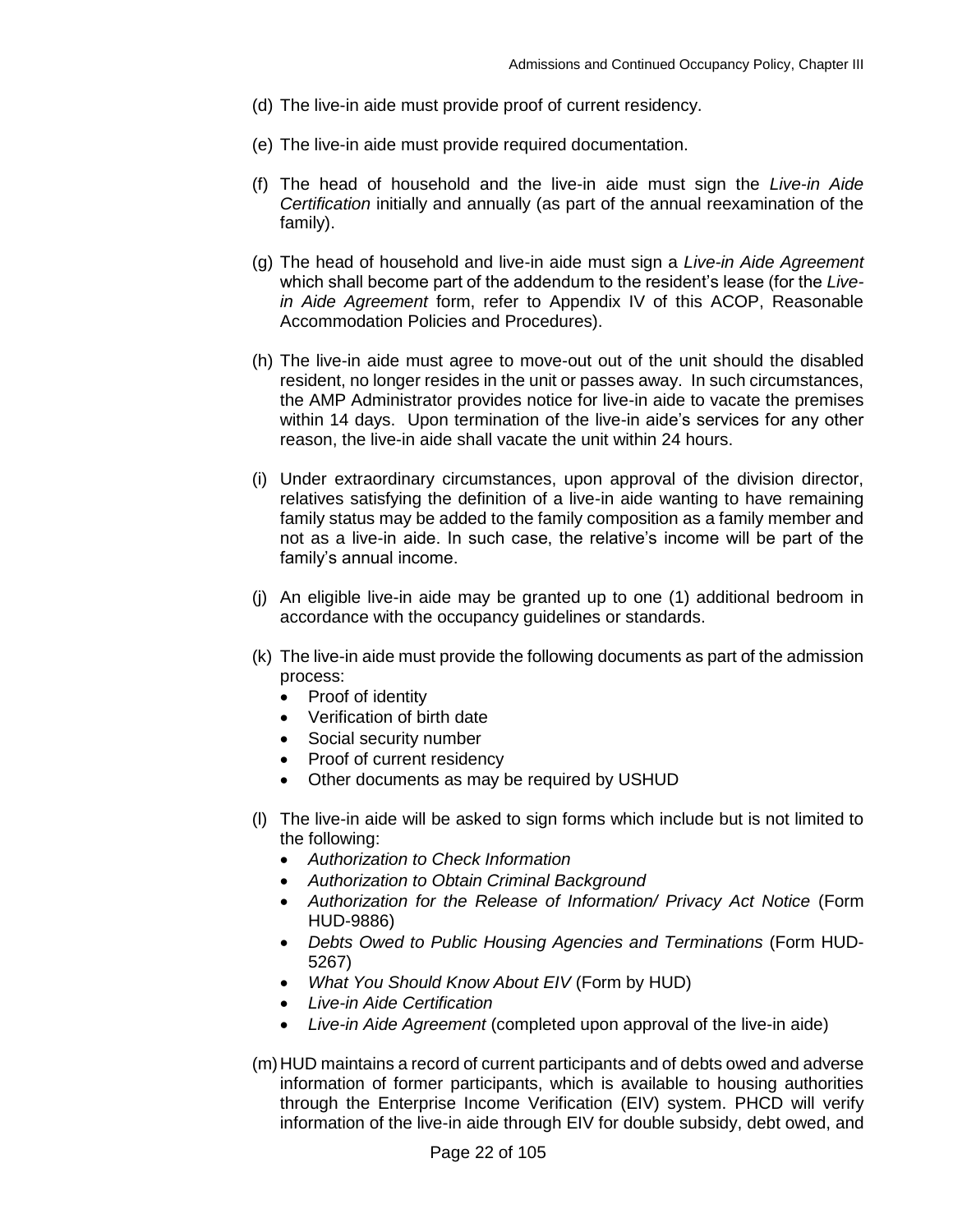any record of a negative reason for their end of participation from another housing authority or program.

- (n) The live-in aide individual may be denied for the following reasons:
	- Failed to provide or sign required documentation to complete the admission process and/or failed to sign the *Live-in Certification* or *Live-in Aide Agreement* forms.
	- Committed fraud, bribery or any other corrupt or criminal act in connection with any federal housing program.
	- Has been living in the subsidized unit as an unauthorized occupant/boarder.
	- Has engaged in criminal activity as detailed in Chapter III of this ACOP.
	- Owes rent or other amounts to the public housing agency (PHA) in connection with Section 8 or public housing assistance.
- 5. Mandatory Social Security Numbers

Effective January 31, 2010, all members of the household, **except those that do not contend eligible immigration status**, must provide appropriate documentation of their Social Security Number (SSN) before the household member is admitted into the program.

PHCD included in this ACOP the provisions published in the Final Rule of the Streamlining Administrative Regulations (Docket No. FR5743-F-03) effective April 7, 2016, regarding SSN.

- a) Disclosure requirement for applicants
	- (1) At the time applicant's eligibility is determined, each applicant must submit: a) the complete and accurate SSN for each member of the applicant's household, and b) the required documentation to verify each SSN.
	- (2) If at the time of eligibility, the documents to verify the SSN for each family member cannot be submitted and the applicant is otherwise eligible, the applicant may retain their place on the waiting list for the program, but cannot become a program participant until the required document to confirm the SSN is provided, unless the following condition applies:
		- i. If a child under the age of six (6) has not been assigned a SSN and is being added to the application within six (6) months of admission date, the applicant family may provide the complete and accurate SSN and required verification within 90 calendar days of the date of admission. PHCD must grant an extension of one additional 90-day period if PHCD determines that the resident's failure to comply was due to unforeseen circumstances or circumstances outside the control of the applicant.
- b) Residents
	- (1) Initial Disclosure: Each resident whose initial determination of eligibility began before January 31, 2010, except for those age 62 or older as of January 31, 2010,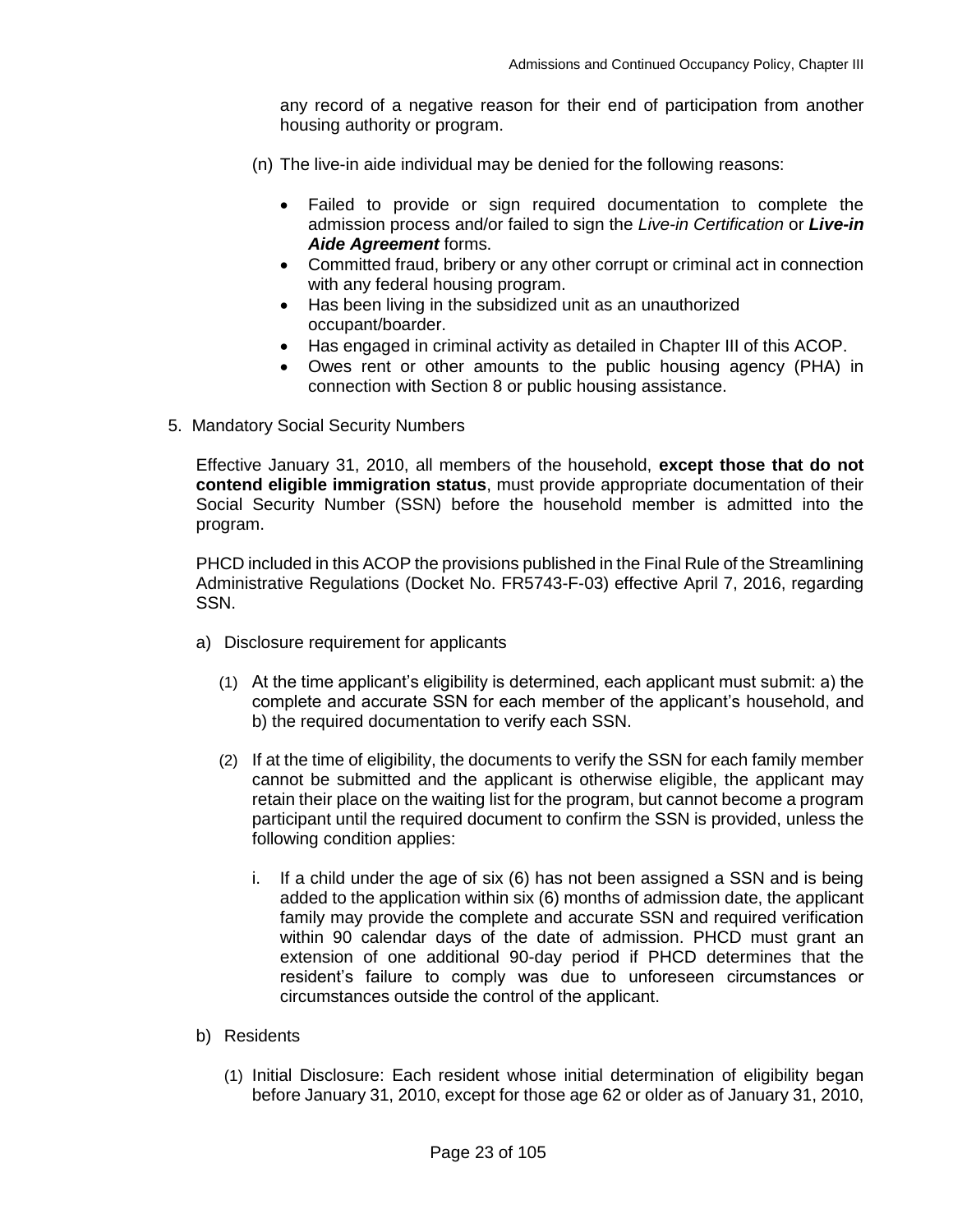must submit a complete and accurate SSN and documentation to verify the SSN if the participant has:

- (a) not previously disclosed a SSN;
- (b) previously disclosed a SSN that HUD or the Social Security Administration (SSA) determined was invalid; or
- (c) been issued a new SSN.
- (2) Subsequent Disclosure:
	- (a) The complete and accurate SSN and verification is required for a new adult member regardless of age that has an assigned SSN at the time of request, at the time of processing the addition to household, at the next interim or annual reexamination.
	- (b) If a child under the age of six (6) has not been assigned a SSN, the head of household will be required to provide the complete and accurate SSN and verification within 90 calendar days of the child being added to the household.
- c) Verification of SSNs

One of the following documents must be submitted to confirm SSN:

- A valid SSN card issued by the SSA, or
- An original document from a federal or state government agency that contains the individual's name and SSN, along with identifying information for the individual (i.e. address, date of birth, etc.)

Referral sources for applicants and participants who need to request a SSN or information: Information regarding SSN cards is available at [www.socialsecurity.gov](http://www.socialsecurity.gov/) or 1-800-772-1213.

- d) Time frame to submit documents to confirm the SSN
	- (1) Applicants: Applicants may be given up to 90 days, or 120 days for applicants 62 years or older, to submit documents confirming each household member's SSN.
	- (2) Program Participants: Next annual or interim reexamination or within 90 days of request date, or 120 days for participants 62 years or older.

PHCD may grant additional time up to 90 days, only if there are unforeseen circumstances beyond the family's control that prevent the family from complying with the SSN requirements.

e) Resident's Penalties for failing to disclose and verify SSN

PHCD must terminate the assistance or the tenancy, or both, of the family if any member does not meet the applicable SSN disclosure, documentation and verification requirements. PHCD, at its sole discretion, may defer termination and provide resident with an additional 90 calendar days to disclose, document, and verify the SSN if the following applies (24 CFR § 5.218(c)(2)):

(1) Resident did not meet the applicable SSN disclosure, documentation and verification requirements due to circumstances that could not have reasonably been foreseen and were outside the control of the resident; and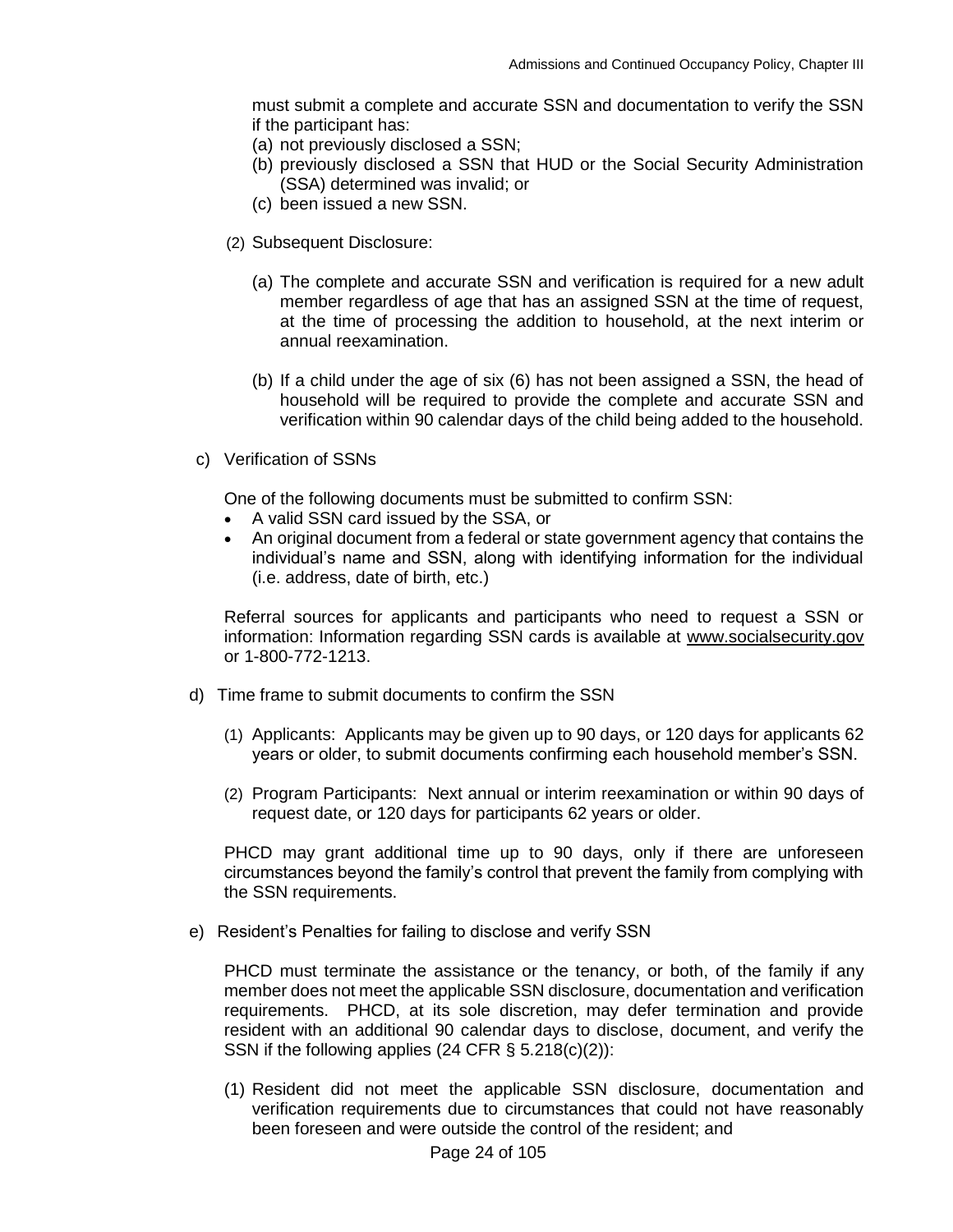(2) There is a reasonable likelihood that the resident will be able to disclose a SSN by the deadline.

Failure of the resident to disclose a SSN by the end date of the additional 90 calendar days, if provided, will result in termination of the assistance or tenancy, or both, of the participant and the participant's household.

6. Citizenship or Eligible Immigration Status

In order to determine each family's eligibility for full assistance or prorated assistance, PHCD is required to verify the citizenship and/or immigration status of each individual family member, unless they state they do not contend that they have eligible immigration status. Details of the requirements are described below.

- a) There are four (4) categories of citizenship/immigration status:
	- (1) Eligible citizen
	- (2) Eligible noncitizen
	- (3) Ineligible noncitizen
	- (4) Pending Verification
- b) The *Declaration of Citizenship or Eligible Immigration Status Certification and Verification Consent, Acknowledgement Receipt of Notice of Section 214 Requirements* form must be signed by all family members (or by parent or guardian if family member is a minor). Documents to verify citizenship or immigration status may be required as indicated below.
	- (1) A citizen/national may submit one of the following documents:
		- U.S. Passport
		- U.S. Birth Certificate
		- Puerto Rican Birth Certificate (will only be accepted if issued after July 1, 2010)
		- Certificate of Citizenship
		- Naturalization Certificate
		- Voter's Registration
		- Other documents as may be required by HUD
	- (2) A noncitizen eligible immigrant must have permanent residence, refugee or asylee status to be eligible for full assistance. Acceptable document of eligible immigration status for noncitizens is one of the following documents:
		- (a) Permanent residents: Permanent Resident Card (Form I-551), also known as the "Green Card".
		- (b) Asylees: Asylum Approval Notice, Employment Authorization Document (EAD), or Arrival-Departure Record (Form I-94), along with government-issued ID card with photo.
		- (c) Refugees: Refugee Approval Notice or Employment Authorization Document (EAD).
		- (d) For non-citizens 62 years of age and older receiving assistance under a covered program on September 30, 1996 or applying for assistance after that date, a signed declaration of eligible immigration status and proof of age is required.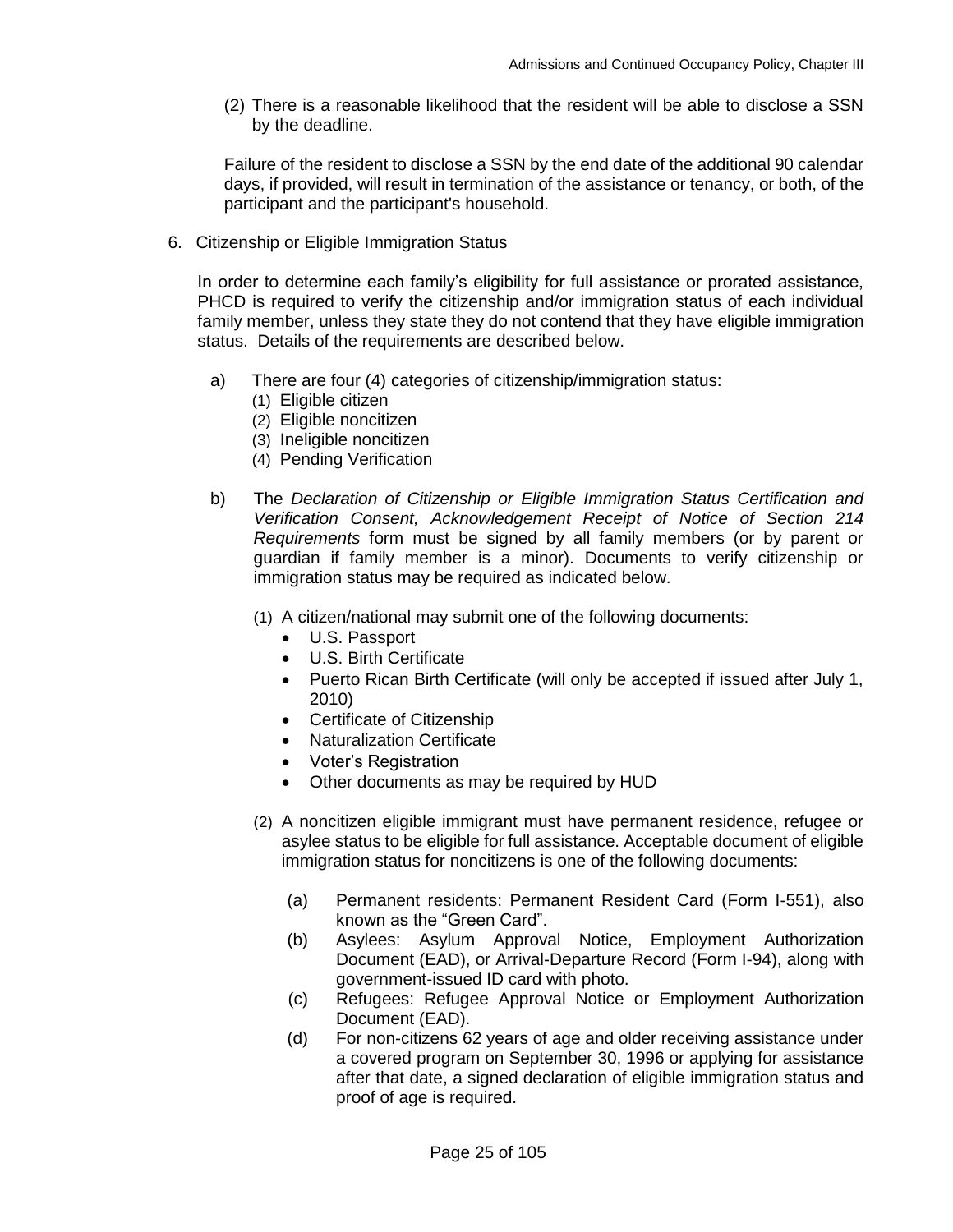- (3) A victim under the Violence Against Women Act (VAWA) may claim a "satisfactory immigration status" when applying for assistance or continued assistance (PIH Notice 2017-02). Evidence that an individual is a selfpetitioner includes one of the following:
	- INS Form I-360 VAWA self-petition
	- INS Form I-130 family-based visa petition
	- INS Form I-360 self-indicating
	- INS Form I-797 Notice of Action indicating (a) receipt of the I-130 or I-360 petition by DHS, (b) a prima facie determination, or (c) approval of the I-360 or I-130 petition by DHS
- (4) Documents must be current and unexpired.
- (5) Declaration of Ineligible Immigration Status: An individual may admit to having an ineligible immigration status. The family must identify in writing which family member does not contend to have eligible immigration status.
- c) Mixed Families

PHCD has included in this ACOP the required changes published in the Final Rule of the Streamlining Administrative Regulations (Docket No. FR5743-F-03) effective April 7, 2016, regarding calculation of prorated rent for mixed families ((24 CFR § 5.520(d)).

A mixed family is composed of both eligible and ineligible members and must be provided prorated assistance per 24 CFR § 5.520(d) effective April 7, 2016, unless eligible for continued assistance or temporary deferral of termination of assistance (described below).

(1) Continued Assistance

A mixed family may receive full housing assistance if they meet all of the following conditions:

- i. The family was receiving assistance under a Section 214 covered program on June 19, 1995, which is when the Noncitizens rule became effective.
- ii. The head of household, the spouse, or co-head has eligible immigration status (24 CFR § 5.506).
- iii. The family does not include any person without eligible immigration status other than the Head of Household, spouse, co-head, and parents or children of the Head, spouse, or co-head.

A family granted continued assistance before November 29, 1996 is entitled to receive non-prorated assistance. A family granted assistance after November 29, 1996 must receive prorated assistance (24 CFR § 5.520(d)).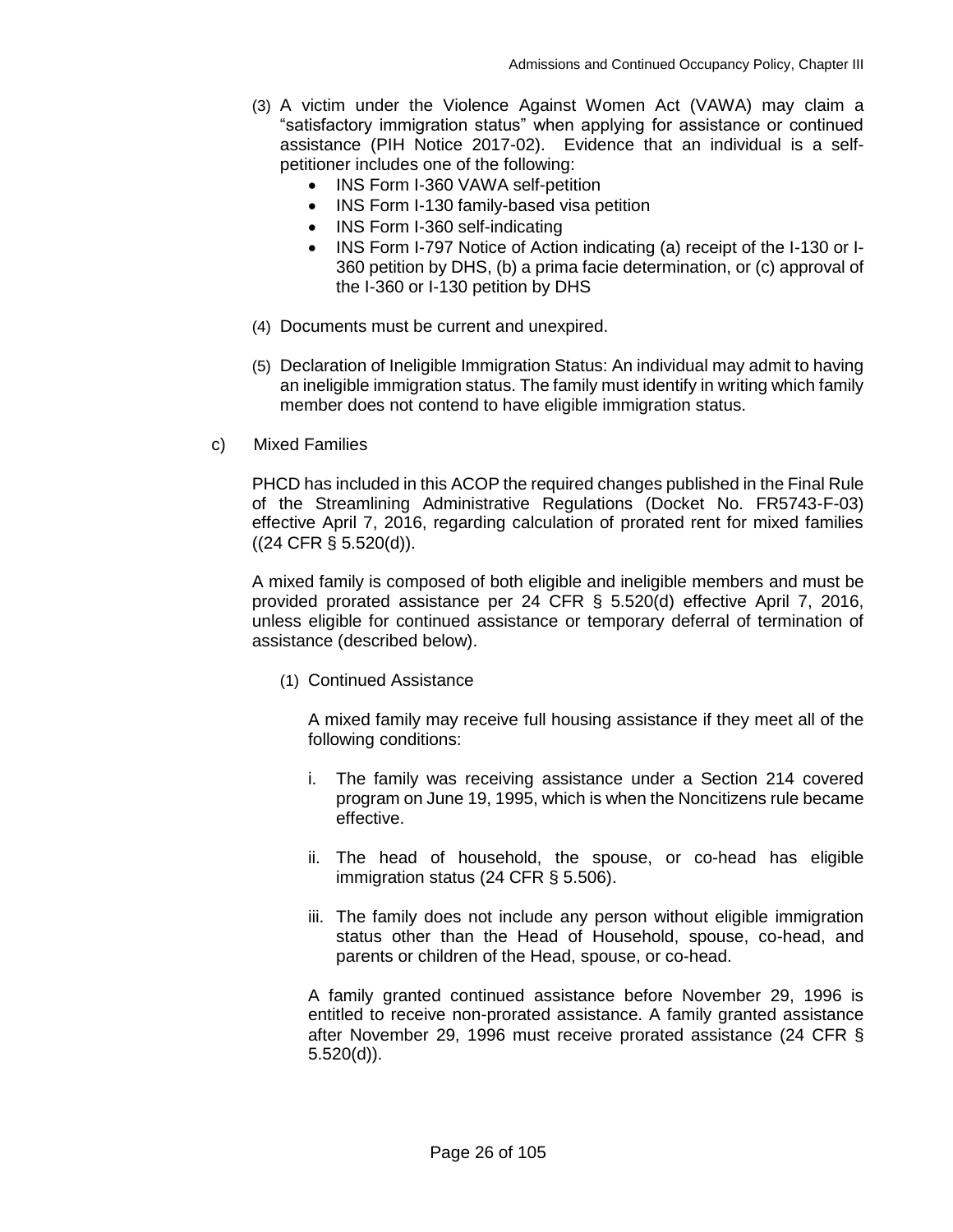(2) Temporary Deferral of Termination of Assistance

If a mixed family qualifies for prorated assistance (and does not qualify for continued assistance), but decides not to accept prorated assistance, or if a family has no members with eligible immigration status, the family may be eligible for temporary deferral of termination of assistance if necessary to permit the family additional time for the orderly transition of those family members with ineligible status, and any other family members involved, to other affordable housing (see 24 CFR § 5.218(b)).

- d) Documentation proving citizenship or eligible immigration status must be provided to PHCD within ten (10) business days. PHCD may extend the submission period, which shall not exceed 30 days.
- e) Family members that are ineligible noncitizens are required to submit evidence of changes in immigration status, while receiving prorated assistance under the program.
- f) PHCD shall verify with United States Department of Homeland Security (DHS) through primary, and if necessary, secondary verifications of the immigration status for each family member as follows:
	- (1) Primary Verification: The DHS Systematic Alien Verification for Entitlements (SAVE) system provides automated immigration status. This must be done as part of the applicant eligibility process or additions to households.
	- (2) Secondary Verification: If primary verification is unsuccessful and the family member has disclosed eligible immigration status and presents valid immigration documents, a secondary verification must immediately be done. This consists of mailing a DHS form with copies of the immigration documents.
- g) Pending Verification of immigration status: When the primary or secondary verification of immigration status that was timely submitted has not been received. Also, when an appeal by the individual with DHS is pending.
- h) Once the applicant or participant has provided the immigration documents, PHCD may not deny, delay or terminate assistance solely on the basis that the primary or secondary verification of the immigration status has not been completed.
- i) In circumstances where DHS has not verified eligibility, the family will be provided with a written notice that shall include:
	- (1) That the family has a right to request an appeal to DHS of the results of the verification of immigration status;
	- (2) That the family has the right to request an informal hearing with PHCD upon completion of the DHS appeal. Such a hearing shall be held in accordance with the Grievance and Appeal Policy in Chapter IX of this ACOP;
	- (3) That housing assistance may not be denied or terminated until the conclusion of the DHS or PHCD appeal process; and
	- (4) Notification of the type of assistance for which the family may be eligible (continued assistance, temporary deferral of assistance or pro-ration of assistance).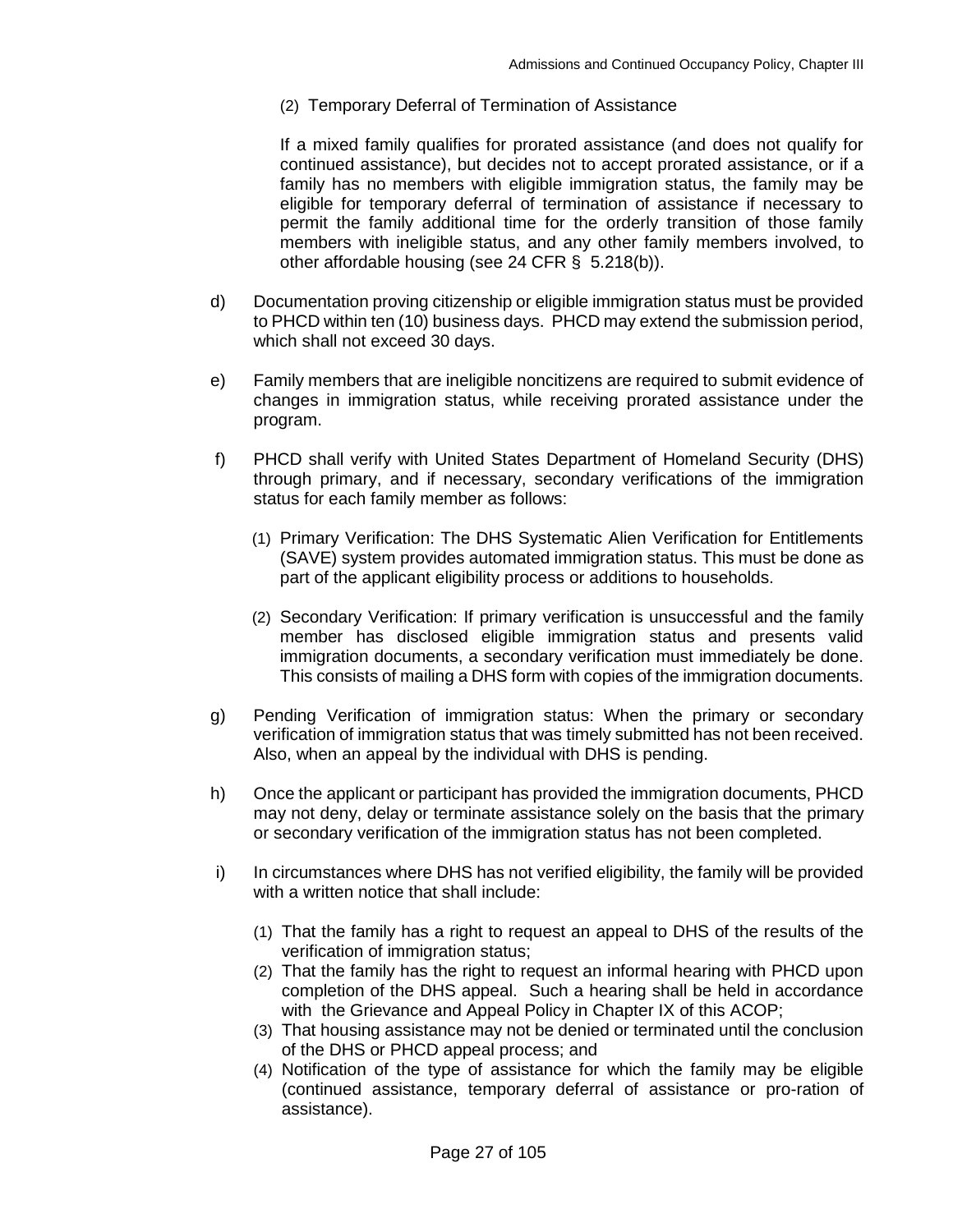- 7. Income Limit and Income Targeting Requirements
	- a) Income Limit Requirements

PHCD has included in this ACOP the required changes published in the Final Rule of the Streamlining Administrative Regulations (Docket No. FR5743-F-03) effective April 7, 2016, regarding the definition of extremely low income.

HUD annually publishes income limits, adjusted according to family size, to determine the eligibility of applicant families for admission into the Public Housing program, as summarized below:

- **Extremely Low-Income** *family* is defined "as a very low income family" whose annual income does not exceed the higher of the poverty guidelines established by the Department of Health and Human Services (HHS) or thirty (30) percent of the median family income for Miami-Dade County. The poverty guidelines are established by HHS on an annual basis.
- *Very low-income families* are defined as families whose incomes do not exceed 50 percent of the median family income for Miami-Dade County.
- **Low-income** *families* are defined as families whose incomes do not exceed 80 percent of the median family income for Miami-Dade County.
- b) Income Targeting Requirements
	- (1) PHCD is required by HUD to meet income targeting provisions (24 CFR § 960.202) to guarantee a share of available public housing units for extremely lowincome applicant families. HUD income targeting requirements for the Public Housing Program as indicated below, or as may be amended by HUD:
		- (a) Extremely low income families: This group must constitute at least 40% of all new admissions from the waiting list in any year.
		- (b) Families with incomes between 31% and 80% of area median income: The remaining Public Housing new admissions (no more than 60%) can be up to the low-income level (up to 80% of the area median income).
		- (c) To attain the annual extremely low-income targeting requirement of 40%, PHCD may reach out to applicants on the waiting list who are at that income level.
	- (2) The following categories are not counted towards the income targeting requirements:
		- (a) Resident transfers
		- (b) New admissions that includes the following:
			- Families "continuously assisted" in Public, Indian, Section 23 or Section 8 Housing Programs
			- Families physically displaced by rental rehabilitation
			- Non-purchasing tenants of certain homeownership programs
			- Tenants displaced from certain Section 221 and 236 projects
			- Low income families residing in certain HUD-owned projects (these families are eligible for a Certificate only)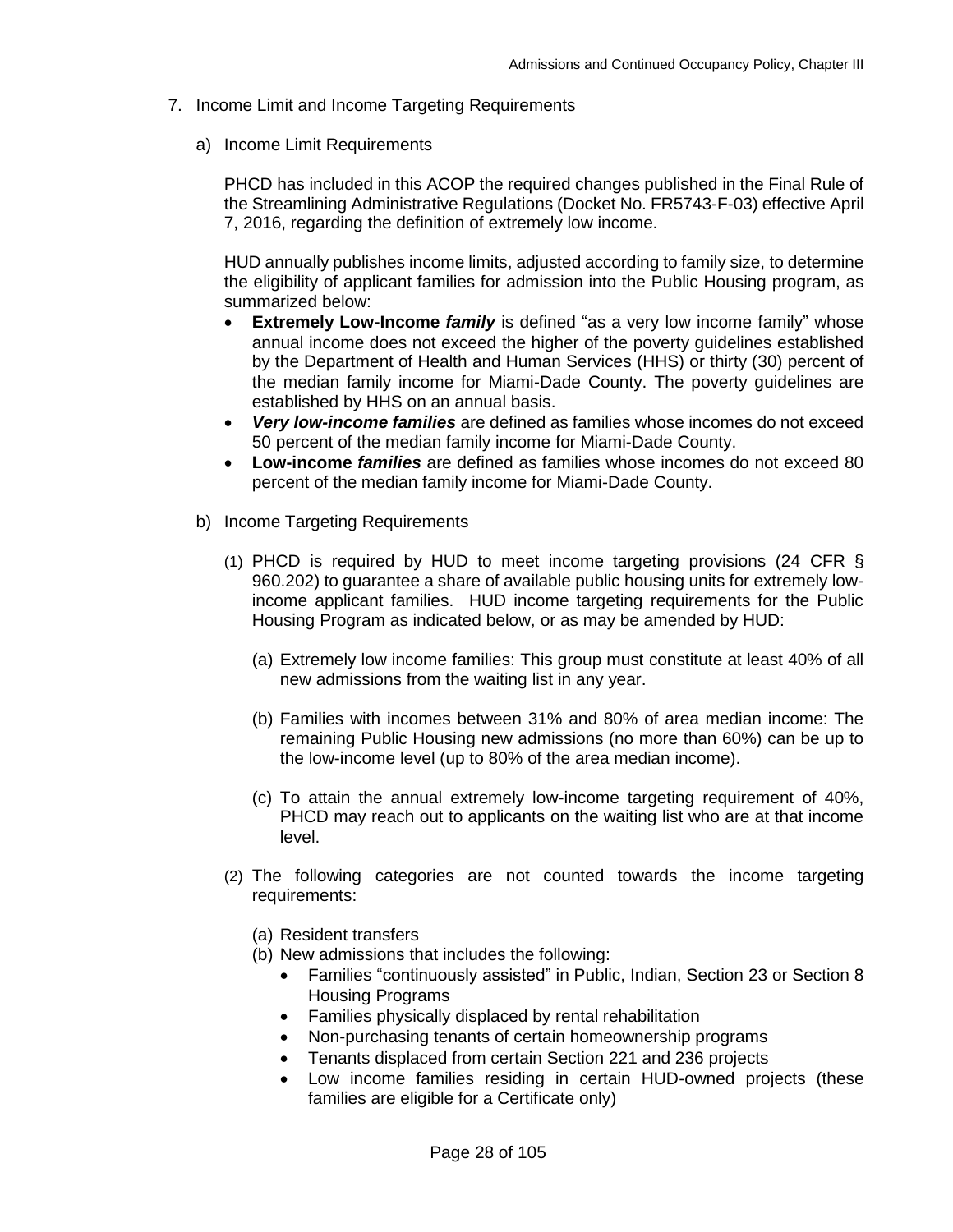#### <span id="page-28-0"></span>**B. Assisted Living Facilities**

PHCD administers a Public Housing facility as an Assisted Living Facility (ALF) of zero (0) and one (1) bedroom units, which provides programs and services for low-income elderly families. ALFs are regulated by Chapter 429, Part I, Florida Statutes, and Florida Administrative Code 58A-5. Admission and continued occupancy of PHCD's ALFs are subject to the following requirements:

- 1. Applicants
	- a) Public Housing Program's applicants that demonstrate interest in the ALF and qualify in accordance with the ALF Admission Criteria detailed in Section 2 below.
	- b) ALF qualified applicants will be selected for zero (0) or one (1) bedroom units, in the ranking order obtained by an electronic random sorting of such list. The waiting list Management provisions contained in Section C of this Chapter, apply to ALFs' applicants.
	- c) The ALF units are included in PHCD Elderly Designation Plan. Either the head, spouse, or co-head of the family must be elderly (62 years of age or older). Once the elderly population of the waiting list is exhausted, PHCD may select Near Elderly families (50 to 62 years of age) for admission into Elderly designated units.
- 2. ALF Admission Criteria

The eligible family members must:

- a) be Medicaid and Medicare eligible;
- b) agree to pay the cost of ALF services and rent not to exceed the family's monthly income. If the family members receive Optional State Supplement (OSS) income, the OSS check must be endorsed to the facility and a personal needs allowance (PNA) will be provided on a monthly basis;
- c) be able to perform the activities of daily living with supervision or assistance, if necessary;
- d) be at risk of being prematurely placed in a nursing home;
- e) not require 24-hour nursing supervision or mental healthcare;
- f) not be bedridden;
- g) not have a history of violent behavior that poses a risk to the health and safety of others; and
- h) be free from communicable disease. The term "communicable disease" does not include Acquired Immune Deficiency Syndrome (AIDS), human immunodeficiency virus or any other communicable diseases, which are considered a disability. People with said disabilities are afforded protection from discrimination under State, Federal, and local anti-discrimination Laws.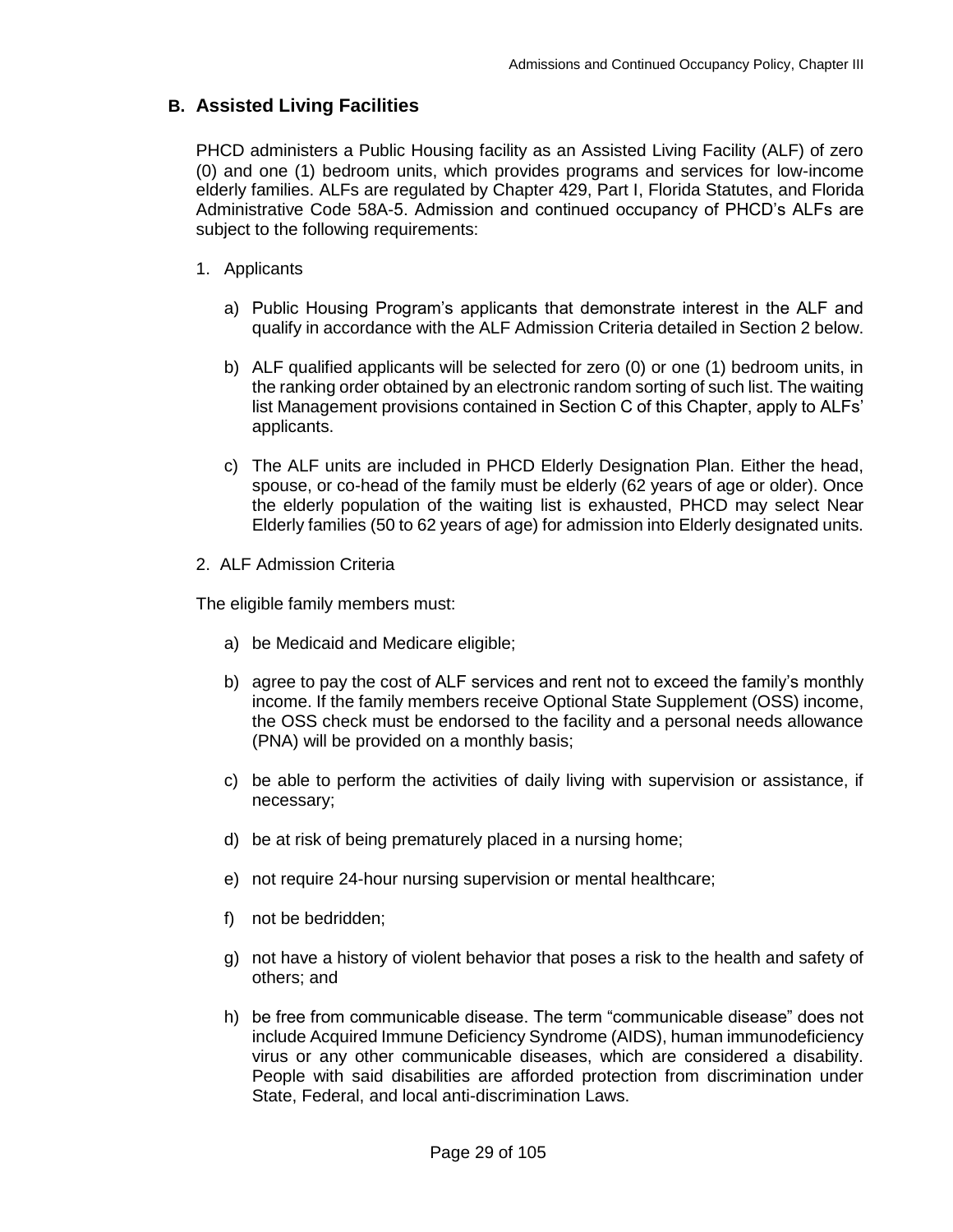Notwithstanding the before-mentioned restrictions, PHCD will provide reasonable accommodations consistent with the procedures outlined in this ACOP.

3. Referrals to ALF

The ALF admission criteria may often cause limitations in filling ALF units, as there may not be sufficient qualified applicants in the waiting list. As such, referrals may be accepted, should the waiting list be exhausted of ALF qualified applicants.

4. Transfers to ALFs

Requests of transfers to the ALF of existing interested and qualified residents of Public Housing developments are subject to the provisions under Chapter  $V -$ Transfer Policy - of this ACOP and the ALF Admission Criteria detailed in subsection (2) above. Residents requesting transfers to an ALF will receive priority over applicants requesting to reside in an ALF.

5. ALF Discharge and Public Housing Assistance Termination

ALF residents may be discharged if they no longer meet the ALF criteria per Florida Statute, Chapter 429 and Florida Administrative Code 58A-5, or because they violate the terms of the ALF contract. Additionally, the resident may be recommended for termination of housing assistance for violation of the *Public Housing Dwelling Lease*.

#### <span id="page-29-0"></span>**C. Interviews and Verification Process**

- 1. As applicants approach the top of the waiting list, they will be contacted by mail and scheduled for an eligibility interview to commence their screening. If required, the applicant may be contacted to update information. Applications will be withdrawn if an applicant fails to attend a scheduled interview. PHCD will make an exception for those people with a disability requiring a reasonable accommodation as described in PHCD's Reasonable Accommodation Policy and Procedures, Appendix IV of this ACOP.
- 2. The following items will be verified to determine qualification for admission to the Public Housing program prior to obtaining written consent authorizing a criminal background check:
	- Identity of each adult or emancipated minor household member
	- Family composition and type (Elderly/Disabled/near elderly /non-elderly)
	- Annual Income
	- Assets and Asset Income
	- Deductions from Income
	- Admission preferences
	- Social security numbers of all family members
	- Applicant Screening Information
	- Citizenship or eligible immigration status
	- Current landlord references
	- Debts owed to a public housing authority and termination of assisted housing through HUD's Enterprise Income Verification (EIV) system
	- Housing assistance (avoiding double subsidy) by a public housing authority through HUD's Enterprise Income Verification (EIV) system
	- Public Records (eviction history)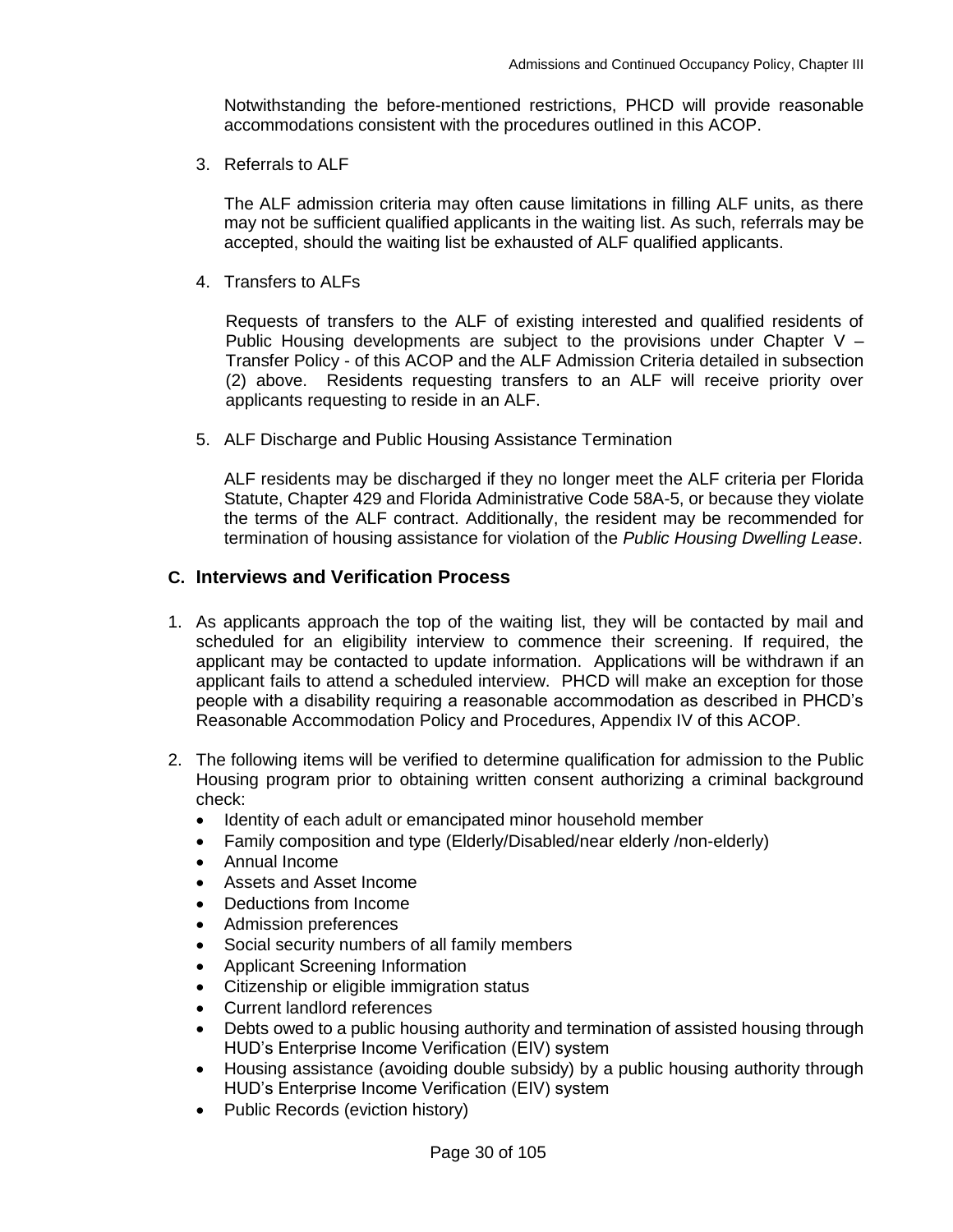- 3. The following item will be verified to complete the eligibility verification process after PHCD has first determined that the applicant and all other household members are eligible and qualified to rent under all other applicable requirements:
	- Criminal Background check as detailed in Section E of this Chapter.
- 4. Enterprise Income Verification (EIV) At Time of Admission

PHCD will verify information of each household member through EIV for:

a) Double Subsidy

If during the eligibility process, EIV shows that a family or any household member is receiving subsidy from another housing authority (i.e. shown as residing in another housing authority or program), the family or household member must show documentation of intent to vacate from the other housing authority or program before approval for admission. PHCD may provide up to 30 days for the family or household member to show proof of intent to vacate from the other housing or program.

Assistance will be denied if the applicant or participant does not provide proof that they have moved from another housing authority or program before the expiration of the 30 days. A 30-day extension to show intent to vacate or termination of tenancy documentation may be provided in extenuating circumstances and upon good cause (see Appendix I – Definitions of this ACOP).

b) Debt Owed

If the EIV information shows that a family or household member was a former PHCD tenant, left a debt after moving from another housing authority or program, or was terminated for adverse reason(s), the family will be responsible for clearing the debt or termination information within 45 calendar days. Assistance will be denied if the family cannot or does not provide proof of debt cancellation or reversal of the termination prior to the expiration of the 45 calendar days.

PHCD will verify through EIV whether the applicant is receiving or will potentially receive a double subsidy, owes a debt to another housing authority or program, or whether a prior termination has not been cleared. The family has the right to dispute information obtained from EIV.

- 5. Applicants reporting zero (0) income will be asked to complete the *Monthly Family Expense* and *Income Contribution* forms to document how much they spend on: food, transportation, health care, child care, debts, household items, etc. They will also be asked to provide the source of income for these expenses. The *Income Contribution* form is a certification signed by the person who provides the income contribution and must be notarized or witnessed by the PHCD representative upon identification of contributor.
- 6. Applicant Interview Process

Each eligibility interview appointment letter must include a list of all the documents required by PHCD at the interview and the *Personal Declaration* form, or any other approved form for the same purpose.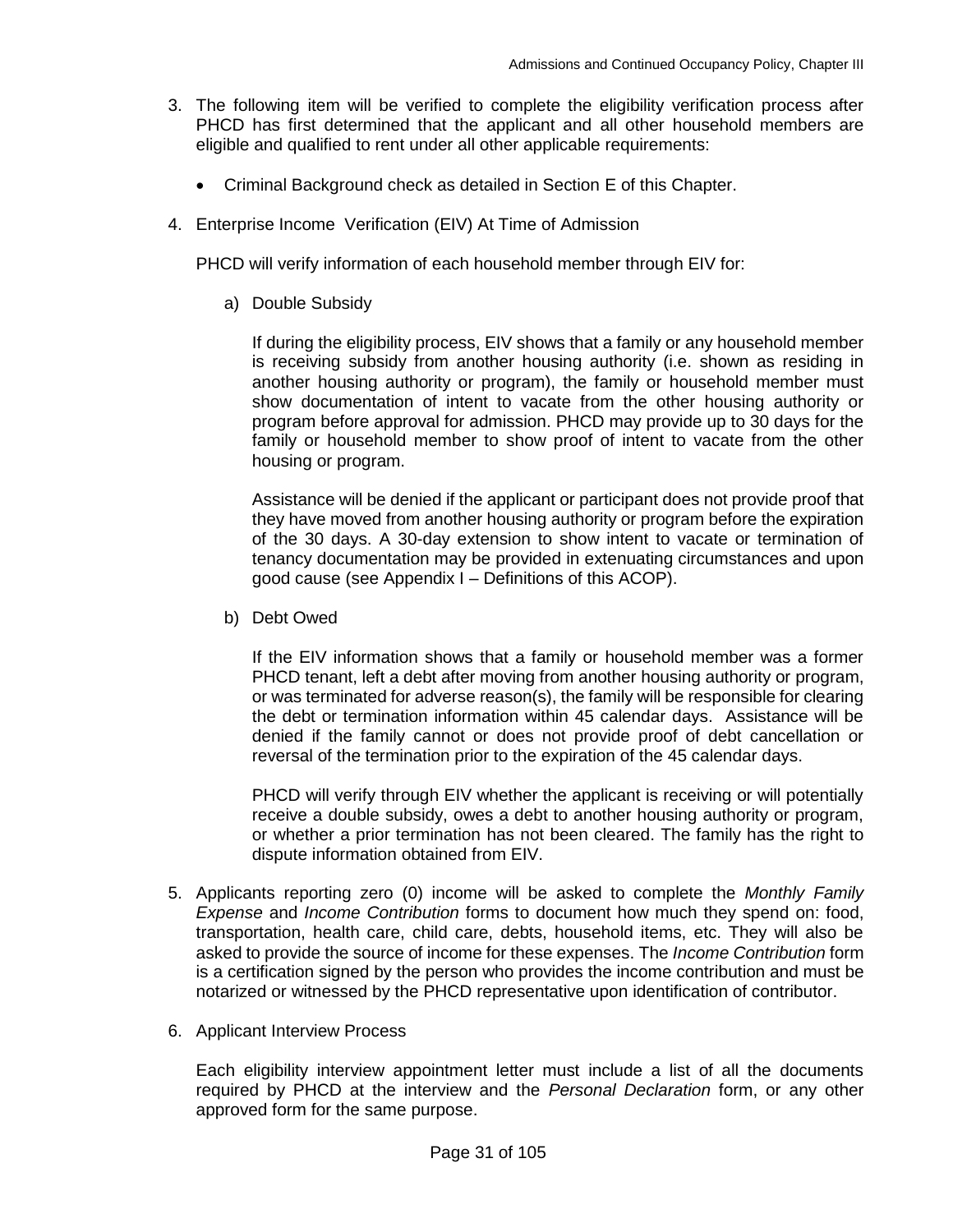- a) To the greatest extent possible, eligibility interviews are conducted in privacy. Reasonable accommodations will be provided for people with disabilities who may require special services.
- b) Original documents such as birth certificates, social security numbers, pay stubs, and receipts will be reviewed, photocopied, and included in the applicant's file.
- c) During the applicant's interview, the eligibility interviewer will compare information received with past information stated on the application. If any discrepancy occurs, the applicant will be questioned and may be asked to submit additional documentation.
- d) Applicants failing to submit (1) required documents at the time of the interview or (2) being requested to provide additional documentation will be given a checklist of missing or needed documents to provide them within three (3) business days of the interview. Additional time may be provided if the applicant failed to submit documentation for good cause (see Appendix I – Definitions of this ACOP) or if approved by the PHCD Director or designee.
- e) The applicant family must complete all applicable information spaces on the *Personal Declaration* form. Misrepresentation of income, family composition or any other information affecting eligibility and selection criteria will result in the family being declared ineligible. In the event fraud is discovered after admission, the family may be subsequently evicted, even if the family meets current eligibility requirements at the time.
- f) After PHCD has reviewed all information with the applicant at the time of eligibility interview, all adult family members (see definition in Appendix I of this ACOP), are required to sign the necessary forms such as the *Authorization to Release Information*, prior to conducting background checks.
- 7. Personal Declaration Form

The Personal Declaration is a personal statement of information required to evaluate the eligibility for selection of the applicant. Information required on the Personal Declaration form relates to the following:

- Household composition
- Admission preferences (if applicable)
- Emergency contacts
- Previous landlord references
- Background references
- Care of unit
- Family income
- Family assets
- Child-care expenses
- Disability assistance expenses
- Medical expenses
- 8. Third Party Verifications
	- a) PHCD will comply with the most recent HUD guidance on verification requirements. PHCD will utilize the verification guidelines under PIH Notice 2010-19 (issued May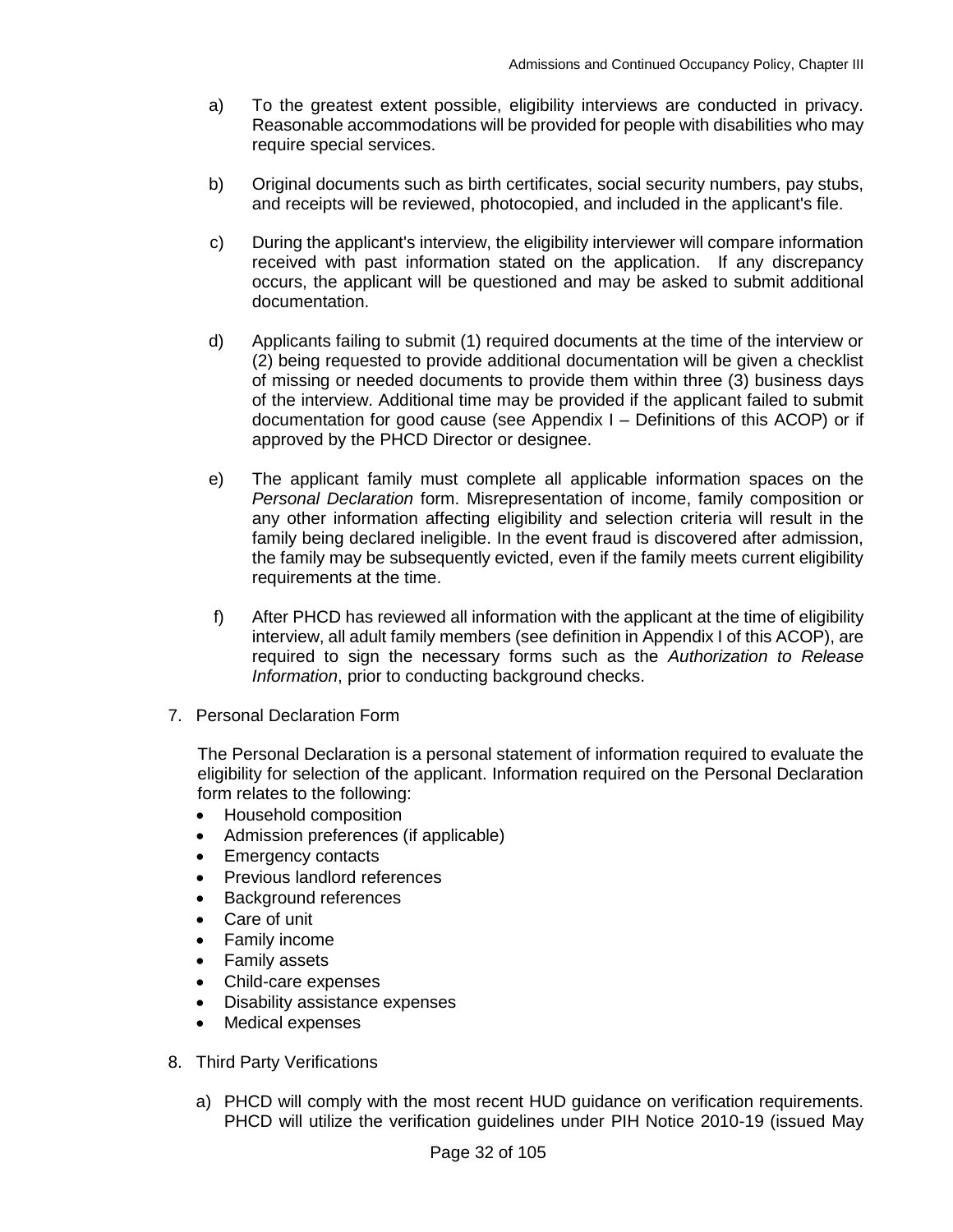17, 2010), Verification Guidance, and PIH 2010-03 (issued January 21, 2010), Verification of Social Security and Supplemental Security Income benefits, as applicable, and any subsequent guidelines and regulations issued by HUD.

PHCD will follow the verification hierarchy described in PIH Notice 2010-19:

- **Level 6:** (Highest Ranking) Upfront Income Verification (UIV) using HUD's EIV System, which is mandatory for residents but not available for applicants;
- **Level 5:** UIV using non-HUD system: (Optional);
- **Level 4**: (High) Written Third-Party is mandatory to supplement EIV reported income and when EIV has no data available (required for applicants). Also mandatory if residents dispute EIV reported income and is unable to provide acceptable documentation. This does include documents issued by a third party and may be hand delivered by the applicant or resident;
- **Level 3:** (Medium-Low) Form-generated Third-Party is mandatory if written third party verification documents are not available or rejected by PHCD and when the applicant or resident is unable to provide acceptable documentation;
- **Level 2:** (Low) Oral Third Party Verification is Mandatory if written third party verification is not available; or
- **Level 1:** (Lowest Ranking) When unable to obtain any type of third party verification, a self-certification of income from an applicant or resident will be accepted as a last resort.
- b) If Level 4 Written Verification is not available or acceptable, then Level 3 Written Verification will be requested. At least two (2) documented attempts must be made for written third party verification before obtaining oral (telephone or in-person) third party verifications. The file must document the attempts made to obtain third party verification.
- c) Level 2 oral verifications will be used when written verification is not obtained within ten (10) business days from the date that the written verification was mailed, faxed or e-mailed directly to the independent source. Documentation shall be placed in the applicant or resident file and on PHCD's computer system notes and shall indicate the name(s) of the person(s) who provided the information and date of the communication, as well as the name of the staff person who obtained the information.
- d) If oral third party verification cannot be obtained, PHCD must document in the file the reason(s) the third party verification was not available.
- e) Level 1 tenant certifications will only be used as a last resort when all other verifications are not possible. When PHCD relies on applicant/tenant certification (notarized statement, written statement witnessed by the PHCD representative or affidavit), the file must be documented as to the reason the third party verification was not available.
- f) In support of the applicant/tenant's declaration of income, PHCD may review original documents, authenticated copies, and/or electronic documents (unaltered) provided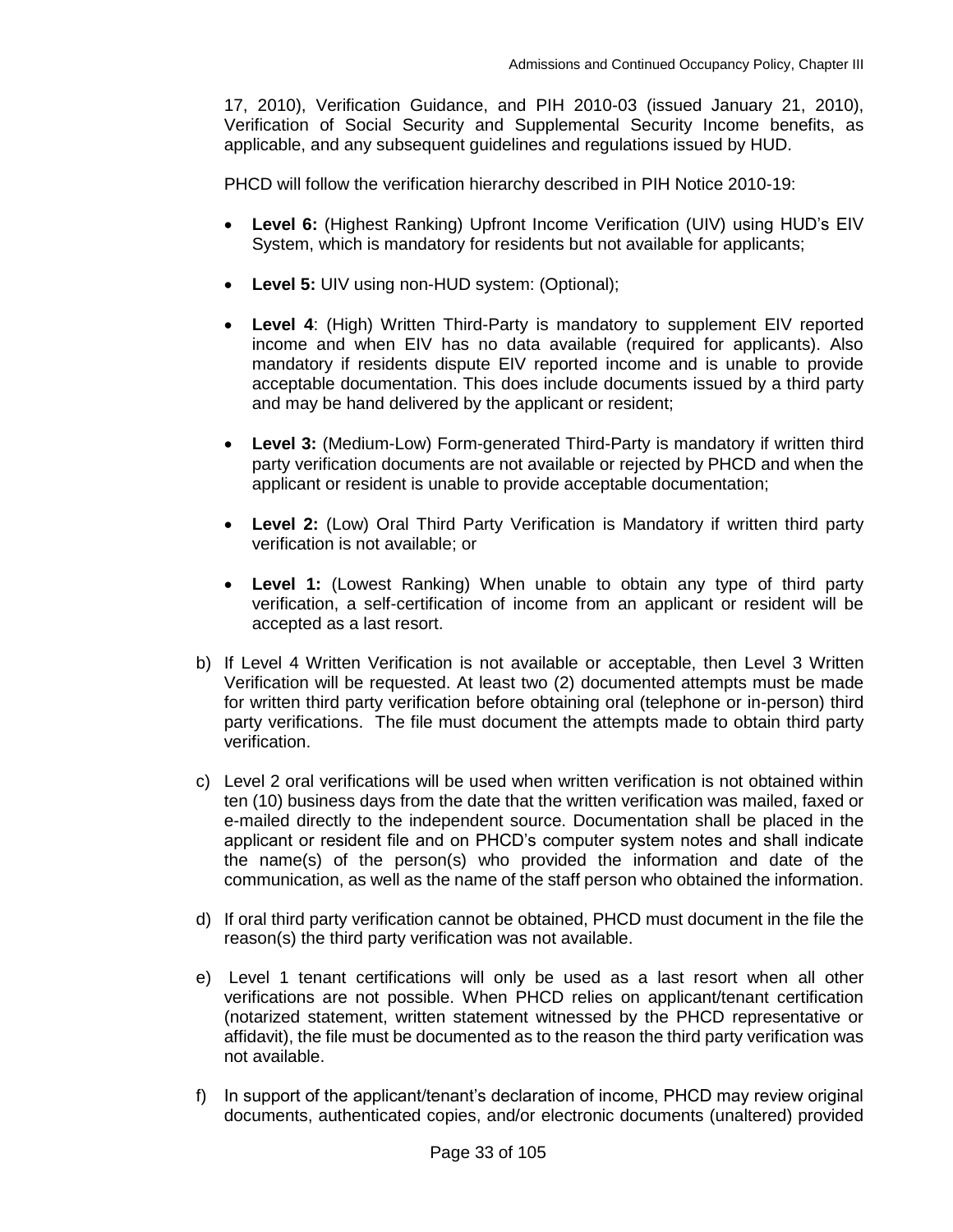by the applicant or resident. All income related documents must be dated less than 60 days preceding the determination date (eligibility interview) and continues to be valid an additional 60 days following the request date. If income related documents expire, the applicant or resident will have to provide new documents. A photocopy will be placed in the file. Acceptable applicant or resident provided documents include:

- Consecutive and unaltered pay stubs;
- Social Security Administration award letter;
- Bank statements:
- Pension benefit statements;
- TANF award letter:
- Other official and authentic documents from a Federal, State or local agency.
- g) Value of Assets: Each asset must be analyzed to obtain its net value (market/face value less redemption cost). When verifying the value of assets, for example, a bank account, use the current balance for savings account and at least one current bank statement indicating the average balance or two (2) consecutive bank statements in order to calculate average balance for checking accounts. PHCD will accept unaltered documents (bank statements) to verify assets from checking and savings accounts in lieu of obtaining written or oral third party verifications, if the balance is less than \$5,000.
- h) Income from Assets: Based on the total net value of family assets. When the total value of assets is \$5,000 or less, PHCD will use the actual amount of income from assets. If the only asset is an interest bearing bank account, the actual income from the asset is the amount of interest earned shown in the last bank statement. When the total value of assets is over \$5,000, use the greater of:
	- The actual amount of income from assets, or
	- The imputed income from assets based on the Savings National Rate in effect at the time, which is calculated by multiplying the total assets by the passbook savings rate established by PHCD (PIH Notice 2012-29). The HUD form 50058 automatically calculates the passbook rate percentage value of the assets, compares it to the actual income, and picks the greater amount.
- i) If third party income verification is not otherwise available, a copy of the most recent federal income tax return shall be submitted, including any W-2 information, or at least two (2) consecutive pay stubs or earnings statements. As stated above, notarized statements, written statements witnessed by the PHCD representative or affidavits are the least desirable forms of verifications and shall be accepted only when all other types of verification attempts have failed.
- j) PHCD will conduct criminal background checks and sex offender registration checks on all household members (excluding juvenile records).
- k) If PHCD discovers the family has a history of failure to comply with lease terms under previous landlords or fails the background check, such shall result in removal from the waiting list, withdrawal of an offer, or termination of assistance.
- l) Prior to initial certification, applicants shall be informed that PHCD will subsequently verify the family's income information they have provided PHCD through HUD's Enterprise Income Verification (EIV) system. EIV is a computer matching program that compares the income provided by the resident against income information supplied by state agencies on wages, unemployment compensation, and Social Security benefits.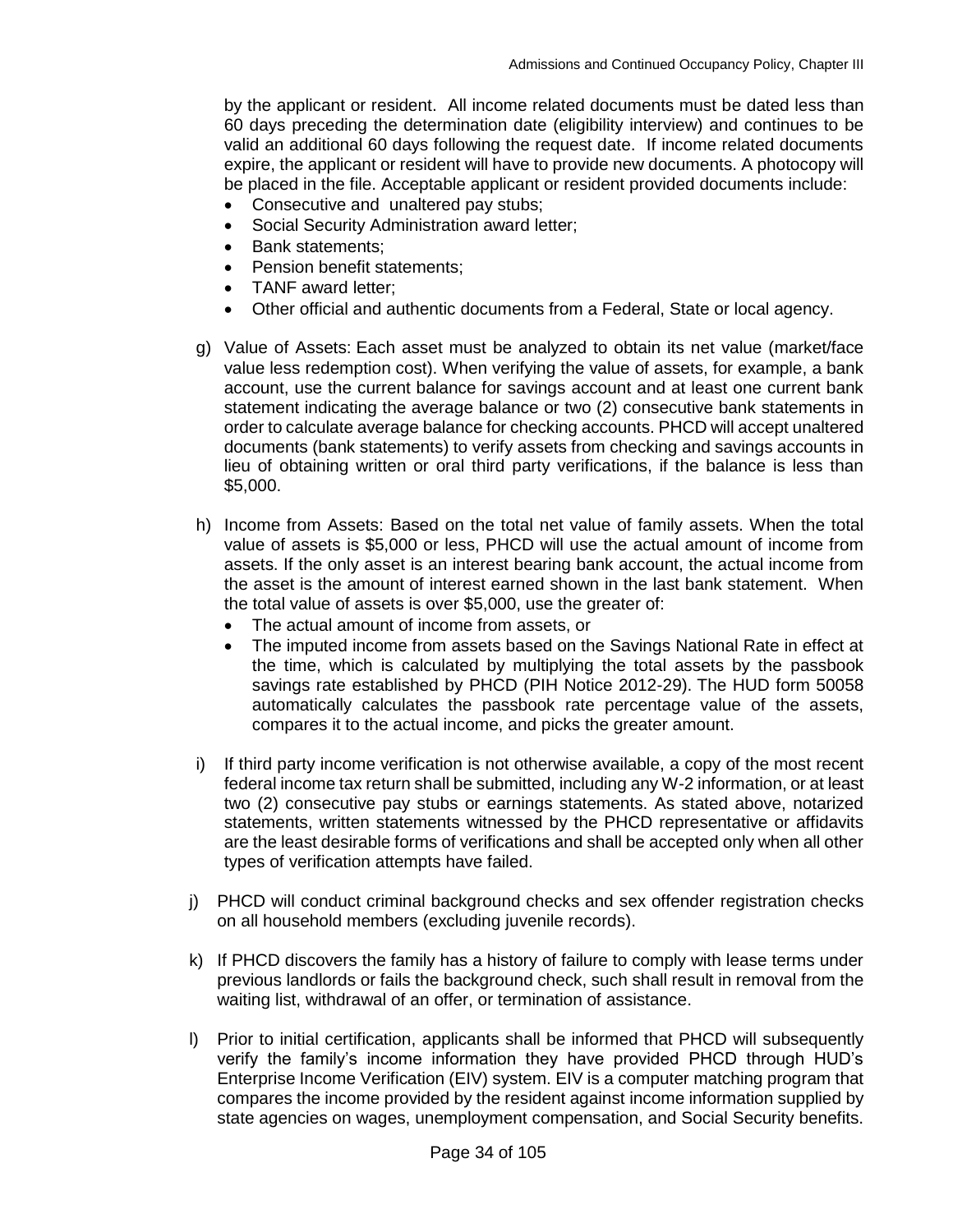- m) An applicant's intentional misrepresentation of information related to eligibility, preference for admission, housing history, allowances, family composition, income or rent would result in rejection. Unintentional mistakes that do not confer any advantage to the applicant will not be considered misrepresentations.
- n) Uncollected child support will not be counted as income so long as the family provides document(s) demonstrating that the debt is uncollectible or has not been paid or received as directed by the Court.
- o) Income from seasonal employment (i.e. school board employees, teachers, etc.) may be calculated using one of the following methods:
	- (1) PHCD currently recommends using the following method: Calculate average income based on anticipated changes for the upcoming year using verified historical evidence of past income fluctuations. This second method would not require an interim re-examination at the time income decreases since such decreases would already be averaged into the anticipated annual amount.
	- (2) As an alternate method, PHCD may annualize income by projecting the current monthly income for 12 months even if the current income is not expected to last the entire 12 months. Under this method, the family has the right to come in for an interim re-examination once the income decreases.

#### <span id="page-34-0"></span>**D. Ability to Comply with Financial Obligations and Lease Requirements**

- 1. Each applicant must confirm their ability and willingness to comply with the essential Lease requirements. Applicant screening shall assess the conduct in present or prior housing of the applicant and other family members listed on the application.
- 2. In verifying the applicant's ability to meet financial obligations, especially rent (for subsidized housing), and to comply with the Lease terms, PHCD may perform verifications with at least one prior landlord.
- 3. At the interview, applicants must provide current and prior addresses, as well as contact information for current and prior landlords.
- 4. An applicant's history of conduct and behavior must demonstrate that the applicant family can reasonably be expected to:
	- a) Not interfere with other residents in such a manner as to diminish their peaceful enjoyment of the premises by adversely affecting their health, safety, or welfare;
	- b) Not adversely affect the physical environment or financial stability of the project; and
	- c) Comply with the terms and conditions of the Lease.
- 5. PHCD may verify applicants' record of disturbance of neighbors, destruction of property or living and housekeeping habits at prior residences that may adversely affect the health, safety or welfare of other tenants or cause damage to the unit or development.
- 6. Payment of funds owed to PHCD or any other housing authority is part of the screening evaluation.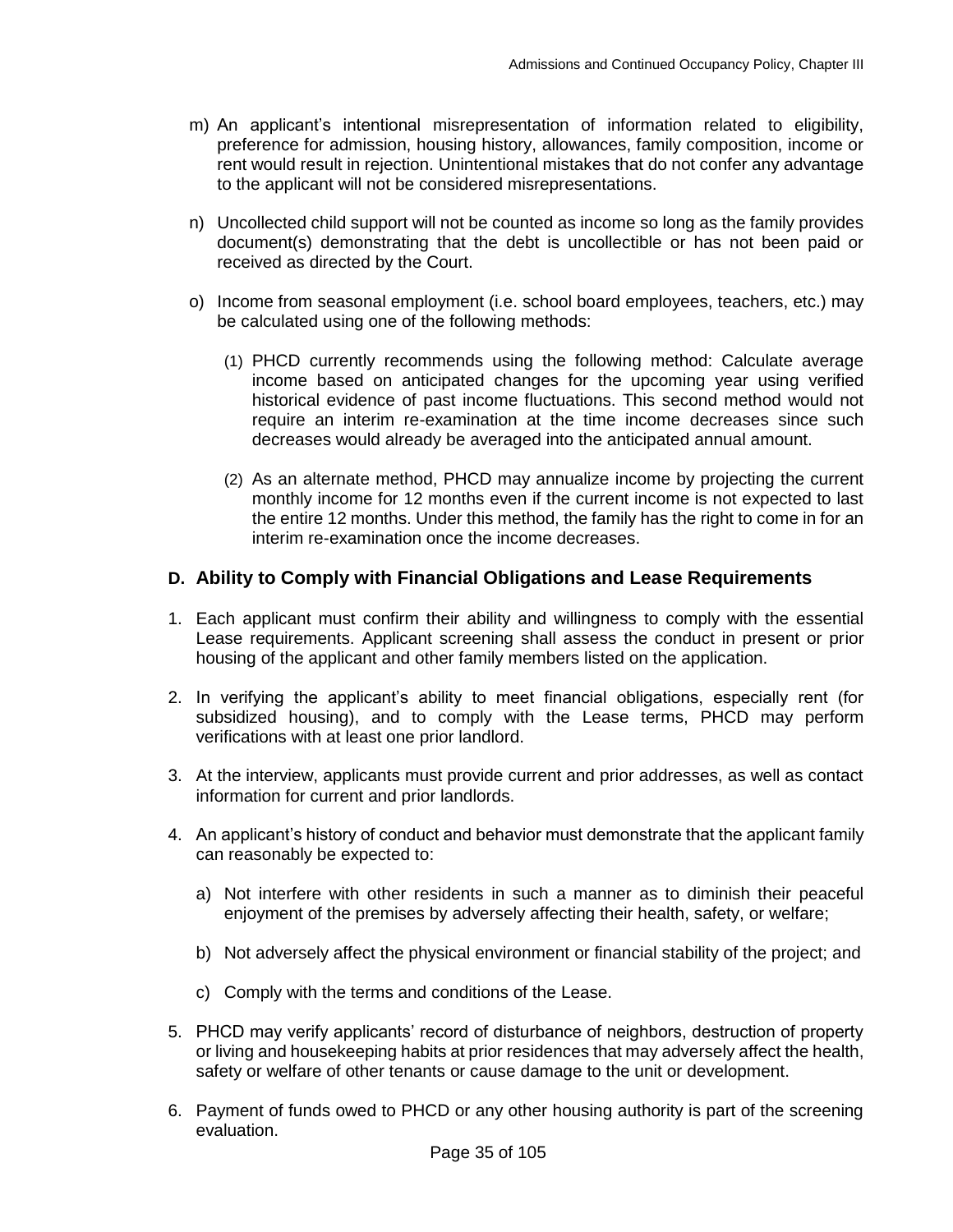- 7. PHCD's examination of relevant information respecting past and current habits or practices will include, but is not limited to, an assessment of the applicant and each family member with respect to:
	- a) Past performance in meeting financial obligations, especially rent and utility bills. If the applicant had difficulty meeting financial obligations, PHCD may consider any mitigating circumstances for failing to meet these obligations.
	- b) Record of disturbing neighbors (sufficient to warrant a police call), destruction of property, or living or housekeeping habits that may adversely affect the health, safety, or welfare of other tenants or neighbors.
	- c) History of criminal activity on the part of any applicant family member involving crimes of physical violence to people or property, or other criminal acts including drug-related criminal activity that would adversely affect the health, safety, or welfare of other residents or staff or cause damage to the unit or development.
	- d) A record of eviction of any household member from subsidized housing or involuntary termination from residential assistance programs (taking into account date and circumstances) for a period of five (5) years from end of participation.
	- e) An applicant's ability and willingness to comply with the terms of the *Public Housing Dwelling Lease*, including but not limited to the community service requirement.
	- f) Amounts owed to PHCD by current or former residents -PHCD's current or former residents admitted to other programs such as the Section 8 Housing Choice Voucher, Section 8 Moderate Rehabilitation, Section 8 Moderate Rehabilitation Single Room Occupancy, Section 8 New Construction, Section 8 Substantial Rehabilitation, Shelter Plus Care, and Section 8 Project-Based programs managed by PHCD or to another housing authority must repay outstanding balances owed. In such cases, repayment agreements are not authorized under these circumstances.

# <span id="page-35-0"></span>**E. Denial of Assistance**

PHCD acknowledges that a victim of domestic violence, dating violence, sexual assault or stalking may have an unfavorable history (e.g., a poor credit history, a record of previous damage to an apartment, a prior arrest record) that would warrant denial under PHCD's policies. Therefore, if an applicant is denied assistance, PHCD will provide them with its notice of denial the *Notice of Occupancy Rights under the Violence Against Women Act* form *(*HUD form 5380) and the *Certification of Domestic Violence, Dating Violence, Sexual Assault, or Stalking, and Alternate Documentation* form (HUD form 5382). See Chapter XIV— Violence Against Women Act of this ACOP for additional details.

PHCD will use local and national databases to perform criminal background checks (not including juvenile records) and sex offender registration checks for applicants and additions to households who are 18 years of age and older. PHCD will conduct such checks on household members who are younger than 18 years only if they are being tried as adults for certain criminal offenses.

 A nationwide criminal background check and sex offender registration check will be performed. The nationwide sex offender registration check will be conducted online using a database available at [www.nsopw.gov](http://www.nsopw.gov/) (PIH Notice 2012-28).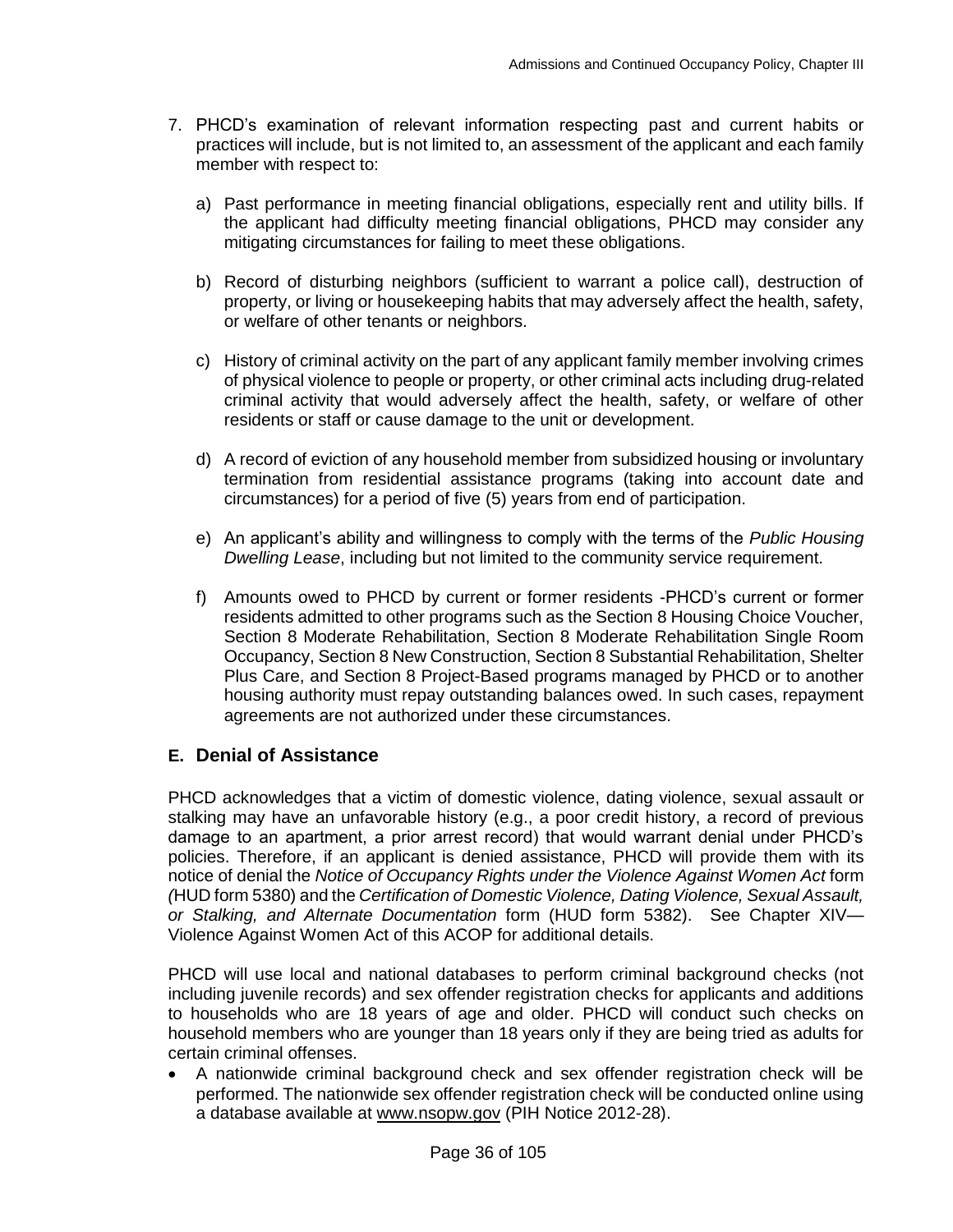• Prior to conducting any criminal and sex offender registration background checks, household members 18 years of age and older (including the live-in aide) must sign the consent form named *Authorization to Obtain Criminal Background Records*. The custodial parent may sign the required form on behalf of a minor. PHCD will conduct criminal and sex offender checks on household members who are younger than 18 years only if they are being tried as adults for certain criminal offenses.

PHCD may deny assistance on the following grounds:

1. Eviction or Termination from Federally Assisted Housing

PHCD shall deny assistance if any household member has been evicted from subsidized housing or experienced involuntary termination from residential assistance programs (taking into account date and circumstances) for a period of five (5) years from end of participation.

2. Failure to Meet Financial Obligations

Assistance may be denied for a period of five (5) years for failing financial obligations in subsidized housing (e.g., monies owed, paying rent and utilities) or in the following circumstances unless the family can provide proof of debt cancellation or reversal of the adverse termination within up to 45 calendar days of notice.

- a) If an applicant or any member of the applicant family currently owes rent or other amounts to PHCD or any other housing agency in connection with Section 8 or public housing assistance under the United States Housing Act and applicable federal regulations, or if any applicant who previously lived in public housing or an assisted unit vacated leaving an unpaid balance, then the applicant will not be offered assistance until the outstanding balance is paid in full.
- b) If the applicant or any member of the applicant family has not reimbursed any housing authority for amounts paid to an owner under a HAP contract for rent, damages to the unit, or other amounts owed by the family under the Lease.
- c) If the applicant or any member of the applicant family breaches an agreement with any housing agency to pay amounts owed to the housing agency, or amounts paid to an owner by the housing agency.
- 3. Abusive Behavior

If within five (5) years of eligibility determination an applicant or any member of the applicant family has engaged in physical or verbal abuse, or threatened abusive or violent behavior that may include the use, attempted use, or threatened use of physical force, toward PHCD personnel or any County personnel or official, then the application may be denied. Applicants denied housing due to abusive behavior must be reviewed and approved by the PHCD Director or designee.

4. Criminal Activity

PHCD's goal is to assist ex-offenders in gaining access to one of the most fundamental building blocks of a stable life, a place to live. However, criminal background checks are performed at admission and annual re-examinations.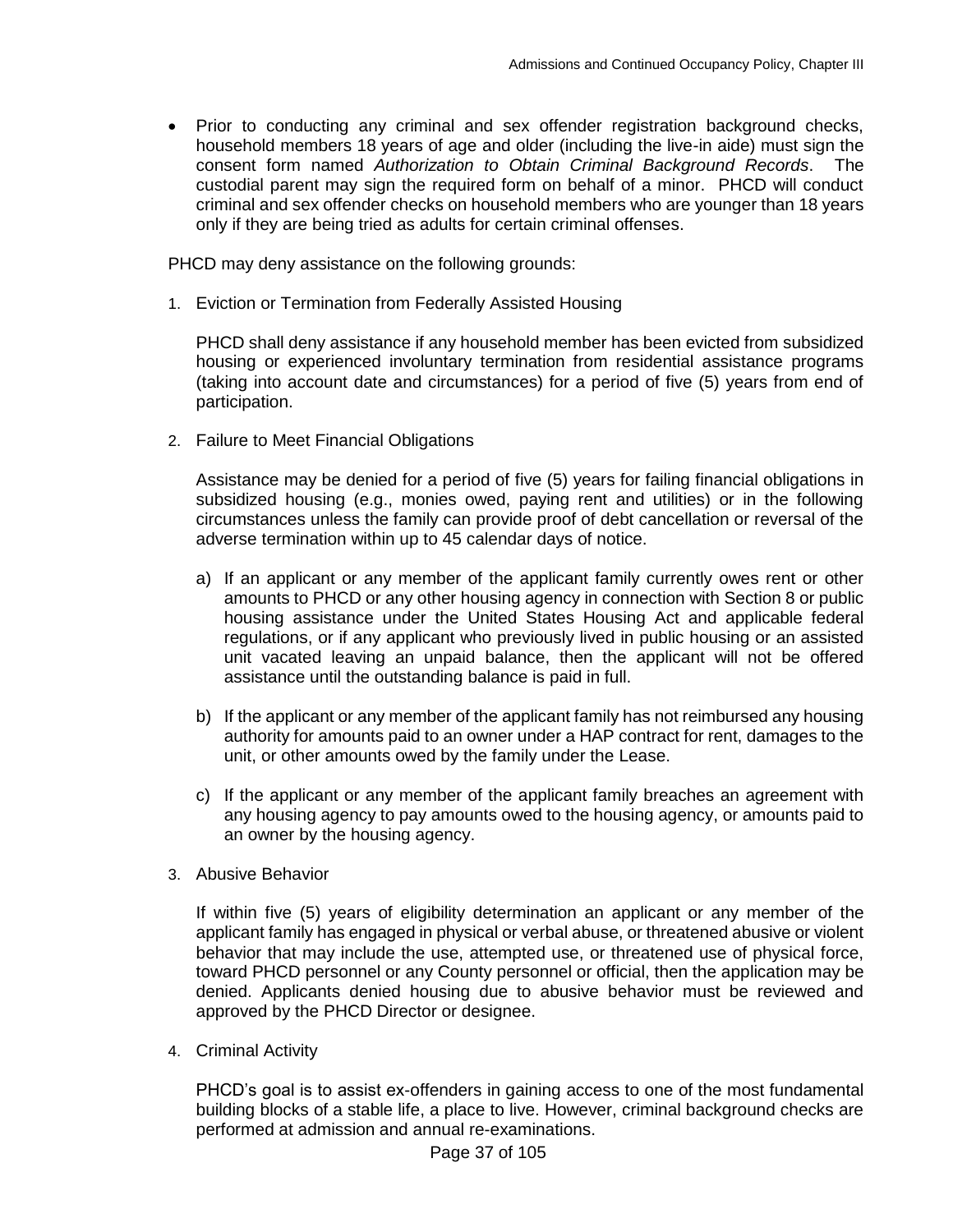PHCD is committed to seek a balance between allowing ex-offenders to reunite with their families that live in public housing, and at the same time, ensuring the safety of all residents of its programs.

- a) PHCD may deny admission or terminate assistance when the screening process shows a conviction (see Appendix I. – Definitions of this ACOP) for engaging in criminal activity and history of inability to comply with the terms of previous leases, as verified by previous landlords or other entities. However, PHCD may consider mitigating circumstances.
- b) In its decision to deny or terminate assistance, and prior to sending the denial notice, PHCD shall conduct an individualized assessment considering the following:
	- the seriousness of the case, especially as it affects the health and safety of other residents;
	- the effect of denial or termination of assistance on other family members who were not involved in the action or failure to act;
	- the level of violence, if any, of the criminal activity for which the applicant or resident was convicted;
	- $\bullet$  the length of time since the conviction;
	- the number of convictions that appears on the applicant or resident's criminal history;
	- the possibility of the applicant or resident being rendered homeless; and
	- the rehabilitation efforts taken by applicant or resident after conviction or released from prison.

PHCD, if it admits such a family to the program, may impose as a condition of assistance, the requirement that family members (other than the head of household) who participated in or were culpable for the action or failure to act will not be part of the applicant family or reside in the assisted unit, upon approval of PHCD or hearing officer or hearing panel.

- c) Pursuant to PIH Notice 2015-19, an arrest is not evidence of criminal activity that can support an adverse admission, termination or eviction decision. As such, an arrest where the disposition of the criminal charges are voided, invalidated, rendered inoperative, dropped, nolle prossed, dismissed pursuant to successfully completion of a diversion or a deferral of judgment program, no action, or other resolution that does not involve an admission of guilt or where the applicant is found not guilty or acquitted, may not result in denied or terminated assistance.
- d) However, PHCD may deny or terminate assistance based on the conduct underlying arrests, only if the conduct indicates the individual is not suitable for tenancy, in which case PHCD may gather sufficient evidence to support an adverse admission, termination, or eviction decision.
	- (1) Such evidence may consist of the police report associated with the arrest and consider the reported circumstances of the arrest. PHCD may also consider any statements made by witnesses, not included in the police report and any other evidence relevant to determining whether or not the applicant or tenant engaged in disqualifying activity.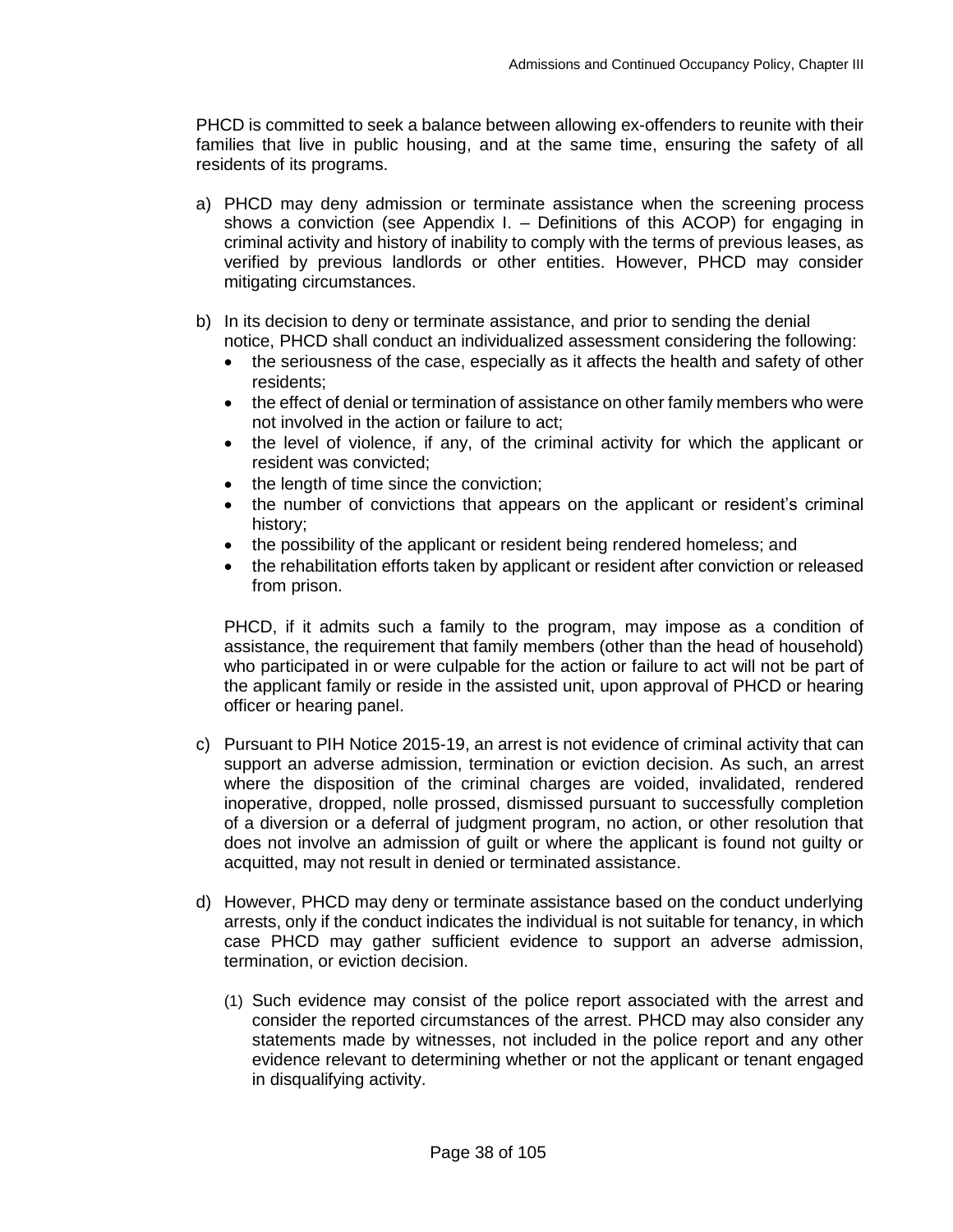- e) PHCD may permanently deny or terminate assistance for convictions related to the following:
	- (1) Methamphetamine manufacturers on premises of federally assisted housing.
	- (2) Sex offenders subject to a lifetime registration under a state sex offender registration program. In searching for sex offenders, PHCD will perform background checks nationwide. The nationwide sex offender registration check will be conducted online using a database available at [www.nsopw.gov](http://www.nsopw.gov/) (PIH Notice 2012-28).
	- (3) Felonious violent criminal activities, including but not limited to murder, arson, aggravated felony battery and sex-related crimes not subject to lifetime registration under a state sex offender registration program.
- f) Except for methamphetamine manufacturing, sex-related crimes, felonious violent criminal activities (e.g., murder, arson, aggravated felony battery) and those convictions for criminal activities described in Miami-Dade County Ordinance 15-47, PHCD shall consider:
	- Criminal felony convictions that have occurred within the last five (5) years from the date of conviction; and
	- Criminal misdemeanor convictions that have occurred within the last three (3) years from the date of conviction.

The lookback period starts from the date the application is accepted by PHCD, when formal eligibility screening commences.

- g) PHCD may not deny or terminate housing due to misdemeanors considered civil violations according to County Ordinance 15-47, listed below:
	- Litter
	- Illegal Use of Dairy Cases, Egg Baskets, Poultry Boxes, or Bakery Containers
	- Trespass on Property Other than Structure or Conveyance Retail Theft by Removal of a Shopping Cart
	- Loitering or Prowling
	- Possession of Cannabis in an amount of 20 grams or less
	- Possession of Drug Paraphernalia
- h) After conducting an individualized assessment, PHCD may deny or terminate assistance, if the applicant or resident has been convicted for the following criminal activities:
	- (1) Drug-related activities, including, but not limited to, eviction or termination from federally assisted housing due to drug activity. Drug-related activities mean illegal manufacture, sale, distribution or use of a drug, or the possession of a drug with intent to manufacture, sell, distribute or use the drug.
	- (2) Violent criminal activities which shall include any criminal activity that has as one (1) of its elements the use, attempted use, or threatened use of physical force substantial enough to cause, or be reasonably likely to cause, non-trivial bodily injury or property damage.
	- (3) Non-violent criminal activities that may threaten the health, safety or right to peaceful enjoyment of the premises by other residents. Examples are crimes that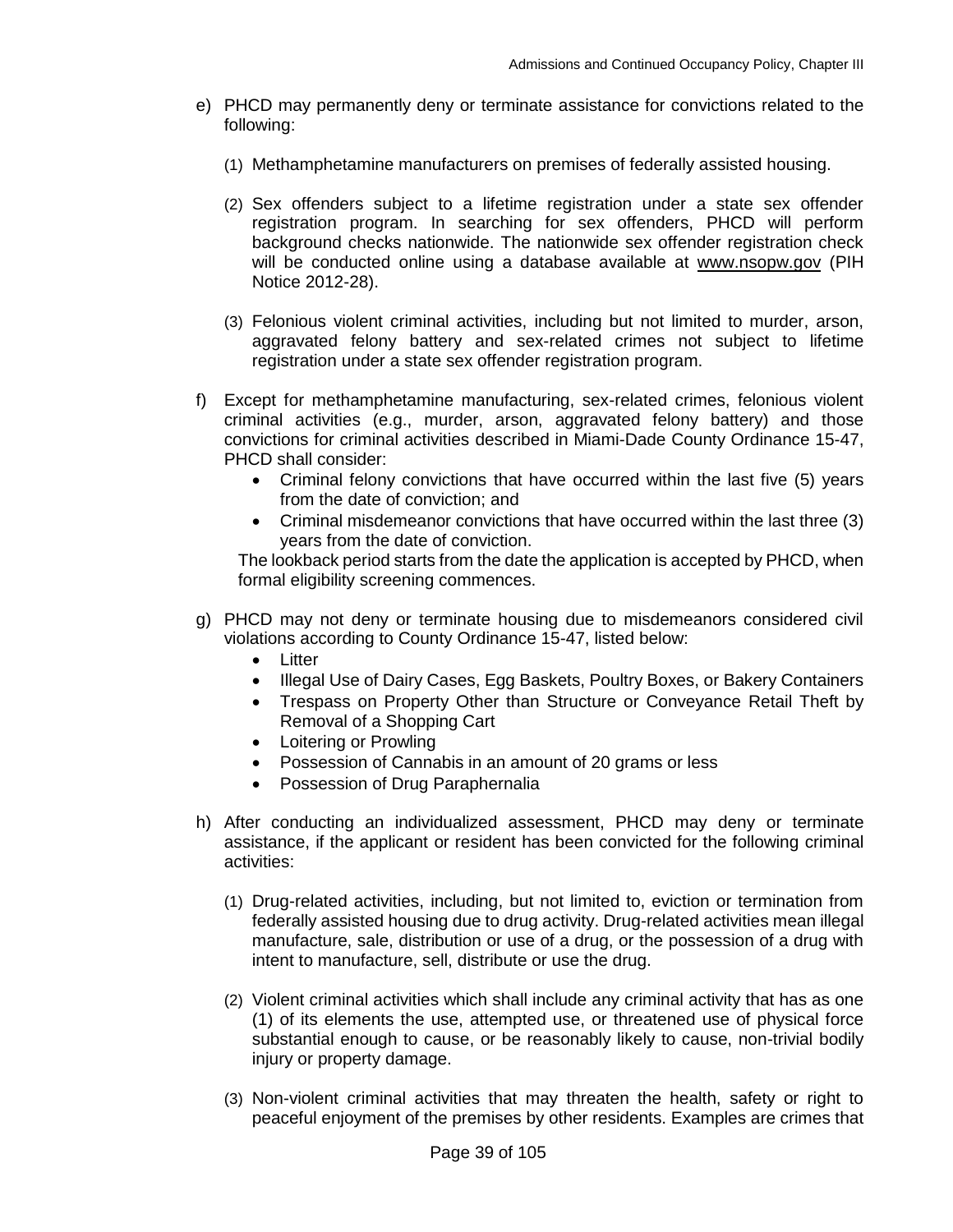involve disturbing the peace, crimes against property such as burglary, larceny and robbery, and crimes that impose a financial cost such as vandalism, bribery and fraud, including fraud in connection with federally assisted housing.

- (4) Alcohol abuse or pattern of abuse, if PHCD has reasonable cause to believe that the person's abuse or pattern of abuse of alcohol may interfere with the health, safety, or right to peaceful enjoyment of the premises by other residents.
- i) In determining denial or termination of assistance related to drug or alcohol abuse, PHCD must take into consideration: Evidence of drug or alcohol rehabilitation, as indicated under Mitigating Circumstances below, and if the drug or alcohol abuse is related to a disability, as determined by PHCD's ADA Coordinator.
- j) PHCD shall not consider any additional restrictions for eligibility of housing assistance due to criminal activities not required by federal law, regulations, and this policy.
- 5. Other Non-Criminal Activities

Assistance will be denied or terminated for a period of five (5) years for inability to comply with the lease terms (e.g., record of disturbance of neighbors, destruction of property, living and housekeeping habits) that may adversely affect the health, safety or welfare of other tenants or cause damage to the unit or development.

6. Notification of Proposed Rejection

PHCD must notify the household of the proposed rejection, the reason for the denial of admission or termination, and provide an opportunity to dispute the accuracy and relevance of the record. If the denial is because of criminal background, PHCD must provide the household member with copy of the criminal records.

Criminal records (not including juvenile records) for minors convicted as adults available to PHCD by operation of law will be released to the head of household, parent or legal guardian of the minor, upon request. Refer to Chapter IX of this ACOP.

The HUD form 5380, *Notice of Occupancy Rights under the Violence Against Women Act* form, and the HUD form 5382, *Certification of Domestic Violence, Dating Violence, Sexual Assault, or Stalking, and Alternate Documentation* form, will be provided at the time the household is denied assistance.

#### **F. Mitigating Circumstances for Applicants and Residents**

- 1. Mitigating circumstances are facts relating to negative rental history or behavior, that, when verified, indicate that the reason for the unsuitable rental history or behavior is no longer in effect or is under control, justifying admission or continued occupancy. Mitigating circumstances would overcome or outweigh information gathered in the screening process.
- 2. The factors below will be taken into consideration when reviewing the conviction(s) for engaging in criminal activities. These factors are not the only allowable mitigating circumstances. The PHCD may consider other mitigating circumstances as appropriate. Providing documentation of mitigating circumstances as described below is the responsibility of the family. It is incumbent upon the family to provide documentation, evidence and any and all other third party proof at any time, including but not limited, to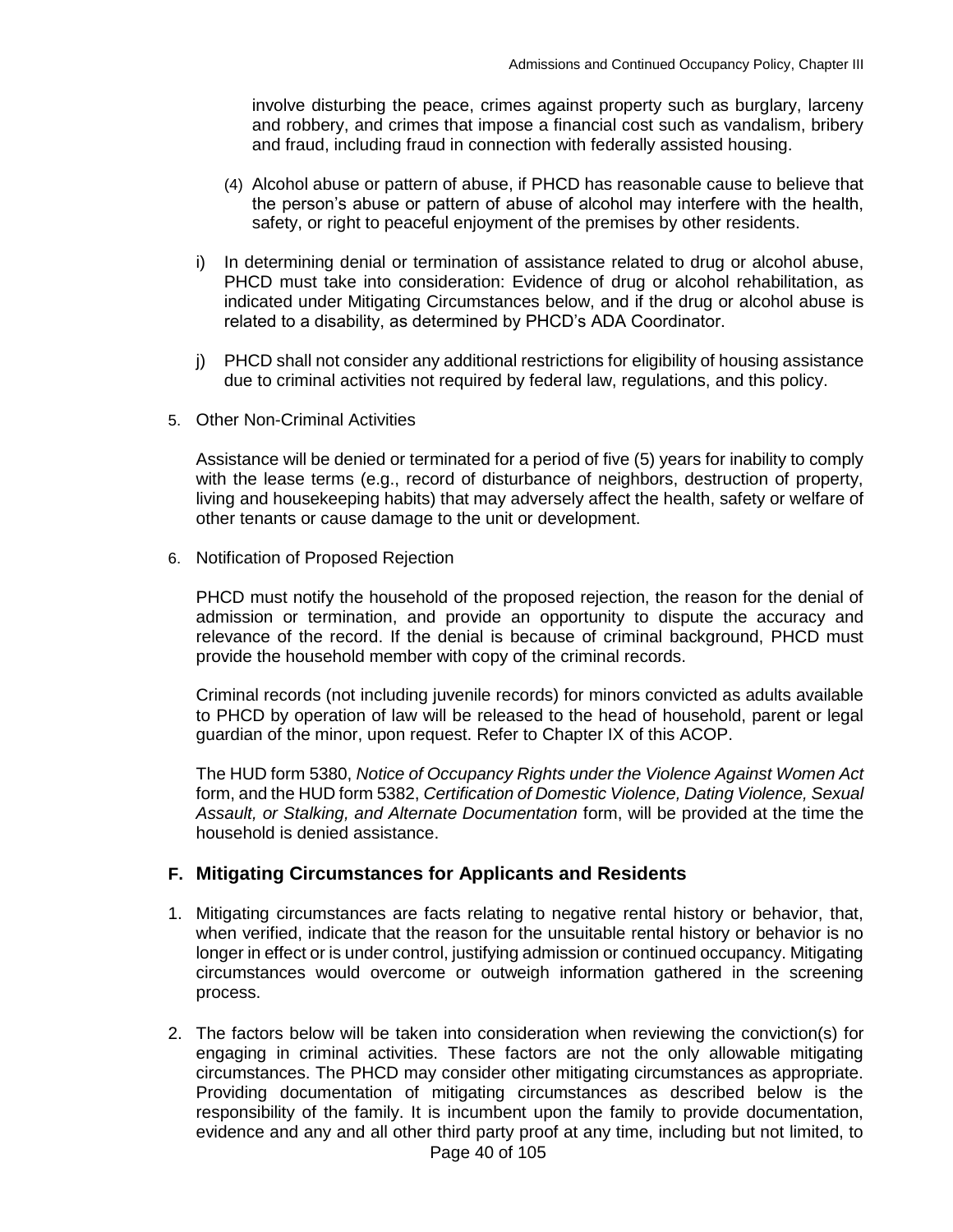the investigation interviews, appointments with the PHCD staff, at the time of the informal review or within the time limit set by the hearing officer to provide substantiating information challenging the recommendation to deny assistance.

a) Removal of Family Member

The applicant or resident may request removal of the offending family member from the family composition and the family member may not remain on the application nor reside in the Public Housing unit in order for the family to be assisted in the program.

If the offending family member(s) is not removed, then the entire family shall be recommended for denial of assistance from the Program. In circumstances where the offending family member is the head of household, the entire family shall be recommended for denial of assistance from the Program.

Depending on the seriousness of the offense, PHCD may consider to reinstate the removed offender family member, if they are able to establish that they have been rehabilitated (i.e., drug or alcohol rehabilitation program).

b) Violation of Peaceful Enjoyment

The PHCD may consider all circumstances relevant to a particular case, such as the seriousness of the offending action, the extent of participation by the head of household or household member(s) in the offending activity and the extent to which the head of household or household member(s) has shown personal responsibility to prevent or mitigate the offending action. Upon determination by the hearing officer or the PHCD may require a family to exclude a household member in order to receive housing assistance, where that household member has participated in or been culpable for the action or failure to act that warrants denial or termination of assistance.

c) Substance Abuse Rehabilitation

Upon determination by PHCD, hearing officer, hearing panel whether to recommend denial or termination of assistance for illegal drug use or a pattern of illegal drug use by a household member who is no longer engaging in such use, or for abuse or a pattern of abuse of alcohol by a household member who is no longer engaging in such abuse, may consider whether such household member was remanded by the court and is participating in or has successfully completed a supervised drug or alcohol rehabilitation program, or has otherwise been rehabilitated successfully. For this purpose, the PHCD shall require the applicant or resident to submit evidence of the household member's current participation in, or successful completion of, a supervised drug or alcohol rehabilitation program or evidence of otherwise having been rehabilitated successfully.

d) Domestic Violence

Upon request, other documents may be submitted in lieu of the HUD form 5382, *Certification of Domestic Violence, Dating Violence, Sexual Assault or Stalking and Alternate Documentation* form. See Chapter XIV– Violence Against Women Act and Appendix I - Definitions of this ACOP for additional details.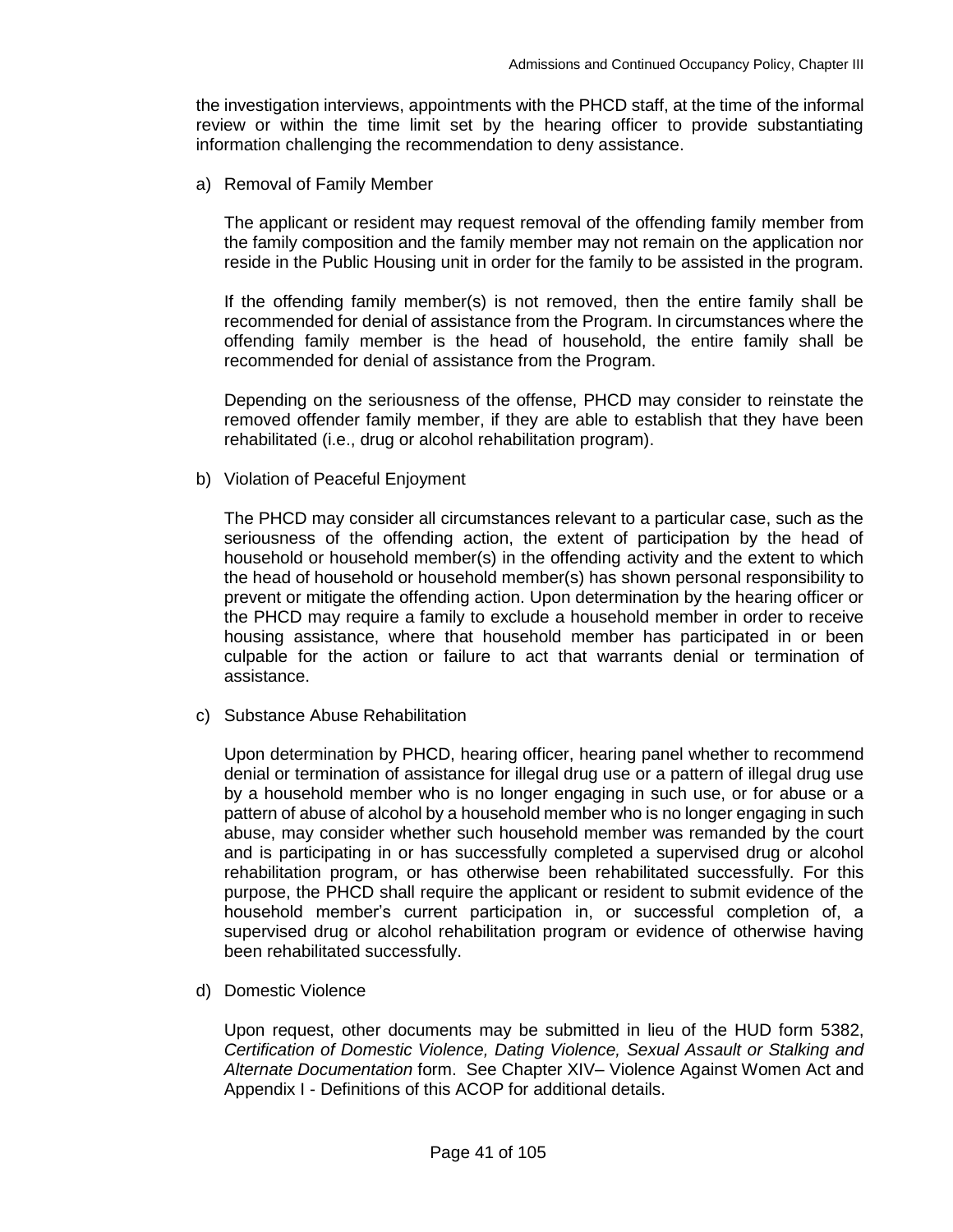- 3. Examples of mitigating circumstances may include:
	- a) If the unit is not ready for move-in, the applicant or resident may refuse the unit and receive another housing offer based on availability;
	- b) Evidence of successful rehabilitation. The household member who engaged in criminal activity successfully completed a diversion or deferral of judgment program; or has successfully completed a supervised drug or alcohol rehabilitation program verified by PHCD;
	- c) Circumstances leading to the eviction or criminal activity no longer exist (for example, the criminal household member has died or is imprisoned);
	- d) Evidence of the family's participation in social service or other appropriate counseling service; or
	- e) Evidence of successful and sustained modification of previous disqualifying behavior.
- 4. Consideration of mitigating circumstances does not guarantee that the family will qualify for admission or continued occupancy. PHCD will consider such circumstances in light of:
	- a) the ability to provide documentation/evidence to verify the mitigating circumstances and prospects for improved future behavior;
	- b) the overall performance with respect to all the screening requirements; and
	- c) the nature and seriousness of the criminal activity, especially drug related and criminal activity that appears in the applicant's or resident's record.
- 5. If negative information is received about an applicant or resident, PHCD shall consider the time, nature, and extent of the conduct and factors that may indicate a reasonable probability of favorable future conduct. To be considered, mitigating circumstances must be verifiable.
- 6. If the applicant or resident asserts that mitigating circumstances relate to a change in disability, medical condition or treatment, PHCD shall evaluate the evidence and verify the mitigating circumstance. PHCD shall also have the right to request further information to verify the mitigating circumstance. Such inquiries will be limited to the information necessary to verify the mitigating circumstances or, in the case of a person with disabilities, to verify a reasonable accommodation (see PHCD's Reasonable Accommodation Policy and Procedures document under Appendix IV of this ACOP), which will be used by PHCD as the source document to process reasonable accommodation requests for people with disabilities.

#### **G. Occupancy Guidelines**

Units shall be occupied by families of the appropriate size. This policy maintains the usefulness of the units, while preserving them from excessive wear and tear and underutilization.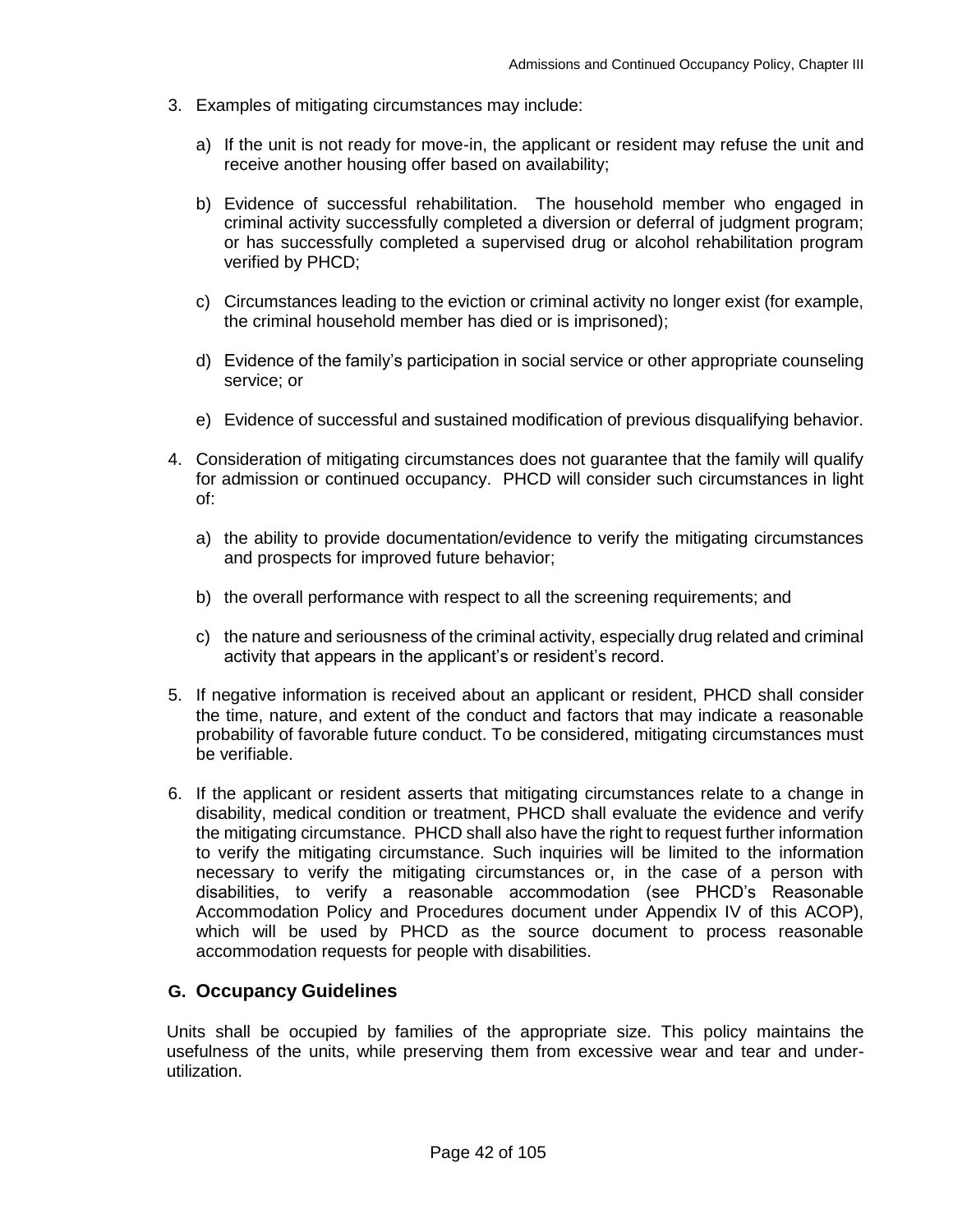| <b>Bedrooms</b> | per Unit | Number of Minimum Persons   Maximum Persons per<br><b>Unit</b> |
|-----------------|----------|----------------------------------------------------------------|
|                 |          |                                                                |
|                 |          |                                                                |
|                 |          |                                                                |
|                 |          |                                                                |
|                 |          |                                                                |
|                 |          |                                                                |
|                 |          |                                                                |

#### **Minimum and Maximum-Number-of-Persons-Per Unit Standard**

- 1. Occupancy standards are applied at the initial certification, annual reexamination, or during authorization for transfer. For occupancy standards an adult is a person 18 years or older.
- 2. The unit standard must be applied consistently for all families of like size and composition.
- 3. The dwelling unit must have at least one (1) bedroom or living/sleeping room for each two (2) persons.
- 4. A one (1) person family shall be allocated a zero (0) or one (1) bedroom unit, and spousal/domestic partners shall be allocated a one (1) bedroom sized unit.
- 5. A one (1) person family who has been awarded with joint custody of a minor will be granted a one (1) bedroom unit.
- 6. PHCD will count a minor in the occupancy standard who is temporarily away from home because the minor has been placed in foster care, kinship care, or is away at school.
- 7. As shown in the above table, a maximum of two (2) persons per bedroom is the standard for the smallest unit a family may be offered, **except** in the following cases:
	- a) Children of opposite sex, over the age of six (6), may not be required to occupy the same bedroom or living/sleeping room;
	- b) A family that consists solely of a pregnant woman (with no other members) shall only be allocated a maximum of a one (1) bedroom unit.
	- c) A single head of household parent shall not be required to share a bedroom with a child over the age of six (6), although they may do so at the request of the family;
	- d) As a reasonable accommodation, an applicant or program participant family may be allowed a larger bedroom unit to accommodate a family member who requires certain medical equipment (i.e., hospital bed) or for other verifiable reasons. A live-in aide may be assigned up to one (1) bedroom if approved as a reasonable accommodation. No additional bedrooms will be provided to accommodate the live-in aide's family members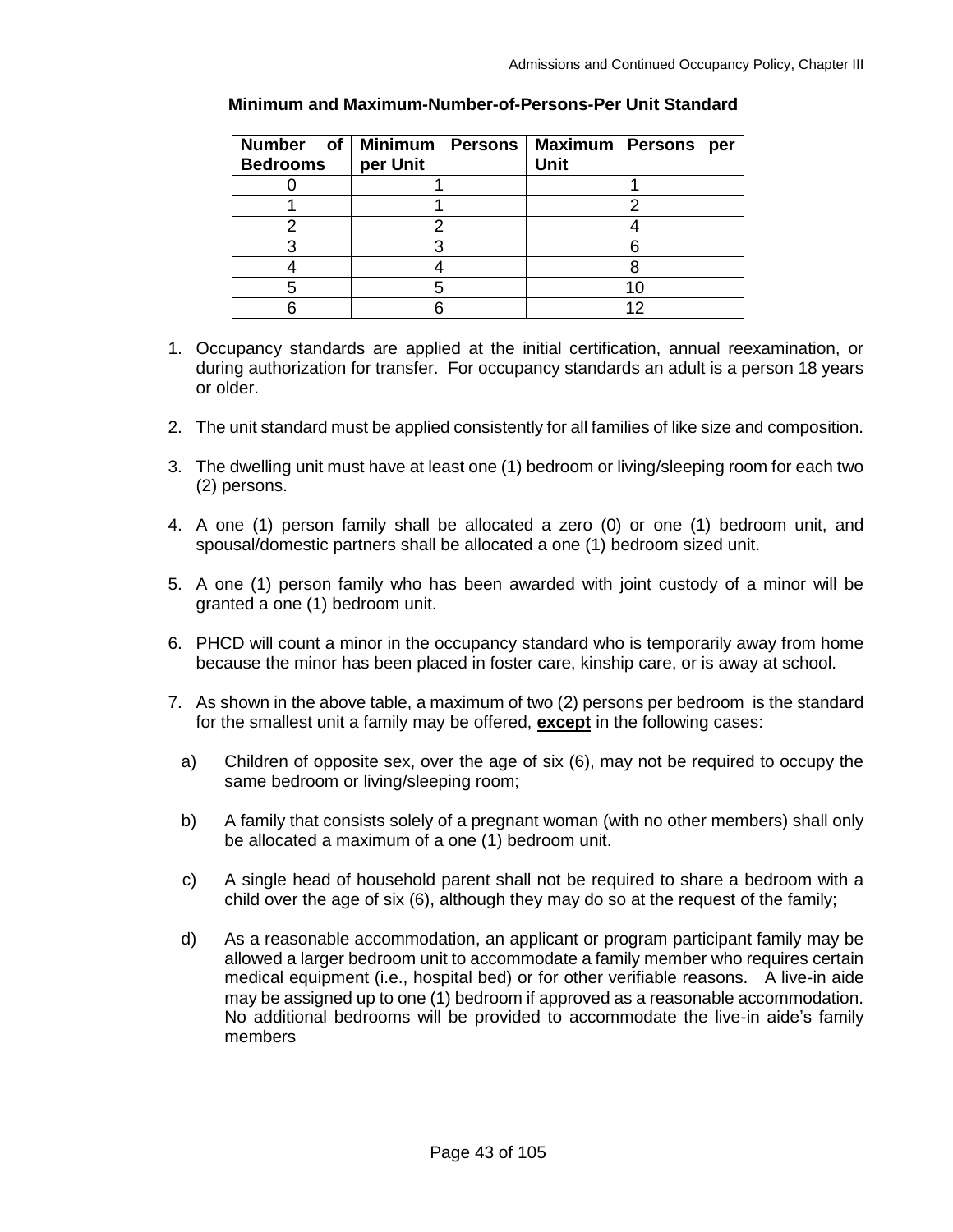- 8. Actual Unit Size Offered
	- a) The largest unit size that a family may be offered would provide no more than one (1) bedroom per family member, taking into account family size and composition.
	- b) If a family opts for a smaller unit size than designated and does not exceed the maximum amount of people per bedroom size (two (2) persons per bedroom) and local codes, the family will be required to sign a statement agreeing to occupy the smaller unit assigned. They may not request a transfer within two (2) years after admission, unless they have a change in family composition or because of a reasonable accommodation.

# **H. Making Housing Offers to Eligible Applicants**

- 1. PHCD makes public housing unit offers throughout PHCD. Such an offer does not guarantee the availability of the unit.
- 2. To ensure equal opportunity and nondiscrimination on grounds of race, national or ethnic origin, color, sex, religion, age, disability, ancestry, status as a victim of domestic violence, dating violence, sexual assault or stalking, actual or perceived sexual orientation, gender identity or gender expression, pregnancy or source of income, the following procedures will be used to make unit offers:
	- a) In the selection of a family for a UFAS unit or a unit with accessible features, PHCD will give preference to current residents and then to applicant families that include a person with disabilities who can benefit from the unit features.
	- b) Eligible applicants will receive a letter providing a housing offer; this housing offer must be accepted or refused within three (3) business days. The acceptance or refusal of the housing offer must be brought in person to the Applicant Leasing Center.

# **I. Showing Units to Applicants Prior to Leasing**

- 1. Upon receipt of a housing offer letter, an applicant can contact the AMP administrator or designee to schedule an appointment to view the offered unit.
- 2. The applicant must accept or refuse the offered unit after it has being shown and must notify the Applicant Leasing Center (ALC) in person within the timeframe specified in the housing offer letter.
- 3. If the applicant accepts the offered unit, ALC will complete the process of eligibility screening and forward documentation to the AMP Administrator or designee. Once the AMP Administrator or designee receives the documentation from ALC, the AMP administrator or designee will execute a lease with the applicant. If the applicant refuses the unit, the applicant must provide a signed statement explaining the reason for the refusal. ALC is then responsible for making the "good cause" determination (see Section J below).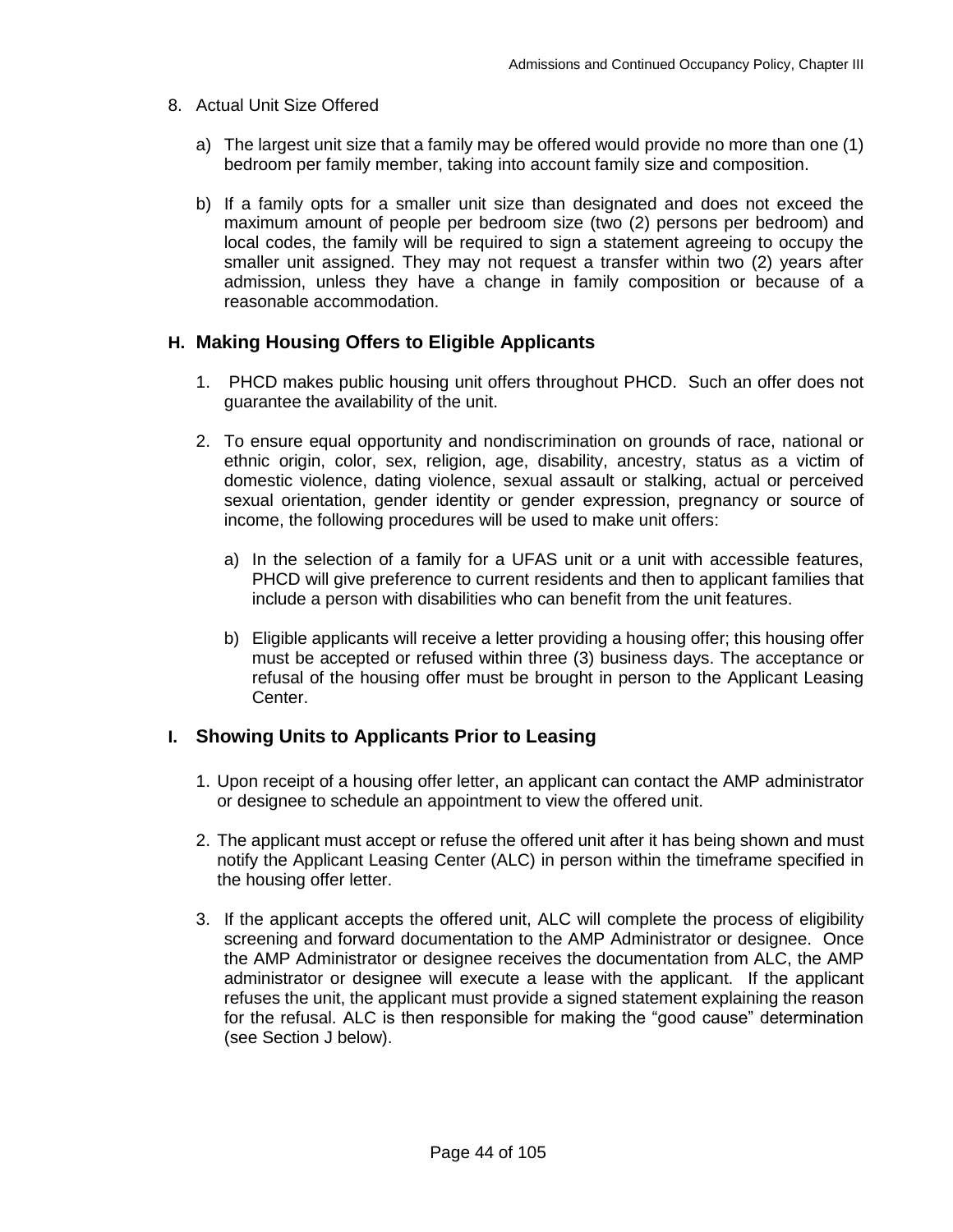## **J. Good Cause for Applicant Refusal of Unit Offer**

If an applicant or resident does not accept the unit and presents clear evidence that acceptance of the offer of a suitable vacancy will result in undue hardship (see examples below) not related to federal, state, and local antidiscrimination laws regarding fair housing, the applicant will be entitled to another offer.

- 1. Examples of good cause for refusal of an offer of housing are:
	- a) The unit being offered to the applicant family is not ready for occupancy.
	- b) Hardship in retaining employment or attending specialty education, job training, or educational program for children with disabilities due to a lack of transportation, so that accepting the unit offer would require the adult family member to quit a job, drop out of an educational institution or job training program, or take a child out of an educational program for children with disabilities.
	- c) The family demonstrates that accepting the offer will place a family member's life, health or safety in jeopardy. The family must provide specific and compelling documentation such as restraining orders, other court orders, or risk assessments from a law enforcement agency. Reasons offered must be specific to the family.
	- d) A victim of domestic violence, dating violence, sexual assault or stalking does not believe the unit is safe pursuant to 24 CFR §5.2005(e)(1)(iii). See Chapter XIV— Violence Against Women Act of this ACOP for additional details.
	- e) A health professional verifies temporary hospitalization or recovery from illness of the principal household member, other household members (each as listed on final application) or live-in aide necessary to the care of the principal household member.
	- f) The unit is inappropriate for the applicant's disability, or the family does not need the accessible features in the unit offered and does not want to be subject to the 30-day notice to move.
	- g) An elderly or disabled family makes the decision not to occupy or accept occupancy in designated housing.
- 2. If good cause is verified, the refusal of the offer shall not require the applicant to be removed from the waiting list or otherwise affect the family's position on the waiting list. The applicant will receive another housing offer upon unit availability.

### **K. Recordkeeping Requirements for Applicants**

In accordance to State of Florida records retention schedule, PHCD will maintain records of the eligibility screening results and circumstances of each dwelling unit offered to an applicant, including the location of the unit, the offer date, and whether the offer was rejected or accepted. The resident's application for admission will be kept in the resident's file. PHCD may maintain records electronically.

- 1. Criminal records obtained by PHCD must be:
	- a) Maintained confidentially;
	- b) Not misused or improperly disseminated; and

Page 45 of 105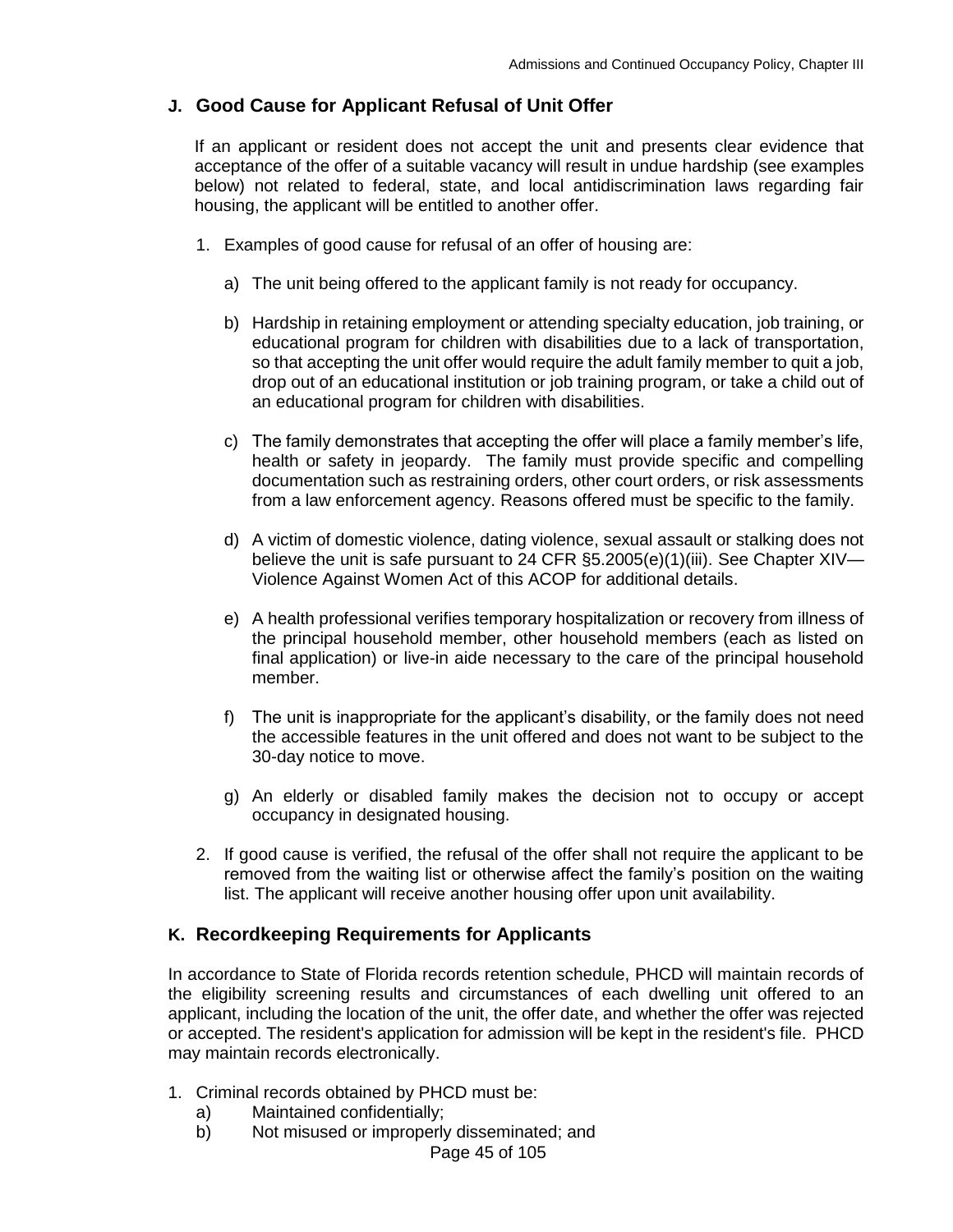- c) Destroyed, once the purpose(s) for which the record was requested has been accomplished, including expiration of the period for filing a challenge to the PHA action.
- 2. Criminal penalty: The improper release of criminal records may result in conviction for a misdemeanor and imposition of a penalty of not more than \$5,000. Criminal penalty may be assessed to:
	- a) Any person, including an officer, employee, or authorized representative of PHCD or of any project owner, who knowingly and willfully requests or obtains any information concerning an applicant for, or tenant of, covered housing assistance under the authority of this section under false pretenses; or
	- b) Any person, including an officer, employee, or authorized representative of any PHA or a project owner, who knowingly and willfully discloses any such information in any manner to any individual not entitled under any law to receive the information.
- 3. Civil Liability: In addition to criminal penalties, PHCD may be held civilly liable to any applicant or tenant affected by either of the following:
	- a) A negligent or knowing disclosure of criminal records information obtained under the authority of this section about such person by an officer, employee, or authorized representative of PHCD, if the disclosure is not authorized by HUD's regulations; or
	- b) Any other negligent or knowing action that is inconsistent with HUD's regulations.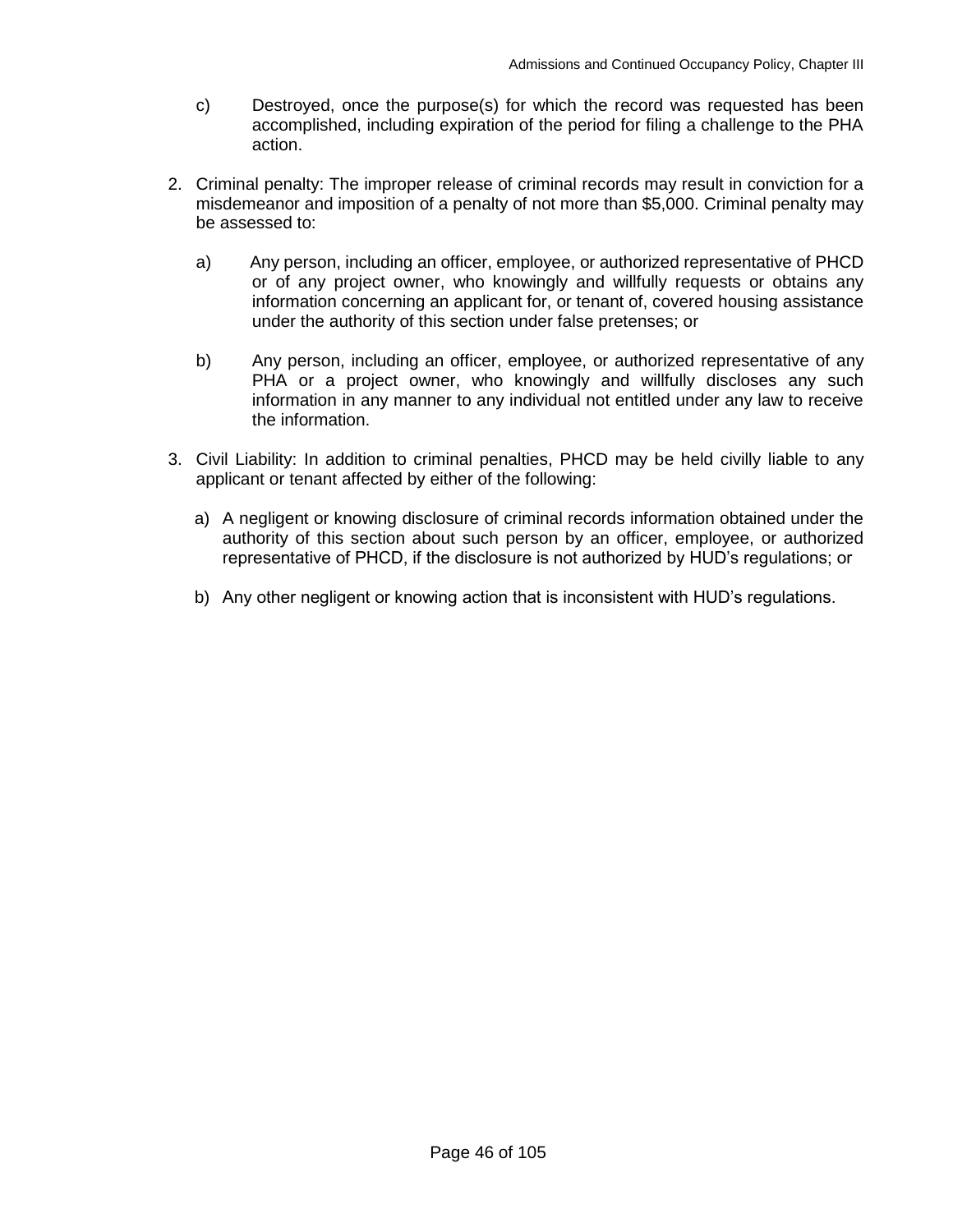# **IV. Leasing Policies**

## **A. General Leasing Policy**

- 1. All units must be occupied pursuant to the PHCD-approved dwelling lease that complies with HUD's regulations.
- 2. Prior to admission, the Lease shall be signed by the head of household, spouse, domestic partner, co-head, and all other adult members of the household and by the AMP administrator or other authorized representative of PHCD.
- 3. If a resident transfers from one PHCD unit to another, a new lease must be executed by the head of household and adult family members for the new dwelling unit.
- 4. If at any time during the life of the Lease agreement, a change in the resident's status results in the need for changing or amending any provision of the Lease, either:
	- a) A new lease agreement will be executed, or
	- b) A Notice of Rent Adjustment will be executed, or
	- c) An appropriate rider will be prepared and made a part of the existing lease.
- 5. All copies of such riders or insertions are to be dated and signed by the resident and by the AMP administrator or other authorized representative of PHCD.
- 6. Residents must advise PHCD if they will be absent from the unit for more than seven (7) consecutive days. Residents shall notify the AMP administrator or designee in writing, secure the unit, and provide a means for PHCD to contact them in an emergency. Failure to comply is grounds for termination of the Lease. See section below for maximum number of days visitors can stay in the unit.

### **B. Changes in the Household and Visitors**

- 1. Only those people listed on the most recent certification form and lease shall be permitted to occupy a dwelling unit:
	- a) Any family seeking to add a new member to the household composition must notify the AMP Administrator. The family must obtain written approval before the new member moves in, except for natural births to a family member or when a family member adopts or receives custody of children by the courts or other operations of law. (Family members being added to the family composition must meet the criteria under Chapter III and the definition of Family under Appendix I of this ACOP);
	- b) When a resident requests approval to add a new person to the Lease, PHCD will conduct pre-admission screening, including criminal background (excluding juvenile records), eligible immigration status, and sex offender registration checks, of any proposed new member 18 years of age and over, to determine whether the PHCD will grant such approval. PHCD will conduct such checks on household members who are younger than 18 years if they are being tried as adults for certain criminal offenses. Minor children for whom juvenile justice records are not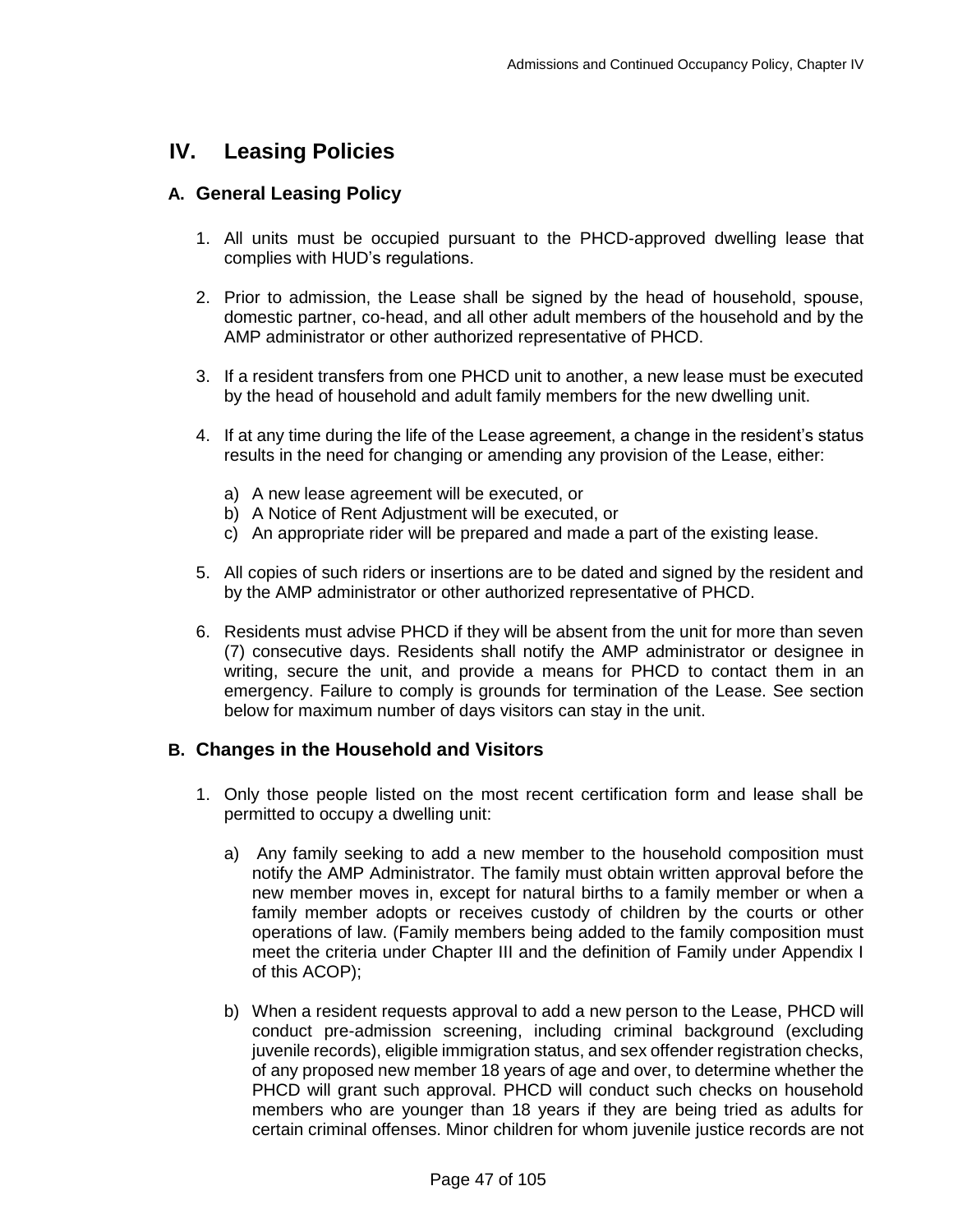made available or added through a formal custody award or kinship care arrangement are exempt from the pre-admission screening process, although the resident needs prior approval from PHCD to add children other than those born to, adopted by, or awarded by the court to the family;

- c) All persons listed on the most recent certification form and the Lease must use the dwelling unit as their sole residence. In cases of joint custody, where the families have 50-50 custody, the child shall live with both families as required by the court; however, the families must decide amongst themselves, and notify PHCD, as to under which family's Lease the child shall be listed for reporting purposes.
- 2. Examples of situations where the addition of a family or household member is subject to pre-admission screening are:
	- a) Residents requesting to add their spouse, domestic partner, or a new family member to the Lease;
	- b) Residents requesting to add a household member (e.g. live-in aide, foster adult, or take in a foster child(ren)); or
	- c) A unit is occupied by a remaining family member(s) under age 18, who is not an emancipated minor, or an adult, not a part of the original household, requests permission to take over as the head of the household.
- 3. Visitors may be permitted in a dwelling unit so long as they have no previous history of unacceptable or negative behavior on PHCD premises that would be a lease violation.
	- a) Visits of more than 14 days per year, whether consecutive or not, are not permitted, unless the resident obtains the advance written consent of the Asset Management Director or designee.
	- b) Visitors remaining beyond 14 days shall be considered unauthorized occupants and the head of the household shall be guilty of a breach of the Lease.
	- c) Only the persons listed in Article III of the Lease are authorized to use the unit's address in their driver's license, identification card, or as their mailing address (24 CFR §966.4 (f)(3)).
- 4. Unauthorized occupants, boarders, roomers and lodgers shall not be permitted to move in with any family (24 CFR §966.4 (f) (2)). Violation of this provision is ground for termination of the Lease.
- 5. Residents will not permit a former resident of PHCD who has been terminated to occupy the unit for any period of time. Violation of this requirement is grounds for termination of the Lease. If the resident requests that the former resident be allowed to return, PHCD may consider this request based on mitigating circumstances.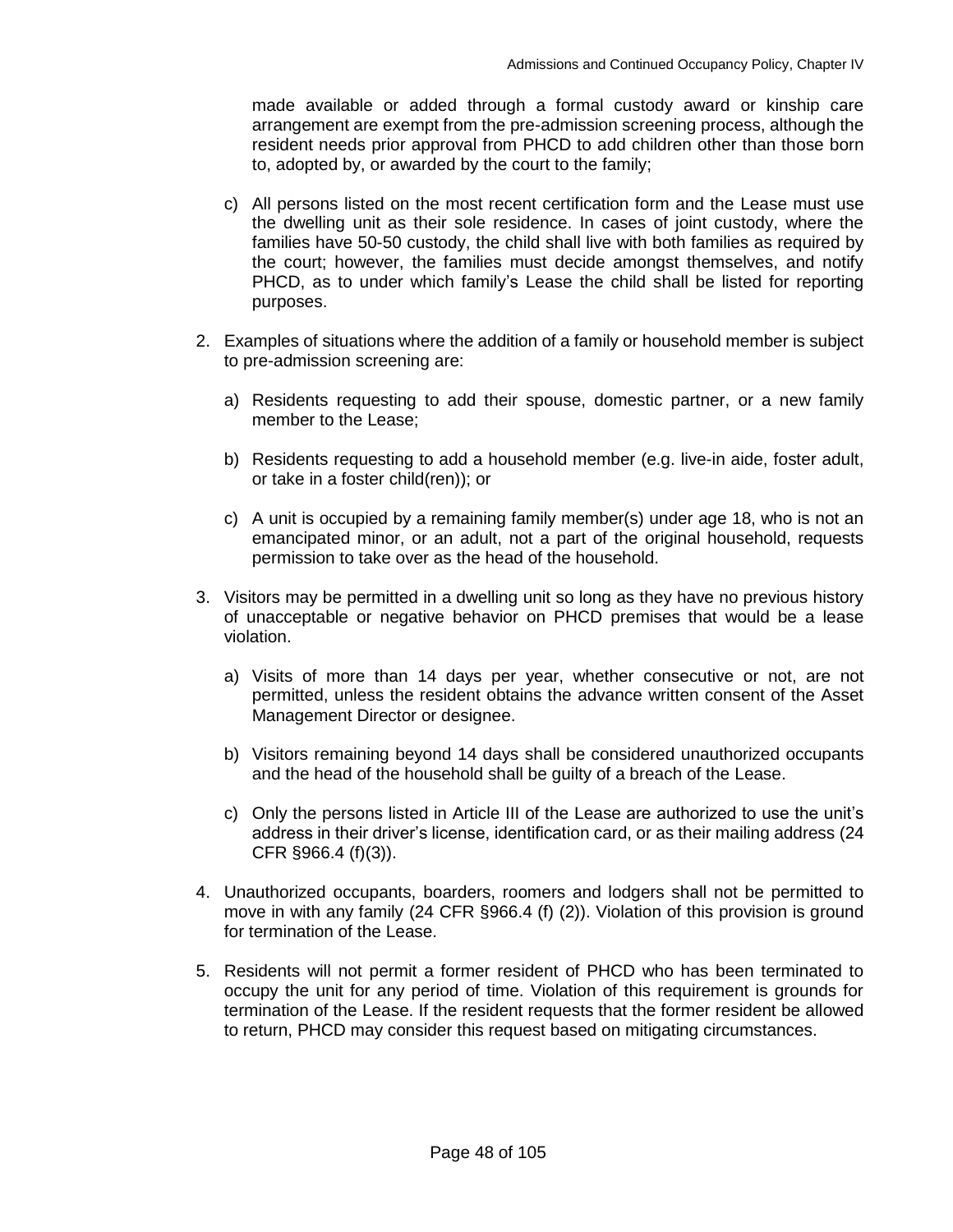- 6. Removals from the Family Composition
	- a) Residents (continuous assistance):
		- (1) Any adult family member requesting to be removed from the family composition must provide a notarized statement or a written statement witnessed by a PHCD representative agreeing to the removal, signed by the adult family member being removed upon identification and the head of household.
		- (2) The notarized statement must be accompanied by two (2) pieces of supporting documentation from different sources showing that the family member is no longer residing in the subsidized unit. Supporting documentation to prove another residency may include, but is not limited to, a copy of the dwelling lease agreement, utility bills, or official mail (from a Federal, State, County or City government agency) properly dated (no more than two (2) months old), showing the new address. PHCD may request additional documentation to verify the permanent relocation of the family member requesting removal.
		- (3) If the adult family member is unable to provide the notarized statement agreeing to removal from the family composition, the head of household must provide a written statement explaining the reason why the family member is unable to provide the statement and the supporting documentation (e.g. death certificate, jail order).
		- (4) For removal of minors, the head of household must provide a signed notarized statement accompanied by supporting documentation showing that the minor is no longer residing in the subsidized unit. Supporting documentation to prove another residency may include, but is not limited to, school records, custody records, etc. properly dated (no more than two (2) months old), showing the new address.
		- (5) As an alternative to the notarized statement, a written statement may be provided, which must be signed by the adult family member being removed upon identification, the head of household, and witnessed by the PHCD representative.
		- (6) Notwithstanding the foregoing, a notarized statement will not be required of an adult family member who has violated the terms of this ACOP, the Lease, and Community Policies and as a result must be removed from the household in lieu of evicting all members of the household. Examples include a member of the household who has engaged in domestic violence, dating violence, sexual assault or stalking.
	- b) Unauthorized Occupants/Boarders:
		- (1) Only authorized residents are permitted to use the unit as their private dwelling and shall not use it for any other purpose (24 CFR § 966.4 (f)(2) and (3).
		- (2) In cases where PHCD obtains sufficient evidence of unauthorized occupants/boarders (see Appendix I- Definitions) or users of the subsidized unit's address (e.g. in their driver's license, identification card or as a mailing address), if the finding is denied by the head of household, then the head of household will be required to provide a written statement accompanied by two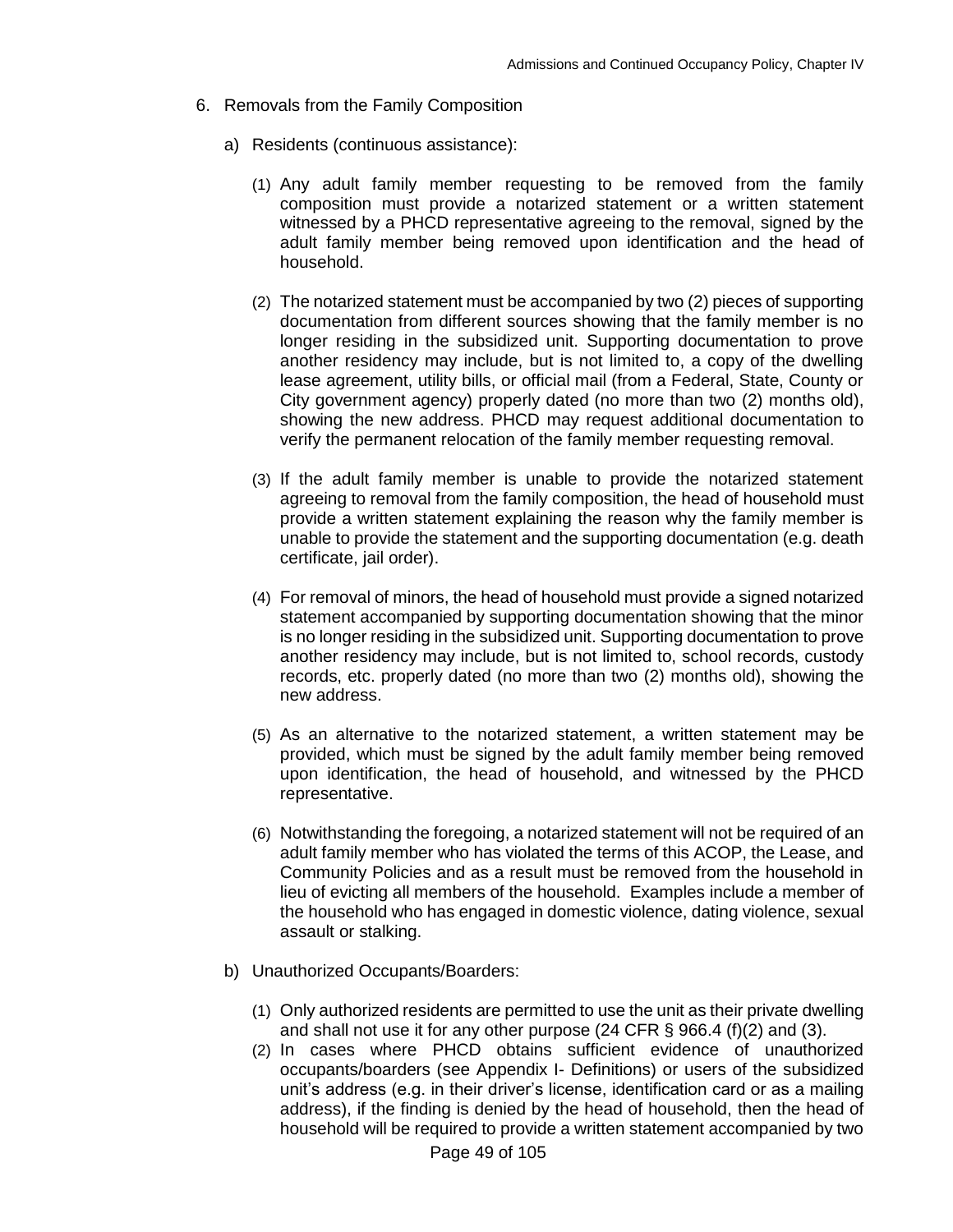(2) pieces of supporting documentation from different sources showing the residential address of the unauthorized occupant/boarder or user.

- (3) Supporting documentation to prove another residency may include a copy of the dwelling lease agreement, utility bills, or official mail (from a Federal, State, County or City government agency) properly dated (no more than two (2) months old), showing another address. The unauthorized person's driver's license or identification card may not be used as valid proof of residential address.
- 7. Family members over the age 17 or emancipated minors who move from the dwelling unit to establish new households shall be removed from the Lease.
	- a) The resident shall report the move-out within ten (10) calendar days of its occurrence.
	- b) Family members over the age of 17 or emancipated minors may not be readmitted to the unit and must apply as new applicant households for placement on the waiting list.
- 8. Residents who fail to notify PHCD of additions to the household, or who permit people to join the household without undergoing screening, are in violation of the Lease. People added without PHCD approval will be considered unauthorized occupants and the entire household will be subject to eviction.

# **C. Requirements for Posting Policies, Rules and Regulations at Housing Developments**

The following documents shall be available in the waiting area of every housing development management office, and/or posted on a large bulletin board:

- Admission and Continued Occupancy Policies (ACOP)
- Tenant Selection and Assignment Plan (included in ACOP)
- Directory of all housing developments including names, perimeter streets, number of units by bedroom size, number of units specifically designed for the elderly, addresses of management offices and office hours
- Income limits
- Utility allowances
- *Public Housing Dwelling Lease* form
- Community Policies
- Current schedule of routine maintenance and other charges (included in Community Policies)
- Grievance and Appeal Policy (included in ACOP and Community Policies)
- Fair Housing poster
- "Equal Opportunity in Employment is the Law" poster
- Resident oriented notices
- Emergency telephone numbers for after hours and weekends
- Reasonable Accommodation Policies and Procedures document
- *PHA Plan*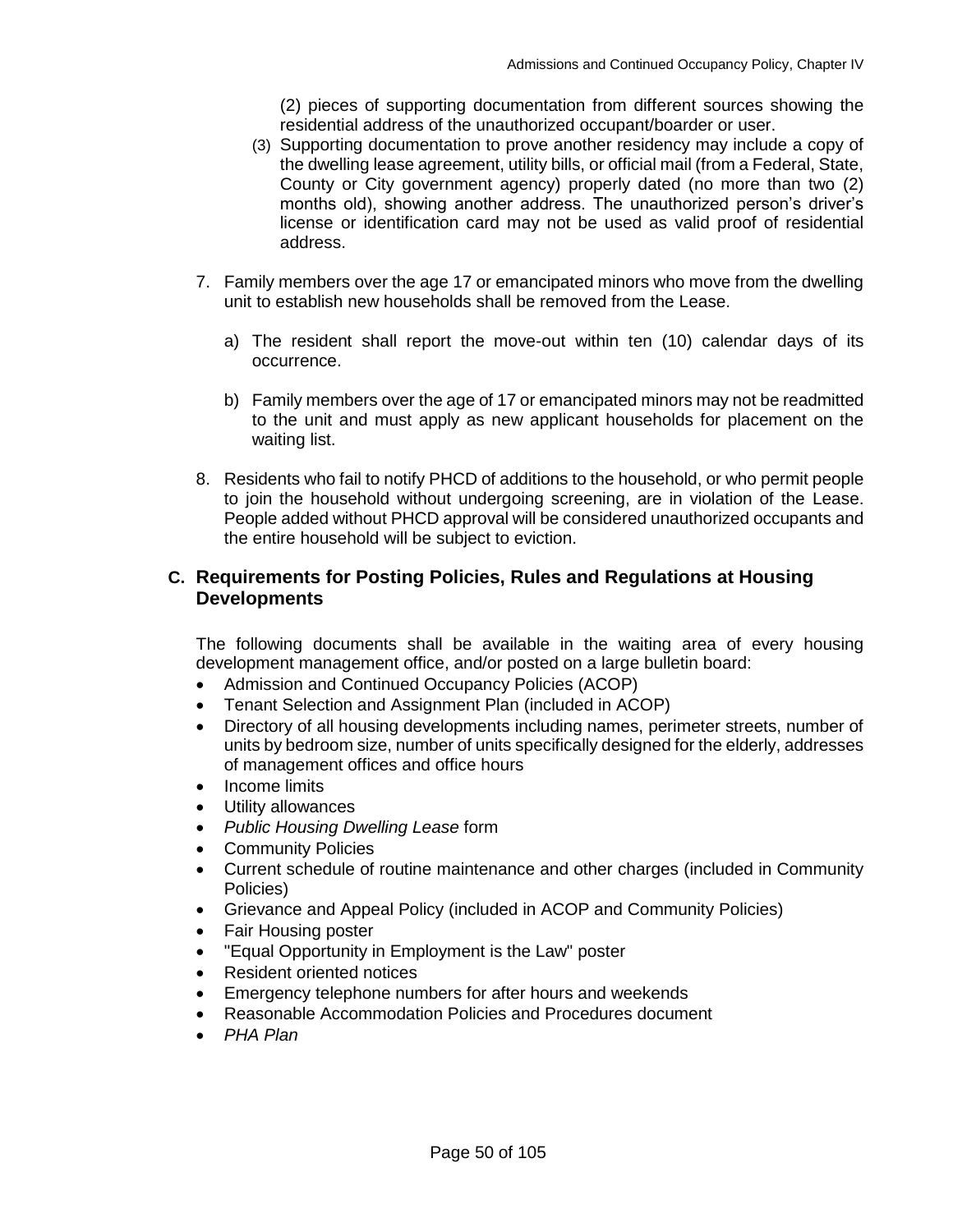### **D. Repayment Agreement of Amounts Owed to PHCD by Current Residents**

If it is in the best interest of PHCD, PHCD has the discretion to enter into repayment agreements with residents for amounts owed to PHCD. If the resident intentionally incurred debt (i.e. rent back charge due to unreported income), the repayment agreement may be considered only under special circumstances upon approval of division director or designee. All repayment agreements must comply with the following requirements:

- 1. Standards for Repayment: If a repayment agreement is offered to a resident in lieu of full payment, it will be in writing and will be within the following guidelines:
	- a) An initial payment of at least 50% must be paid at time of signing the repayment agreement by money order or cashier's check.
	- b) The remaining balance is to be paid on a maximum of 12 consecutive monthly payments starting 30 days from the date the initial payment is made.
- 2. Exceptions:
	- a) Any terms allowing more time for repayment or for a lower initial payment must be approved by division director or designee.
	- b) Strict adherence to the terms of the repayment agreement by the participant is necessary; otherwise, benefits may be terminated in accordance with this ACOP.
	- c) If the resident has not met the conditions of a repayment agreement within the last two years, the resident shall not be provided with another repayment agreement, unless approved by the PHCD Director or designee.

PHCD's residents admitted to other programs such as the Section 8 Housing Choice Voucher, Section 8 Moderate Rehabilitation, Section 8 Moderate Rehabilitation Single Room Occupancy, Section 8 New Construction, Section 8 Substantial Rehabilitation, Shelter Plus Care, and Section 8 Project-Based programs managed by PHCD or to another housing authority must repay outstanding balances owed. In such cases, repayment agreements are not authorized.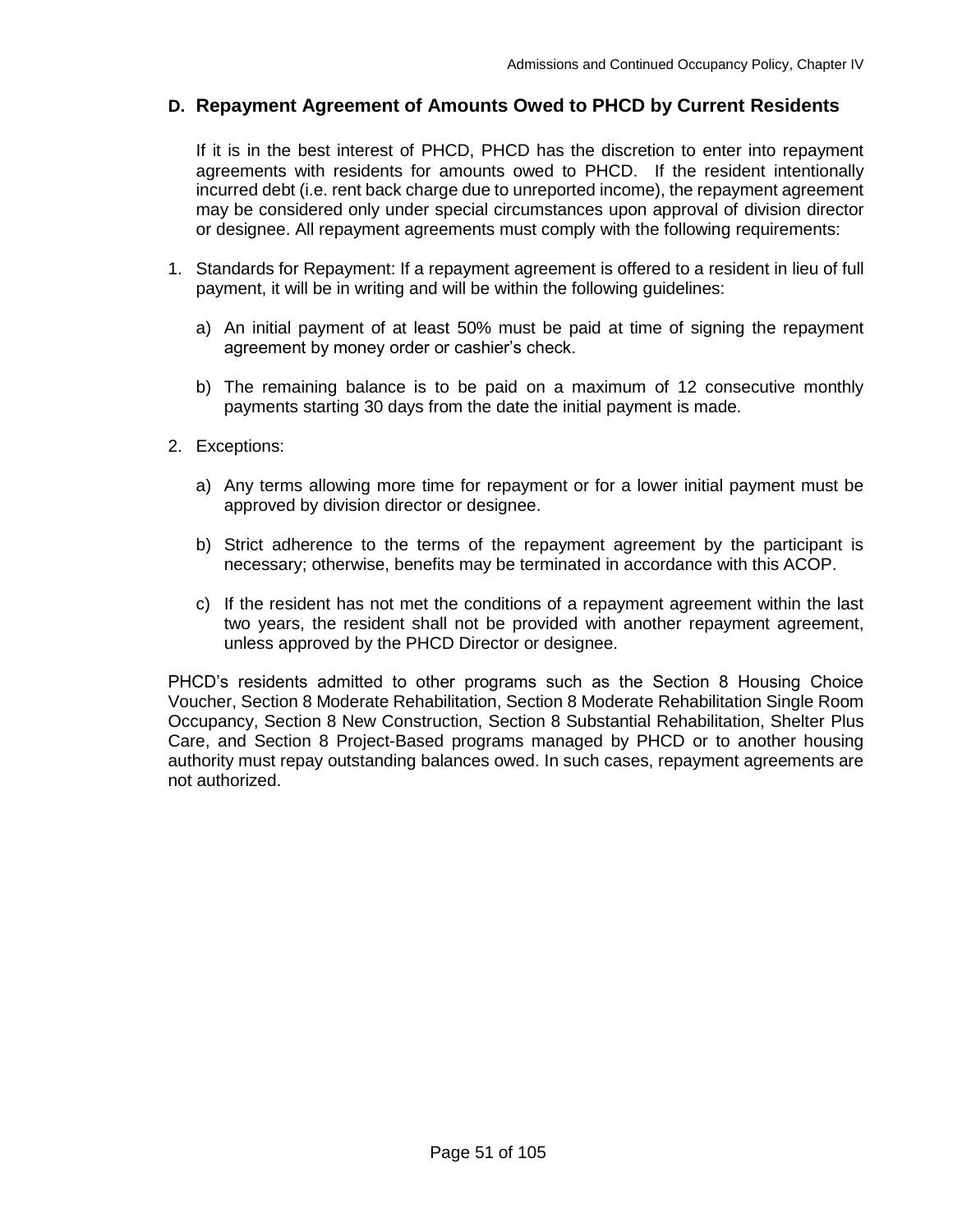# **V. Transfer Policy**

# **A. General Transfer Policy**

PHCD may encounter situations where it is necessary to transfer a resident to another unit. A transfer between public housing developments is not considered a move-out.

- 1. Transfers will be made without regard to race, color, national or ethnic origin, sex, religion, age, marital status, familial status, status as a victim of domestic violence, dating violence, sexual assault or stalking, ancestry, disability, actual or perceived sexual orientation, gender identity or gender expression, pregnancy or source of income.
- 2. Under certain circumstances, residents may be transferred to accommodate a disability.
- 3. Residents will not be transferred to a dwelling unit of equal size, except to alleviate hardship or other undesirable conditions, as determined by the division director or designee.
- 4. Whenever feasible, transfers will be made within the resident's development or the resident's area.
- 5. If a family, at admission, chooses to accept a smaller unit size than would normally be assigned under the Occupancy Guideline's largest unit size, the family will be eligible for a transfer two (2) years after admission, unless they have a change in family size or composition.
- 6. Residents must be in good standing.
- 7. Residents have the right to request a hearing (refer to PHCD Grievance and Appeal Policy, (Chapter IX of this ACOP) if they are refused the right to transfer.
- 8. Resident's transfer requests will not be granted during the first year of tenancy, unless approved as a reasonable accommodation or emergency transfer or accepts a unit in the Assisted Living Facility.

### **B. Types of Transfers:**

- 1. Management Initiated Transfers
	- a) Emergency Transfers: These transfers are required when conditions pose an immediate threat to life, health or safety of a family or one of its members. Such situations may involve, but are not limited to, unit or building defects or law enforcement concerns, including special circumstances such as hate crimes, violence or victimization, and witness protection program, or other circumstances which may warrant a transfer.
		- Emergency transfers shall take priority over new admissions.
		- Transfers for special circumstances shall be documented (i.e. police reports, support letters from law enforcement, restraining orders, etc.) and shall be required for the immediate safety and welfare of the family. A special circumstance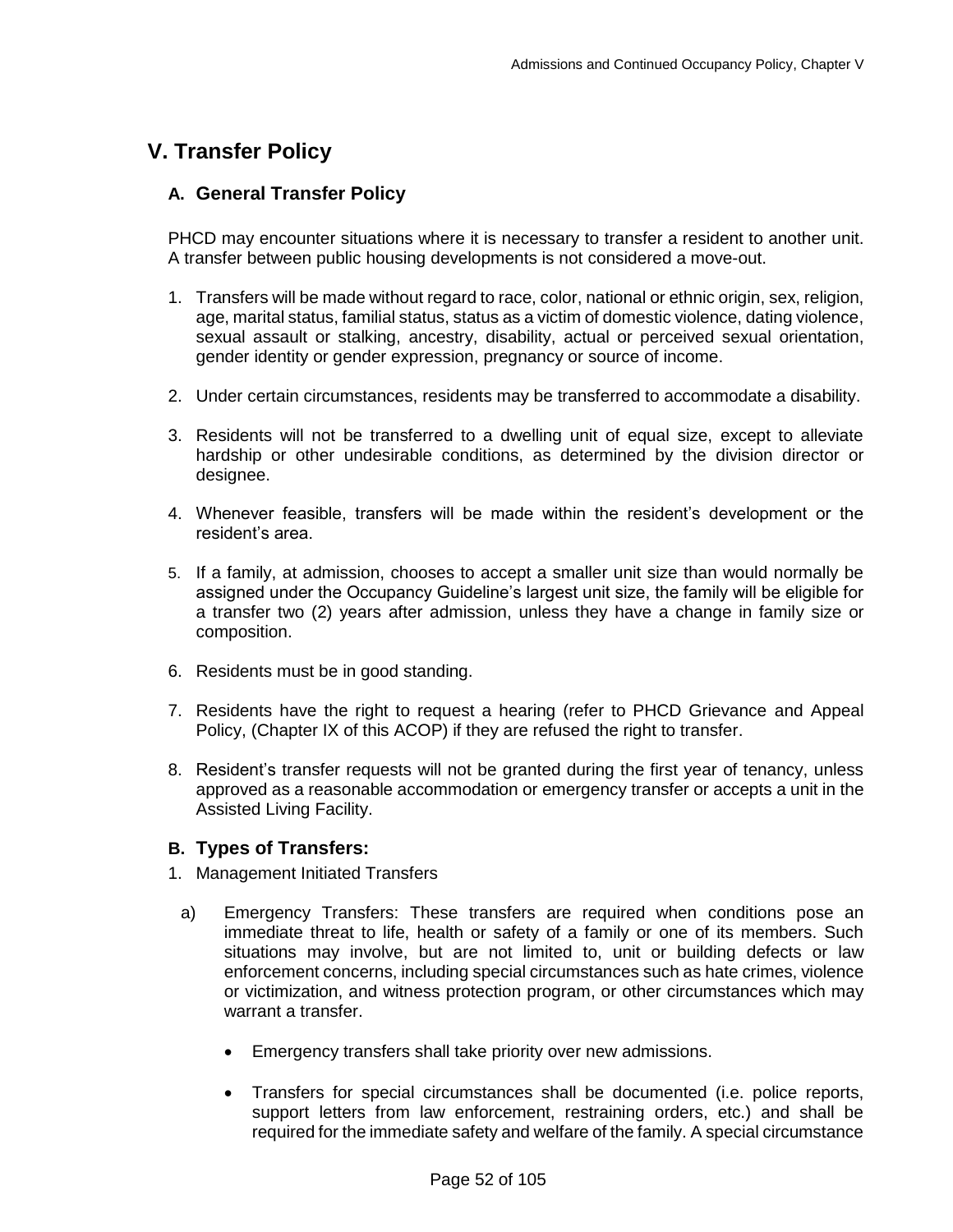transfer shall be given the next available vacancy. The resident may advise management of the need of an emergency transfer by providing required documentation.

- b) Extraordinary Circumstances Transfers: PHCD, at its sole discretion, may offer and/or grant a temporary or permanent transfer to families under the following conditions:
	- (1) A permanent transfer to families experiencing hardship in retaining employment or in attending specialty education due to a lack of transportation.
	- (2) A temporary or permanent transfer due to planned redevelopment, demolition, new construction, rehabilitation and/or repairs to their assigned unit.
- c) Occupancy Standards Transfers: These transfers are necessary to correct under housed or over housed conditions and must be recommended by the AMP administrator or designee upon annual or interim re-examinations, as required by changes in the family composition, in accordance with the Occupancy Guidelines found in Chapter III.

These transfers shall take priority over new admissions and are limited to be made when:

- The under housed (overcrowded) condition is such that the household members over the age of six (6) equal more than two (2) persons per bedroom.
- The over housed condition is such that the family size includes fewer people than the number of bedrooms in the unit.
- 2. Resident Initiated Transfers
	- a) Emergency Transfer: A victim of domestic violence, dating violence, sexual assault or stalking regardless of sex, gender identity, gender expression, or actual or perceived sexual orientation may be granted a transfer in accordance with the Emergency Transfer Plan detailed in Chapter XIV—Violence Against Women Act of this ACOP.
	- b) Reasonable Accommodation Transfers: Under certain circumstances, a resident's transfer request may be granted to accommodate a disability. The Reasonable Accommodation Policies and Procedures, Appendix IV of this ACOP, includes the request and verification forms required for this type of transfer.
		- (1) All Reasonable Accommodation transfers shall take priority over new admissions.
		- (2) Prior to this type of transfer, every effort shall be made to accommodate the needs of disabled residents, including but not limited to, making necessary modifications to the existing unit and providing other alternative forms of reasonable accommodation as detailed in the Reasonable Accommodation Policies.
- 3. Assisted Living Facility (ALF) Transfers
	- a) These are transfers of interested and qualified residents of Public Housing developments to an ALF, either recommended by the AMP administrator or designee or requested by the resident.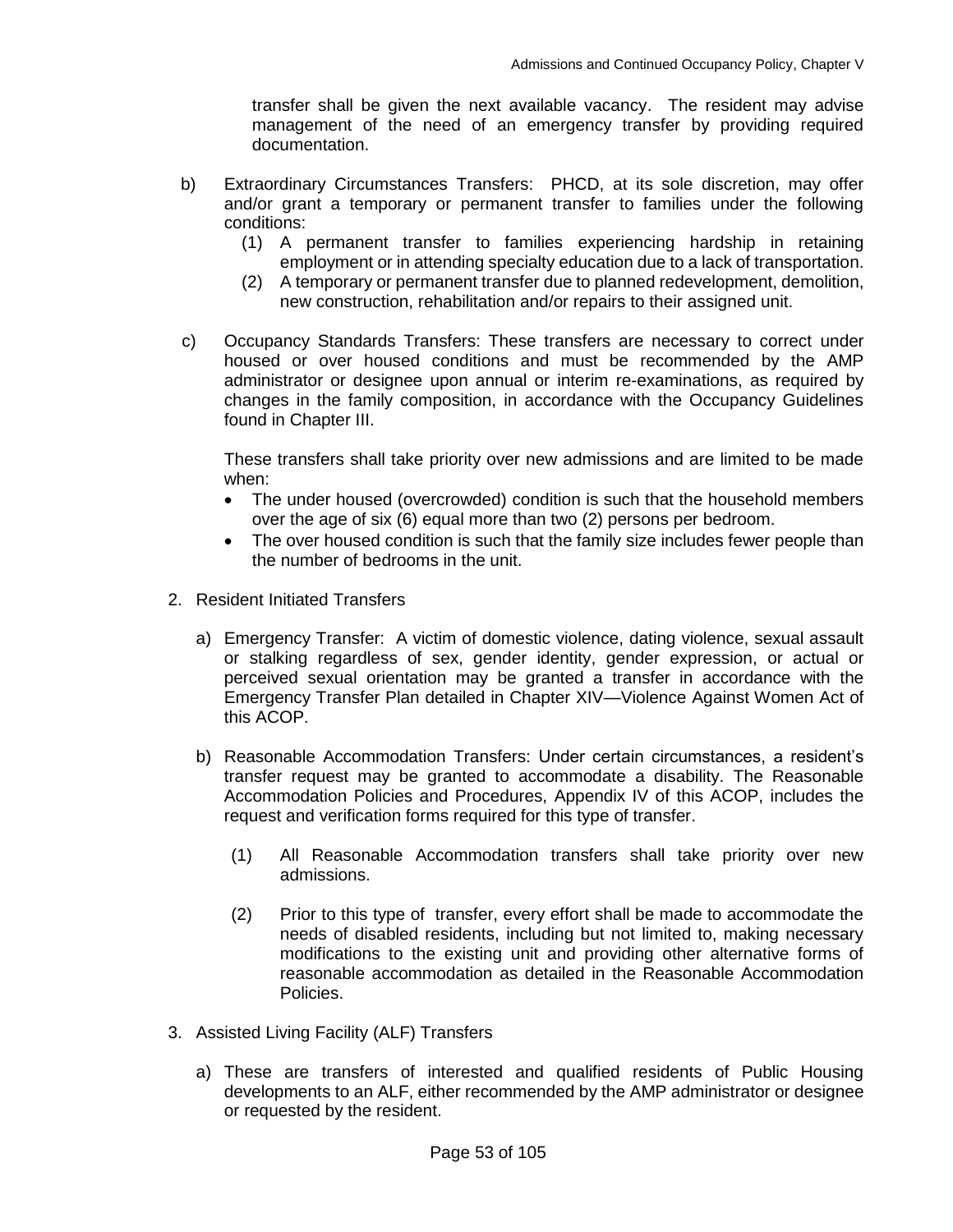- b) Transfers to ALFs shall take priority over new admissions to ALFs.
- c) Residents requesting ALF transfers must qualify according to the ALF Admission Criteria stated in Chapter III, Section F, and are subject to the ranking established in Chapter II of this ACOP.

### **C. Good Standing Requirement for Transfers**

- 1. Residents will be considered for transfers if the head of household and any other family members:
	- a) have not engaged in criminal activity that threatens the health and safety of residents and staff;
	- b) do not owe back rent or other charges, or evidence a pattern of late payment;
	- c) meet reasonable housekeeping standards and have no housekeeping lease violations; and
	- d) able to connect utilities in the name of an adult family member (applicable only to properties with tenant-paid utilities).
- 2. Requests for exceptions to these requirements based on disability will be considered by PHCD's 504/ADA Coordinator on a case-by-case basis. An exception to these requirements may be granted by the PHCD Director if the type of transfer is due to an emergency or due to planned redevelopment, demolition, new construction, rehabilitation and/or repairs to their assigned unit.
- 3. Victims of domestic violence, dating violence, sexual assault, or stalking that are granted the housing protections under the Violence Against Women Act (VAWA) are exempt from these requirements.
- 3. Unless there is a determination of an exception, the following policy applies to transfers:
	- a) If back rent is owed, the resident will not be transferred until a payment plan is established or, if prior payment plans have failed, the back rent is paid in full.
	- b) A resident with housekeeping standards violations will not be transferred until they pass a follow-up housekeeping inspection.
	- c) The resident must be in good standing and in compliance with the Lease and Community Policies.

#### **D. Processing Transfers**

- 1. All transfers must be approved by the division director or designee, before the Applicant Leasing Center (ALC) admits them into the transfer waiting list.
- 2. Transfers to provide reasonable accommodation recommended for denial by the division director or designee must be reviewed by the 504/ADA Coordinator in accordance with PHCD's Reasonable Accommodation Policies and Procedures document (Appendix IV of this ACOP).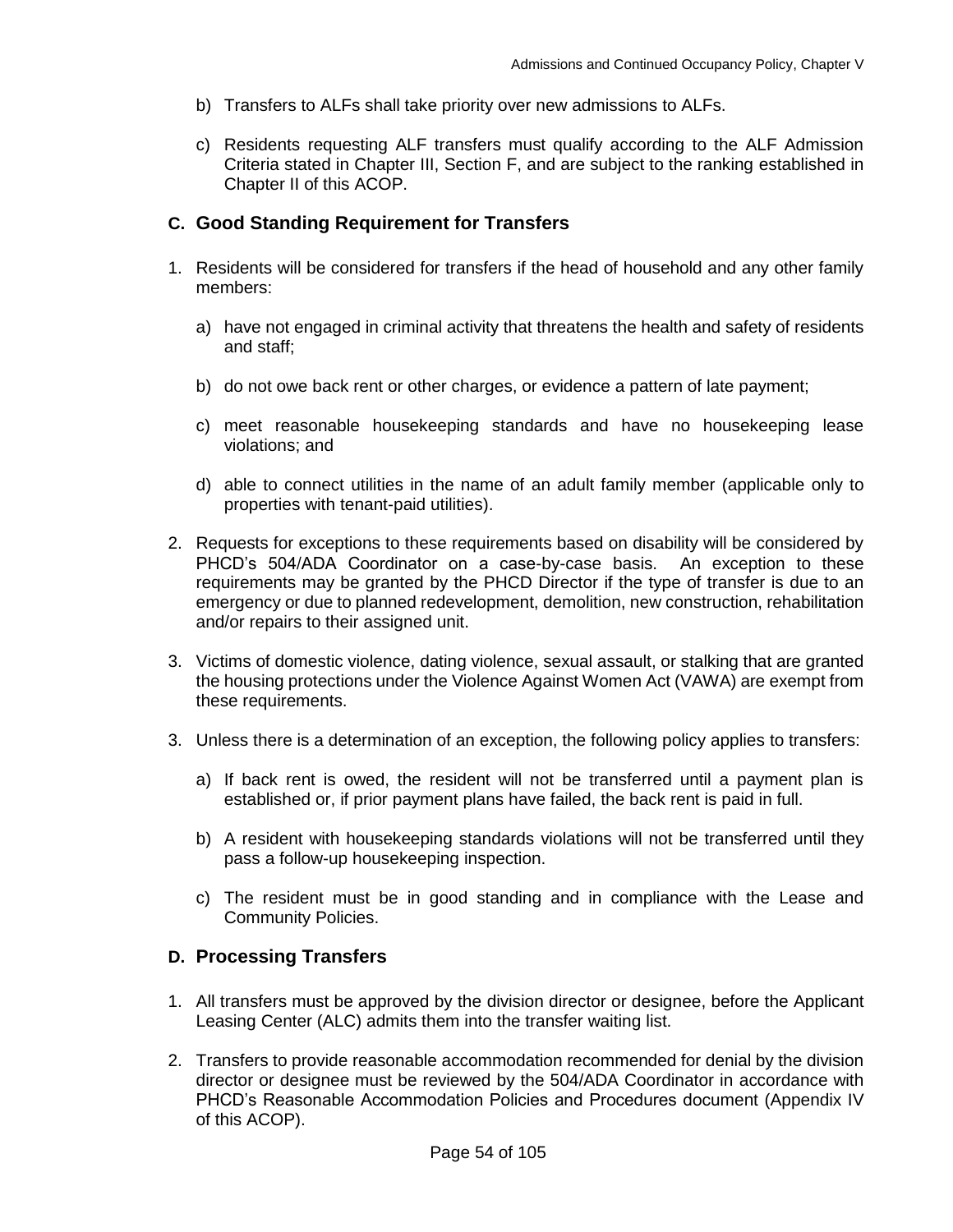- 3. Transfers will be made in the following order of priority:
	- 1st. Emergency
	- 2nd. Reasonable Accommodation
	- 3rd. Extraordinary Circumstances
	- 4th. Occupancy Standards
- 4. Transfers to Uniform Federal Accessibility Standard (UFAS) Units
	- a) Transfers of residents with disabilities and placement of applicants with disabilities requiring UFAS -Accessible Units, or units with accessible features (as defined in Appendix I of this ACOP), will be centrally coordinated through the 504/ADA Coordinator's Office with the assistance of PHCD.
	- b) When an accessible unit becomes available, the unit will first be offered to a current resident with disabilities in the same development who requires the accessibility features of the vacant, accessible unit and occupying a unit not having those features.
	- c) If there is no current resident in the same development who requires the accessibility features of the vacant, accessible unit, then the unit will be offered to a resident with disabilities residing in another development that requires the accessibility features of the unit.
	- d) If there is no current resident who requires the accessibility features of the vacant, accessible unit, then the unit will be offered to an eligible, qualified applicant with disabilities on the waiting list who can benefit from the accessible features of the unit.
	- e) If there is not an eligible, qualified resident or applicant with disabilities on the waiting list who wishes to reside in the available, accessible unit, then it will be offered to an applicant on the waiting list who does not need the accessible features of the unit. See 24 CFR § 8.27. PHCD's *Public Housing Dwelling Lease* requires residents to relocate to a vacant, non-accessible unit within 30 days of notice by PHCD if there is an eligible applicant or existing resident with disabilities who requires the accessibility features of the unit.
- 5. When a head of a household, originally housed in a bedroom alone, has adopted or has plans to adopt a child, the family will not be approved for a transfer until the child is six (6) years of age. Exceptions: spouse, co-head, or partner returns to the unit, marriage takes place, or family decides to remain in the unit and the unit is large enough (using the smallest-unit standard) to accommodate the number of people now in the household.
- 6. Split-family transfers are not permitted. Separation of households will be processed as follows:
	- a) Resident-Initiated Separation of Households: Families that decide to separate because of divorce or inability to live under the same roof must identify the family member(s) who are willing to establish a new household. Such person may submit an application to be placed on the waiting list during open registration periods. The household member(s) who will be leaving the unit must do so within 30 days of notification by PHCD. The remaining family member(s) may also be required to transfer to a smaller unit if the unit becomes under-occupied after one household moves out and there exist families on the waiting list for that size unit. Whenever a family cannot agree on which family member(s) shall remain in the unit, PHCD will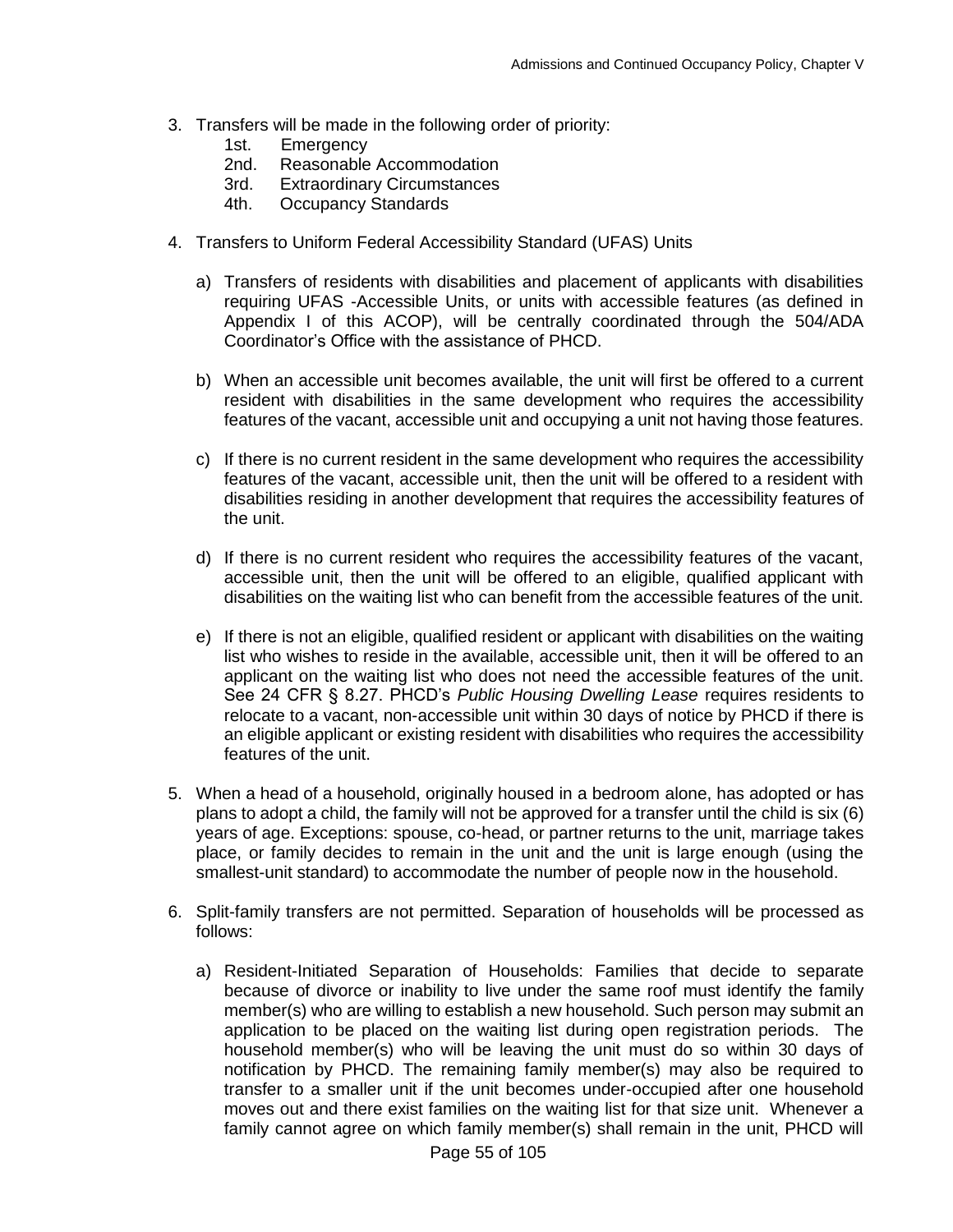rely on other forms of documentation, i.e. in cases of divorce case PHCD will rely on the court decree, if available.

- b) If upon reexamination, PHCD finds that a family composition has grown beyond the maximum bedroom size unit available in PHCD, whether the family was transferred or not to the maximum sized bedroom unit, the family must identify member(s) who are willing to establish a new household. Such party may submit an application for housing assistance during the open registration period. The household member(s) who are leaving the unit must do so within 30 days of notification by PHCD. The remaining family members may also be required to transfer to a smaller unit if the unit becomes under-occupied after one (1) household moves out and there exist families on the waiting list for that size unit.
- c) PHCD may transfer a family to a larger unit in order to accommodate the addition of family members by birth. However, in order to maximize the use of scarce affordable housing and in consideration of applicants on the waiting list, transfers of families to separate units are not allowed.
- 7. The AMP administrator or designee must provide residents who wish to initiate a Reasonable Accommodation transfer with the necessary forms, which include the Authorization *to Release Information, Reasonable Accommodation Request,* and *Reasonable Accommodation Verification,* in accordance with the Reasonable Accommodation Policies and Procedures (Appendix IV of this ACOP).
- 8. When a resident is allowed to transfer, the resident's name is placed on the transfer waiting list and will be given written notice to this effect.
- 9. All exceptions and consideration of mitigating circumstances must be approved by the PHCD Director or designee.
- 10. Residents will bear the cost of transfers to correct occupancy standards. However, where there is a hardship due to health or other factors, the AMP administrator or designee may recommend that families be reimbursed for out-of-pocket expenses for an occupancy standards transfer in an amount not to exceed a reasonable moving allowance established by PHCD. Residents who seek reimbursement must provide proof of their out-of-pocket expenses to PHCD, i.e. receipts. The division director or designee must approve the expense.
- 11. Costs associated with transfers that are mandated by PHCD (except occupancy standards) and transfers for reasonable accommodation will be paid in accordance with the Reasonable Accommodation Policies and Procedures (Appendix IV of this ACOP).

### **E. Administrative Requirements for Transfer Offer**

- 1. A family who has been approved for a transfer will receive a letter providing a housing offer that they must accept or refuse within three (3) business days.
- 2. The acceptance or refusal of the housing offer must be hand-delivered to the Applicant Leasing Center (ALC). If the family rejects the offer, a second offer can be made only for good cause (see Chapter III). If the resident fails to respond, they will be removed from the transfer list and notified in writing.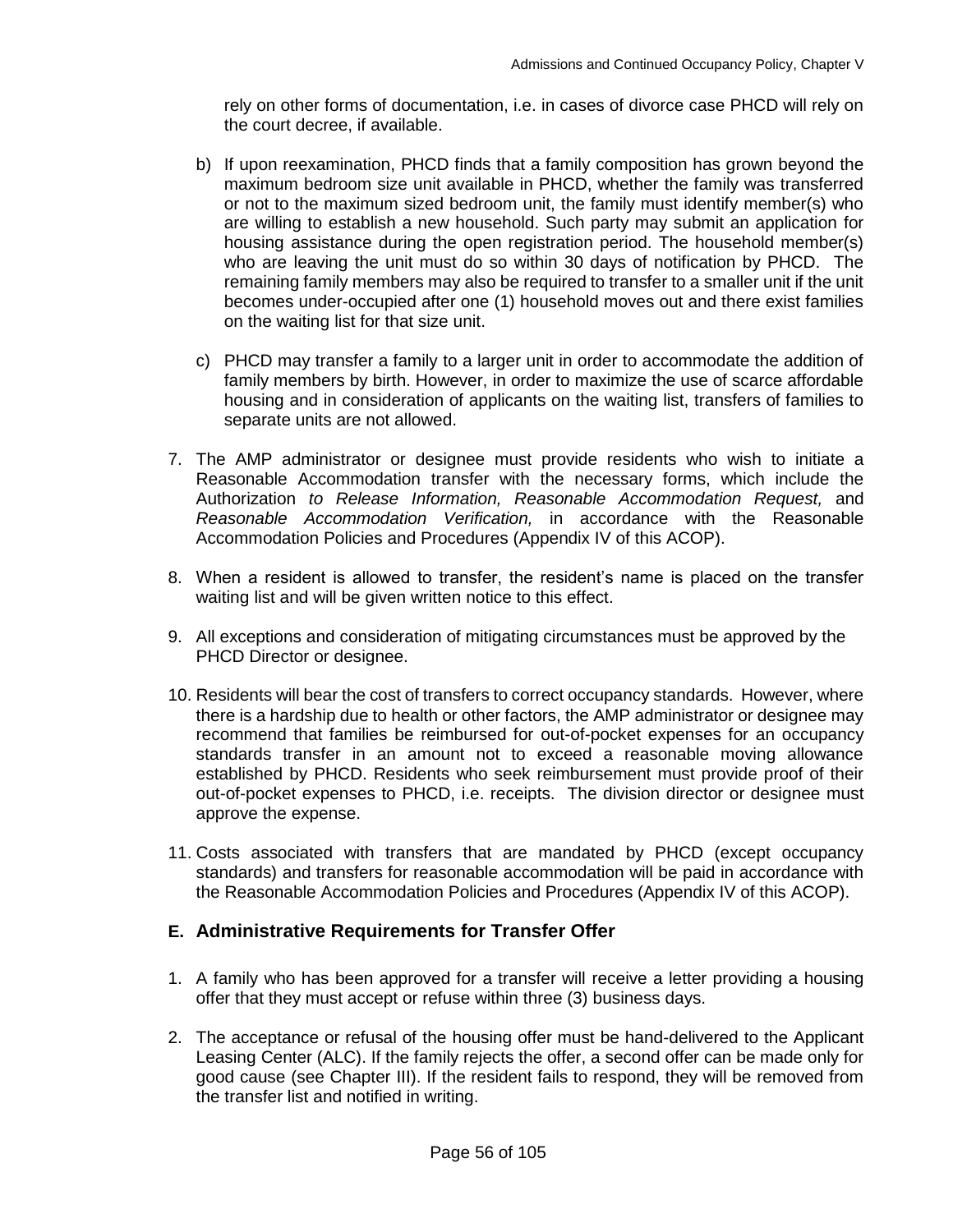3. Upon signing the new Lease, the resident is required to move within 15 calendar days, or may face eviction proceedings in accordance to PHCD's Lease.

#### **F. Relocation of Residents**

- 1. Temporary Relocation: Residents who are required to temporarily relocate to permit rehabilitation of their units must be provided with:
	- a) A written notice of the dates and duration of the temporary relocation at least 30 days prior to the relocation taking place;
	- b) Information on alternative housing available; and
	- c) Reimbursement for all reasonable out-of-pocket expenses, including the cost of moving to and from the temporary housing and any increase in monthly rent/utilities costs, upon presentation of acceptable receipts.

Refer to the Public Housing Policies and Procedures Manual, *Relocation of Residents Due to Modernization* for detailed procedures.

- 2. Permanent Relocation: Residents living in public housing units that are dilapidated, unsafe, and/or in substantial disrepair as determined by PHCD for which there are no immediate reconstruction plans, may be relocated to comparable vacant public housing units of their choice, and based on availability. The impacted residents will not be considered part of the public housing transfer waiting list and will be provided with:
	- a) Applicable meeting(s) to inform of available or potentially available alternative housing which may include new acquisition(s) of public housing units.
	- b) Written Information on alternative housing which may include new acquisition(s) of public housing units that may be under HUD-approval process.
	- c) Written notice of the date of relocation and other requirements in accordance with the Uniform Relocation Act (URA), if applicable.
	- d) Reimbursement of reasonable out-of-pocket expenses, including moving expenses, upon presentation of acceptable receipts.
	- e) At PHCD Director's discretion, residents may return to the area at a new development.
	- f) After all affected residents have been permanently relocated, any remaining vacant units in a new acquisition development may be filled from the transfer list or waiting list.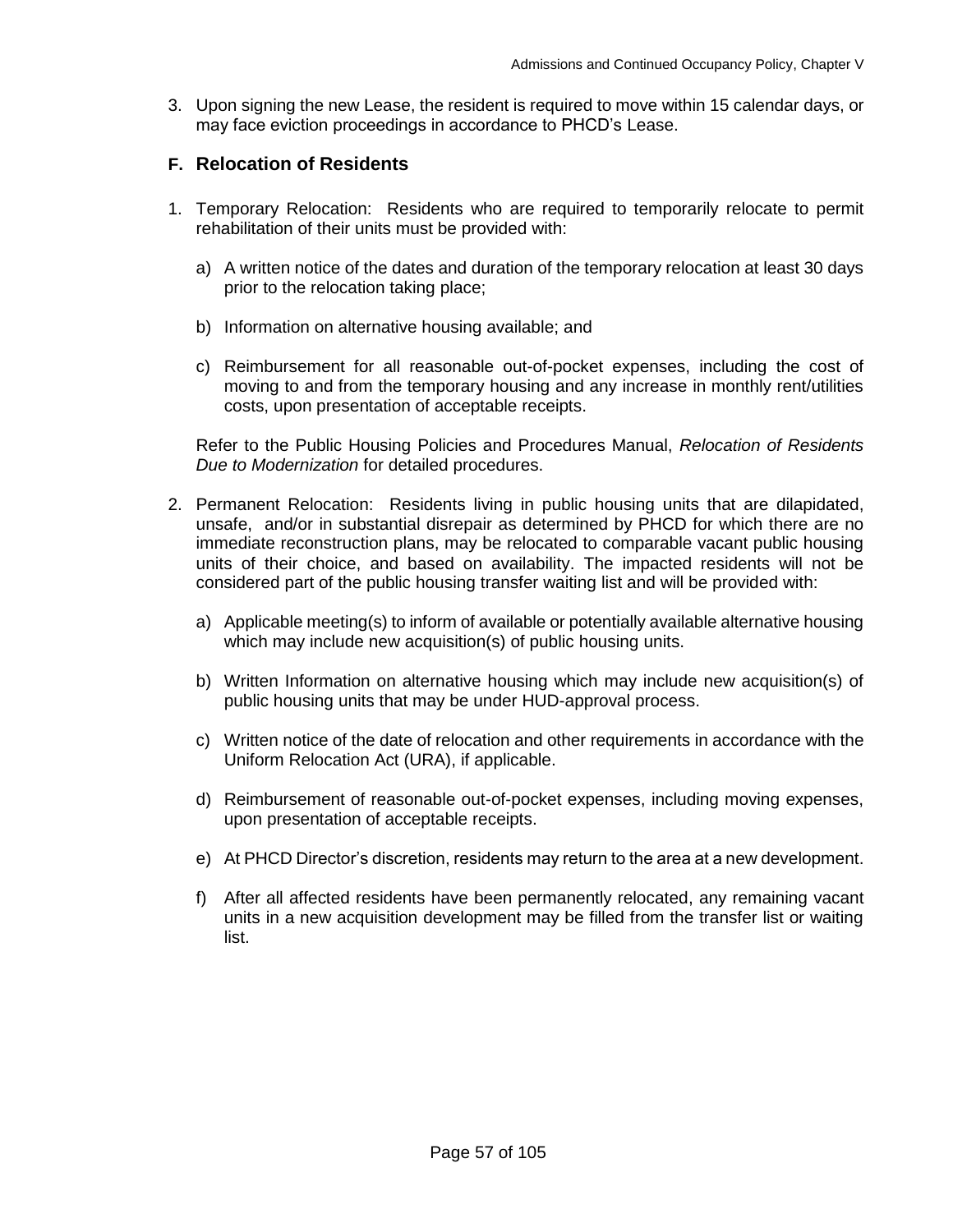# **VI. Eligibility for Continued Occupancy and Annual Reexaminations**

#### **A. Eligibility for Continued Occupancy**

Residents who meet the following criteria will be eligible for continued occupancy.

- 1. Qualify as a "Family" as defined in Appendix I of this ACOP.
- 2. Are in full compliance with the resident obligations and responsibilities as described in the dwelling lease.
- 3. Whose family members of all ages, each have Social Security numbers or have certifications on file indicating they have no Social Security number.
- 4. Who meet HUD standards on citizenship or immigration status or are paying a pro-rated rent.
- 5. Who are in compliance with PHCD's eight (8) hour per month community service requirements.
- 6. Family's annual income does not exceed HUD's low-income limit for the family size or considered over-income according to parameters established by PHCD (see Section C(5) below).

Residents not in compliance with these criteria are subject to lease termination and eviction.

#### **B. Remaining Family Members**

- 1. To be considered the remaining member of a family, any person(s) remaining must meet all eligibility requirements.
- 2. Remaining family members age 18 years or older will be held responsible for any overdue amount incurred by the former head, co-head, or spouse. PHCD will not hold remaining family members (other than the head, co-head, or spouse) responsible for any portion of the overdue amount incurred before the remaining member attained age 18.
- 3. Remaining family members under age 18 shall not be held responsible for the overdue rent incurred by the former head of household.
- 4. A live-in aide or foster child/adult, by definition, is not a member of the family and will not be qualified for continued occupancy as a remaining family member.
- 5. In order for (a) minor child(ren) to continue receiving assistance as (a) remaining member(s), one of the following must occur:
	- a) The court has awarded emancipated minor status to the minor;
	- b) PHCD has verified that social services and/or the juvenile court has arranged for another adult to be brought into the assisted unit to care for the child(ren); or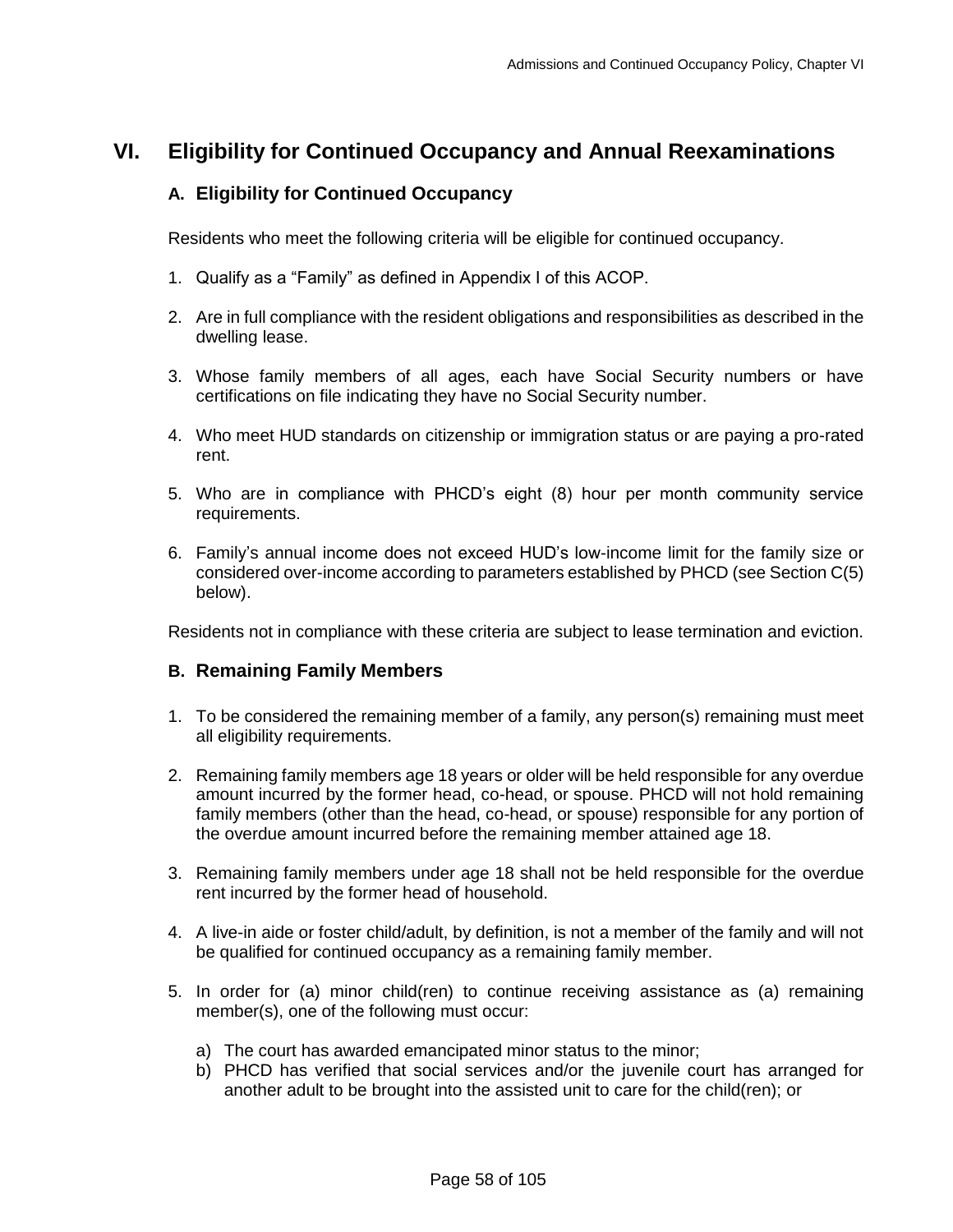- c) PHCD may allow for another adult to be a temporary head of household until such time as legal guardianship is granted or a minor, at least 17 years of age, is emancipated or reaches age 18.
- 6. A reexamination will be conducted and appropriate changes to the bedroom size may be made at that time.

#### **C. Reexamination**

Due to PHCD's large portfolio of public housing units, the reexamination schedule is determined by where the resident lives, rather than by the move-in anniversary date. After the initial move-in certification, some residents may be re-certified within the first year of tenancy due to the reexamination schedule established for the building where they live. In order to have the information available to adjust the rent, the initial request for re-examination will be started at least 120 days before the scheduled effective re-examination date.

- 1. Annual Reexamination: PHCD shall, at least once a year, re-examine the family composition (including the eligibility of the live-in aide, if applicable) and incomes of all resident families. Families paying Flat Rent shall have their incomes reexamined every three (3) years, but shall still be subject to annual reexamination of the family composition and the community service requirement. Criminal background checks may be included as part of the reexamination.
- 2. Special Reexamination: When it is not possible to estimate family income accurately, a temporary determination will be made with respect to income and a special reexamination will be scheduled every 60 days until a reasonably accurate estimate of income can be made.
- 3. Interim reexamination shall be conducted when:
	- a) There is a change in the head of household that requires a remaining family member to take on the responsibilities of a leaseholder;
	- b) There is a change in the family composition;
	- c) At the family's request, if family income decreases, it may be processed as per requirements listed under Chapter VII;
	- d) The family qualifies for an earned income disallowance and the 100% income disallowance period begins;
	- e) The rent is to be adjusted because the family is entering the 50% earned income disallowance period;
	- f) The rent is to be adjusted because the 50% earned income disallowance period ends (refer to Chapter XII, Section G of this ACOP);
	- g) A family has an increase in income as per requirements listed under Chapter VII.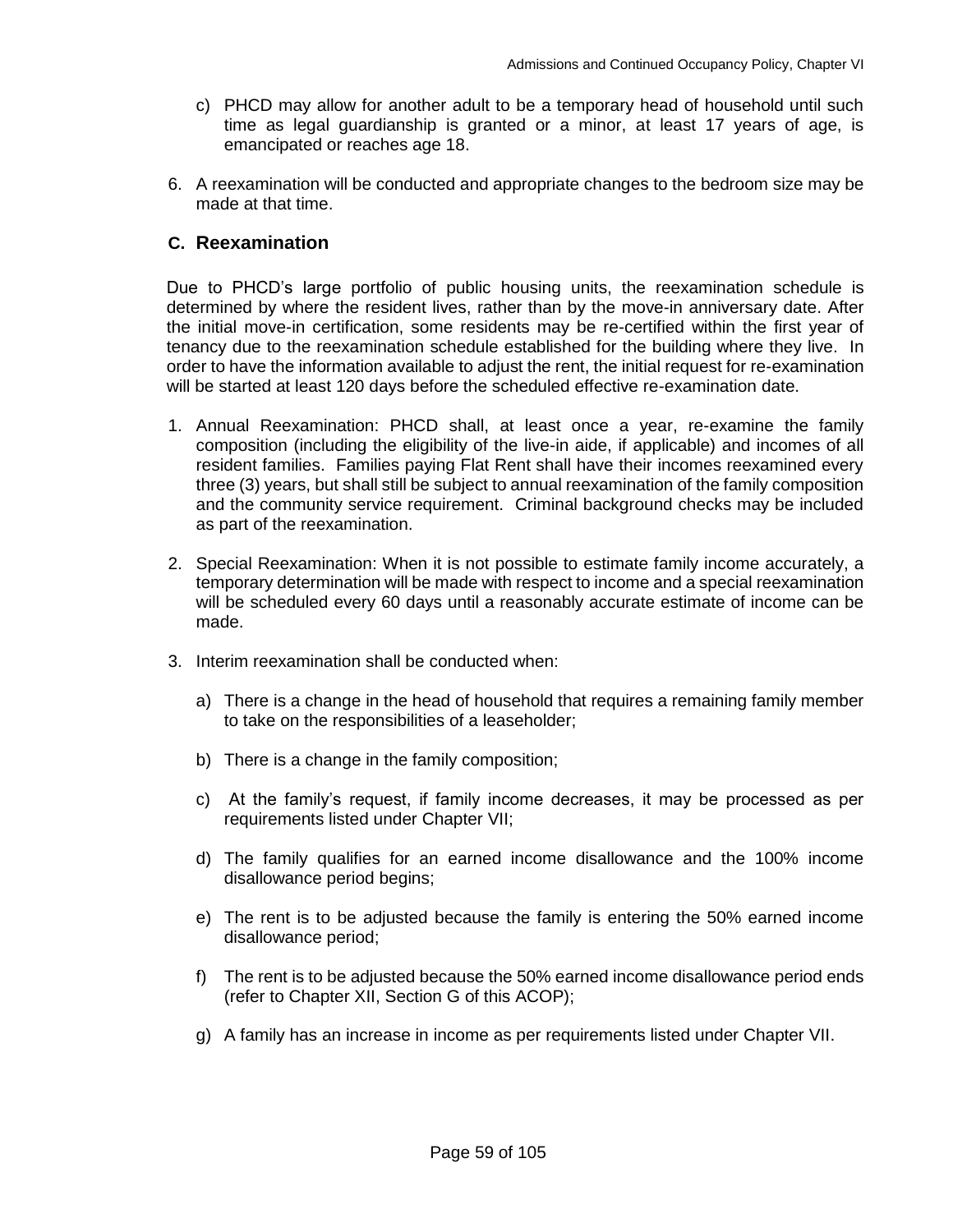4. Zero Income Families: Unless the family has income that is excluded for rent computation, families reporting zero income will have their circumstances examined every 60 days until they have a stable income. Monetary or non-monetary contributions from people not residing in the dwelling unit for any purpose other than the payment or reimbursement of medical expenses shall be considered income. Families claiming zero (0) income must complete the Monthly Expense Report listing their monthly expenses and the source of funds to pay for those expenses.

Families claiming income from contribution must provide a notarized *Income from Contribution* form signed by the person providing the contribution or the *Contribution* form may be witnessed by the PHCD representative, upon identification of contributor.

5. Over-Income Families

PHCD is adopting a policy to limit public housing assistance for over-income families based on the Housing Opportunity through Modernization Act (HOTMA) of 2016 and may further amend this policy upon publication of applicable regulations by HUD.

- a) Families with an annual (gross) income exceeding 120 percent of the median income will be considered over-income and ineligible for housing under the Public Housing Program, unless they meet one of the following conditions:
	- Under a valid contract for participation in a Family Self-Sufficiency Program
	- Receiving earned income disallowance
- b) Over-income families may be allowed to reside in this status for a maximum of 24 consecutive months in which they may experience an income decrease or vacate the unit.
- c) At the end of the 24 consecutive months of being over-income, 30 days will be provided to the families to find alternative housing and if the family does not vacate the unit within the 30-day period they will be issued a 30-Day Notice of Lease Termination.
- d) Notification Process
	- (1) At initial determination of a family being over-income, the family will be advised in writing of the following:
		- An over-income family may only remain in this status for 24 consecutive months.
		- If the over-income status, remains after 24 consecutive months, the family will be provided 30 days to vacate the unit.
	- (2) After 12 months of initial determination, the family will undergo a family and income reexamination. If the family remains in over-income status, they will receive a second written notification advising the family of the remaining number of months before meeting the 24 consecutive month maximum.
	- (3) At the conclusion of the consecutive 24-month period, thirty (30) days will be provided to the family to find alternative housing if the family has not experienced a decrease in income that places the family income below the 120 percent of median income.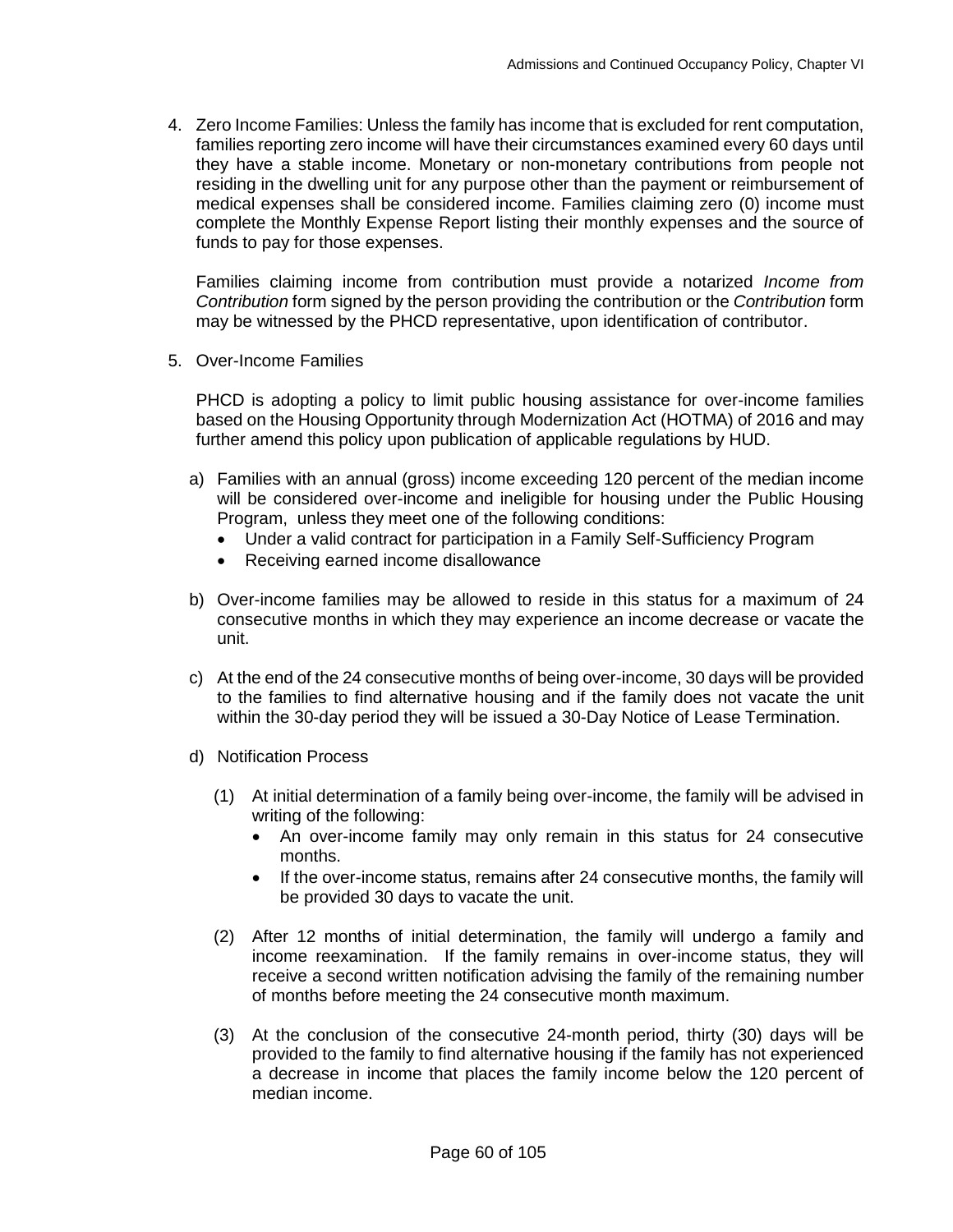(4) If the over-income family does not find alternative housing and vacate the unit within the 30-day period they will be issued a 30-Day Notice of Lease Termination.

#### **D. Reexamination Procedures**

- 1. At the time of reexamination, all adult members of the household will be required to sign an application for continued occupancy, the community service certification, if applicable, and other forms required by HUD and PHCD. If an adult family member is temporarily away from the household and not available to sign the forms at the time of the reexamination, their status must be verified and they must sign and notarize the required documents within 30 days. Additionally, the live-in aide and head of household must sign the Live-in Aide Certification form, if applicable.
- 2. Income, allowances, Social Security numbers, and such other data as is deemed necessary will be verified, and all verified findings will be filed in the resident's file.
- 3. Verified information will be analyzed and a determination made with respect to:
	- a) Eligibility of the resident as a family or as the remaining member of a family;
	- b) Eligibility of the live-in aide, if applicable;
	- c) Unit size required for the family (per Chapter III);
	- d) Rent the family should pay;
	- e) Compliance with the Community Service Requirements (Public Housing residents only);
- 4. PHCD will access criminal justice records, including sex offender registration checks, (excluding juvenile records) of all adult members with the purpose of determining continued assistance under the program, at regular reexamination and at any other time PHCD deems it necessary. PHCD will conduct such checks on all members who are younger than 18 years if they are being tried as adults for certain criminal offenses.
- 5. Residents with seasonal or part-time employment of a cyclical nature will be asked for third party documentation of their employment including start and ending dates.
- 6. Income shall be computed in accordance with the definitions and procedures set forth in federal regulations and this ACOP.
- 7. Families failing to respond to the initial annual reexamination appointment will be issued a second and final reexamination appointment. Failure to respond to the final request will result in the family being issued a notice of lease violation.
- 8. Reexamination procedures also apply in the event residents are under the eviction or termination process. The reexamination is not an offer of extension of the lease agreement and does not constitute a waiver of such eviction or termination proceeding.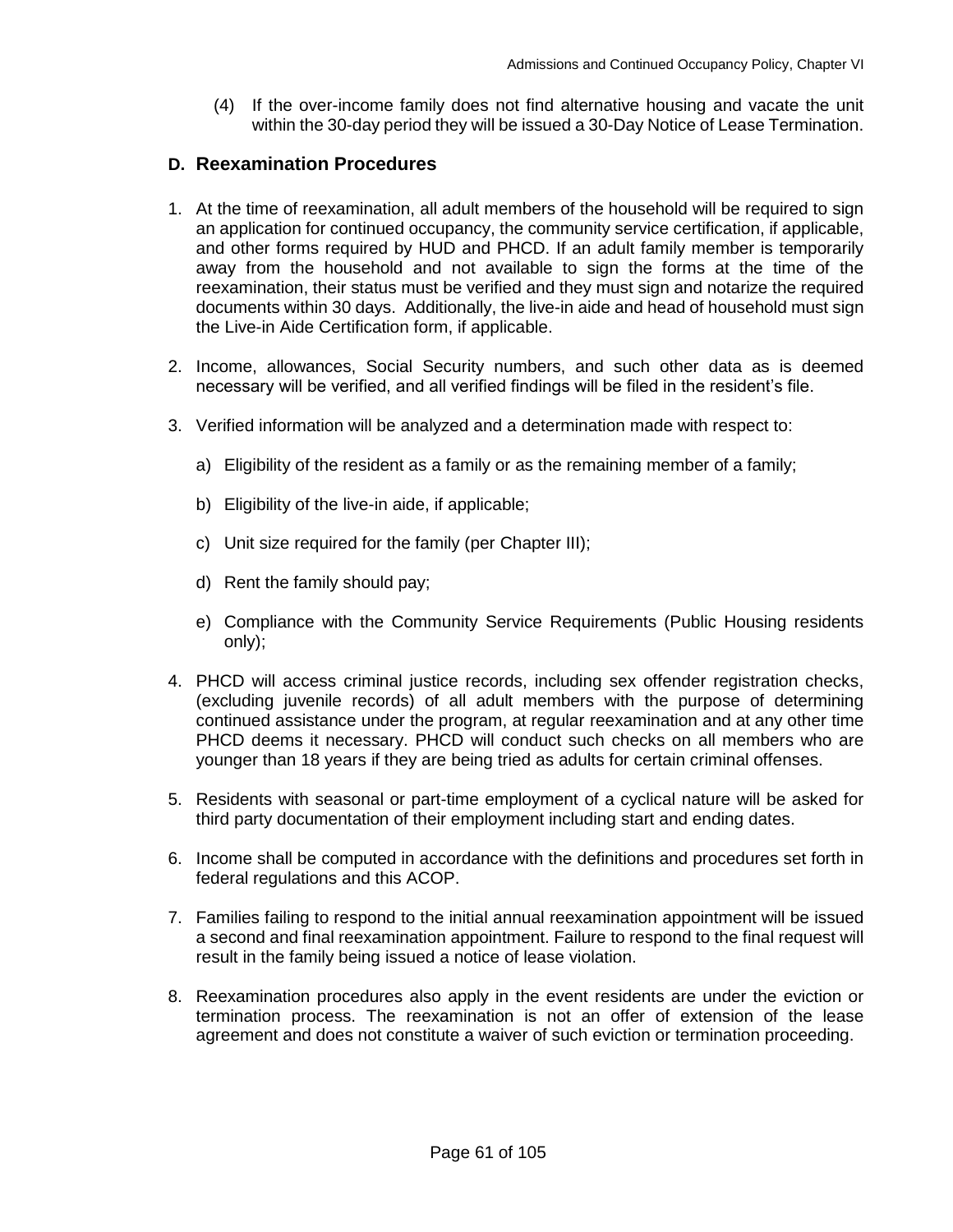- 9. Failure to Comply in Timely Manner or Non-Compliance.
	- a) A family's failure to comply with reexamination requirements in providing all required documentation and signatures on forms is grounds for termination of assistance.
	- b) If it is found that the resident failed to timely report any changes in income or family composition or provided inaccurate, or incomplete information:
		- The rent adjustment will be made retroactive as of date the change occurred; and
		- The resident will reimburse PHCD for the difference in rent.

# **E. Enterprise Income Verification and Third Party Verification**

- 1. The PHCD will utilize HUD's online "Upfront Income Verification" UIV methods and "Enterprise Income Verification" (EIV) system to the greatest extent feasible to verify employment, income and other eligibility information for all applicants and residents. Accurate determination of income eligibility, allowances, and family rent can occur only after all factors related to income and family circumstances are verified. PHCD will comply with the most recent HUD guidance on verification requirements. PHCD will utilize the verification guidelines under PIH Notice 2010-19 (issued May 17, 2010), Verification Guidance, and PIH 2010-03 (issued January 21, 2010), Verification of Social Security and Supplemental Security Income benefits, as applicable, and any subsequent guidelines and regulations issued by HUD.
- 2. PHCD will follow the verification hierarchy described in PIH Notice 2010-19:
	- **Level 6:** (Highest Ranking) Upfront Income Verification (UIV) using HUD's EIV System, which is mandatory for residents but not available for applicants;
	- **Level 5:** UIV using non-HUD system: (Optional);
	- **Level 4**: (High) Written Third-Party is mandatory to supplement EIV reported income and when EIV has no data available (required for applicants). Also mandatory if residents dispute EIV reported income and is unable to provide acceptable documentation. This does include documents issued by a third party and may be hand delivered by the applicant or resident;
	- **Level 3:** (Medium-Low) Form-generated Third-Party is mandatory if written third party verification documents are not available or rejected by PHCD and when the applicant or resident is unable to provide acceptable documentation;
	- **Level 2:** (Low) Oral Third Party Verification is Mandatory if written third party verification is not available;
	- **Level 1:** (Lowest Ranking) When unable to obtain any type of third party verification, a self-certification of income from an applicant or resident will be accepted as a last resort.

Pursuant to the January 27, 2009 Refinement of Income and Rent Determination final rule, PHCD must use HUD's Enterprise Income Verification (EIV) as a third party source to verify tenant employment and income information during mandatory reexamination or reexamination of family composition and income.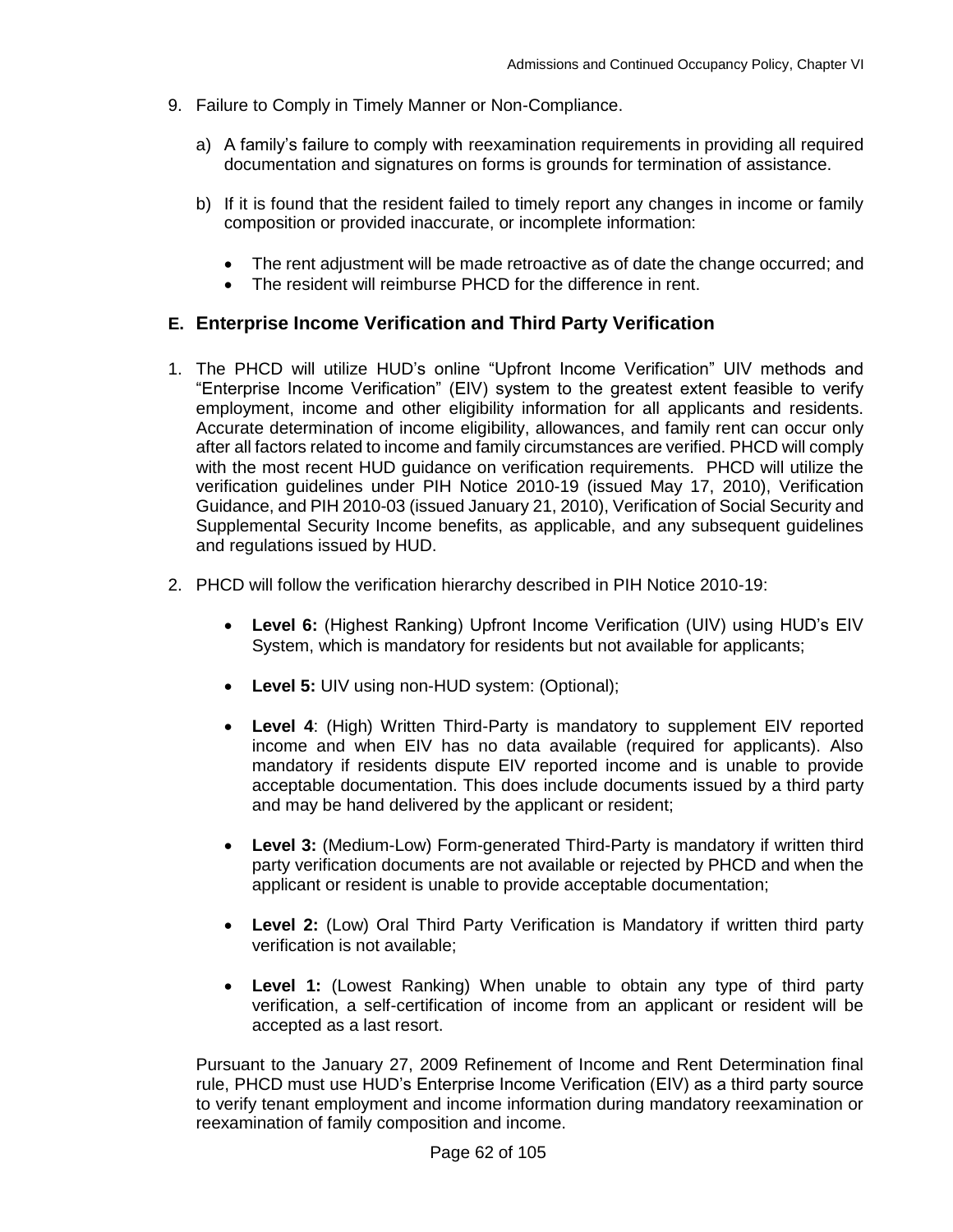- 3. Double Subsidy: If during tenancy, or at any time after admission, the EIV system shows that a family or any household member is receiving assistance from (or is residing in) another housing authority or program, the family or household member must provide proof of termination of tenancy from the other housing agency or program for continuation of assistance. PHCD may provide up to 30 days for the family or household member to provide proof of termination. If after the 30 days, the participant does not provide proof of termination, the family or household member must be terminated from PHCD tenancy.
- 4. If the EIV information matches income provided by the resident, or if it is not substantially different, then third party verification is not necessary. Currently, a substantial difference requiring third party verification is defined as being greater than \$200 per month (\$2,400 per year), unless amended by PHCD.
- 5. If the EIV system is not available or if the information is substantially different to the resident-provided information, then written verification from third parties is the next most desirable form of verification.
	- The EIV information cannot be accessed unless a current (unexpired) Authorization to Release Information (HUD Form 9886) is on file. HUD form 9886 also authorizes disclosure of information for routine uses such as to Federal, State, and local agencies for law enforcement purposes, employment suitability, and for the purpose of determining housing assistance. This form must be signed by all adult family members and expires 15 months after it is signed.
	- Tenants have the right to dispute information obtained through EIV; however, such information will only be provided to the tenant if requested. Tenant income information derived from the EIV system is confidential and cannot be released to outside parties or unauthorized staff. This information is exempt from the Florida Sunshine Law and is required by HUD to be kept private under penalty of Federal law. Any EIV derived information is required to be kept guarded under lock and key and must be shredded and destroyed when no longer needed. Copies are not to be kept in tenant files to avoid risking the release of such information to anyone other than the client and authorized PHCD staff. Unauthorized disclosure or inspection of EIV data can result in a felony conviction punishable by a fine up to \$5,000 and/or five (5) years imprisonment, as well as civil penalties. (Privacy Act of 1974 as amended, 5 U.S.C § 552(a)).
- 6. In cases where EIV income data is substantially different than tenant-reported income, PHCD will utilize the following guidelines:
	- a) Request written third party verification from the income source in question. For EIV Social Security Administration (SSA) benefit discrepancies, PHCD shall require the tenant to obtain a current unaltered SSA benefit letter within ten (10) business days of the interview date.
	- b) Review historical income data for patterns of employment, paid benefits, and/or receipt of other income, when PHCD cannot readily anticipate income, such as unstable working hours, and suspected fraud. For calculating income in cases of seasonal employment (i.e. school board employees, teachers, etc.), see Chapter XII, Section A.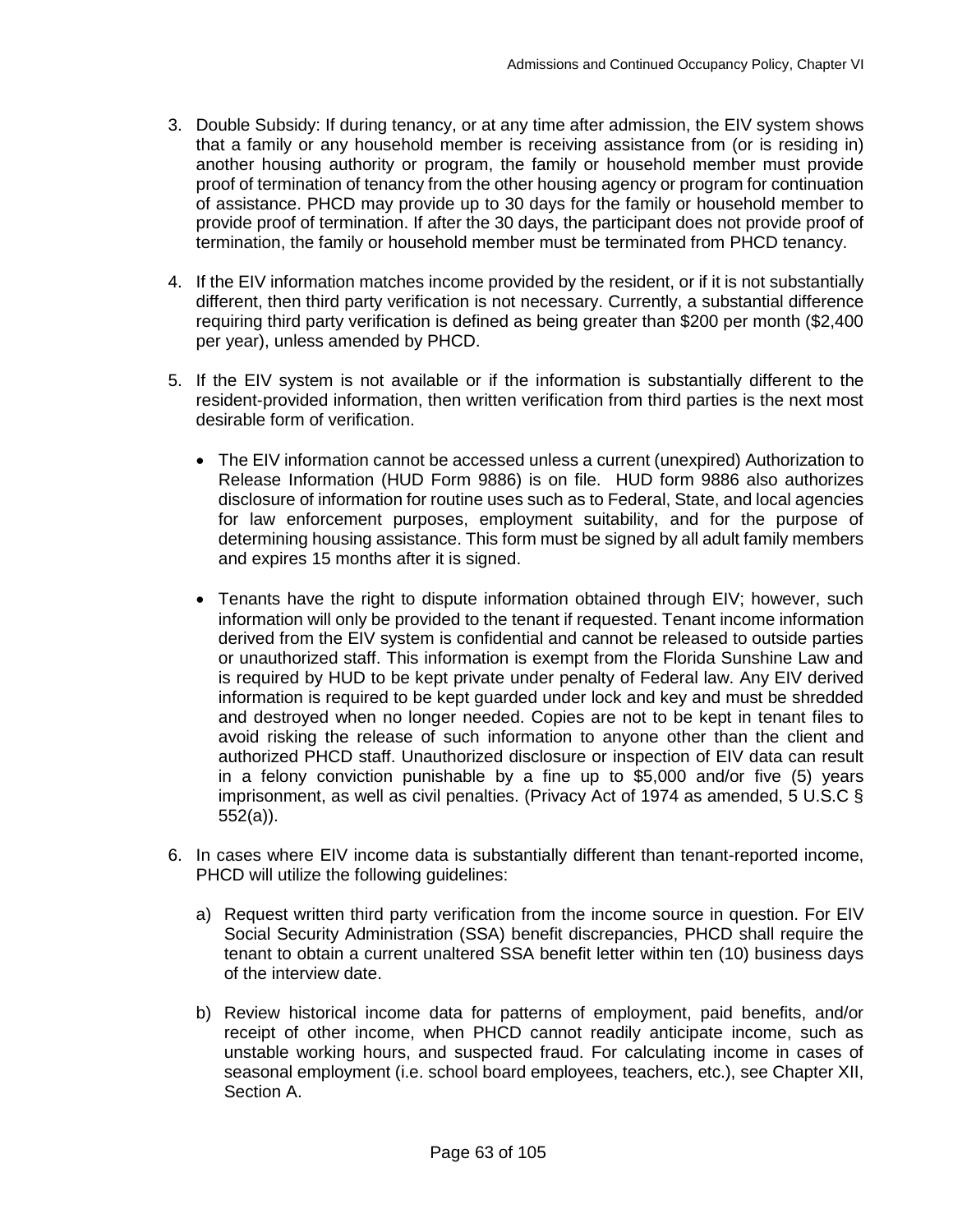- c) Analyze all data (EIV data, third party verification and other documents/information provided by the family) and attempt to resolve the income discrepancy.
- d) Use the most current verified income data (and historical income data if appropriate) to calculate anticipated annual income.
- 7. PHCD may recommend terminating assistance for fraud as opposed to tenant error (see definition in Appendix I of this ACOP). Fraud includes but is not limited to forgery and pattern of unreported or under reported income. In verified differences of \$10,000 or more and when fraud has occurred, upon division director or designee's approval, PHCD may refer the case to OIG or any other law enforcement organization with jurisdiction to investigate and prosecute fraud in assisted housing, prior to commencement of the eviction process.
- 8. In verified instances of greater than \$200 per month (\$2,400 per year), PHCD will require payment in full or may allow the family to enter into a repayment agreement for the balance owed using the standards listed under Chapter IV or require payment in full. Should the family refuse to enter in a repayment agreement or to fulfill its obligations under its repayment agreement, PHCD shall recommend termination of assistance. This will start the eviction process.

# **F. Action Following Reexamination**

- 1. If there is any change in rent, a Notice of Rent Adjustment will be sent to the resident notifying the amount and the effective date of the new rent. If there is a change in the family composition, a lease addendum is executed by the head of household and the new family members.
- 2. If any change in the unit size is required, the resident will be placed on a transfer list in accordance with the transfer criteria described on Chapter V of this ACOP and moved to an appropriate unit when one becomes available, subject to the requirements stipulated in the transfer policy section and approved by the division director or designee, where required.

# **G. Risk Assessment**

PHCD may refer at risk residents for an individualized risk assessment to identify and address resident needs in cases where tenancy would constitute a direct threat to the health or safety of the resident and/or other individuals, or result in substantial physical damage to the property. The individualized risk assessment will rely on objective evidence (e.g. current record, or a recent history of facts).

By identifying issues and targeting resident needs and related risks to the resident, community, property, safety or security, PHCD will reduce the propensity of criminal activity, violent or destructive behavior, housekeeping and living safety issues, potential fire hazard issues, unsafe living conditions, individual and communal disturbances, self-neglect, damage to living areas, crisis/emergency incidents, medical emergencies and/or public risk concerns. This individualized risk assessment will focus on areas in which a housing property may be able to help residents better manage their needs and maintain their ability to live safely in their unit and community. As such, reasonable accommodations will be discussed with residents as an option, if applicable.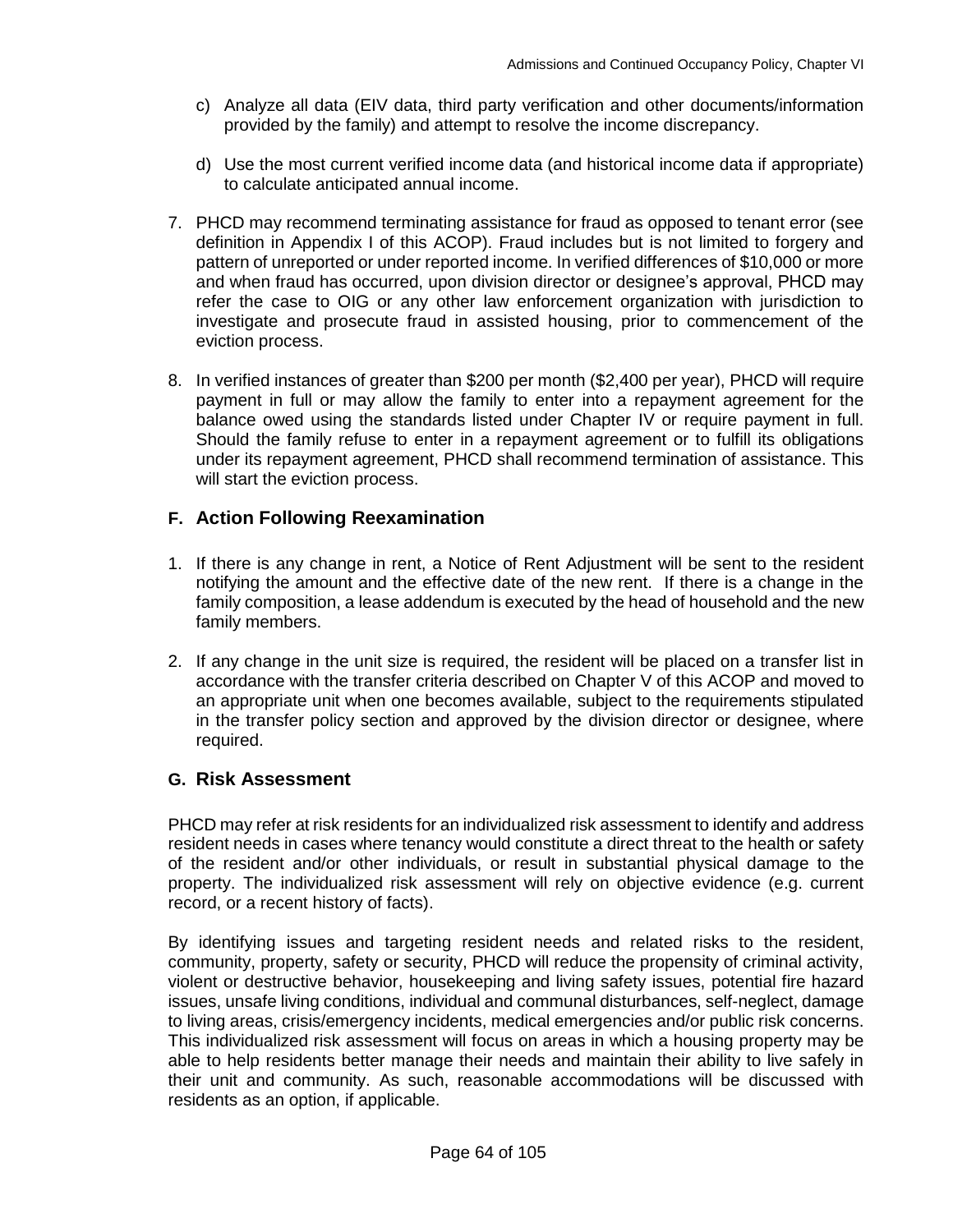By identifying critical issues through an individualized risk assessment, PHCD can accommodate and support residency through a better targeted array of services designed to support residents' self-determination which ultimately:

- 1. Enhance the ability of residents to uphold their lease obligations, taking proper care of the unit, and insuring quiet enjoyment of the property for all residents and surrounding neighbors.
- 2. Better work with residents with identified disabilities relating to the health and safety of themselves and within the community.
- 3. Improve the quality of life within the community.
- 4. Foster inclusion and tolerance by and for all residents and staff.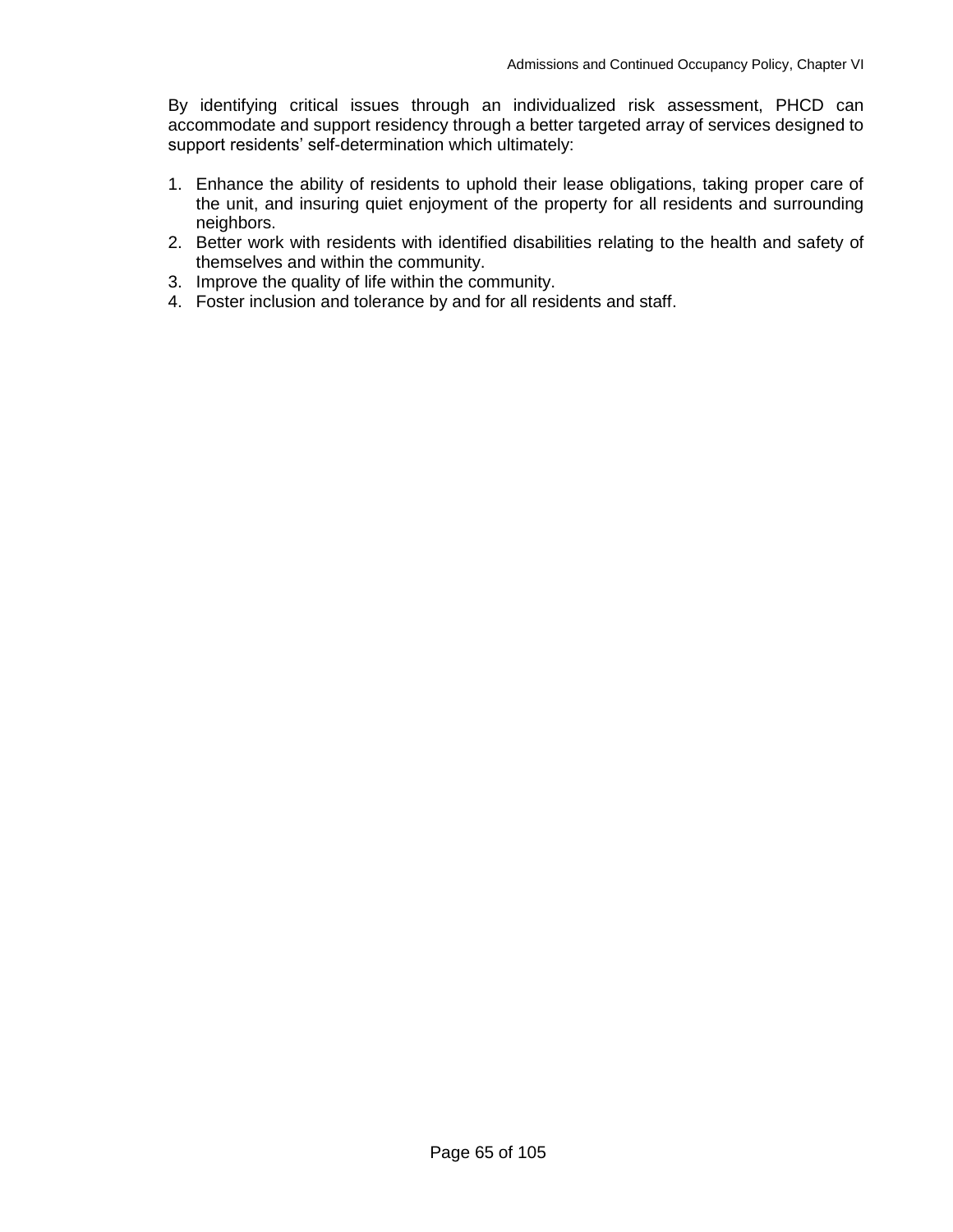# **VII. Interim Rent Adjustments: Fixed Rent System**

## **A. Adjusting Rent between Regular Reexamination**

Rent may be re-determined between annual reexaminations when a resident undergoes a change in family composition or income. The resident must report changes in writing to the management office within ten (10) calendar days of the event.

Examples of changes that would allow an adjustment in rent between reexaminations are as follows:

1. Family composition changes

The resident must report and provide verification of those changes that involve the loss or gain of a family member. An increase due to additions to the family by birth; adoption through the courts or by operation of law; or a decrease in family size may result in a change in the Tenant Rent. Such changes in family status must be reported in a timely manner by the family.

- 2. Income changes for existing family members
	- a) Decrease in income

The resident may request an interim adjustment of rent as a result of a decrease or loss of income that will be for a period longer than 30 days. Decreases in rent will be made effective the first day of the month following the month in which the change is reported and proper verification completed.

b) Increase in income

The resident must request an interim adjustment of rent as a result of an increase in income. Increases in rent will be made effective the first day of the second month following the month in which the change is reported and proper verification completed. Failure to report an increase in income will result in a back charge retroactive to the effective date of the change.

- 3. Earned Income Disallowance (EID) (refer to Chapter XII of this ACOP)
	- a) The family qualifies for the disallowance of increase in earned income, and the first 12-month period of 100% income disallowance begins.
	- b) At the end of the first 12-month period of 100% income disallowance, an adjustment of the rent shall be made for the second 12-month period to factor a 50% income disallowance.
- 4. Misrepresentation by the resident
	- a) If the resident misrepresented facts to PHCD resulting in rent that is less than the correct amount, the increase in rent shall be retroactive to the first of the month following the effective date of the change in income. In justifiable cases, PHCD may take such action as it deems advisable in accordance with federal or Florida law, including but not limited to termination of assistance and eviction.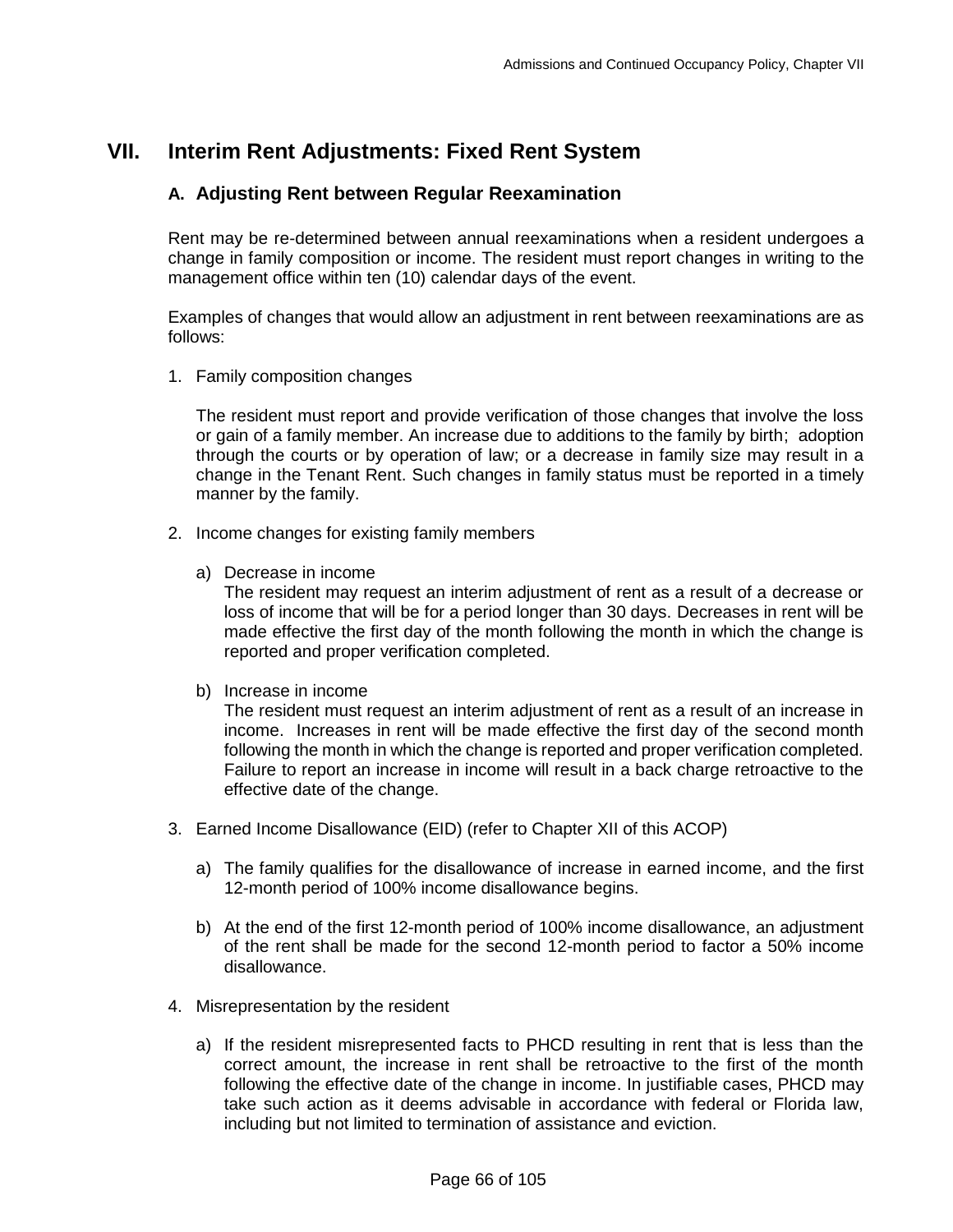b) Decreases in income resulting from welfare fraud or from welfare cuts for failure to comply with economic self-sufficiency requirements are not eligible for rent reductions (imputed welfare income).

# **B. Hardship for Families Paying Minimum Rent**

A hardship exemption shall be granted to residents who can document that they are unable to pay the minimum rent of \$50 because of a hardship. Interim reexaminations to temporarily adjust the rent will be made for families under hardship.

Residents qualify for a hardship exemption to the minimum rent if:

- a) The family has lost eligibility for, or is applying for, a Federal, State or local assistance program;
- b) The family would be evicted as a result of the imposition of the minimum rent requirements;
- c) The income of the family has decreased because of changed circumstances, including loss of employment;
- d) A death in the family has occurred; or
- e) Other circumstances as determined by PHCD.

The family should notify their AMP administrator or designee that they wish to request a hardship exemption. When the resident requests the hardship exemption, PHCD will suspend the minimum rent requirement beginning the month following the family's request. The suspension will continue until PHCD determines if there is a qualifying financial hardship and whether it is temporary or long term. PHCD may not evict the family for nonpayment of minimum rent during the 90-day period beginning the month following the hardship exemption request.

If PHCD determines that the hardship is temporary, less than 90 days, or if the family does not qualify for the exemption, the minimum rent will be reinstated retroactively to the suspension date. PHCD will offer a repayment agreement to the family for the back rent owed.

If PHCD determines that the hardship is long term, the family will be exempted from the minimum rent requirements so long as such hardship continues. The exemption shall apply from the beginning of the month following the family's request for the hardship exemption until the end of hardship and will be reviewed at least annually.

PHCD, at its discretion, will request documentation from the residents to verify the type and extent of the hardship.

The minimum rent hardship exemption is retroactive to October 21, 1998. If any resident who qualified for the hardship exemption was charged a minimum rent since that time, the resident may be entitled to a retroactive credit.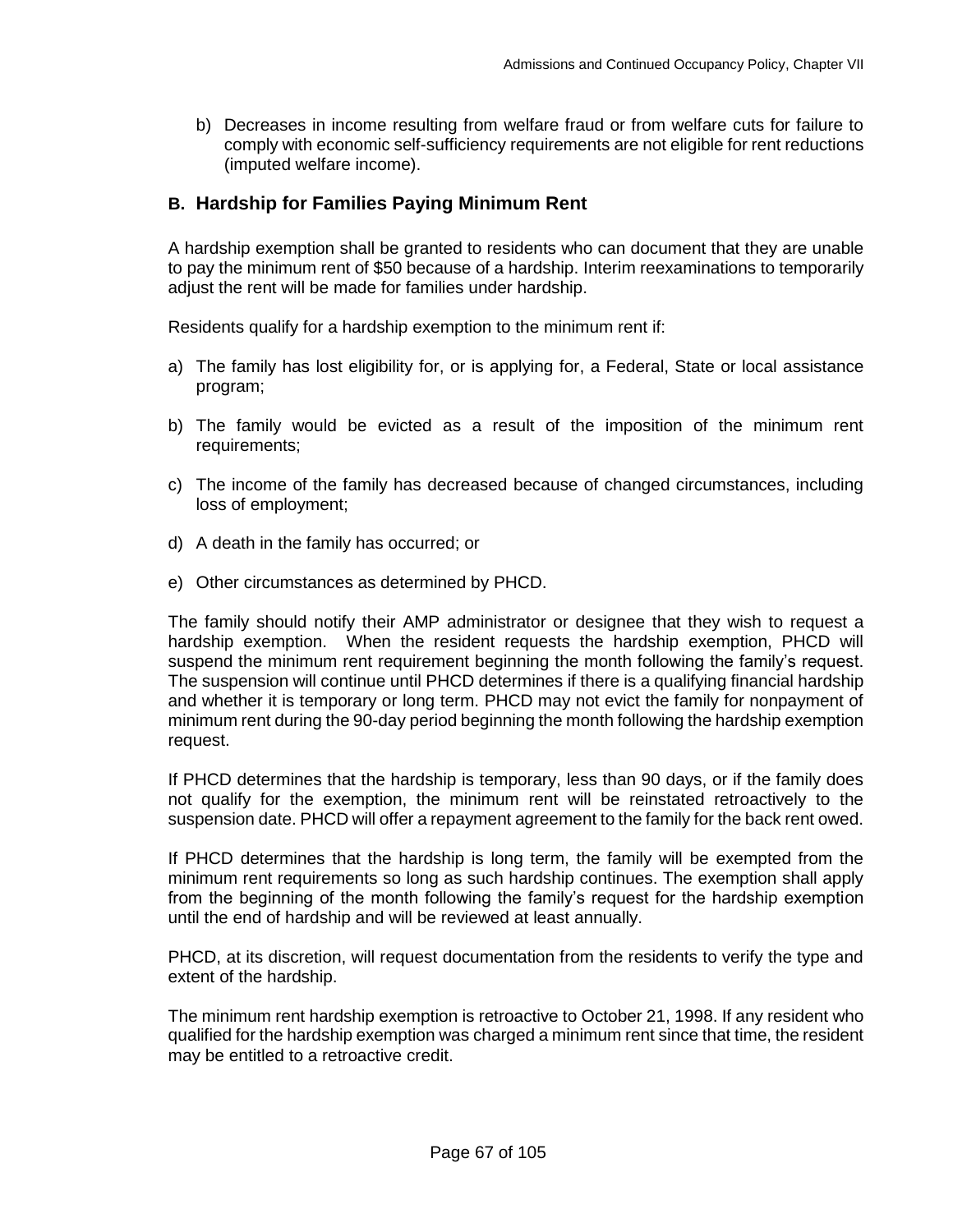# **VIII. Lease Termination Procedures**

### **A. General Policy: Lease Termination**

The Public Housing Lease (Lease) may be terminated by PHCD in compliance with HUD regulations 24 CFR § 966 and in accordance with the provisions contained in Chapter 83, Part II, of the Florida Statutes. At the time the notice of lease termination is sent, all residents will receive HUD form 5380, *Notice of Occupancy Rights under the Violence against Women Act* form, and HUD form 5382, *Certification of Domestic Violence, Dating Violence, Sexual Assault, or Stalking and Alternate Documentation* form, at the time the applicant is denied assistance. See Chapter XIV—Violence Against Women Act of this ACOP for additional details.

The Lease may be terminated by the resident only after the end of the first year by giving 30 days written notice and upon compliance with all applicable procedures to properly vacate the unit and to depart in good standing.

PHCD shall have the right to terminate or refuse to renew the Lease for failure by the resident to fulfill their obligations set forth in the Lease agreement and for serious or repeated violations by the resident of one (1) or more of the material terms of the Lease (including residents under the Homeless Pilot Program). PHCD will not terminate the tenancy on the basis or as a direct result of the fact that the person is a victim of domestic violence, dating violence, sexual assault or stalking. Termination may happen under the following circumstances:

- 1. A resident or any member of the household fails to fulfill their obligations under the Articles of the Lease, the Community Policies, or Tenant Rules and Regulations, and any additions or amendments to the Lease, Community Policies or Tenant Rules and Regulations.
- 2. A serious or repeated violation by the resident or any member of their household of one (1) or more terms of the Lease.
- 3. Denial or disconnection of utility services that are paid by the Resident. PHCD will not terminate assistance if the resident restores utility service legally and timely in compliance with 30-day notice to cure, or by the time the informal hearing takes place.
- 4. Tampering with utilities to illegally obtain service or changing the account to an adult person that is not listed in the Lease.
- 5. Any drug-related criminal activity, violent criminal activity, or non-violent criminal activity that threatens the health, safety, or right to peaceful enjoyment of the premises by other residents or employees of PHCD. Any such criminal activity that resulted in a conviction shall be cause for termination of tenancy, and for eviction from the dwelling unit (See Chapter III, Section E – Criminal Activity for additional details):
	- a) Drug-related criminal activity whether "on or off" the premises for the Resident, any member of their household, or a guest, and "on" the premises for other person under the Resident's control. Drug-related criminal activity shall include illegal possession,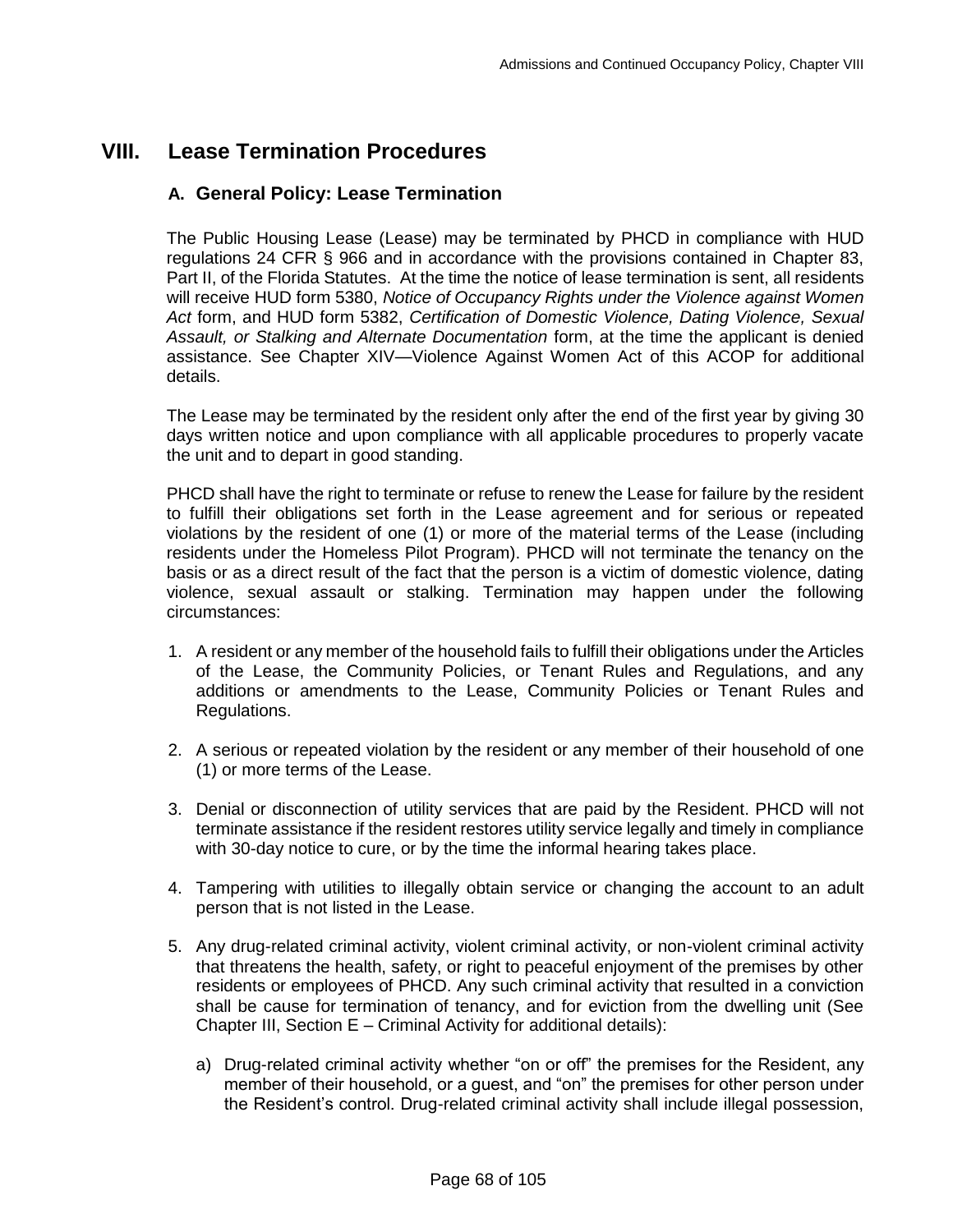illegal manufacture, sale, distribution, use and/or possession with intent to manufacture, sell, distribute or use a controlled substance;

- b) Violent criminal activity includes, but is not limited to: any criminal activity that has as one (1) of its elements the use, attempted use, or threatened use of physical force substantial enough to cause, or be reasonably likely to cause, non-trivial bodily injury or property damage;
- c) Non-violent criminal activity includes, but is not limited to: any activity that threatens the health, safety, or right to peaceful enjoyment by the residents, employees of PHCD or any other Miami-Dade County personnel or official;
- d) A fugitive felon or parole violator after conviction of a crime or attempt to commit a crime is considered a person that threatens the health, safety and right to peaceful enjoyment of the premises by other residents or employees of PHCD;
- e) PHCD will not consider criminal related activities for juvenile household members under the age of 18 unless they are tried as adults for certain criminal offenses or if the acts occur on PHCD property;
- f) PHCD may also terminate assistance based on the conduct underlying arrests, only if the conduct indicates the individual is not suitable for tenancy and PHCD has sufficient evidence that the individual engaged in the conduct other than the fact of the arrest.
- 6. If an activity does not threaten the health, safety or right to peaceful enjoyment of the residents, but a warning has been issued to an individual or family, any subsequent warning regarding the same individual or family shall be considered a violation of the Lease.
- 7. A record of alcohol abuse or pattern of abuse that poses a direct threat to the health or safety of others shall be considered a violation of the Lease.
- 8. Failure by the resident to report to any reexamination interview or provide verification of any information required by PHCD. Clients who fail to comply are provided a 30-day notice to correct the issue.
- 9. Discovery of material false statements in connection with information provided at application or reexamination, or fraud committed by the resident in connection with any federally assisted housing program.
- 10. For Public Housing residents only, failure to comply with Federal, State or local public assistance program requirements related to work activities, community service and selfsufficiency requirements.
- 11. If the resident or any member of their household, a guest or a person under the resident's control engages in the illegal use, or threatened use of or display of firearms, fire bombs or other weapons on PHCD property.
- 12. If the conduct of the resident, any member of their household, a guest or person under the resident's control, is such that there is a likelihood that their presence on the premises may lead to personal injury or property damage.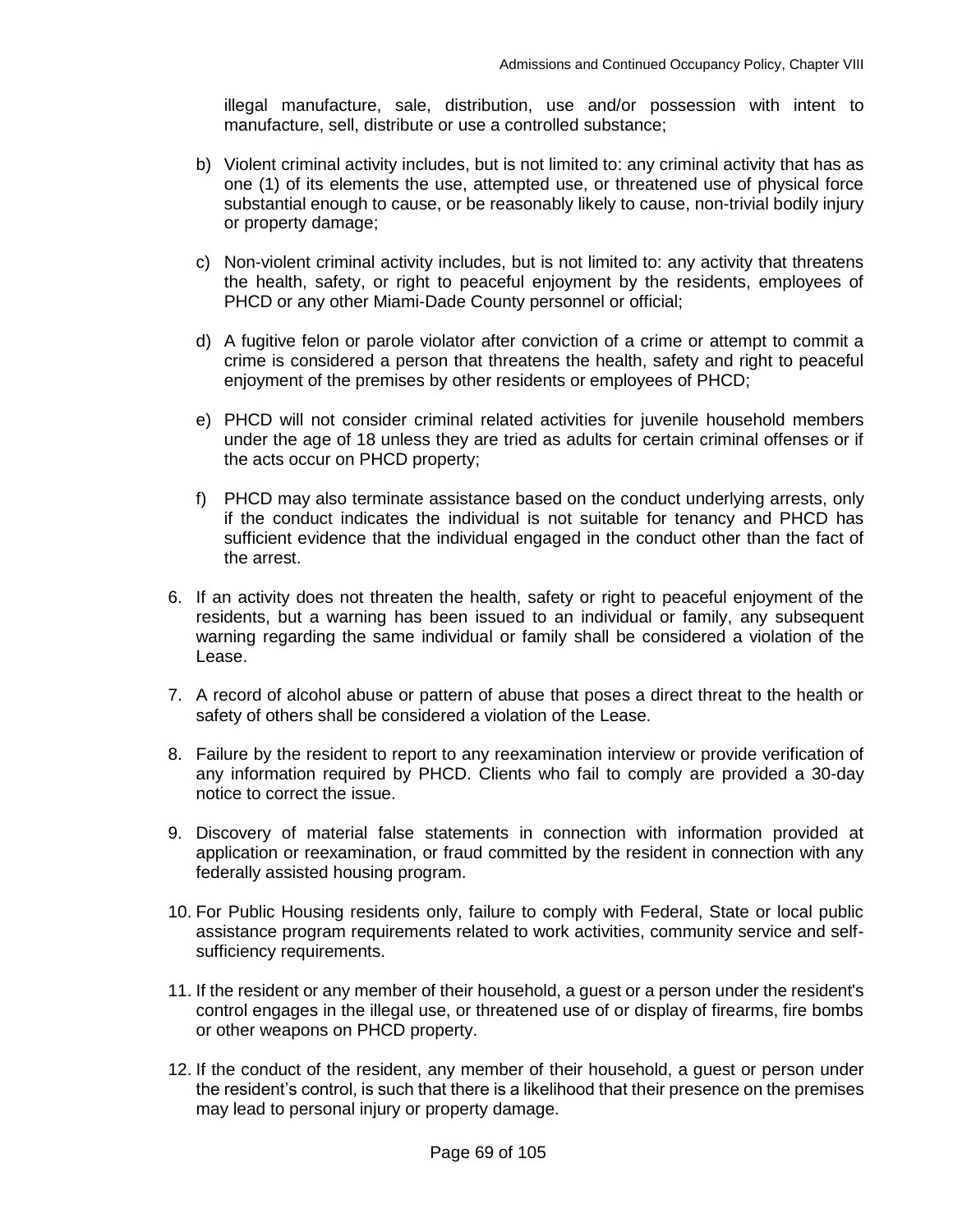- 13. For Public Housing residents, if school-age children do not attend school regularly and are absent more than 15 unexcused days within any 90-day period of a given school year except in instances of death, serious illness or injury, or the child who attains the age of 16 years files a formal declaration of intent to terminate school enrollment with the School Board.
- 14. Serious or repeated damage to the dwelling unit, or the creation of physical hazards in the unit, common areas, grounds, or parking areas.
- 15. Extremely poor housekeeping, including hoarding and clutter that causes health and safety concerns or property damage.
- 16. Any fire on the premises caused by carelessness, failure to supervise children or unattended cooking.
- 17. If the resident, any member of their household, or a guest or person under the resident's control threatens, obstructs or interferes with a PHCD employee or any government official conducting official business on or around the premises.
- 18. The resident refuses to accept PHCD's proposed change(s) to the Lease.
- 19. If the resident repeatedly interferes with or does not follow the Lease or Community Policies, or if the Lease has expired and has not been renewed.
- 20. If through USHUD's EIV system, PHCD verifies that one of the household members is also participating in another federally housing program and that they have not relinquished the assistance within 30 days from the date of the move-in. In that case, PHCD will require proof of the termination of the subsidized housing assistance prior to lease termination (see Chapter VI (E) (3) – Double Subsidy).
- 21. Tenants must use their unit address as their mailing address for all official PCHD correspondence. This correspondence includes but is not limited to reexamination appointments, rent change notifications, inspection appointments, inspection results, termination proceedings, etc. Exceptions may be made to this rule on a case-by-case basis, i.e. domestic violence victims or if a tenant is able to demonstrate that their mailbox has been tampered with and is unsecure by submitting official documentation from the US postal service and/or police records.
- 22. Being over-income in accordance with the parameters in Chapter VI of this ACOP.

### **B. Mitigating Circumstances**

Before PHCD makes a decision to send a notice terminating assistance, PHCD shall consider all circumstances relevant to a particular case. This may include the seriousness of the offending action, the extent of participation by the leaseholder in the offending action, the effects that the eviction would have on family members not involved in the offending activity and the extent to which the leaseholder has shown personal responsibility and has taken all reasonable steps to prevent or mitigate the offending action (see Chapter III of this ACOP).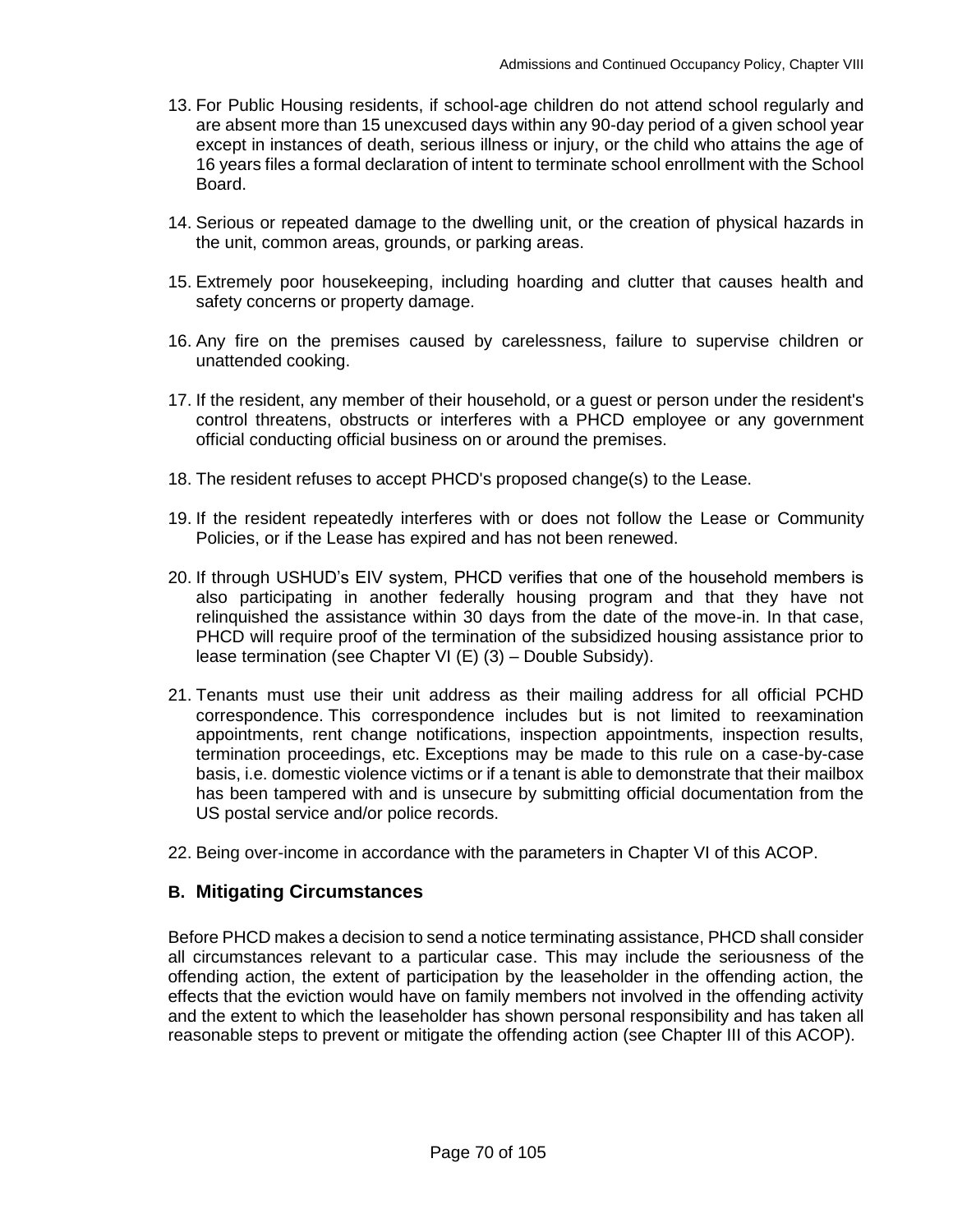# **C. Notice Requirements**

When PHCD proposes to terminate a lease, the termination shall follow all applicable Federal and State laws.

The notice of termination to the resident shall state the reasons for termination, inform the resident of their right to make reply, settlement, and/or request a grievance hearing in accordance with the Grievance and Appeal Policy, Chapter IX if this ACOP.

- 1. PHCD shall give a 7-day written notice of termination for serious violations of the Lease;
- 2. PHCD shall give the applicable written notice of termination (14-Day Notice of Termination for Non-payment of Rent) for a resident's failure to pay rent. Such notice shall not be sent until the rent becomes delinquent in accordance with the Lease; and
- 3. PHCD shall give a 30-day written notice of termination in any other case or cause.

### **D. Recordkeeping Requirements for Residents**

In accordance to State of Florida records retention schedule, a written record of every termination and/or eviction shall be maintained by PHCD at the developments, and shall contain the following information:

- 1. Name of resident, race and ethnicity, number and identification of unit occupied;
- 2. Date of the Notice of Lease Termination and any other state or local notices required, which may be on the same form and run concurrently;
- 3. Specific reason(s) for the Notice(s), with section of the lease violated, and other facts pertinent to the issuing of the Notice(s) described in detail;
- 4. Date and method of notifying resident; and
- 5. Summaries of any conferences held with resident including dates, names of conference participants and conclusions.

Such records may be maintained electronically.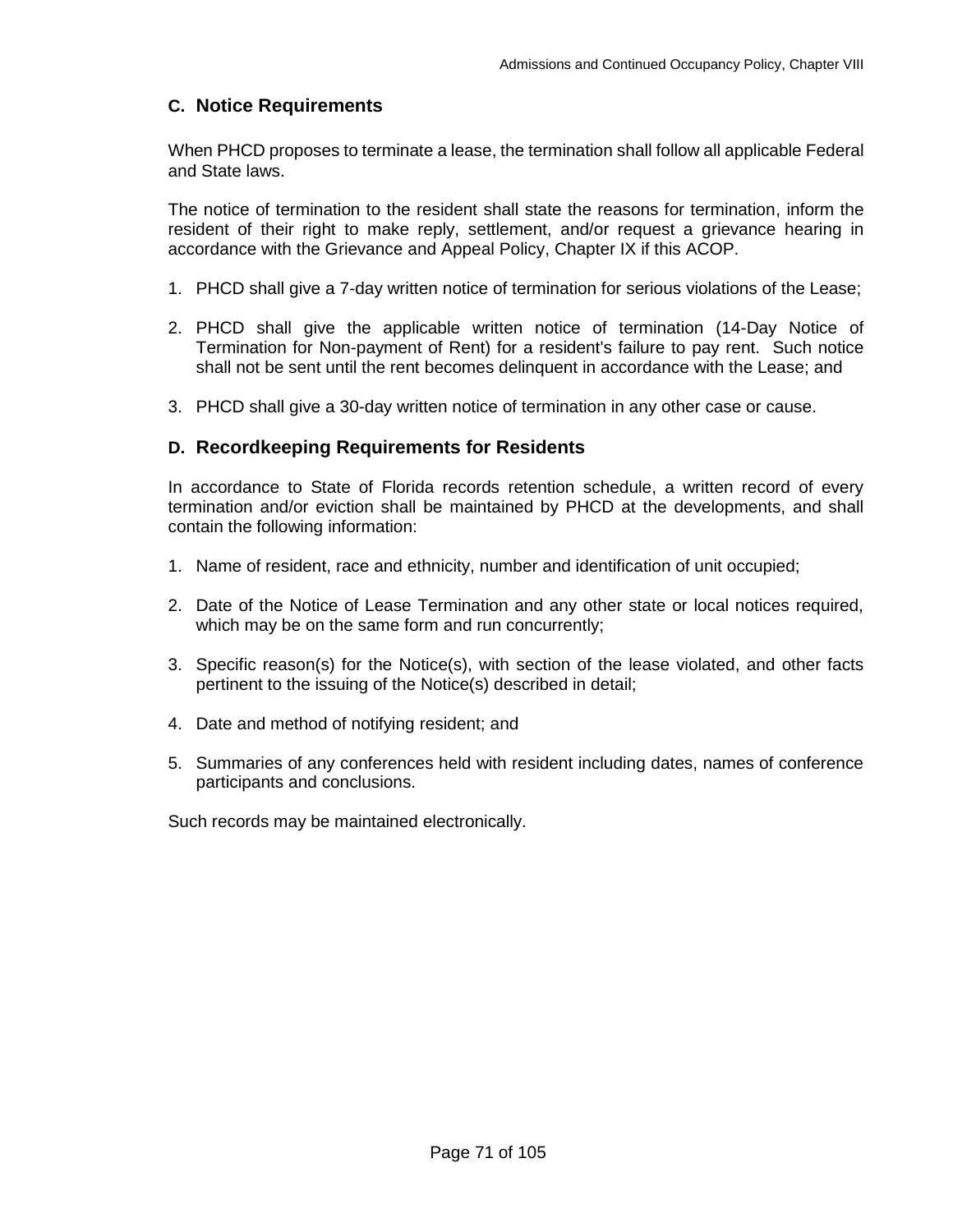# **IX. Grievance and Appeal Policy**

When PHCD's action or failure to act has an adverse effect on a public housing applicant or resident's rights, duties, welfare or status, the applicant will be afforded an informal review and the resident will be afforded a grievance hearing.

The grievance and appeal process described in PHCD's Reasonable Accommodation Policy and Procedures (Appendix IV of the ACOP) shall be applied to those cases in which applicants or residents have been denied reasonable accommodation requests.

#### **A. Applicant's Informal Reviews**

- 1. Applicants denied program participation or removed from the waiting list shall be notified of such determination in writing and provided with 30 calendar days to request an informal review, generally after initial interview. It is an applicant's responsibility to notify ALC when there is a change in address. Applicants whose mail is returned by the post office will be automatically withdrawn from the waiting list.
- 2. If PHCD proposes to deny admission on the basis of a family member's criminal record, PHCD will provide the family member with a copy of the criminal record either before or at the informal review and provide an opportunity to dispute the accuracy and relevance of that record.
- 3. Once a waiting list is closed, only applicants that have had an interruption in the eligibility process may request an informal review. Applicants that have not been selected, did not show to initial interview, or refused a unit without good cause (see Appendix I – Definitions of this ACOP) will not be granted an informal review once the waiting list has been dissolved.
- 4. Requesting an informal review

Applicants may request an informal review in writing to the address or fax number indicated on the adverse action notice. The request must be made within 30 calendar days from the date of the notice. The PHCD, at its sole discretion, may schedule an informal review at the applicant's request, beyond this timeframe, on a case-by-case basis. PHCD will schedule the review for the next available hearing date and forward written notification to the applicant.

- 5. Informal Review Procedures
	- a) The informal review will be conducted by designated PHCD staff that shall listen to testimony or other evidence that the applicant may wish to present.
	- b) Representatives from mixed finance developments (see Chapter I of this ACOP) may attend applicant's informal reviews to provide guidance on Low Income Housing Tax Credit (LIHTC) regulations and to explain reasons for denial of assistance.
	- c) If the applicant fails to appear at a scheduled informal review, except for verifiable good cause (see Appendix I – Definitions of this ACOP), the applicant is in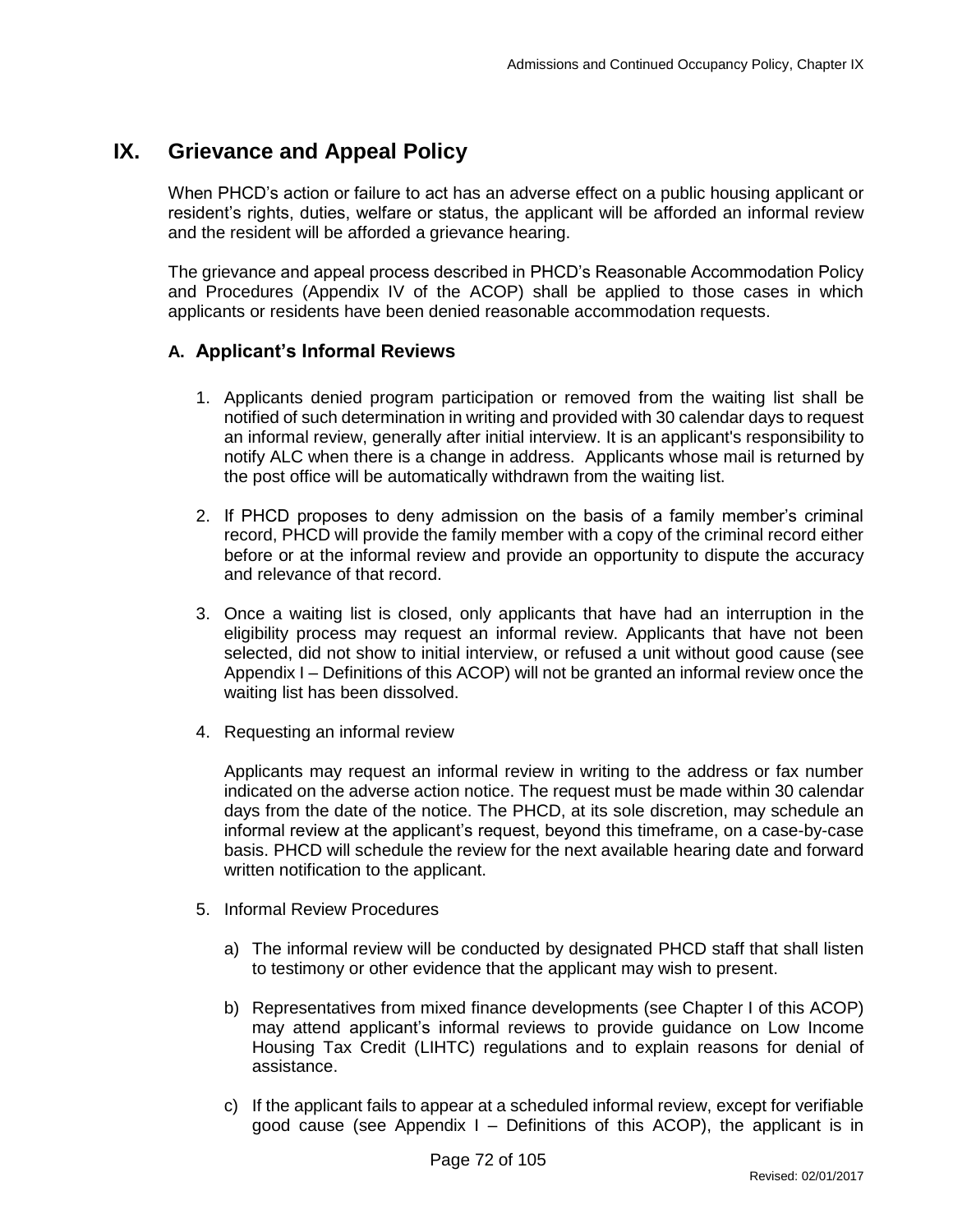automatic default and the decision rendered by the designated PHCD staff in their absence shall be final.

d) The final decision shall be made in writing within 30 calendar days of the informal review. In extenuating circumstances, the PHCD Director or designee may review and modify the decision of an informal reviewer. However, the informal reviewer's decision shall not abridge any other rights the applicants have under law.

#### **B. Resident's Grievance and Appeal**

This resident grievance and appeal policy is based on the requirements, standards, and criteria set forth by U.S. Department of Housing and Urban Development, in the Code of Federal Regulations, Volume 24, Part 966-Lease and Grievance Procedures, with such modifications required by State and Local law. The policy shall be incorporated into and made a part of all the County Dwelling Leases for public housing governed by Part 966.

All residents of public housing are afforded ample opportunity for a fair and impartial hearing on matters involving the Public Housing Dwelling Lease executed between the resident and the County. This policy encompasses all other County instituted regulations which affect the resident's rights, welfare, or status, including victims of domestic violence under VAWA.

PHCD has included in this ACOP the Final Rule of the Streamlining Administrative Regulations (Docket No. FR5743-F-03) effective April 7, 2016, regarding the resident's grievance and appeal process.

## **C. Applicability (Availability) and Exclusions**

The grievance and appeal procedure shall be applicable and available to all individual grievances, except in the following cases, which may not result in a lease termination:

1. Non-Public Housing Lease, Rental or Purchase Agreements

This policy does not apply to the following Lease, rental or purchase agreements:

- The Section 23 and Section 10 Housing Assistance Payments Program
- The Section 8 Housing Assistance Payments Programs
- The Low-Rent Housing Ownership Opportunities Program (Turnkey II)
- 2. Disputes between residents not involving PHCD.
- 3. Residents filing a grievance on behalf of another resident who is not part of their own dwelling lease.
- 4. Residents that file a grievance together (otherwise referred to as a class grievance).
- 5. Negotiating Policy Changes

This policy is not intended as a forum for initiating or negotiating policy changes between a group or groups of residents and PHCD. Only interpretations of policy may be grieved, not the policy itself.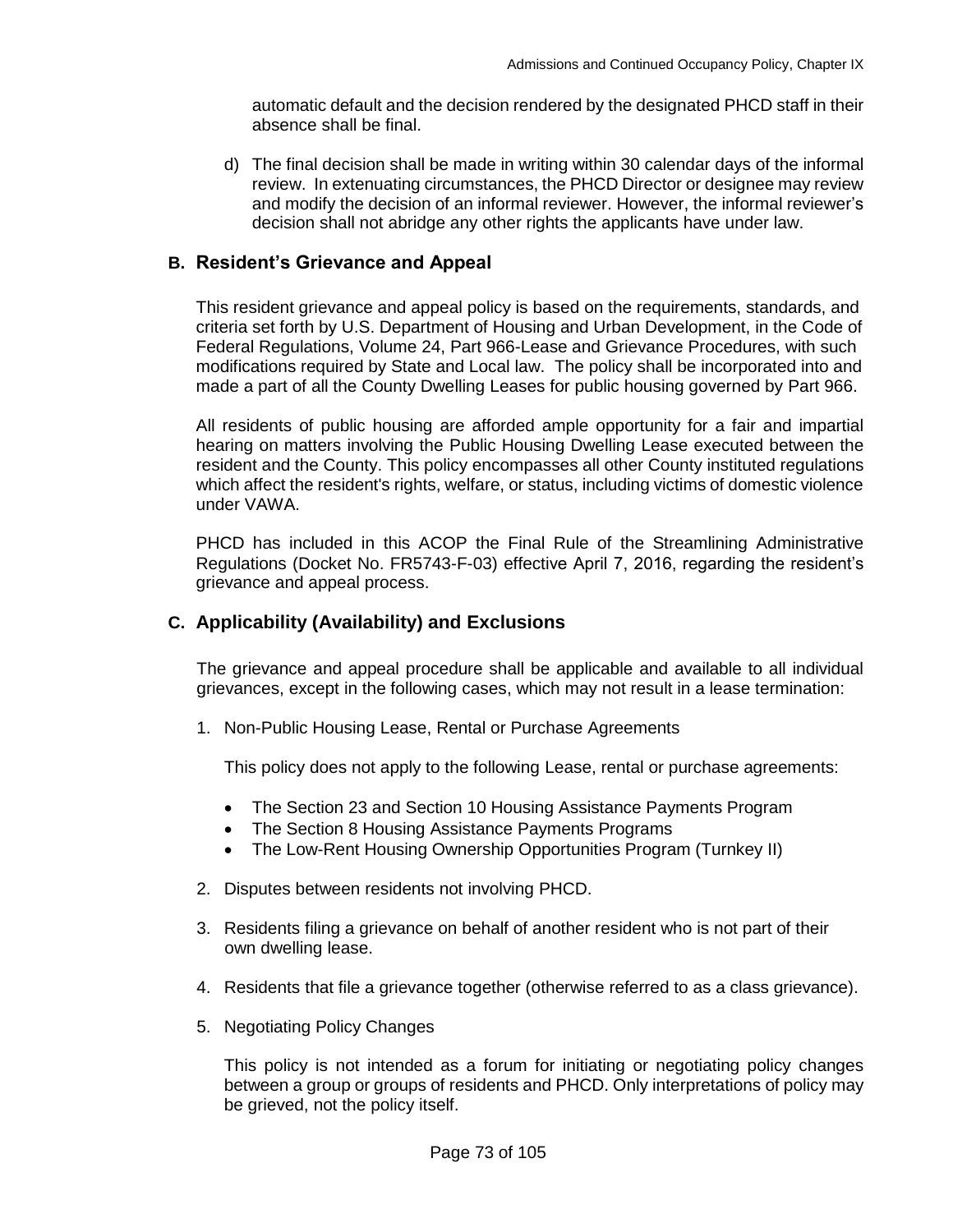6. Enterprise Income Verification (EIV) Discrepancies

Discrepancies in wages shown in data provided by the Enterprise Income Verification (EIV) system must be clarified through third party verifications to employers. For EIV versus Social Security Administration (SSA) benefit discrepancies, PHCD should request the resident to obtain a current, original SSA benefit letter within ten (10) business days of the interview day.

#### **D. Definitions**

For the purpose of this policy, the following definitions shall apply:

1. AMP Administrator

Shall mean the representative of the PHCD who is responsible for the day-to-day operations and management of a public housing development. These responsibilities shall include, but are not limited to: lease enforcement, and property maintenance.

2. Chief Hearing Officer

Shall mean the Hearing Officer appointed by the PHCD Director, to serve as the Chairperson of the Hearing Panel and render decisions on matters brought before it. This person shall also be responsible for all administrative details of the Hearing Panel.

3. Complainant

Shall mean any resident whose grievance is presented to the AMP administrator or designee of the development in which they reside.

4. Development

Shall mean a public housing facility, which is under the management of the PHCD or its designee.

5. Elements of Due Process

Shall mean an eviction action or termination of tenancy in the State or Local court in which the following procedural safeguards are present by state:

- a) Adequate notice to the resident of the grounds for terminating tenancy and for eviction;
- b) Opportunity for the resident to examine all relevant documents, records, and regulations of the PHCD prior to the trial or grievance hearing for the purpose of preparing a defense;
- c) Right of the resident to be represented by legal counsel;
- d) Opportunity to have their case heard before an impartial Hearing Officer or Hearing Panel;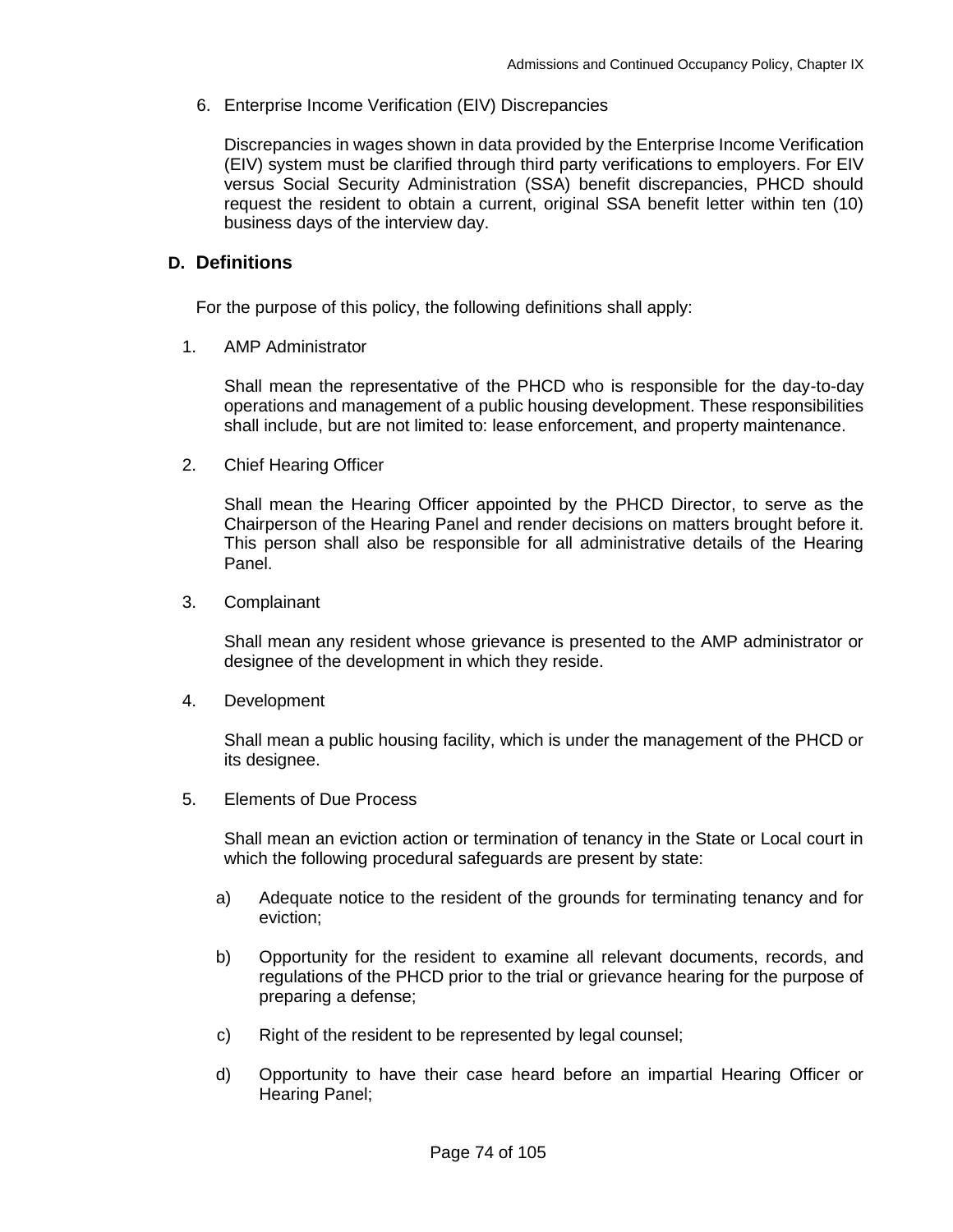- e) Opportunity for the resident to refute the evidence presented by the PHCD, including the right to confront and cross-examine witnesses and to present any affirmative legal or equitable defense the resident may have; and
- f) The right to a written determination based on evidence presented at grievance hearing.
- 6. Grievance or Complaint

Shall mean any dispute which a resident may have with respect to a PHCD action or failure to act in keeping with the provisions of the Public Housing Dwelling Lease or other PHCD regulations. Such action or failure to act must adversely affect the rights, duties, welfare, or status of the resident bringing such dispute.

7. Grievance Hearing

 Shall mean a proceeding at which a grievance is presented to a Hearing Officer or Hearing Panel. Deadlines to request a grievance hearing by the resident are as follows:

- Five (5) working days of the date of the Notice of a planned adverse action (e.g. lease termination, maintenance charges, fines, fees, etc.).
- Ten (10) working days as of the date the grievable event occurred for any dispute.
- 8. Hearing Officer

 Shall mean an individual appointed by the PHCD Director, as defined in Section E of this Chapter to serve on the Hearing Panel and render decisions on matters brought before it.

9. Hearing Panel

Shall mean a panel of three (3) persons in accordance with Section E of this Chapter.

10. Resident

Shall mean the adult person or persons other than a live-in aide who resides in the unit and who has an executed Dwelling Lease with the County as the lessee of the dwelling unit. If no such person now resides in the unit, this shall refer to the remaining head of household of the original Lease who continues to reside in the unit.

## **E. Hearing Officer or Hearing Panel**

- 1. PHCD may have a Hearing Officer or Hearing Panel.
	- a) Hearing Officer

The Hearing Officer shall be a PHCD employee appointed by the PHCD Director or designee, but such employee cannot be the public housing AMP Administrator or a member of their staff, from the development at which the resident submitting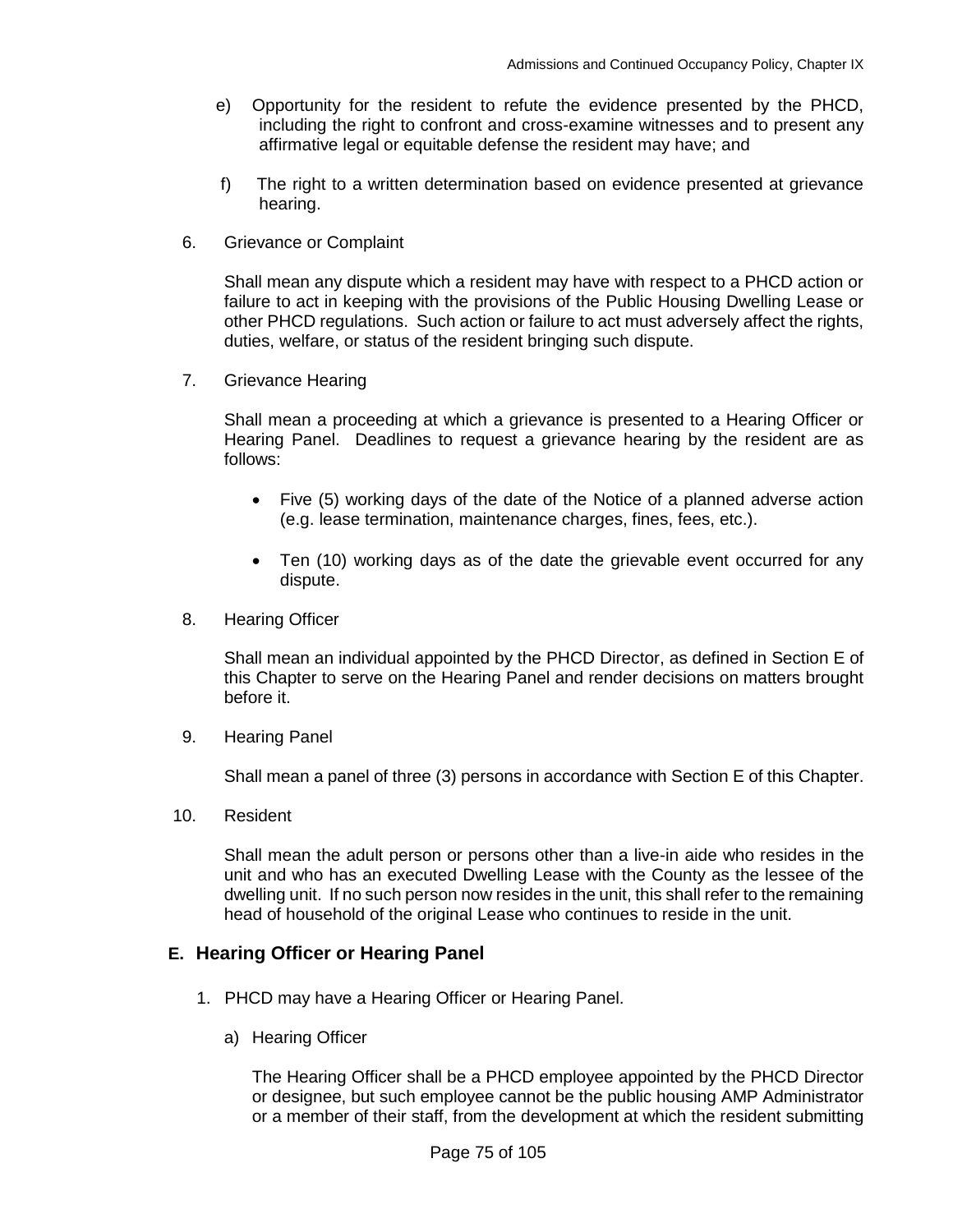the grievance (complainant) resides. The Hearing Officer will maintain a log of all decisions made available, upon request, to the complainant or complainant's representative.

b) Hearing Panel

The Hearing Panel shall be three (3) people.

- (1) A Chief Hearing Officer who shall be a PHCD employee appointed by the PHCD Director or designee; however, they cannot be the AMP administrator or a member of their staff at the development at which the resident submitting the grievance (complainant) resides. The Chief Hearing Officer will maintain a log of all decisions made available, upon request, to the complainant or complainant's representative.
- (2) Two (2) members shall be resident representatives:
	- (a) One (1) representative shall be from the Overall Tenant Advisory Council (OTAC).
	- (b) One (1) representative shall be nominated by the Resident Council representative of the development in which the complainant resides. If the development does not have a recognized Resident Council, then OTAC will appoint a resident or OTAC member from the respective region.
	- (c) If OTAC or the development's Resident Council fail to nominate their respective representative, or in the event that the OTAC representative or the resident representative who lives at the development does not show up to the grievance hearing, the complainant may sign the "*Waiver of Panel Member for Public Housing Hearing Panel*" form in order to conduct the grievance hearing.
- 2. Representatives from mixed finance developments (see Chapter I of this ACOP) may attend grievance hearings to provide guidance on Low Income Housing Tax Credit (LIHTC) regulations and to explain reasons for adverse action.

# **F. Informal Settlement of a Grievance**

- 1. As a condition prior to a grievance hearing, all grievances shall be personally presented, either orally or in writing, for informal settlement process to the AMP Administrator so that the grievance may be discussed informally and settled without a grievance hearing. The resident may be requested to complete a grievance hearing request form.
- 2. The AMP Administrator or designee will hold an informal settlement conference with complainant to address grievance, complete the "*Summary of Discussion-Informal Settlement of a Grievance*" form, and provide a copy of the form to the complainant, which will specify the following:
	- Date of the conference
	- Names of the participants
	- Complaint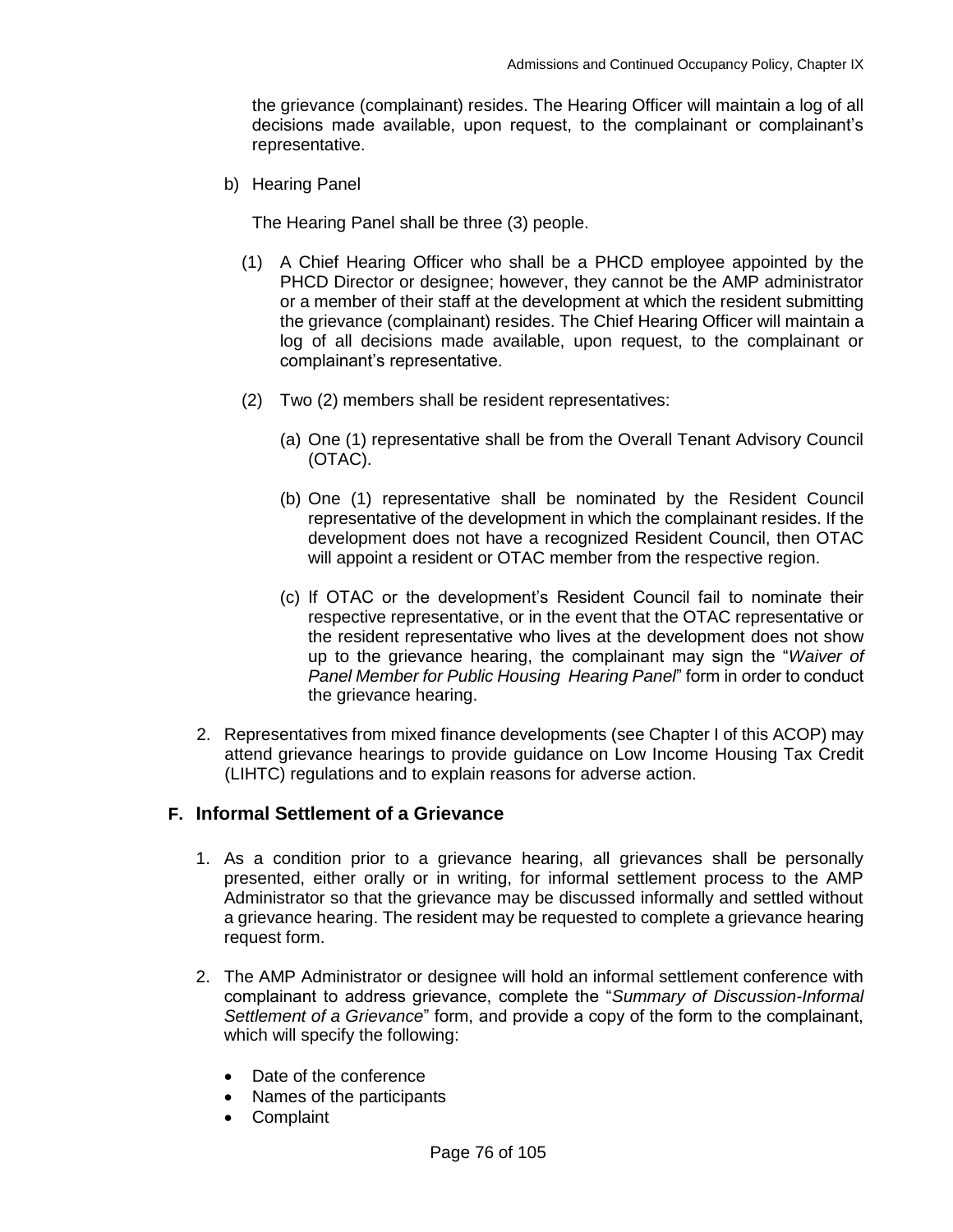- Disposition of Complaint
- Procedures to request a grievance hearing, if unresolved
- 3. If the complainant is not satisfied with the results of the informal settlement process, the complainant may request a grievance hearing within five (5) working days from the date of receipt of the "*Summary of Discussion-Informal Settlement of a Grievance*" form. If the complainant does not request a grievance, the disposition of the grievance under the informal settlement process will become final.

# **G. Procedures for Obtaining a Grievance Hearing**

1. Requesting a Grievance Hearing

Residents must request a grievance hearing in writing within five (5) business days of receiving the results of the informal settlement process (see Section F of this Chapter) from their AMP Administrator or designee, subject to Section C of this Chapter. The written request must specify:

- a) The reason(s) for the grievance; and
- b) The action or relief sought.
- 2. Scheduling a Grievance Hearing

Upon compliance by a resident with provisions of this policy, a grievance hearing shall be scheduled within 30 days from receipt of the request for the next available date. By written notification from the Hearing Officer or Chief Hearing Officer, the date, time, location, and the procedures governing the grievance hearing will be made available to all parties to the complaint.

3. Grievance Hearings by Telephone

A grievance hearing may be held via telephone conference, if requested no less than three (3) business days prior to the grievance hearing, in situations where a health condition or mobility prevents any of the parties from attending the grievance hearing in person. A grievance hearing via telephone conference for any other reason shall be at the discretion of the Hearing Officer or Chief Hearing Officer. Grievance hearings held by telephone conferences are not allowed simply for the convenience of any of the parties.

## **H. Procedures for the Conduct of Grievance Hearings**

1. Venue

The grievance hearing shall be held before the Hearing Officer or Panel at PHCD' main office or the development in which the complainant resides, unless otherwise relocated for good cause.

- 2. Due Process
	- a) The parties may be represented by legal counsel or another person chosen as a representative.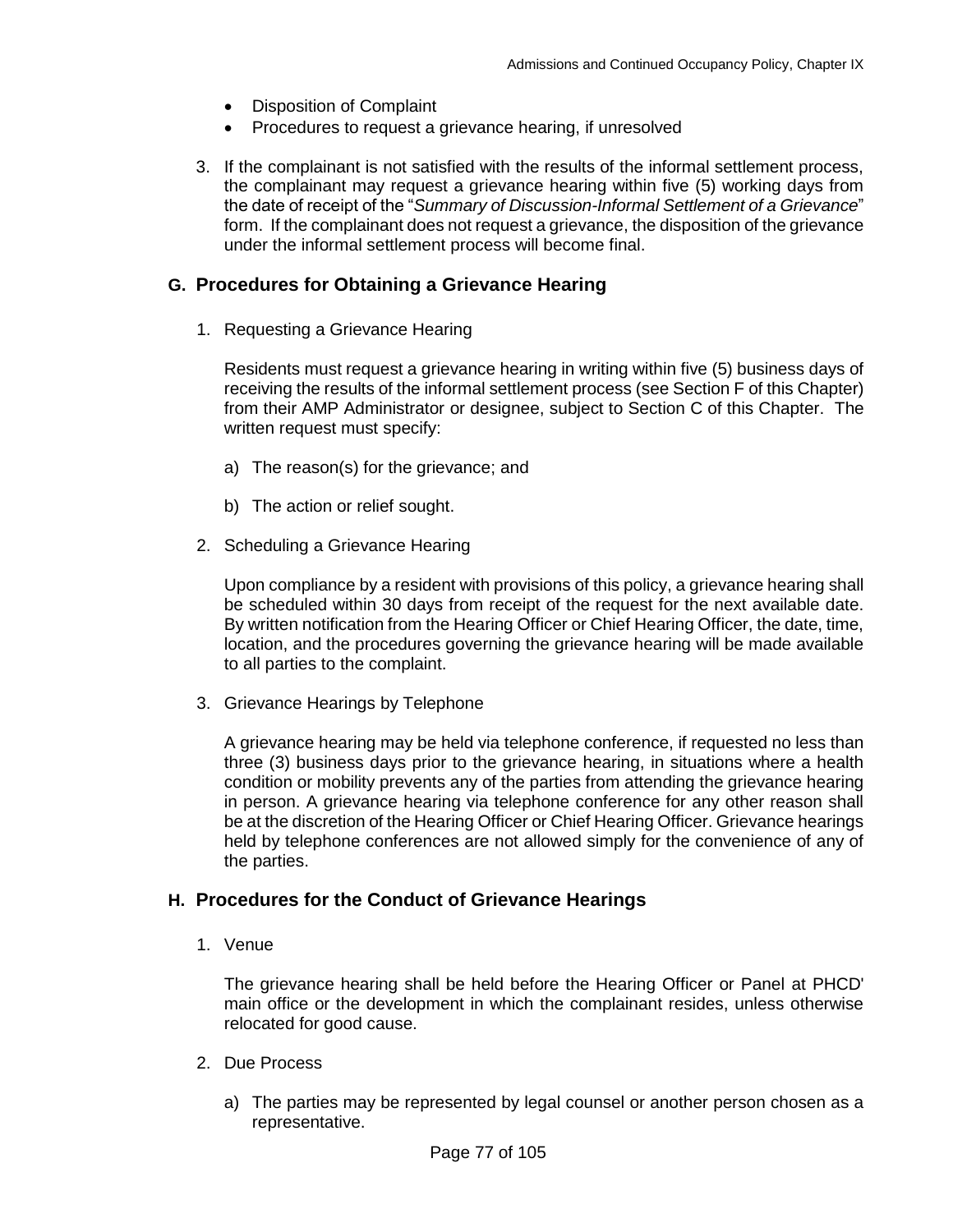- b) The opportunity will be provided to the resident to examine before the grievance hearing and, at the resident's expense, to copy all documents, records, and regulations of PHCD that are relevant to the grievance hearing, unless otherwise prohibited by law and in the event of hardship. In the event PHCD does not comply with a request to provide the resident with a copy of their file prior to the grievance hearing, PHCD is prohibited from relying on the contents of the file at the grievance hearing as set forth in the federal regulations. Therefore, any document not so made available after a request by the resident may not be relied on by PHCD at the grievance hearing.
- c) The resident or their representative has the right to present evidence and arguments in support of their complaint, to controvert evidence relied on by the County or the AMP administrator, and to confront and cross-examine all witnesses on whose testimony or information the County or the AMP administrator relies.
- d) PHCD will provide reasonable accommodations to persons with disabilities for equal opportunity to participate in the grievance hearing (see Appendix IV of this ACOP).
- e) Limited English Proficiency (LEP) persons have the right to be provided with assistance in accordance with the LEP policy (see Chapter I of this ACOP).
- f) The resident has the right to a swift decision, rendered, and based only on the evidence presented at the Grievance Hearing.
- 3. Failure to appear
	- a) If the complainant should fail to appear for a scheduled grievance hearing, except for verifiable good cause, they shall be in automatic default and the decision rendered by the Hearing Officer or Hearing Panel in their absence shall be final.
	- b) In the event that the Resident Council Representative or the resident representative who lives at the development fails to appear, the resident may sign the "*Waiver of Panel Member for Public Housing Hearing Panel*" form in order to conduct the grievance hearing.
	- c) The complainant and PHCD shall be notified of the determination by the Hearing Officer or Panel. A determination that the complainant has waived their rights to a grievance hearing shall not constitute a waiver of any right that the complainant may have to contest the disposition of the complaint in an appropriate judicial proceeding.
- 4. Showing of Entitlement

At the Grievance Hearing the complainant must first make a showing of an entitlement to the relief sought. Thereafter, PHCD has the burden of justifying the action or failure to act, against which the complaint directed.

5. Conduct of Grievance Hearings

The Grievance Hearing shall be conducted by the Hearing Officer or Chief Hearing Officer and oral or documentary evidence pertinent to the facts and issues raised by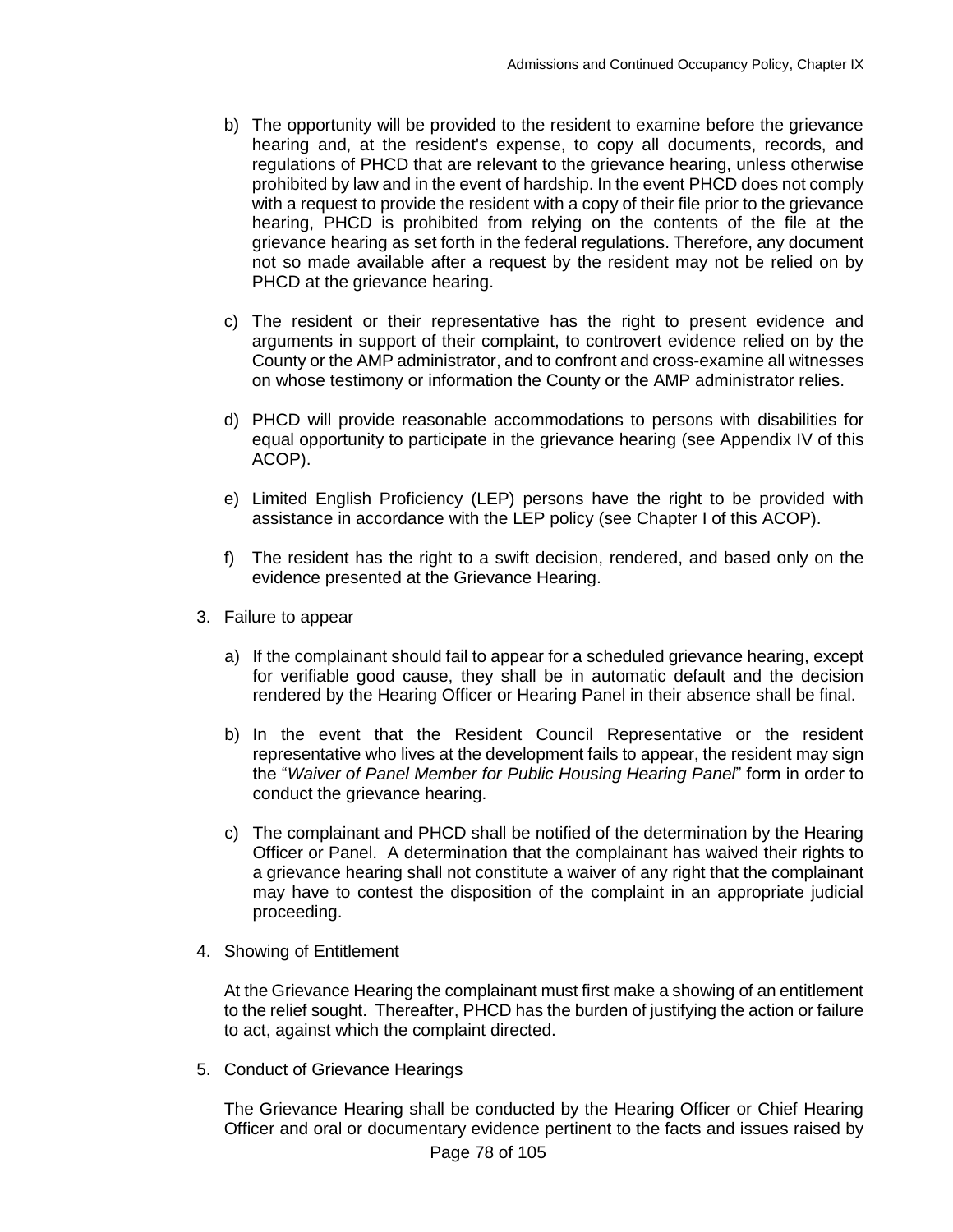the complainant may be received without regard to admissibility under the rules of evidence applicable to judicial proceedings.

The Hearing Officer or Chief Hearing Officer shall require PHCD, the complainant, OTAC, Resident Council representative, and other participants or spectators to conduct themselves in an orderly fashion. Failure to comply with the directions of the Hearing Officer or Chief Hearing Officer may result in exclusion from the proceedings, decisions adverse to the interest of the disorderly party, or denial of the relief sought, as appropriate.

6. Verification

The Hearing Officer or Panel must verify any document provided by the resident, such as evidence of completion of rehabilitation program or any other proof or testimony provided, before submitting the decision letter to uphold or overturn the denial of assistance

7. Transcript of Hearings

The complainant or PHCD may arrange, in advance and at the expense of the party making the arrangement, for a transcript of the grievance hearing. Any interested party may purchase a copy of such transcript.

#### **I. Decision of the Hearing Officer or Hearing Panel**

1. Decision

The decision of the Hearing Officer or Panel shall be based solely and exclusively upon the facts and evidence presented at the grievance hearing, mitigating circumstances, and upon applicable PHCD and Federal regulations and requirements.

Within 14 calendar days of the grievance hearing, the Hearing Officer or Chief Hearing Officer shall prepare a written decision, which shall contain the reasons supporting such decision. A copy of the decision shall be sent to complainant. The County shall retain a copy of the decision in the resident's lease file or such other folder.

The Hearing Panel must reach a majority decision. However, when members of the Hearing Panel are not in agreement, the Chief Hearing Officer may refer the case to the PHCD Director or designee for the final decision, who may request additional information and/or interview with the resident, if deemed necessary.

The decision of the Hearing Officer or Panel shall be final. In extenuating circumstances, upon the resident's written request for review, the PHCD Director may modify the decision of a Hearing Officer or Panel. The Hearing Officer or Panel's decision, however, shall not abridge any other rights the residents have under law.

2. Continuing Rights

A decision by the Hearing Officer or Panel in favor of PHCD, or which denies the relief requested by the complainant in whole or in part, shall not constitute a waiver of, or affect in any manner whatever, their rights. Nor shall the decision affect in any manner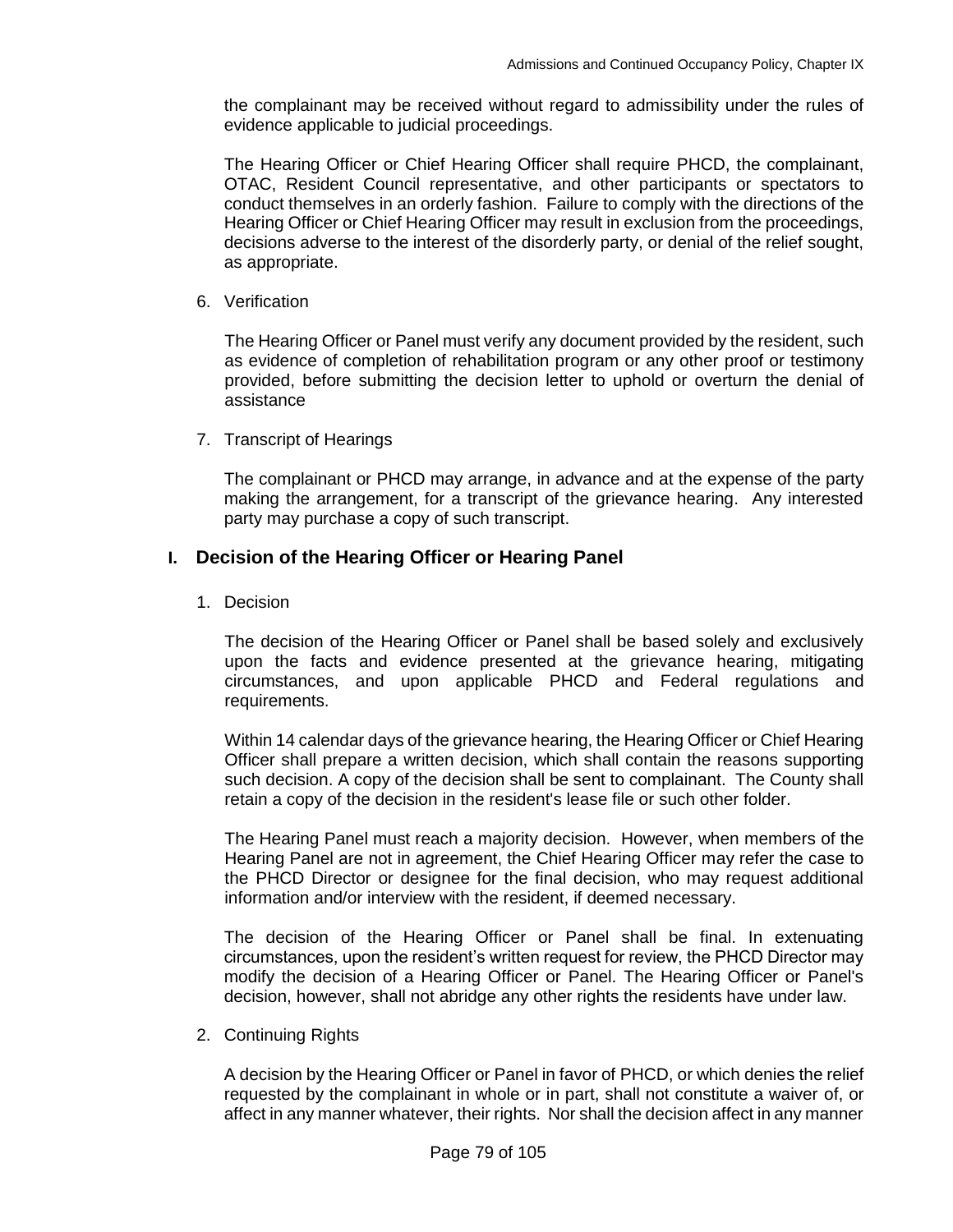whatever, any rights the complainant may have to a trial or other review in any judicial proceeding which may thereafter be brought in a matter.

3. Copies of Grievance Hearing Decision Letters

Copies of grievance hearing decision letters in addition to any documents or testimony presented at the grievance hearing are kept on file as per State of Florida retention schedules by the Hearing Officer, Chief Hearing Officer, or on site.

### **J. Eviction Actions**

 If a resident has requested a grievance hearing in accordance with Section G of this Chapter, the eviction procedure is suspended until the Hearing Officer or Panel produces its written decision. If the Hearing Officer or Panel upholds the decision of PHCD to terminate the tenancy, eviction proceedings may be instituted immediately. If the resident fails to quit the premises within the applicable statutory period, or on the termination date stated in the notice of termination, whichever is later, appropriate action brought against them which may require that they pay court costs and attorney fees.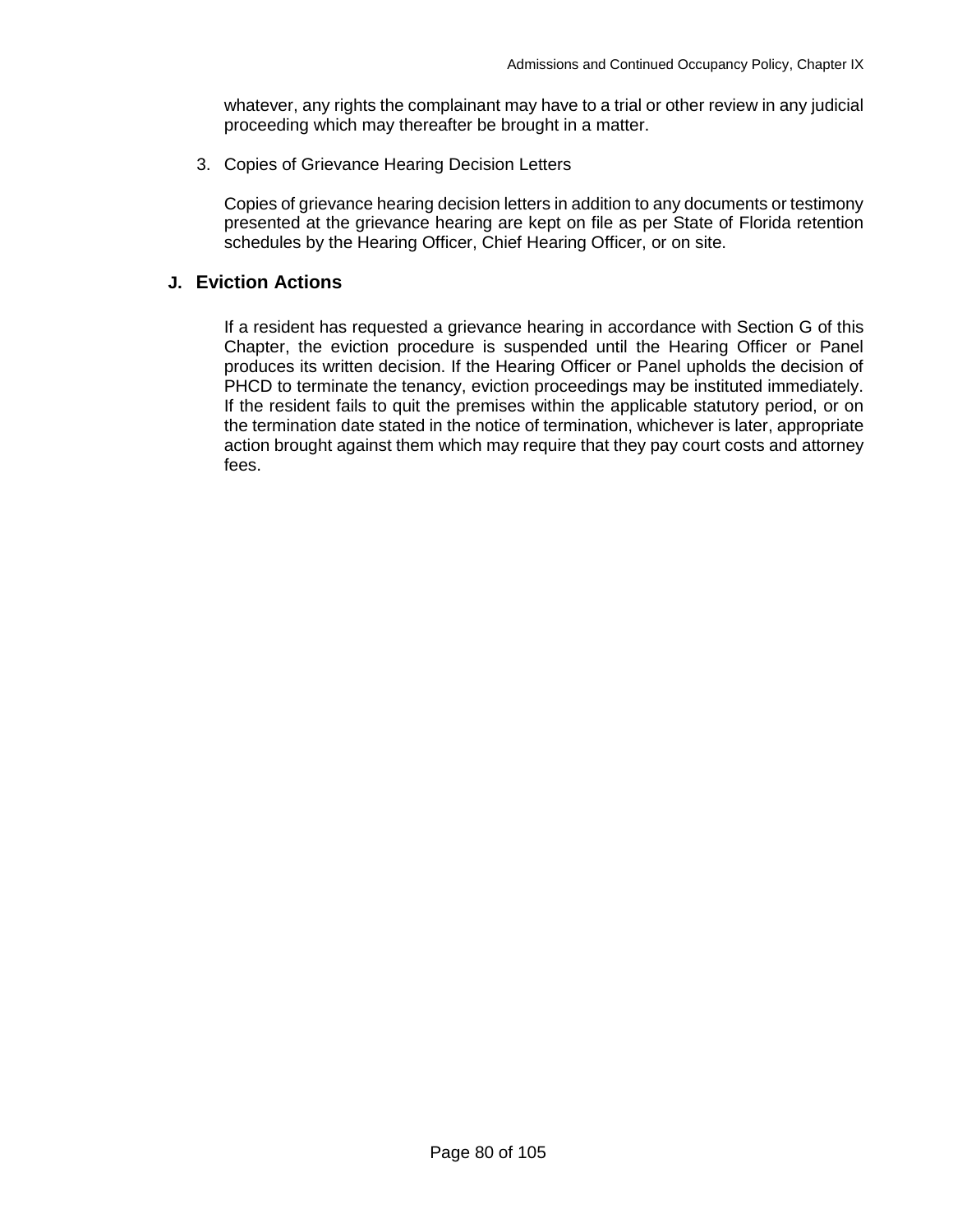# **X. Utilities and Maintenance Charges**

# **A. Utilities**

This section establishes the procedures for utility allowances for utilities purchased by residents of public housing developments. Utilities are defined as electricity, gas, water and sewer. Telephone and cable television are not considered utilities under this policy.

1. Standard for utility consumption allowances

PHCD shall establish for each development, a consumption allowance based on bedroom size that will afford a reasonable consumption of utilities by an energy conservative household of modest circumstances consistent with the requirement of a safe, sanitary and healthful living environment. The consumption allowance shall be a uniform monthly amount based on an average monthly utility requirement for a year.

- 2. Review and revision of allowance
	- a) Annual review: PHCD shall review the utility allowances annually or in accordance with federal regulatory requirements and shall adjust the amount of utility allowance if necessary to reflect changes in utility rates and/or utility consumptions.
	- b) Interim revision due to rate changes: PHCD may revise its utility allowances for resident-purchased utilities between annual reviews if there is a rate change (including fuel adjustments). PHCD is required to do so if a rate change, by itself or together with prior rate changes not adjusted for, results in a change of 10% or more from the rates on which such allowances were based.
	- c) Schedule of Utility Allowances: Schedules of utility allowances for each development are posted on the bulletin board in each development office and will be made available to the resident upon request.
	- d) Relief from excess consumption: Residents may request relief from excess utility consumption if the request is based on medical needs of the elderly, ill or disabled resident or for special factors affecting utility usage not within the control of the resident.

## **B. Utilities Paid by the Resident**

- 1. Utility accounts established and maintained by the residents must be in the name of an adult family member listed in the Public Housing Lease. Illegal tampering to obtain utility services or changing the utility accounts to an adult person that is not listed in the Public Housing Lease are grounds for termination of the Lease.
- 2. Some buildings have master meters that are currently paid by PHCD. Due to utility modernization, however, building master meters may be replaced by individualized meters causing the utility costs to become the responsibility of the resident.
- 3. Residents are responsible for monitoring their utility consumption.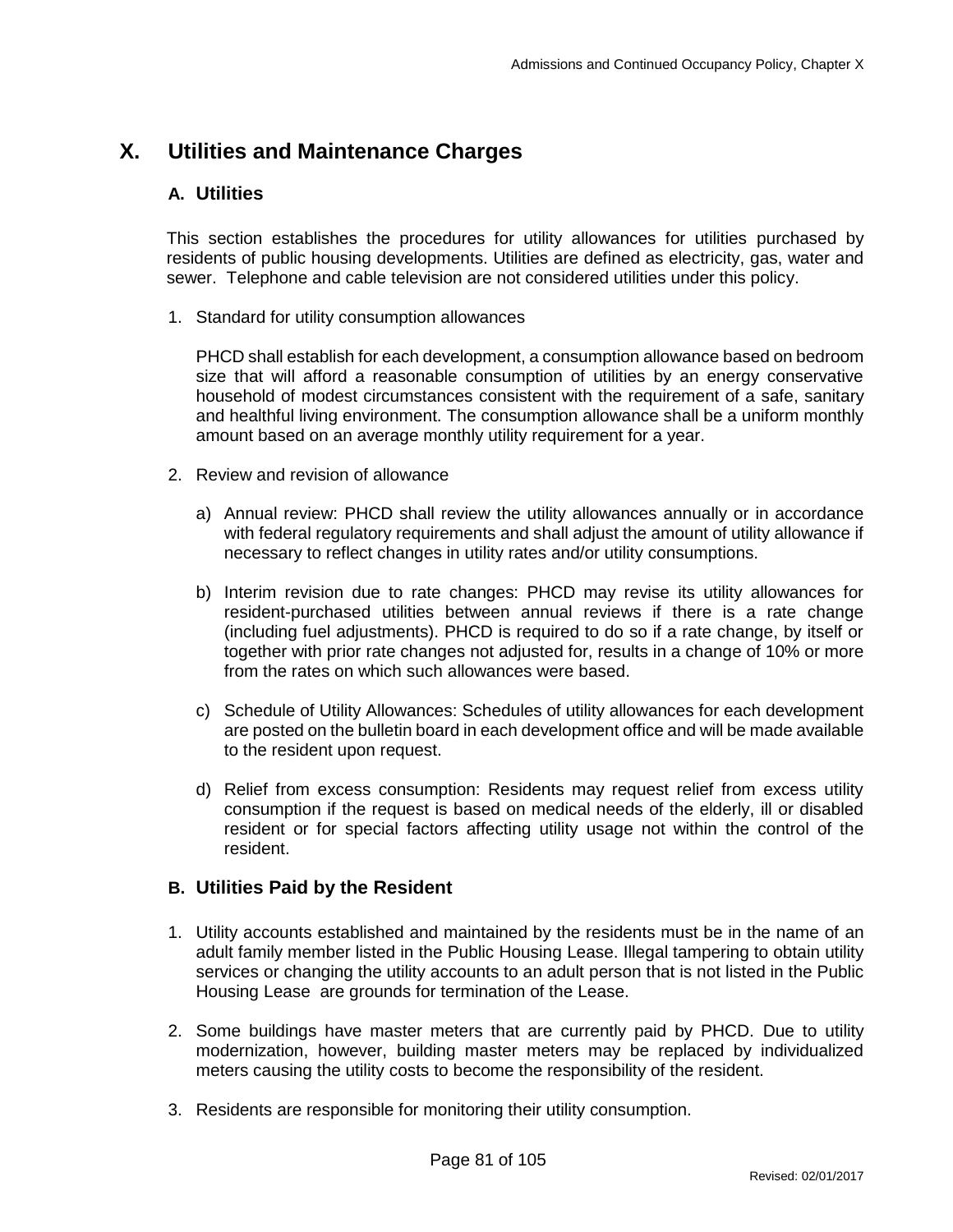# **C. Maintenance Charges**

- 1. This section establishes the procedures for maintenance charges in Public Housing developments.
	- a) A list of maintenance charges is posted in the development offices and will be made available to residents upon request.
	- b) Residents will be charged for materials and services as shown on the price list in effect at the time of repair for damages that are intentional or caused by negligence of the residents.
	- c) PHCD will notify the resident by mail or in person of any maintenance charges for which they will be billed. A resident may then request a grievance hearing under the grievance procedure.
	- d) If a resident requests a grievance hearing to dispute maintenance charges, the charges will not become due until the grievance process has been completed.
- 2. Move-Out Charges:
	- a) Upon the move out inspection, residents will be held responsible for all damages beyond normal wear and tear to the unit and appliances.
	- b) Damages beyond normal wear and tear that are not repaired will be charged to the resident's security deposit and if necessary the resident's account at the time of moveout. The price list in effect at the move-out will be utilized to price labor and materials.
	- c) Photographs of the damages will be maintained in the tenant file in accordance with the retention schedule.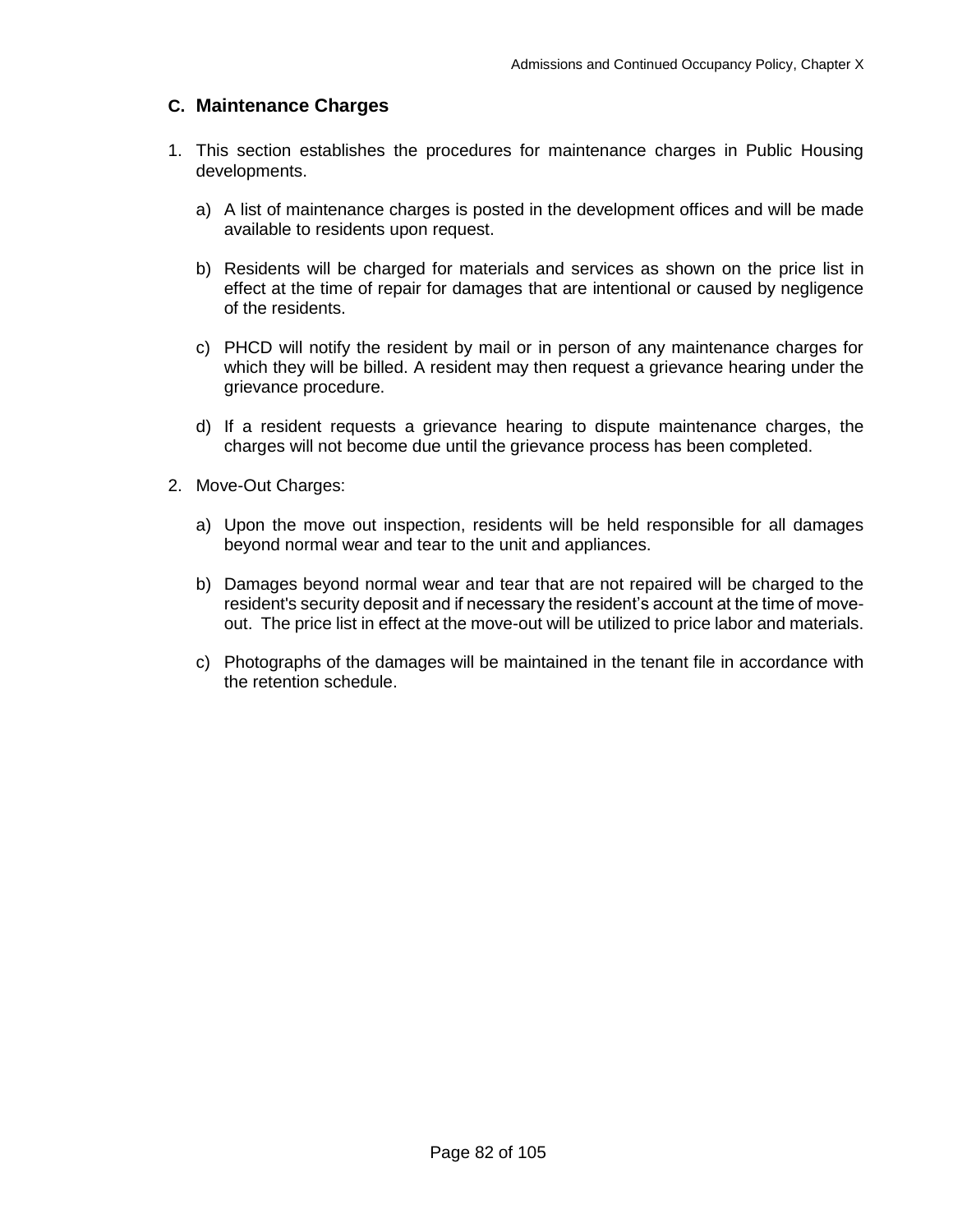# **XI. Choice of Rent: Flat Rents**

Public Housing residents may choose between a Flat Rent or Income-based Rent that is based on family income as detailed in Chapter XII. Flat Rents are based on the unit market value and vary by unit size, type and by development location. PHCD must offer new admissions to Public Housing developments a choice of paying a flat or income-based rent at the time of admission. At the annual reexamination, all Public Housing residents are offered the choice of paying the Flat Rent or Income-based Rent.

# **A. Development of Flat Rents**

When developing the Flat Rent schedule, PHCD will take the following information into consideration:

- Rents of non-assisted rental units in the immediate neighborhood
- Size of PHCD's units compared to non-assisted rental units from the neighborhood
- Age, type of unit and condition of PHCD's units compared to non-assisted rental units from the neighborhood
- Land use in the surrounding neighborhood
- Amenities (childcare, laundry facilities, playgrounds, community rooms, social services, education/job training programs, etc.) at PHCD's properties and in the surrounding neighborhood
- Crime in PHCD's developments and the surrounding neighborhood
- Quality of local schools serving each PHCD development
- Availability of public transportation at each PHCD development and
- Availability of accessible units for people with mobility impairments

# **B. Annual Update of Flat Rents**

The Flat Rent structure shall be reviewed annually and adjusted accordingly using a rent reasonableness study based on the information listed above.

Per PIH Notice 2014-12 and PIH 2015-13, the following provisions were implemented:

- 1. Flat Rents will be set at no less than 80% of the Fair Market Rent (FMR) and reduced, if necessary, to account for utility costs.
- 2. If a new Flat Rent amount will increase a family's existing rental payment by more than 35%, then the new amount shall be phased in to ensure the family's rent does not increase by more than 35% annually.
- 3. The revised Flat Rents will be applied to new admissions upon the revision's effective date; however, when a current Public Housing resident chooses Flat Rent, their rent shall not be adjusted until the next regular annual reexamination.

# **C. Reexamination of Families on Flat Rents**

Public Housing residents paying Flat Rents are required to recertify income every three (3) years, rather than annually. However, such residents are still required to participate in an annual reexamination for any changes in the family composition, to ensure that unit size is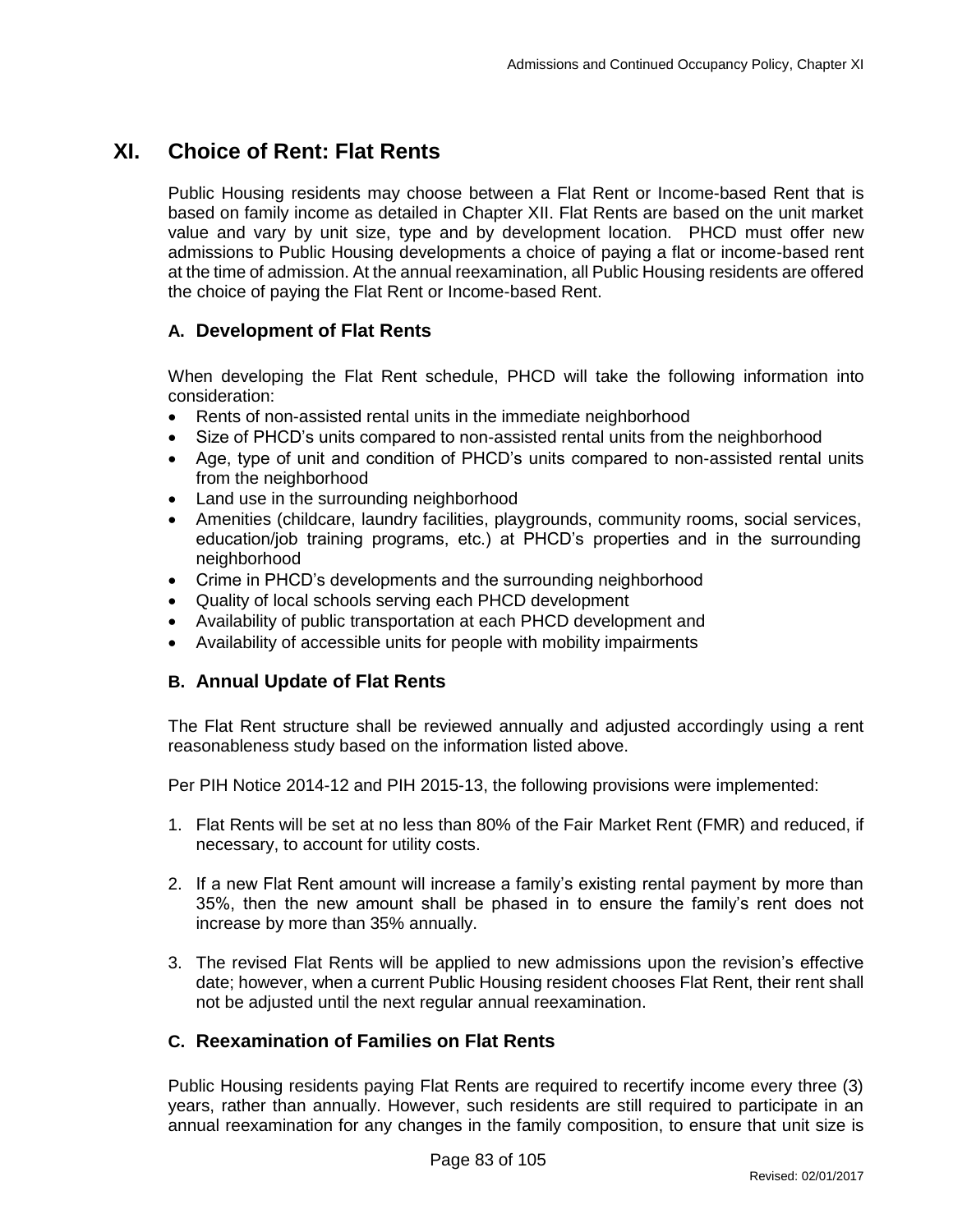still appropriate, and to check compliance with the community service requirements, if applicable.

## **D. Hardship of Families Paying Flat Rents**

Families who have elected to pay flat rent are eligible to switch to a lower income-based rent, if the family has experienced a verified hardship such as:

- 1. loss in income because of changes in circumstances, including loss or reduction of employment, death in the family, or reduction in or loss of earnings or other assistance; and/or
- 2. increased expenses because of changes in circumstances, such as increased medical costs, childcare, transportation, education, or similar items.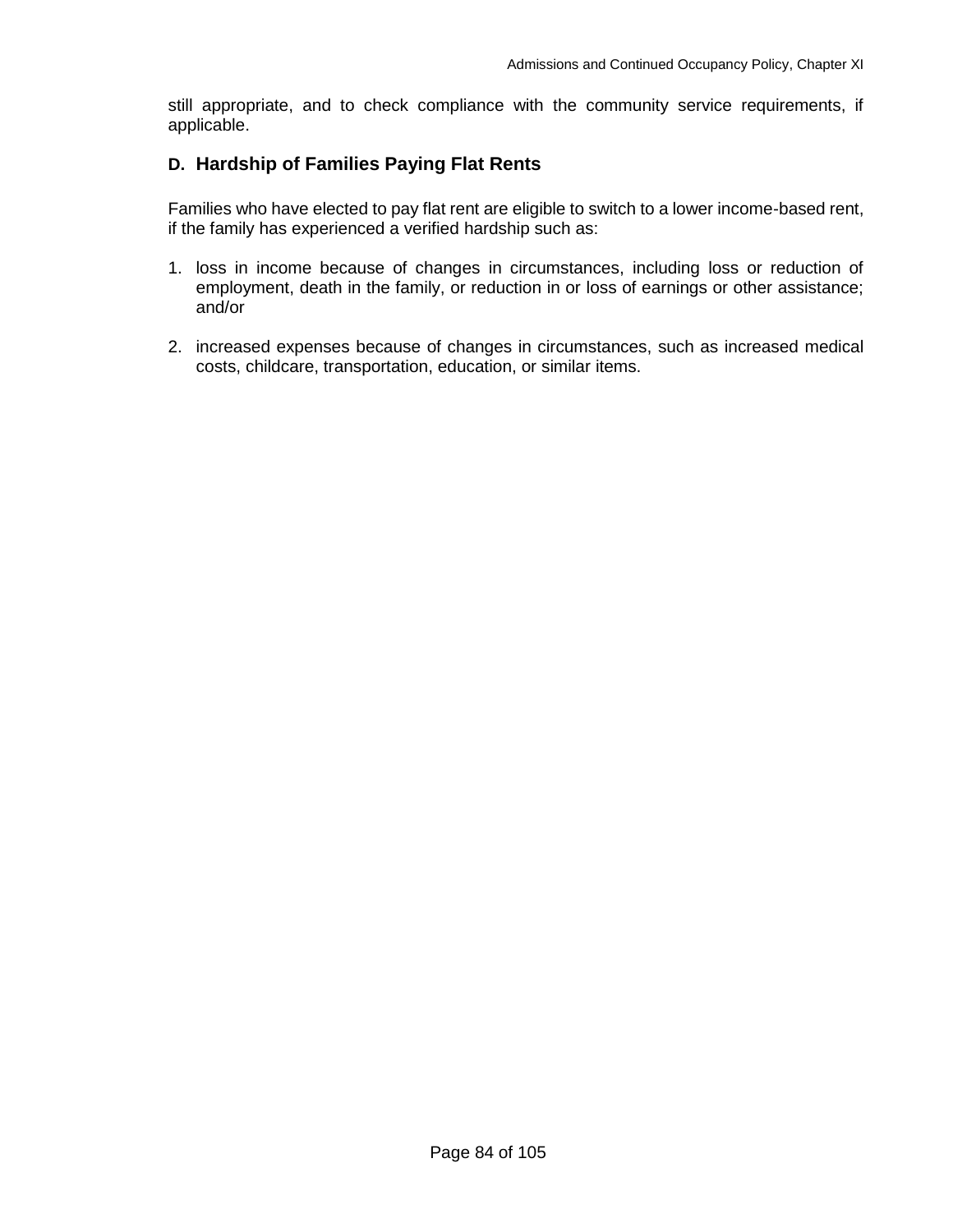# **XII. Determining Income and Income-Based Rent**

## **A. Annual Income**

PHCD may implement the required changes published in the Final Rule of the Streamlining Administrative Regulations (Docket No. FR5743-F-03) effective April 7, 2016, regarding verification of income for families with fixed incomes (Social Security; Supplemental Security Income; Supplemental Disability Insurance; Federal, state, local, or private pension plans; annuities or other retirement benefit programs, insurance policies, disability or death).

The Annual Income is calculated taking into consideration all amounts, monetary or not, which go to, or on behalf of, the family head, spouse, co-head or to any other family member (even if temporarily absent); at the time of admission or reexamination, and is based on:

- 1. Actual income being received (projected forward for a 12-month period); or
- 2. Past actual income received or earned within the last 12 months of the determination date, as HUD may prescribe in applicable administrative instructions when: (1) The family reports little or no income; and (2) PHCD is unable to determine annual income due to fluctuations in income (e.g., seasonal or cyclical income).

Annual income also includes amounts derived from assets to which any member of the family has access (during the 12-month period).

Income exclusions are indicted in Section B.

Annual income includes but is not limited to:

- 1. The full amount, before any payroll deductions, of wages and salaries, overtime pay, commissions, fees, tips and bonuses, and other compensation for personal services;
- 2. The net income from operation of a business or profession, including any withdrawal of cash or assets from the operation of the business. Expenditures for business expansion or amortization of capital indebtedness shall not be used as deductions in determining the net income from a business. An allowance for the straight-line depreciation of assets used in a business or profession may be deducted as provided in the Internal Revenue Service (IRS) regulations. Withdrawals of cash or assets will not be considered income when used to reimburse the family for cash or assets invested in the business;
- 3. Interest, dividends, and other net income of any kind from real or personal property. Expenditures for amortization of capital indebtedness shall not be used as deductions in determining net income. An allowance for the straight-line depreciation of real or personal property is permitted. Withdrawals of cash or assets will not be considered as income when used to reimburse the family for cash or assets invested in the property. If the family has net family assets in excess of \$5,000, annual income shall include the greater of the actual income derived from all net family assets or a percentage of the value of such assets based on the current passbook savings rate (For details on asset valuation and passbook rate income from assets, see Chapter III of this ACOP.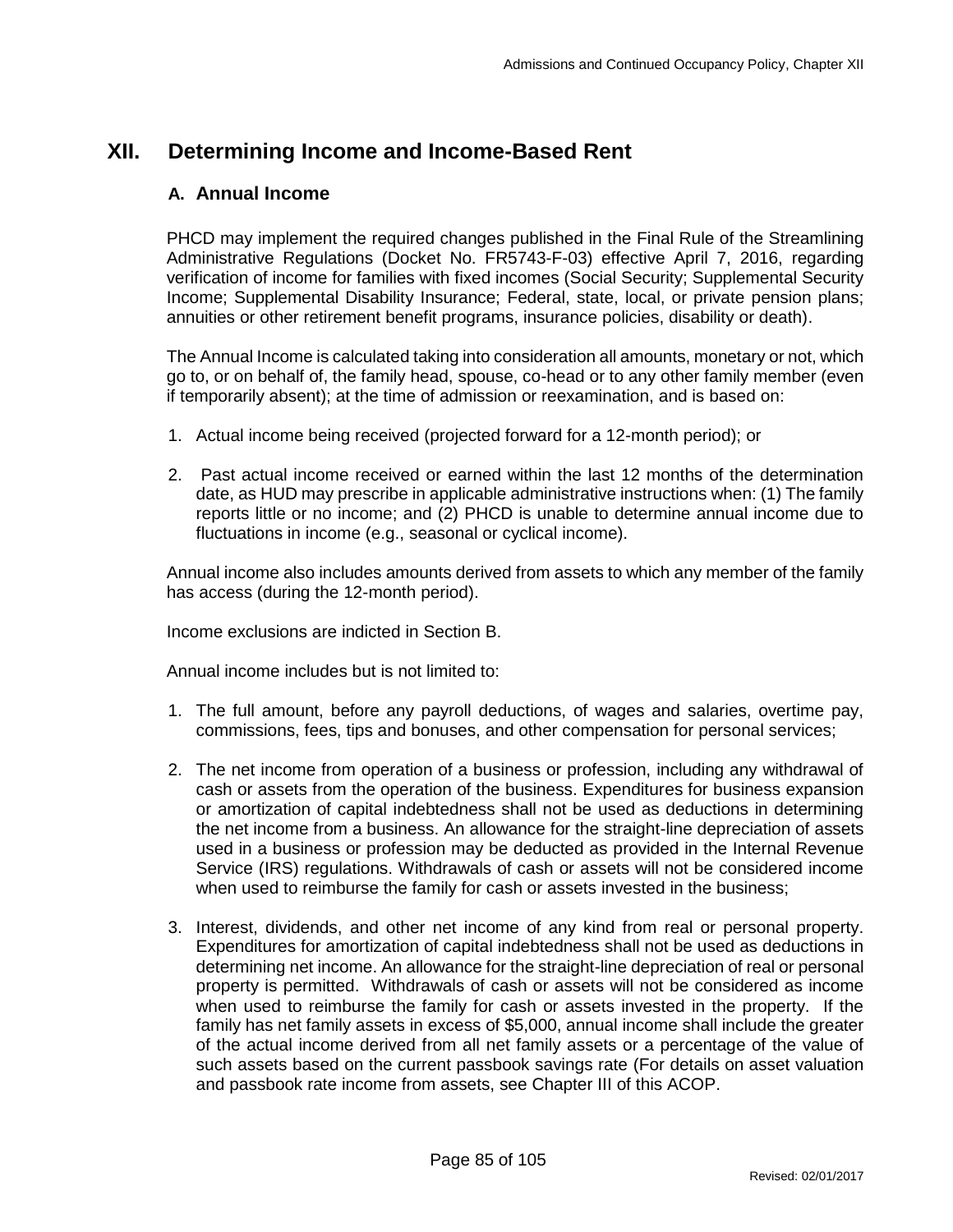- 4. The full amount of periodic payments received from Social Security, annuities, insurance policies, retirement funds, pensions, disability or death benefits, and other similar types of periodic receipts (see paragraph B (14) below for treatment of delayed or deferred periodic payment of social security or supplemental security income benefits).
- 5. Payments in lieu of earnings, such as unemployment and disability compensation, worker's compensation, and severance pay (See paragraph B (3) below concerning treatment of lump sum additions as family assets).
- 6. All welfare assistance payments (Temporary Assistance to Needy Families, General Assistance) received by or on behalf of any family member.
- 7. Periodic and determinable allowances, such as alimony and child support payments and regular cash and non-cash contributions or gifts received from agencies or people not residing in the dwelling made to or on behalf of family members.
	- a) Uncollected child support will not be counted as income so long as the family provides document(s) demonstrating that the debt is uncollectible or has not been paid or received as directed by the Court, per Third Party Verifications Chapter III.
	- b) Calculation of child support when the amount received varies: An average of the monthly amounts paid should be calculated using at least three (3) months and then annualized. Management should verify the amount that was received by whatever means possible (e.g. Child Support Program records, statement from the person making the payments, notarized statement from the Resident with copies of checks, etc.).
- 8. All regular pay, special pay, and allowances of a family member in the Armed Forces. (See paragraph B (7) below concerning pay for exposure to hostile fire).
- 9. In determining annual income, PHCD may request the family to provide documentation of current income. The family acceptable documentation can be either dated 60 days prior to income determination or 60 days following the date the income documentation is requested.
- 10. Historical Amounts: If PHCD is unable to determine annual income using current information because the family reports little to no income or because income fluctuates, PHCD may average past actual income received or earned within the last 12 months before the determination date to calculate annual income.
- 11. Income from seasonal employment (i.e. school board employees, teachers, etc.) may be calculated using one of the following methods:
	- a) PHCD currently recommends using the following method: Calculate average income based on anticipated changes for the upcoming year using verified historical evidence of past income fluctuations. This method would not require an interim re-examination at the time income decreases since such decreases would already be averaged into the anticipated annual amount:
	- b) As an alternative method, PHCD may annualize income by projecting the current monthly income for 12 months even if the current income is not expected to last the entire 12 months. Under this method, the family has the right to come in for an interim re-examination once the income decreases.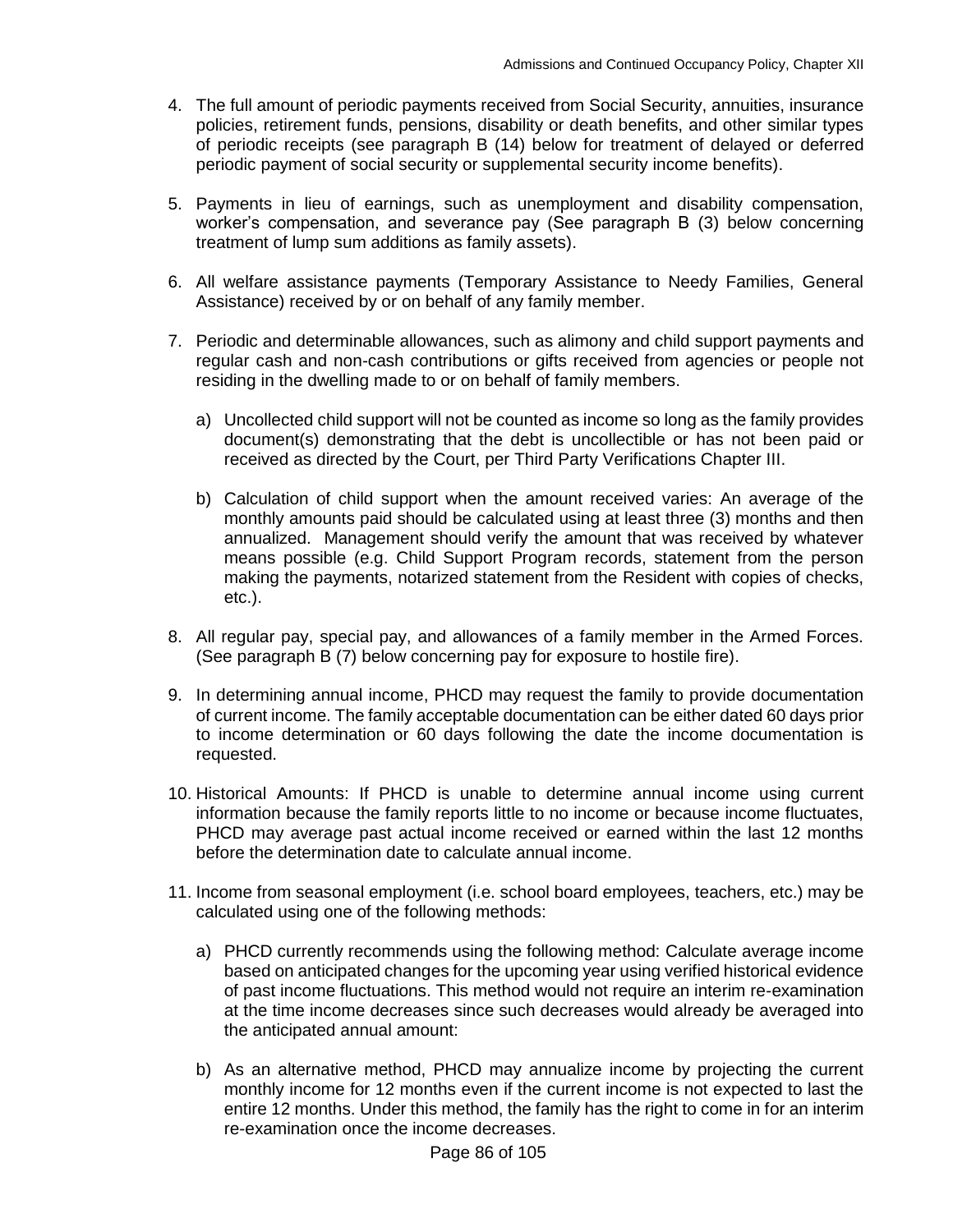# **B. Items Not Included in Annual Income**

In accordance with [PIH Notice 2013-04,](http://portal.hud.gov/hudportal/documents/huddoc?id=pih2013-04.pdf) PHCD is not required to verify fully excluded income and may accept an applicant or participant's self-certification of such income. Annual Income does not include the following:

- 1. Income from the employment of children (including foster children) under the age of 18 years;
- 2. Payments received for the care of foster children or foster adults (usually individuals with disabilities, unrelated to the resident family, who are unable to live alone).
- 3. Lump sum additions to family assets, such as inheritances, insurance payments (including payments under health and accident insurance, and worker's compensation), capital gains, onetime lottery winnings, and settlement for personal property losses (but see paragraphs A (3) and (4) above if the payments are or will be periodic in nature); (See paragraph (14) below for treatment of delayed or deferred periodic payments of Social Security or Supplemental Security Income benefits);
- 4. Amounts received by the family that are specifically for, or in reimbursement of, the cost of medical expenses for any family member;
- 5. Income of a live-in aide, provided the person meets the definition of a live-in aide (See Appendix I of this ACOP);
- 6. The full amount of student financial assistance paid directly to the student or the educational institution;
- 7. The special pay to a family member serving in the Armed Forces who is exposed to hostile fire;
- 8. Certain amounts received that are related to participation in the following programs:
	- a) Amounts received under HUD funded training programs (e.g. Step-up program: excludes stipends, wages, transportation payments, child care vouchers, etc. for the duration of the training);
	- b) Amounts received by a person with disabilities that are disregarded for a limited time for purposes of Supplemental Security Income and benefits that are set aside for use under a Plan to Attain Self-Sufficiency (PASS);
	- c) Amounts received by a participant in other publicly assisted programs that are specifically for, or in reimbursement of, out-of-pocket expenses incurred (special equipment, clothing, transportation, child care, etc.) to allow participation in a specific program;
	- d) Effective June 1, 2004 and while in effect, exclude from annual income the \$600 transitional assistance subsidy (credit) for elderly and disabled applicants and tenants enrolled in the Medicare Discount Card transitional assistance program;
	- e) A resident services stipend. A resident services stipend is a modest amount (not to exceed \$200/month) received by a public housing resident for performing a service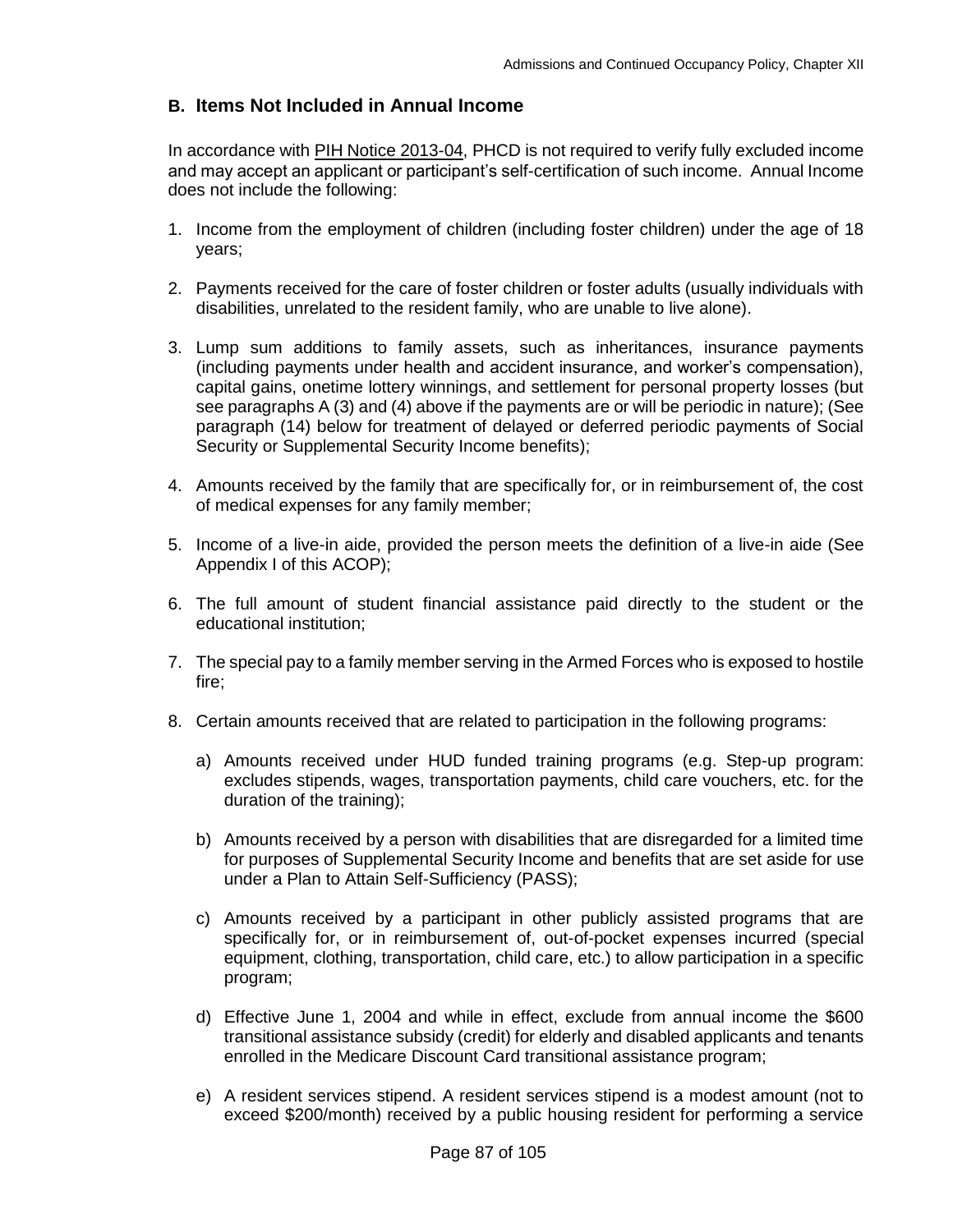for PHCD, on a part-time basis, that enhances the quality of life in public housing. Such services may include but are not limited to, fire patrol, hall monitoring, and resident initiatives coordination. No resident may receive more than one such stipend during the same period of time;

- f) Incremental earnings and/or benefits resulting to any family member from participation in qualifying state of local employment training program (including training programs not affiliated with the local government), and training of family members as resident management staff. Amounts excluded by this provision must be received under employment training programs with clearly defined goals and objectives, and are excluded only for a limited period as determined in advance by the PHA.
- 9. Temporary, non-recurring, or sporadic income (including gifts).
- 10. Reparation payments paid by foreign governments pursuant to claims filed under the laws of that government by people who were persecuted during the Nazi era.
- 11. Earnings in excess of \$480 for each full-time student 18 years old or older (excluding the head of the household, spouse, or co-head). Full Time Student status will be identified by the college or vocational school. Students with approval to attend school for the next semester, either after graduation or in the summer will be considered for this income exemption.
- 12. Adoption assistance payments in excess of \$480 per adopted child.
- 13. The incremental earnings and benefits to any Public Housing resident (excluding Section 8 New Construction developments) whose: a) annual income increased due to employment of a family member who was unemployed for one (1) or more years previous to employment; or b) annual income increases as the result of increased earnings by a family member during participation in any economic self-sufficiency or other job training program; or c) annual income increases due to new employment or increased earnings of a family member during or within six (6) months of receiving state-funded assistance, benefits or services, will not be included during the exclusion periods (see Section F of this Chapter for additional details).
- 14. Deferred periodic payments of supplemental security income and social security benefits that are received in a lump sum payment.
- 15. Amounts received by the family in the form of refunds or rebates under state or local law for property taxes paid on the dwelling unit.
- 16. Amounts paid by a state agency to a family with a developmentally disabled family member living at home to offset the cost of services and equipment needed to keep the developmentally disabled family member at home.
- 17. Amounts specifically excluded by any other federal statute from consideration as income for purposes of determining eligibility or benefits under a category of assistance programs that includes assistance under the United States Housing Act of 1937. A notice will be published by HUD in the Federal Register identifying the benefits that qualify for this exclusion. Updates will be published and distributed when necessary.
- 18. The following is a list of benefits excluded by other federal statute: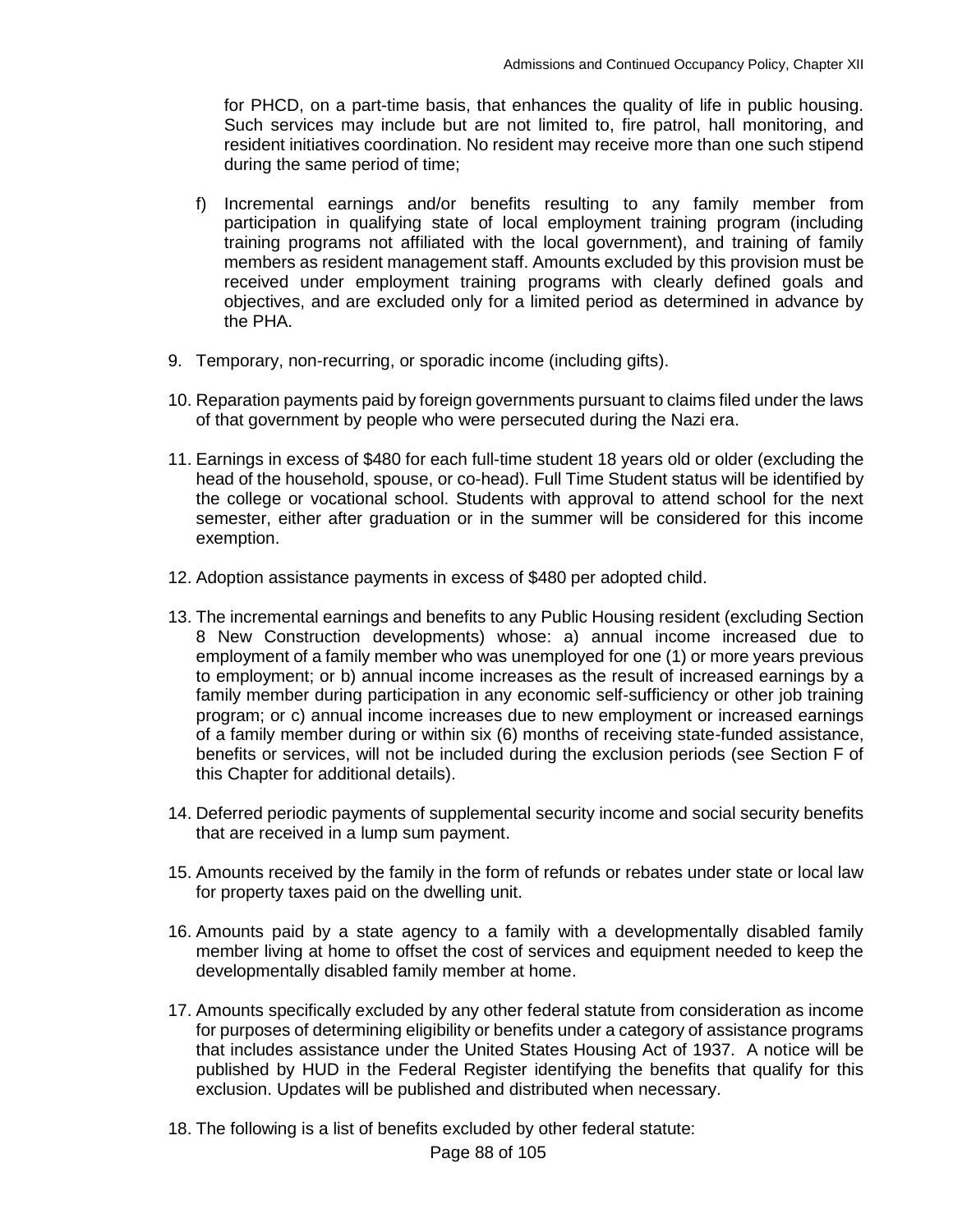- a) The value of the allotment provided to an eligible household for coupons under the Food Stamp Act of 1977 [7 USC § 2017 (h)];
- b) Payments to volunteers under the Domestic Volunteer Service Act of 1973 [42 USC § 5044 (g), 5088].Examples of programs under this Act include but are not limited to:
	- The Retired Senior Volunteer Program (RSVP), Foster Grandparent Program (FGP), Senior Companion Program (SCP), and the Older American Committee Service Program;
	- National Volunteer Antipoverty Programs such as VISTA, Peace Corps, Service Learning Program, and Special Volunteer Programs;
	- Small Business Administration Programs such as the National Volunteer Program to Assist Small Business and Promote Volunteer Service to Persons with Business Experience, Service Corps of Retired Executives (SCORE), and Active Corps of Executives (ACE).
- c) Payments received under the Alaska Native Claims Settlement Act [43 USC §.1626 (a)];
- d) Income derived from certain sub marginal land of the United States that is held in trust for certain Indian tribes [(25 USC § 459(e)];
- e) Payments or allowances made under the Department of Health and Human Services' Low-Income Home Energy Assistance Program [42 USC § 8624 (f)];
- f) Payments received under programs funded in whole or in part under the Job Training Partnership Act [29 USC § 1552 (b)] ;
- g) Income derived from the disposition of funds of the Grand River Band of Ottawa Indians [Pub. L. 94-540, 90 State 2503-04];
- h) The first \$2,000 of per capita shares received from judgment funds awarded by the Indian Claims Commission or the Court of Claims (25 USC § 1407-08), or from funds held in trust for an Indian Tribe by the Secretary of Interior [25 USC § 117(b), 1407]; and
- i) Amounts of scholarships funded under Title IV of the Higher Education Act of 1965 including awards under the Federal work-study program or under the Bureau of Indian Affairs student assistance programs [20 USC § 1087 uu]. Examples of Title IV programs include but are not limited to: Basic Educational Opportunity Grants (Pell Grants), Supplemental Opportunity Grants, State Student Incentive Grants, College Work Study, and Byrd Scholarships;
- j) Payments received from programs funded under Title V of the Older Americans Act of 1965 [42 USC § 3056 (f)].Examples of programs under this act include but are not limited to: Senior Community Services Employment Program (CSEP), National Caucus Center on the Black Aged, National Urban League, Association National Pro Personas Mayores, National Council on Aging, American Association of Retired Persons, National Council on Senior Citizens, and Green Thumb;
- Page 89 of 105 k) Payments received after January 1, 1989 from the Agent Orange Settlement Fund or any other fund established in the In Re Agent Orange product liability litigation;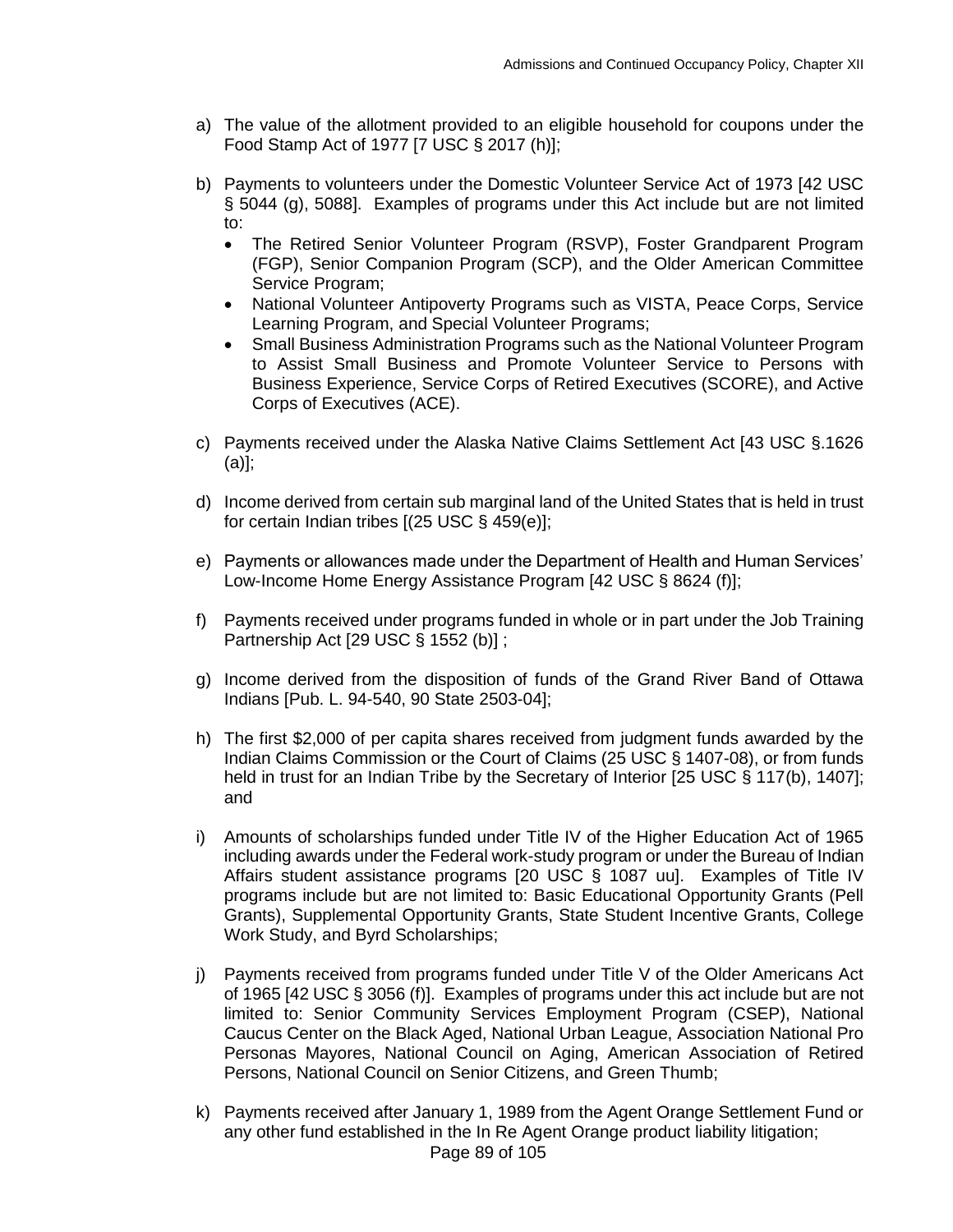- l) Payments received under the Maine Indian Claims Settlement Act of 1980 (Pub. L. 96- 420, 94 Stat. 1785);
- m) The value of any child care provided or arranged (or any amount received as payment for such care or reimbursement for costs incurred for such care) under the Child Care and Development Block Grant Act of 1990 (42 USC § 9858q);
- n) Earned income tax credit refund payments received on or after January 1, 1991 (26 USC § 32 (j));
- o) Payments by the Indian Claims Commission to the Confederated Tribes and Bands of Yakima Indian Nation or the Apache Tribe of Mescalero Reservation;
- p) Allowances, earnings and payments to AmeriCorps participants under the National and Community Service Act of 1990.

These exclusions may be amended from time to time as permitted or required by the federal regulations.

# **C. Anticipating Annual Income**

If it is not feasible to anticipate income for a 12-month period, PHCD may use the annualized income anticipated for a shorter period. For example, this method would be used for teachers who are only paid for ten (10) months, or for tenants receiving unemployment compensation.

## **D. Adjusted Income**

Adjusted Income is the income upon which rent is based. Adjusted income means Annual Income less the following deductions and exemptions:

- 1. For all Families
	- a) Child Care Expenses A deduction of amounts anticipated to be paid by the family for the care of children under 13 years of age for the period for which Annual Income is computed, but only when such care is necessary to enable a family member to be gainfully employed, to seek employment or to further their education. Amounts deducted must be unreimbursed expenses and shall not exceed: (1) the amount of income earned by the family member released to work; or (2) an amount determined to be reasonable by PHA when the expense is incurred to permit education or to seek employment.
	- b) Dependent Deduction An exemption of \$480 for each member of the family residing in the household, other than the head of household, co-head or spouse, live-in aide, foster adult or foster child, who is under 18 years of age or who is 18 years of age or older and disabled, or a full-time student.
	- c) Work-related Disability Expenses A deduction of un-reimbursed amounts paid for attendant care or auxiliary apparatus expenses for family members with disabilities where such expenses are necessary to permit a family member(s), including the disabled member, to be employed. In no event may the amount of the deduction exceed the employment income earned by the family member(s) freed to work. Equipment and auxiliary apparatus may include but are not limited to: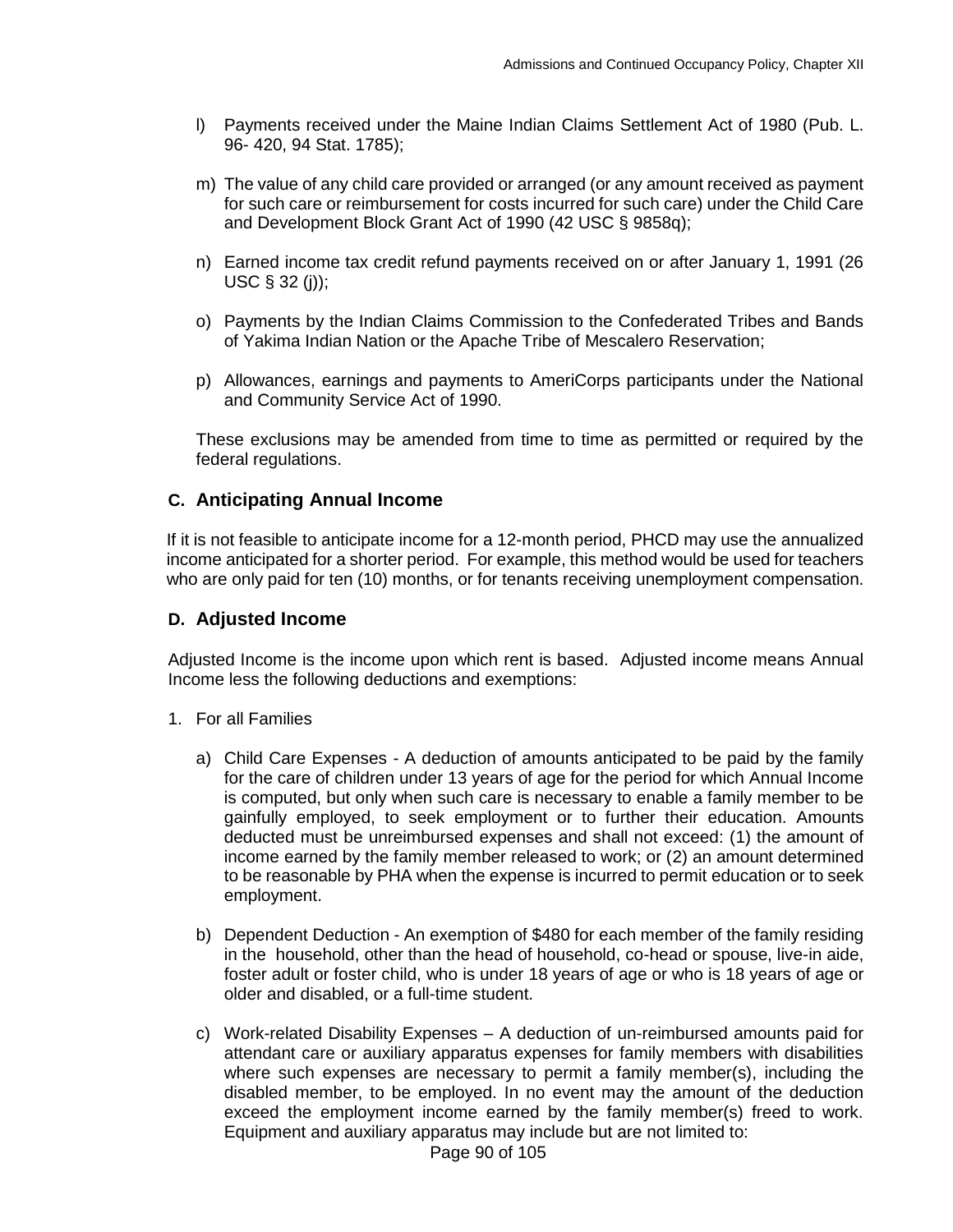- Wheelchairs
- Lifts
- Reading devices for the visually impaired
- Equipment added to cars and vans to permit their use by the disabled family member.
- Included would be the annualized cost differential between a car and the cost of a van required by the family member with disabilities.
- d) For non-elderly families and elderly or disabled families without medical expenses: the amount of the deduction equals the cost of all un-reimbursed expenses for workrelated disability expense less (3%) of annual income, provided the amount so calculated does not exceed the employment income earned.
- e) For elderly or disabled families with medical expenses: the amount of the deduction equals the cost of all unreimbursed expenses for work-related disability expense less 3% of annual income (provided the amount so calculated does not exceed the employment income earned) plus medical expenses as defined below.
- 2. For Elderly and Disabled Families only
	- a) Medical Expense Deduction A deduction of unreimbursed medical expenses, including insurance premiums, anticipated for the period for which annual income is computed. Medical expenses include but are not limited to:
		- Services of physicians and other health care professionals
		- Services of health care facilities
		- Health insurance premiums (including the cost of Medicare)
		- Prescription and non-prescription medicines
		- Transportation to and from treatment
		- Dental expenses
		- Eyeglasses
		- Hearing aids and batteries
		- Attendant care (unrelated to employment of family members),
		- Payments on accumulated medical bills.
		- Effective June 1, 2004 and while in effect, for residents who have the Medicare Prescription Drug Discount Card, consider the market (pre-discount) price of eligible drugs, not the discounted price.
		- Enrollment fee (up to \$30) of the Medicare Prescription Drug Discount Card program, if not paid by Medicare. (PIH Notice 2004-11).
	- b) To be considered by PHA for the purpose of determining a deduction from income, the expenses claimed must be verifiable.
	- c) For elderly or disabled families without work-related disability expenses: The amount of the deduction shall equal total medical expenses less 3% of annual income.
	- d) For elderly or disabled families with both work-related disability expenses and medical expenses: the amount of the deduction is calculated as described in paragraph D (1) (c) above.
- 3. Elderly/Disabled Household Exemption An exemption of \$400 per household. See definition in Appendix I of this ACOP.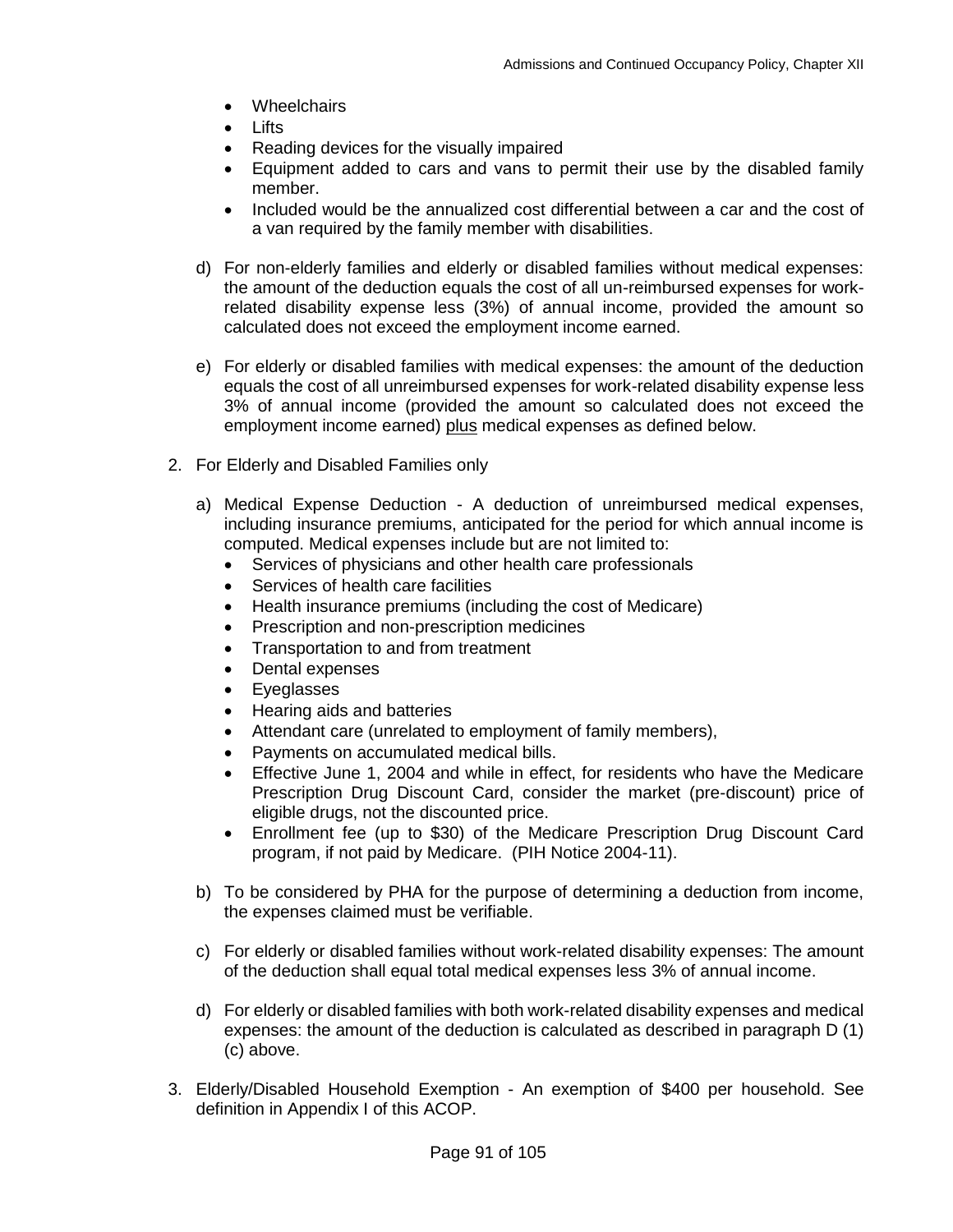# **E. Assets**

PHCD may implement changes published in the Final Rule of the Streamlining Administrative Regulations (Docket No. FR5743-F-03) effective April 7, 2016, regarding the family declaration of assets under \$5,000.

- 1. Assets Include:
	- a) Amounts in savings and checking accounts.
	- b) Stocks, bonds, savings certificates, money market funds and other investment accounts.
	- c) Equity in real property or other capital investments. Equity is the estimated current market value of the asset less the unpaid balance on all loans secured by the asset and reasonable costs (such as broker fees) that would be incurred in selling the asset.
	- d) The cash value of trusts that are available to the household.
	- e) IRA, Keogh and similar retirement savings accounts, even though withdrawal would result in a penalty.
	- f) Contributions to company retirement/ pension funds that can be withdrawn without retiring or terminating employment.
	- g) Assets, which, although owned by more than one person, allow unrestricted access by the applicant.
	- h) Lump sum receipts such as inheritances, capital gains, lottery winnings, insurance settlements, and other claims, deferred SSI and Social Security payments paid in a lump sum.
	- i) Personal property held as an investment such as gems, jewelry, coin collections, antique cars, etc.
	- j) Cash value of life insurance policies.
	- k) Assets disposed of for less than fair market value during two years preceding certification or reexamination.
- 2. Exclusions from Assets:
	- a) Necessary personal property, except as noted in Section (E)(1)(i) above.
	- b) Interest in Indian Trust lands.
	- c) Assets that are a part of an active business or farming operation. Rental properties are considered personal assets held as an investment rather than business assets unless real estate is the family's main occupation.
	- d) Assets not accessible to the family and which provide no income for the family.
	- e) Vehicles especially equipped for the handicapped.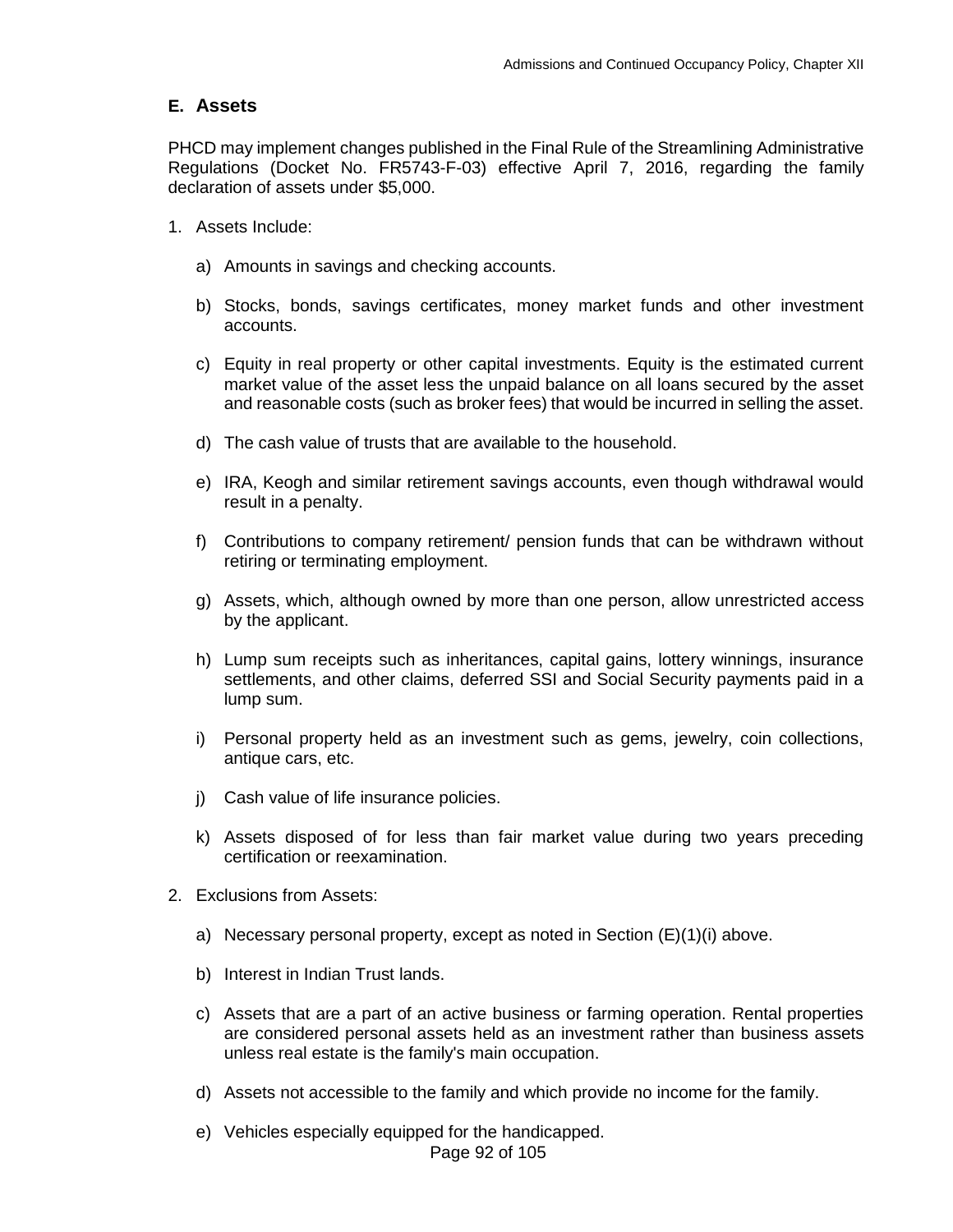f) Equity in owner-occupied cooperatives and manufactured homes in which the family lives.

# **F. Computation of Rent**

- 1. The first step in computing rent is to determine each family's Total Tenant Payment (TTP). If the family is occupying a unit that has tenant-paid utilities, the utility allowance is subtracted from the TTP. The result of this computation, if a positive number, is the tenant rent. If the TTP less the utility allowance is a negative number, the result is the utility reimbursement, which is paid to the tenant.
- 2. TTP is the highest of:
	- a) 30% of adjusted monthly income; or
	- b) 10% of monthly income; but never less than the
	- c) Minimum Rent; and never more than the
	- d) Flat Rent, if chosen by the family (where applicable)
- 3. Tenant rent is computed by subtracting the utility allowance for tenant supplied utilities (if applicable) from the TTP. In developments where PHCD pays all utility bills directly to the utility supplier, tenant rent equals TTP.
- 4. The minimum rent shall be \$50 per month; however, a hardship exemption shall be granted to residents who can document that they are unable to pay the \$50 because of a hardship. Refer to Chapter VII, Section B of this ACOP.
- 5. At initial certification and at each subsequent annual reexamination, the resident shall be offered a choice of paying either the income-based rent or the Flat Rent applicable to the unit they will be occupying.

# **G. Utility Reimbursements**

Where the utility allowance exceeds the total tenant payment of the family, the PHCD will provide a utility reimbursement payment through a Utility Reimbursement Card. Deposits to the Utility Reimbursement Card will be made monthly. If the family owes any sums to the PHCD or any other housing authority, the PHCD may use any utility reimbursement amount owed to the family as payment.

The PHCD, at its discretion and as deemed operationally feasible may make utility reimbursement payments directly to the utility company. Such direct payment shall not require the family's consent; however, PHCD shall inform the family immediately upon its decision to make payments directly.

# **H. Earned Income Disallowance**

The Earned Income Disallowance (EID) is the exclusion from the calculation of the family's income, the income increase attributable to new employment or increased earnings, over the income received prior to qualifying for the disallowance.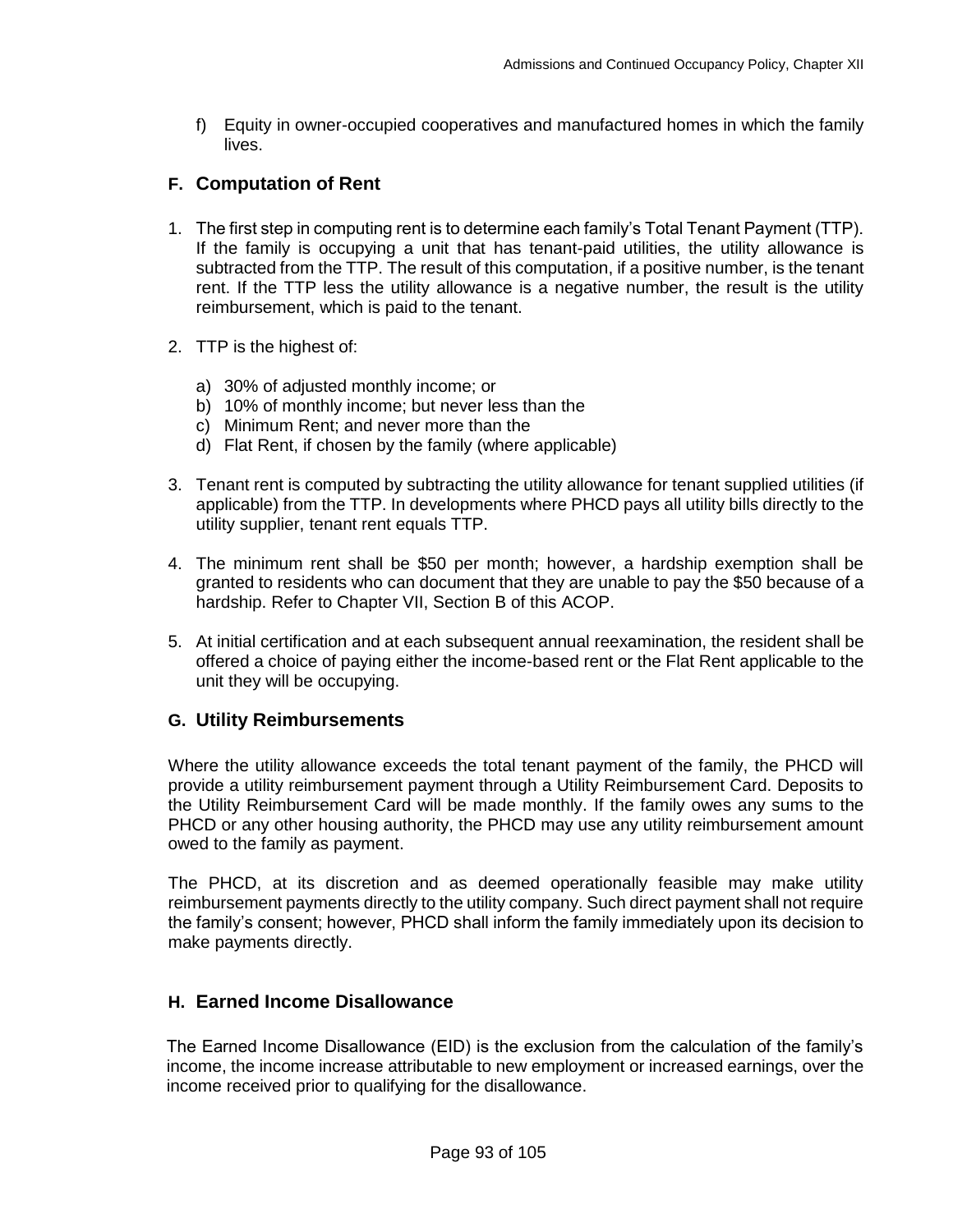PHCD has included in this ACOP the Final Rule of the Streamlining Administrative Regulations (Docket No. FR5743-F-03) effective April 7, 2016, regarding the reduction EID benefits to a lifetime limit over a straight 24-month period beginning on or after May 9, 2016 (24 CFR § 960.255). This change does not apply to residents receiving EID prior the effective date of this regulation.

- 1. The EID applies to any Public Housing resident whose:
	- a) annual income increases due to employment of a family member who was unemployed for one (1) or more year previous to employment; or
	- b) annual income increases as the result of increased earnings by a family member during participation in any economic self-sufficiency or other job training program; or
	- c) annual income increases due to new employment or increased earnings of a family member during or within six (6) months of receiving state funded assistance, benefits or services.
- 2. For purposes of the EID, the following definitions apply:
	- a) State-funded assistance, benefits or services means any state program for temporary assistance for needy families funded under Part A of Title IV of the Social Security Act, as determined by PHCD in consultation with the local agencies administering Temporary Assistance for Needy Families (TANF) and Welfare-to-Work programs. The TANF program is not limited to monthly income maintenance, but also includes such benefits and services as one -time payments, wage subsidies and transportation assistance – provided that the total amount over a six-month period is at least \$500.
	- b) During the 12-month period beginning when the member first qualifies for a disallowance, PHCD must exclude from annual income any increase in income as a result of employment. For the 12 cumulative months following the first exclusion period, 50% of the income increase shall be excluded.
	- c) The disallowance of increased income under this section is only applicable to current residents and will not apply to applicants who have begun working prior to admission, unless their earnings are less than would be earned working ten (10) hours per week at minimum wage, under which they qualify as unemployed.
	- d) To qualify for EID, the resident must have been previously unemployed, The definition of "previously unemployed" also includes a person who has earned not more than could be earned working ten (10) hours per week for 50 weeks at the established minimum wage.
- 3. Lifetime Limit
	- a) 24-Month Period

The 24-month lifetime limitation applies to residents starting EID on or after May 9, 2016. This lifetime limitation shall be provided for a straight 24-month period (consecutive 12 months at 100% disallowance followed by the second and final consecutive 12 months at 50% disallowance with a fixed start and end date, irrespective of whether a family maintains continual employment).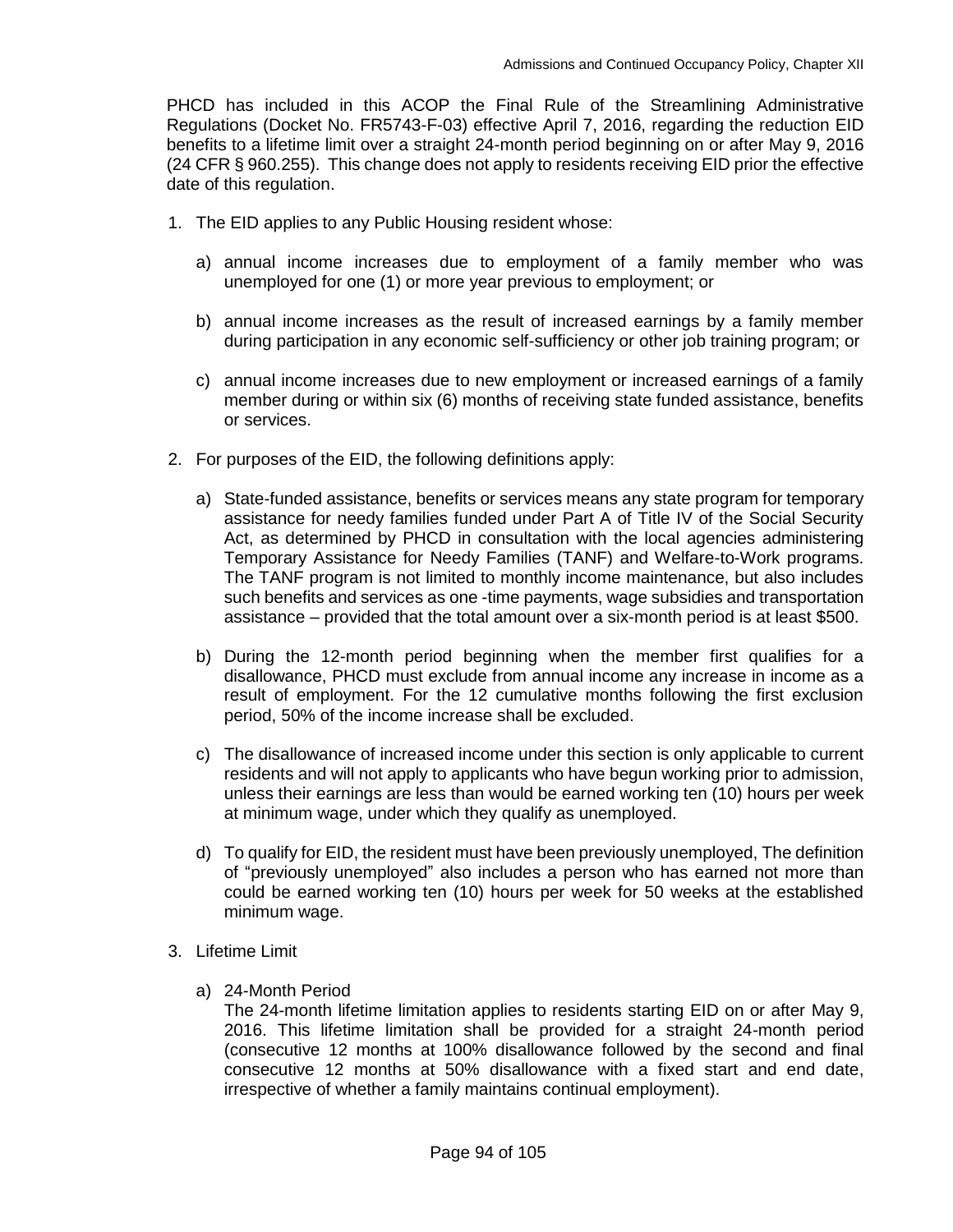b) 48-Month Period

The 48-month lifetime limitation applies to residents receiving EID prior to May 9, 2016 (24 CFR, § 960.255(b)(4)). EID can be stretched out by temporarily stopping the clock when the resident becomes unemployed and restarting the clock upon reemployment within the applicable lifetime limit.

- 4. The periods of income disallowance are as follows:
	- a) 100% disallowance of increased earnings: The initial 12-month cumulative full exclusion period begins on the date the qualifying family member experiences an increase in income attributable to employment or increased earnings. For tracking and administrative purposes, PHCD can begin the EID on the first day of the month following the effective date of employment.
	- b) 50% disallowance of increased earnings: The second 12-month cumulative exclusion period begins after the initial period ends.
	- c) Each family member is entitled to a separate EID benefit. However, each family member is entitled to such benefit only once per lifetime and applicable period limit.

# **I. Rent Collection**

Clients are mailed a monthly rent statement listing any transactions processed that month and indicating the balance due. PHCD has initiated the following rent payment options for its residents:

- 1. Check, money order, or cashier's check mailed by the resident directly to the PHCD lockbox together with the payment stub from the rent statement for processing; or
- 2. Authorized direct debit from resident's checking or savings account; or
- 3. Online payment through major credit card;
- 4. Cash will not be accepted. Payments of any kind will not be accepted at the site offices.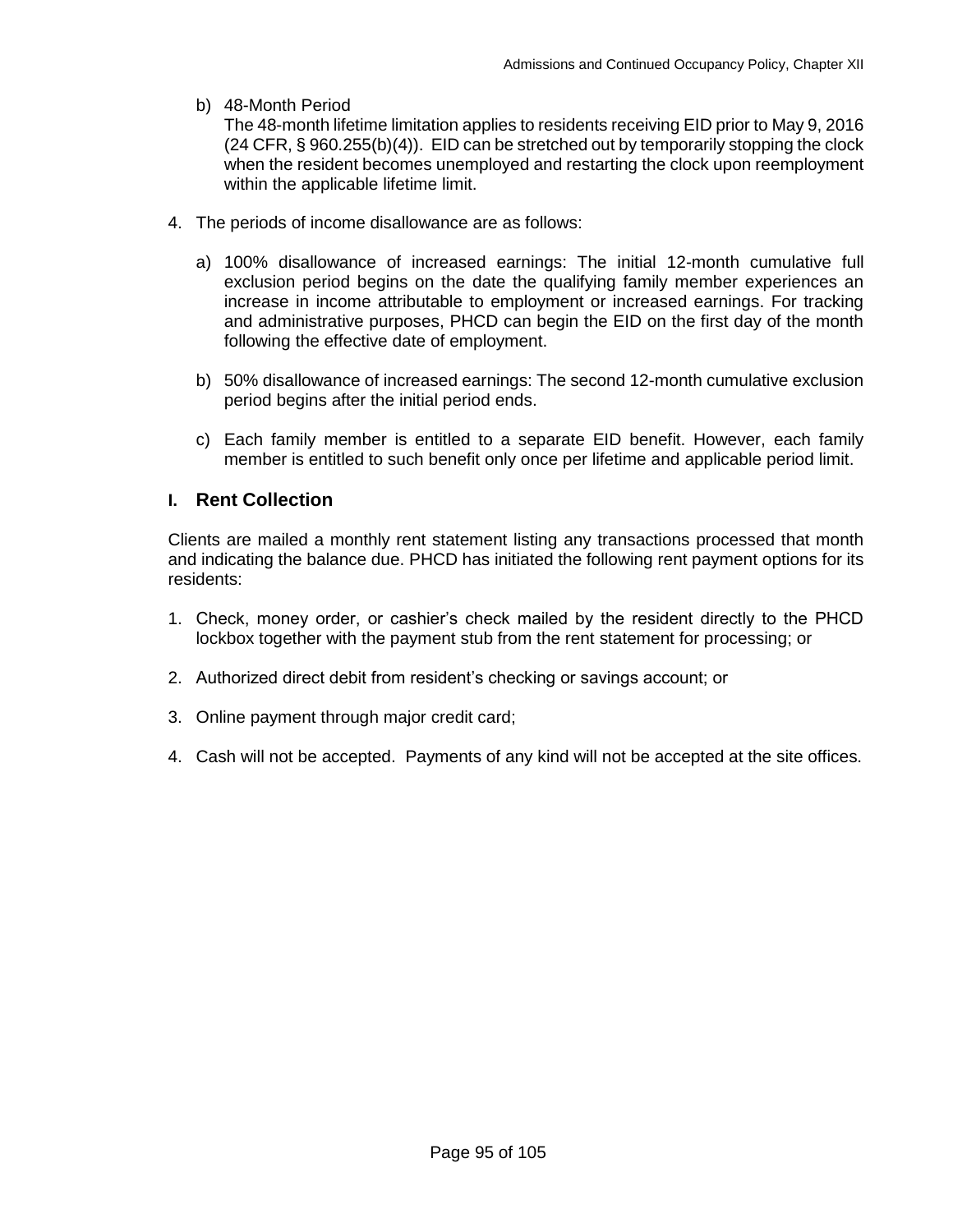# **XIII. Fair Housing and Equal Opportunity**

## **A. Non-discrimination Policy**

- 1. PHCD complies with all federal, state, and local antidiscrimination laws including, but not limited to: the Fair Housing Act; Section 504 of the Rehabilitation Act of 1973; and the Americans with Disabilities Act.
- 2. No person shall, on the basis of race, color, sex, religion, national or ethnic origin, familial status, marital status, status as a victim of domestic violence, dating violence, sexual assault, or stalking, actual or perceived sexual orientation, gender identity or gender expression, ancestry, age, pregnancy, disability, or source of income be excluded from participation in, be denied the benefits of, or be otherwise subjected to discrimination under programs operated and/or funded by PHCD.
- 3. PHCD prohibits inquiries regarding actual or perceived sexual orientation, gender identity or gender expression, which includes but is not limited to whether a person is transgendered.
- 4. PHCD will provide applicants and participants with federal/state/local information regarding discrimination and any recourse available to them if they believe they may be victims of discrimination.
- 5. PHCD will display the Fair Housing poster at PHCD, Public Housing and Section 8 New Construction site offices. Upon eligibility determination, applicants will be provided with the Housing Discrimination Complaint form and information pertaining to procedures to be followed if the applicant believes they have experienced illegal discrimination.

## **B. Processing Non-Discrimination Complaints and Reasonable Accommodation Requests**

- 1. All applicable Fair Housing Information and Discrimination Complaint forms will be made available at PHCD's 504/ADA Coordinator's office and/or by the 504/ADA Coordinator mailing copies of information to person requesting same. In addition, all appropriate written information and advertisements will contain the appropriate written information, and advertisements will contain the appropriate Equal Opportunity language and logo.
- 2. PHCD's 504/ADA Coordinator will assist any family that believes they have been discriminated against by providing copies of the federal and local housing discrimination forms and the addresses of the applicable offices. In addition, PHCD's 504/ADA Coordinator will facilitate conciliation of discrimination complaints upon the request of complainants (see Appendix I- Definitions), to the greatest extent feasible.
- 3. PHCD will cooperate with HUD in conducting monitoring and compliance reviews and complaint investigations, pursuant to all applicable civil rights statutes and regulations, Executive Orders, and all civil rights related program requirements.
- 4. Reasonable accommodation requests are processed through the 504/ADA Coordinator's office (refer to Section E of this Chapter).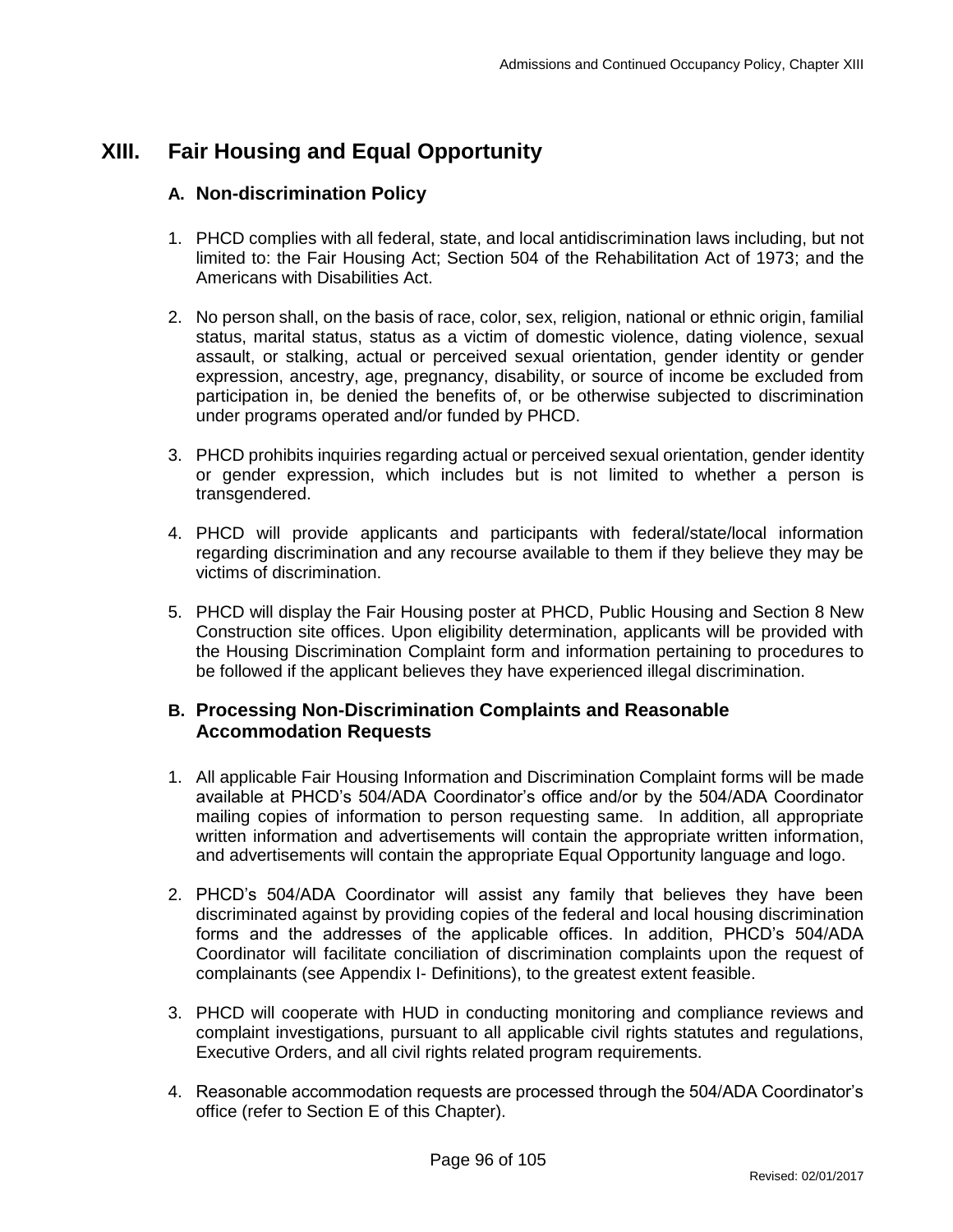# **C. Effective Communication Policy**

PHCD has an Effective Communication Policy to ensure effective communication with applicants, residents, program participants, employees, and people with disabilities. Such policy is Appendix II of this ACOP.

# **D. Emergency Evacuation Assistance Program Procedures**

In case of emergency, PHCD will take all necessary steps to address specific needs of its residents in consistency with the Miami-Dade County Emergency Evacuation Assistance Program, as described in Appendix III of this ACOP.

Additionally, PHCD's Emergency Management Manual will continue to be reviewed to ensure that it contains all necessary provisions required for people with disabilities in emergency conditions.

# **E. Reasonable Accommodation Policy and Procedures**

PHCD's Reasonable Accommodation Policy and Procedures, as referenced through this ACOP, is Appendix IV of this ACOP.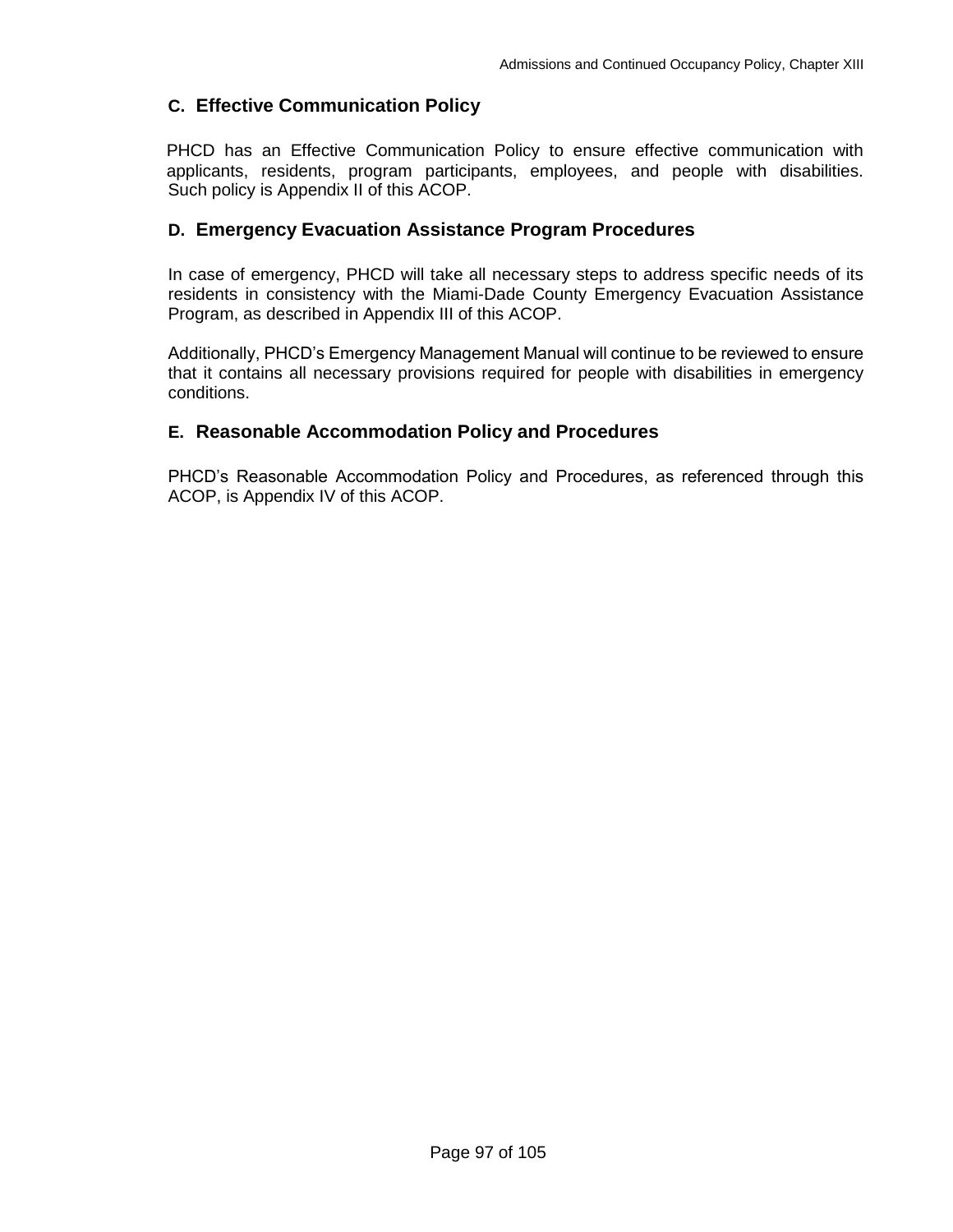# **XIV. Violence Against Women Act (VAWA)**

# **A. Overview**

Under the 2013 reauthorization of the Violence Against Women Act (VAWA) and Miami-Dade County Resolution No. R-644-12, PHCD is required to implement internal policies to include provisions for protection of victims of domestic violence, dating violence, sexual assault or stalking, regardless of sex, gender identity, gender expression or actual or perceived sexual orientation. For definitions of terms under this chapter, refer to Appendix I of this ACOP.

# **B. Notification of Occupancy Rights under VAWA**

PHCD provides applicants and residents with the HUD form 5380, *Notice of Occupancy Rights under the Violence Against Women Act* form, that explains the VAWA protections, including the right to confidentiality, and any limitations on those protections.

PHCD also provides applicants and residents with HUD form 5382, *Certification of Domestic Violence, Dating Violence, Sexual Assault, Stalking or Alternate Documentation* form to be completed by the victim to document that the applicant or resident is a victim of domestic violence, dating violence, sexual assault, or stalking.

The Lease, Lease addendum, or tenancy addendum, as applicable, shall include a description of specific protections afforded to the victims of domestic violence, dating violence, sexual assault or stalking.

# **C. Protections Provided Under the VAWA**

VAWA provides specific protections for victims of domestic violence, dating violence, sexual assault or stalking.

- 1. VAWA provides that PHCD may not deny admission or assistance to an applicant on the basis or as a direct result of the fact that the person has been a victim of domestic violence, dating violence, sexual assault or stalking if the applicant otherwise qualifies for admission or assistance.
- 2. Provides that PHCD may not terminate the Lease of a family that moves out of the dwelling unit in violation of the Lease, with or without prior notification to PHCD, if the move occurred to protect the health or safety of a family member who is or has been the victim of domestic violence, dating violence, sexual assault or stalking and who reasonably believed they were imminently threatened by harm from further violence if they remained in the unit.
- 3. Provides that an incident or incidents of actual or threatened domestic violence, dating violence, sexual assault or stalking may not be construed either as a serious or repeated lease violation by the victim or as good cause to terminate the Lease of the victim.
- 4. Provides that criminal activity directly related to domestic violence, dating violence, sexual assault or stalking may not be construed as cause for terminating the Lease of a resident if a member of the resident's household, a guest, or another person under the resident's control is the one engaging in the criminal activity and the resident or affiliated individual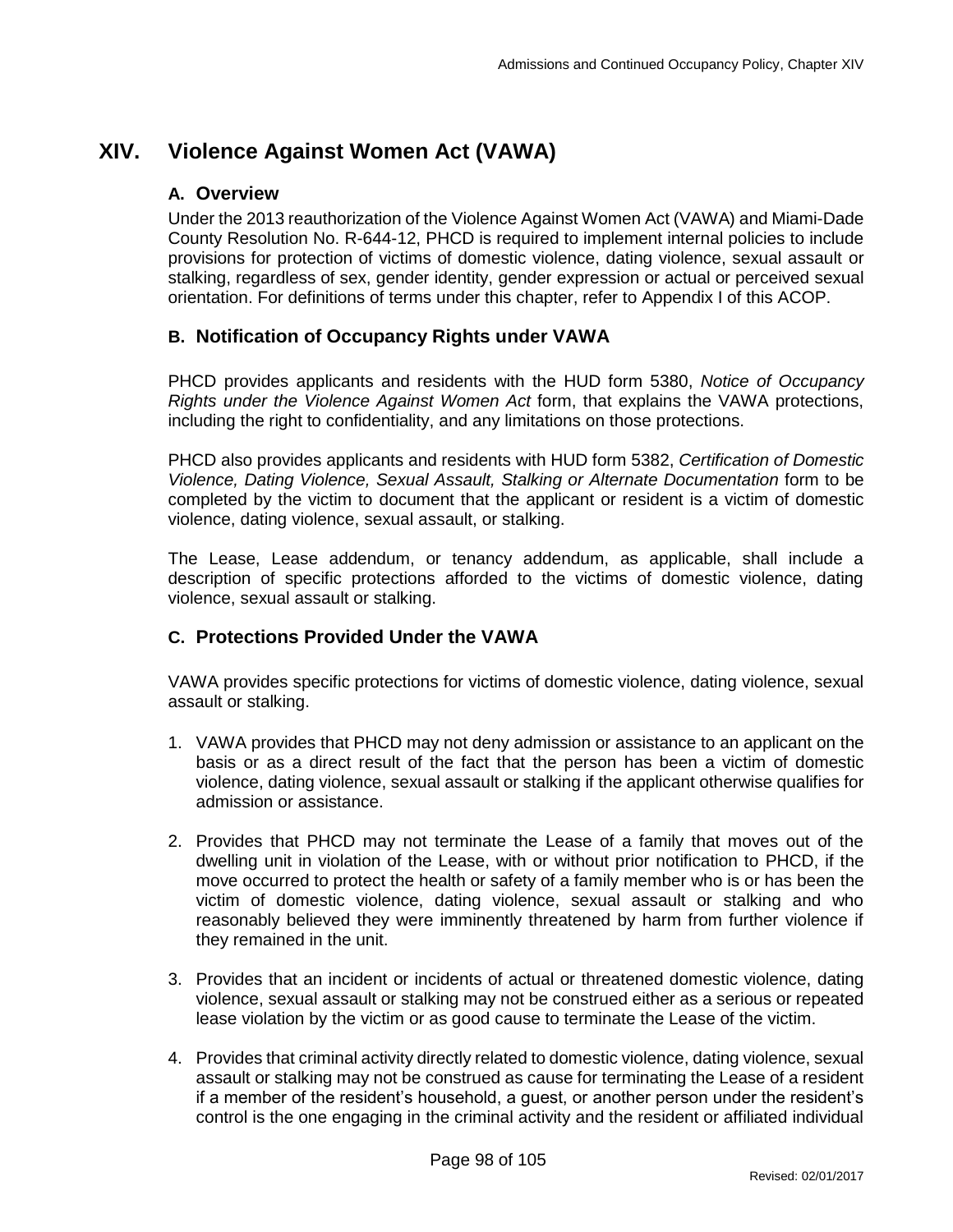or other individual is the actual or threatened victim of the domestic violence, dating violence, sexual assault, or stalking.

5. Provides PHCD with the authority to terminate the Lease to any resident or lawful occupant who engages in criminal acts of physical violence against family members or others without terminating assistance to, or otherwise penalizing, the victim of the violence.

### **D. Limitations of VAWA Protections**

- 1. Nothing in this section limits the authority of PHCD, when notified of a court order, to comply with respect to the rights of access or control of property, including civil projection orders issued to protect a victim of domestic violence, dating violence, sexual assault or stalking, or the distribution of property among household members.
- 2. Nothing in this section limits any available authority of PHCD to evict or terminate assistance to a resident or tenant for any violation not premised on an act of domestic violence, dating violence, sexual assault, or stalking that is in question against the tenant or an affiliated individual of the tenant. However, PHCD must not subject the tenant, who is or has been a victim of domestic violence, dating violence, sexual assault, or stalking, or is affiliated with an individual who is or has been a victim of domestic violence, dating violence, sexual assault, or stalking to a more demanding standard than other tenants in determining whether to evict or terminate assistance.
- 3. Nothing in this section limits the authority of PHCD to issue a termination of lease or evict a tenant if PHCD can demonstrate an actual and imminent threat to other tenants or those employed at or providing service to property or site would be present if that tenant or lawful occupant is not evicted or terminated from assistance. In this context, words, gestures, actions, or other indicators will be considered an "actual and imminent threat" if they meet the standards provided in the definition of "actual and imminent threat" in Appendix I of this ACOP.
- 4. Any termination of lease or eviction, as provided in paragraph D(2) of this section should be utilized only when there are no other actions that could be taken to reduce or eliminate the threat, including, but not limited to, transferring the victim to a different unit, barring the perpetrator from the property or site, contacting law enforcement to increase police presence or develop other plans to keep the property safe, or seeking other legal remedies to prevent the perpetrator from acting on a threat. Restrictions predicated on public safety cannot be based on stereotypes, but must be tailored to particularized concerns about individual residents.

## **E. Evidence Required as Proof of Domestic Violence, Dating Violence, Sexual Assault or Stalking**

1. When confronted with cases of domestic violence, dating violence, sexual assault or Stalking, PHCD must provide the alleged victim with HUD form 5382, *Certification of Domestic Violence, Dating Violence, Sexual Assault or Stalking and Alternate Documentation* and request that it be returned within 14 business days. PHCD may, but is not required, to extend the time period to submit the documentation with the approval of the division director or designee. In response to this request, the resident may complete HUD form 5382 or provide one of the following types of third party documentation: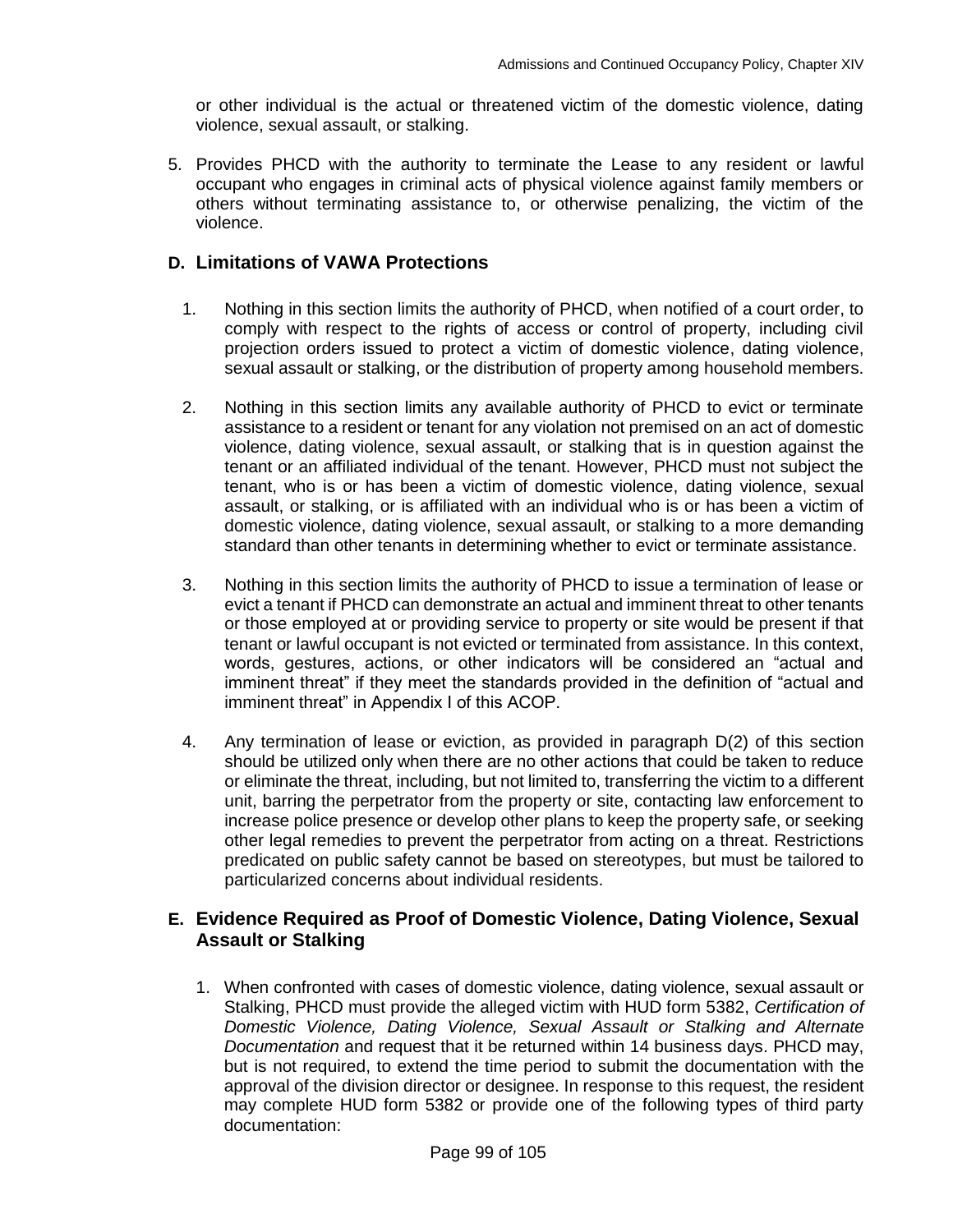- a) Court records (e.g., restraining and civil protection orders) or statements from a judge or other court officials;
- b) Medical records or statements from mental health professionals or medical professionals from whom the victim sought assistance in addressing domestic violence, dating violence, sexual assault, or stalking;
- c) Police reports or statements (e.g., records of police visits to the victim's address or telephone calls, which may include telephone calls to the police registering a complaint, a log of police runs made to the residence, and copies of all tapes and reports written by officers responding to a call);
- d) Reports or statements signed by workers (collectively, "processionals") from a domestic violence shelter or domestic violence program attesting to the time the victim spent in the shelter and the correlation to the incidents of abuse;
- e) Statements signed by a clergy or social worker, other employee, agent, or volunteer of an administrative agency, social service agency, victim service provider, domestic violence program, clergy, counselor, or attorney (collectively, "professional") from whom the victim sought assistance in addressing domestic violence, dating violence, sexual assault, or stalking.
- f) Other credible evidence as corroborated by law enforcement or domestic violence providers.

Statements signed by above-mentioned professionals must specify, under penalty of perjury, that the professional believes the incident or incidents of domestic violence occurred and meet the definition of domestic violence, dating violence, sexual assault, or stalking. Same statements must also be signed by the victim.

- 2. Conflicting Evidence
	- a) If PHCD receives conflicting evidence that an incident of domestic violence, dating violence, sexual assault or stalking has been committed (such as certification forms from two or more members of a household each claiming to be a victim and naming one or more of the other petitioning household members as the abuser or perpetrator), PHCD may request third-party documentation from victims in order to resolve the conflict.
	- b) The victim must provide the third party documentation within 30 days. If the victim fails or refuses to provide third-party documentation where there is conflicting evidence, PHCD does not have to provide the victim with the protections contained in this policy.

## **F. Considerations for Victims of Domestic Violence, Dating Violence, Sexual Assault or Stalking**

PHCD must consider:

1. The nature and severity of each case while exercising discretion on whether or not family members or their guests pose an actual **and** imminent threat to the health, safety, or right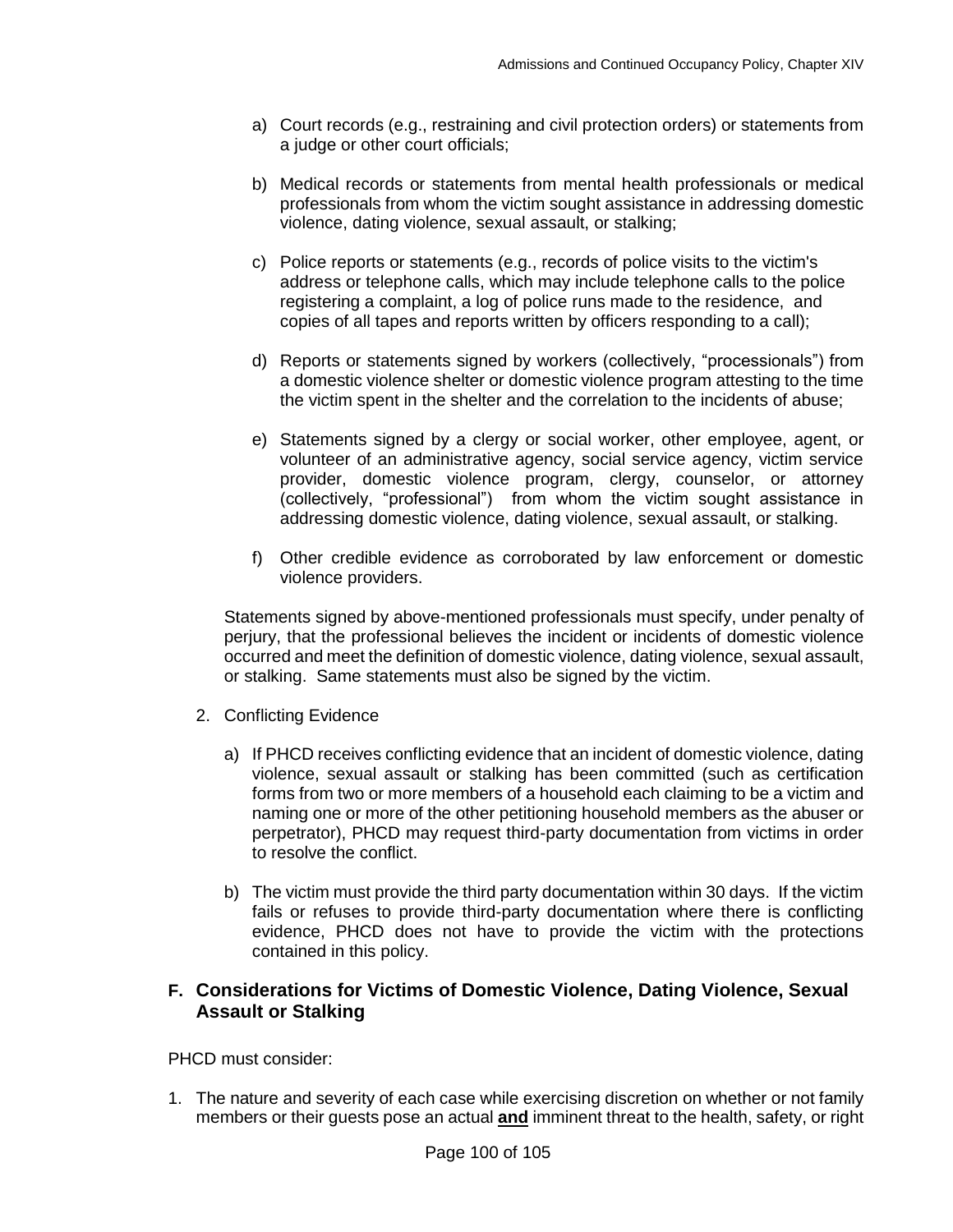to peaceful enjoyment of the premises by others. Any eviction or termination of assistance taken on this basis should only be used when there are no other actions that can be taken to reduce or eliminate the threat, including but not limited to:

- a) Transferring the victim
- b) Barring the perpetrator from the property
- c) Lease bifurcation
- d) Contacting law enforcement
- 2. Undertaking whatever actions permissible and feasible under PHCD's programs to assist victims of domestic violence, dating violence, sexual assault, or stalking (e.g., bear the cost of the transfer, the possible issuance of a Section 8 voucher, etc.), subject to availability of funding and resources and approval from PHCD Director.
- 3. Removing the perpetrator of domestic violence from the Lease, while the remaining family members stay in the assisted unit, upon approval of the division director or designee.
- 4. The effects of denial or termination of assistance on other family members who were not involved in the offense.
- 5. The conditions barring the culpable household member from residing in or visiting the unit.
- 6. The circumstances relevant to an eviction or termination of tenancy based on the extent to which the person has shown personal responsibility to prevent the offending action, and the time that has elapsed since their arraignment for that crime.
- 7. The range of evidence as proof of domestic violence, dating violence, sexual assault or stalking, which may include, but is not limited to victim's statement, testimony or affidavit outlining the facts of the violence or cruelty in each incident, utilizing form HUD-5382.

# **G. Emergency Transfer Plan**

- 1. PHCD is concerned about the safety of its tenants, and such concern extends to tenants who are victims of domestic violence, dating violence, sexual assault or stalking. In accordance with the Violence Against Women Act (VAWA), PHCD allows tenants who are victims of domestic violence, dating violence, sexual assault, or stalking to request an emergency transfer from the tenant's current unit to another unit.
- 2. The ability to request a transfer is available regardless of sex, gender identity, gender expression, or actual or perceived sexual orientation. The ability of PHCD to honor such request for tenants currently receiving assistance, however, may depend upon a preliminary determination that the tenant is or has been a victim of domestic violence, dating violence, sexual assault, or stalking, and on whether PHCD has another dwelling unit that is available and is safe to offer the tenant for temporary or more permanent occupancy.
- 3. This plan identifies tenants who are eligible for an emergency transfer, the documentation needed to request an emergency transfer, confidentiality protections, how an emergency transfer may occur, and guidance to tenants on safety and security. This plan is based on a model emergency transfer plan published by the U.S. Department of Housing and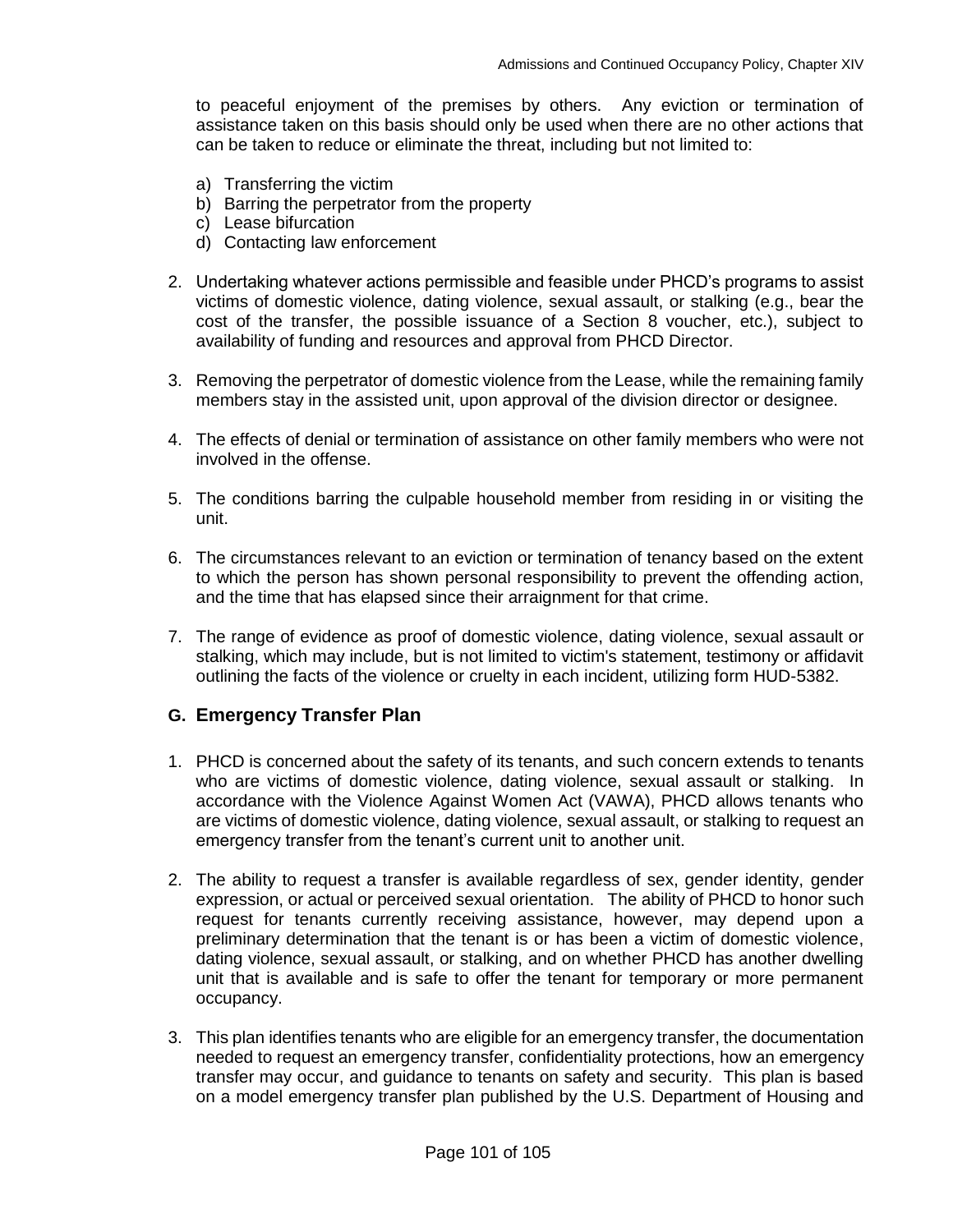Urban Development (HUD), the Federal agency that oversees that PHCD is in compliance with VAWA.

#### 4. **Eligibility for Emergency Transfers**

- a) A tenant who is a victim of domestic violence, dating violence, sexual assault, or stalking is eligible for an emergency transfer under the following conditions:
	- If the tenant reasonably believes that there is a threat of imminent harm from further violence if the tenant remains within the same unit that the tenant is occupying; or
	- If the tenant is a victim of sexual assault, the tenant may also be eligible to transfer if the sexual assault occurred on the premises within the 90-calendar-day period preceding a request for an emergency transfer.
- b) A tenant requesting an emergency transfer must expressly request the transfer in accordance with the procedures described in this plan.
- c) Tenants who are not in good standing may still request an emergency transfer if they meet the eligibility requirements in this section.

#### 5. **Emergency Transfer Request Documentation**

- a) To request an emergency transfer, the tenant shall notify PHCD's management office and submit a written request for a transfer. PHCD will provide reasonable accommodations to this policy for individuals with disabilities. The tenant's written request for an emergency transfer should include either:
	- A statement expressing that the tenant reasonably believes that there is a threat of imminent harm from further violence if the tenant were to remain in the same dwelling unit assisted under PHCD's program; or
	- If applicable, a statement that the tenant was a sexual assault victim and that the sexual assault occurred on the premises during the 90-calendar-day period preceding the tenant's request for an emergency transfer.

#### 6. **Confidentiality**

- a) The information under the *Certification of Domestic Violence, Dating Violence, Sexual Assault or Stalking and Alternate Documentation* form will remain confidential and will be used by PHCD only to provide the victims with the exceptions and protections under VAWA.
- b) PHCD must ensure that private information of victims of domestic violence, dating violence, sexual assault or stalking is protected in accordance with VAWA requirements.
- c) PHCD and/or its designee will keep confidential any information that the tenant submits in requesting an emergency transfer, and information about the emergency transfer, unless the tenant gives PHCD written permission to release the information on a time limited basis, or disclosure of the information is required by law or required for use in an eviction proceeding or hearing regarding termination of assistance from the covered program. This includes keeping confidential the new location of the dwelling unit of the tenant, if one is provided, from the person(s) that committed an act(s) of domestic violence, dating violence, sexual assault, or stalking against the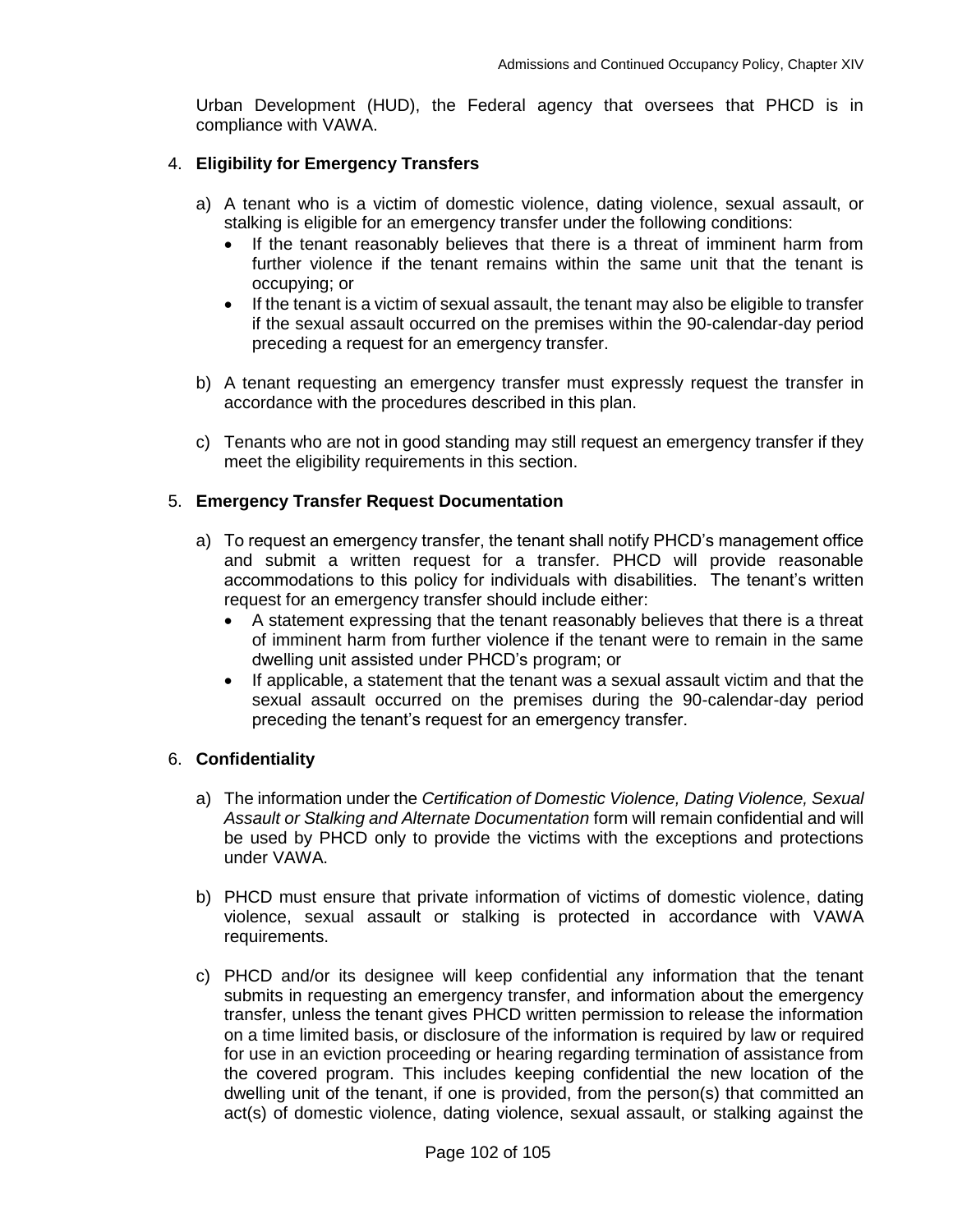tenant. See the *Notice of Occupancy Rights under the Violence Against Women Act* form for more information about PHCD's responsibility to maintain the confidentiality of information related to incidents of domestic violence, dating violence, sexual assault, or stalking.

### 7. **Emergency Transfer Timing and Availability**

- a) PHCD and/or its designee cannot guarantee that a transfer request will be approved or how long it will take to process a transfer request. PHCD and/or its designee will, however, act as quickly as possible to move a tenant who is a victim of domestic violence to another unit, subject to availability and safety of a unit.
- b) If a tenant reasonably believes a proposed transfer would not be safe, the tenant may request a transfer to a different unit. If a unit is available, the transferred tenant must agree to abide by the terms and conditions that govern occupancy in the unit to which the tenant has been transferred. PHCD may be unable to transfer a tenant to a particular unit if the tenant has not or cannot establish eligibility for that unit.
- c) If PHCD has no safe and available units for which a tenant who needs an emergency is eligible, PHCD will assist the tenant in identifying other housing providers who may have safe and available units to which the tenant could move. At the tenant's request, PHCD and/or its designee will also assist tenants in contacting the local organizations offering assistance to victims of domestic violence that are provided with HUD form 5380.

#### 8. **Safety and Security of Tenants**

- a) Pending processing of the transfer and the actual transfer, if it is approved and occurs, the tenant is urged to take all reasonable precautions to be safe.
- b) Tenants who are or have been victims of domestic violence are encouraged to contact the National Domestic Violence Hotline at 1-800-799-7233, or a local domestic violence shelter, for assistance in creating a safety plan. For persons with hearing impairments, that hotline can be accessed by calling 1-800-787-3224 (TTY).
- c) Tenants who have been victims of sexual assault may call the Rape, Abuse & Incest National Network's National Sexual Assault Hotline at 800-656-HOPE, or visit the online hotline at https://ohl.rainn.org/online/.
- d) Tenants who are or have been victims of stalking seeking help may visit the National Center for Victims of Crime's Stalking Resource Center at [https://www.victimsofcrime.org/our-programs/stalking-resource-center.](https://www.victimsofcrime.org/our-programs/stalking-resource-center)
- e) Tenants who are or have been a victim of domestic violence, dating violence, sexual assault or stalking will be provided with HUD form 5380 that includes a list of local organizations offering assistance to victims of domestic violence.

## **H. Lease Bifurcation**

1. PHCD may, in accordance with paragraph 2 of this section, bifurcate a lease, or remove a household member from a lease in order to evict, remove, terminate occupancy rights, or terminate assistance to such member who engages in criminal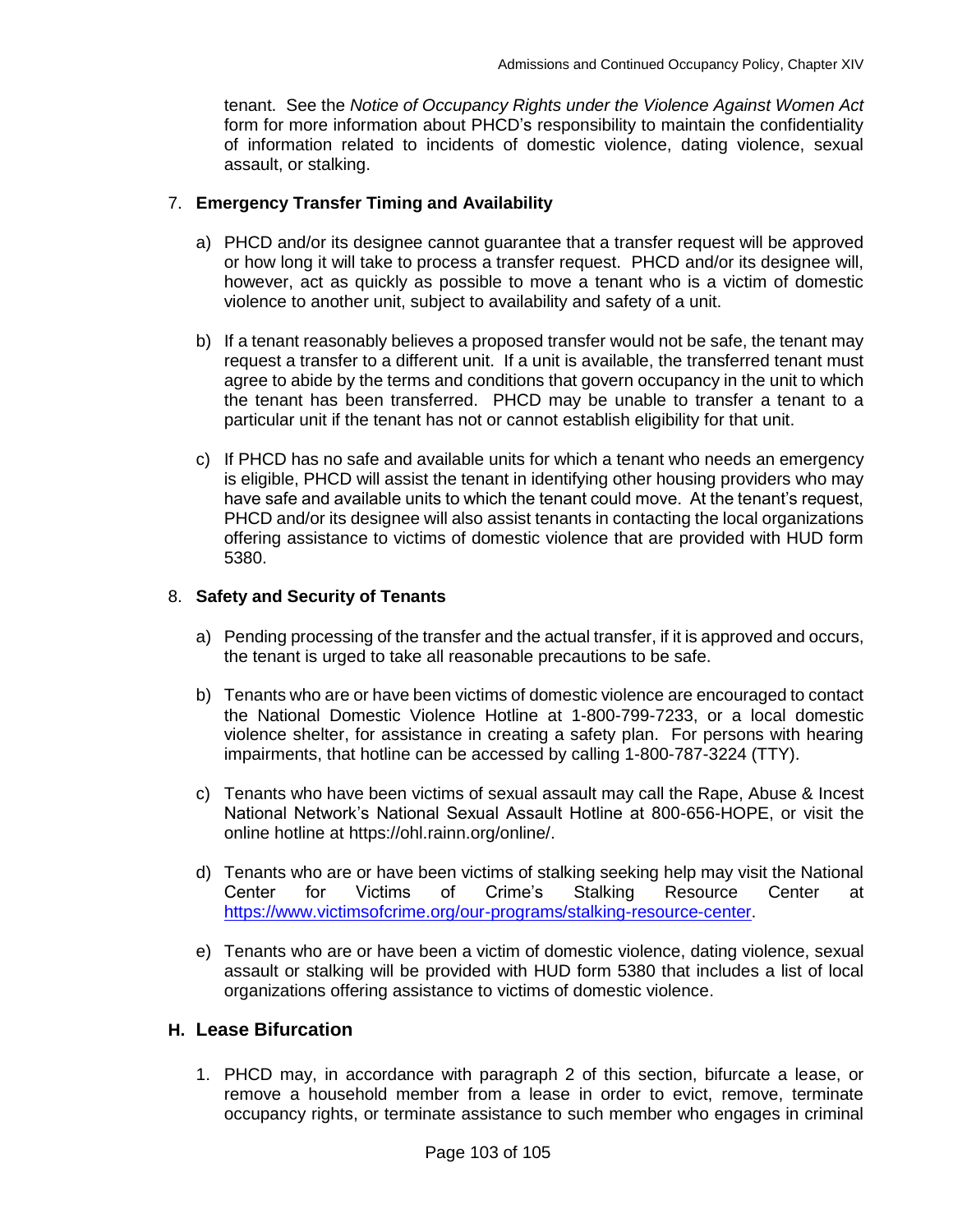activity directly relating to domestic violence, against an affiliated individual or other individual:

- Without regard to whether the household member is a signatory to the lease; and
- Without evicting, removing, terminating assistance to, or otherwise penalizing a victim of such criminal activity who is also a tenant or lawful occupant.
- 2. A lease bifurcation, as provided in paragraph 1 of this section, shall be carried out in accordance with any requirements or procedures as may be prescribed by Federal, State, or local law for termination of assistance or leases and in accordance with any HUD requirements.

## **I. Reasonable Time to Establish Eligibility for Housing Assistance or to Find Alternative Housing**

- 1. If PHCD exercises the option to bifurcate a lease and the individual who was evicted was the eligible tenant, PHCD will provide to the remaining tenant or tenants that were not already eligible a period of 90 calendar days from the date of bifurcation of the lease to establish:
	- eligibility under the same program, or
	- establish eligibility under another covered housing program (see definition in Appendix I), or
	- find alternative housing.
- 2. The 90-calendar-day period will not be available to a remaining household member if the statutory requirements for the same program prohibit it.

Note that if the remaining family members have not provided evidence of citizenship or eligible immigrations status, the tenant or tenants will be provided with 30 days to provide such evidence in accordance with 24 CFR, Part 5 Subpart L (refer to Chapter III of this ACOP).

- 3. The 90-day calendar period also will not apply beyond the expiration of a lease, unless this is permitted by program regulations.
- 4. PHCD may extend the 90-calendar-day period up to an additional 60 calendar days, unless prohibited from doing so by statutory requirements of the covered program or unless the time period would extend beyond expiration of the lease.

# **J. Assistance for Victims of Domestic Violence, Dating Violence, Sexual Assault or Stalking**

- 1. PHCD shall refer victims of domestic violence, dating violence, sexual assault or stalking to the State of Florida Office of the Attorney General, State Attorney's Office or the Department of Law Enforcement to apply for participation in the Address Confidentiality Program for Victims of Domestic Violence.
- 2. PHCD may collaborate with appropriate counseling and law enforcement entities to assist victims of domestic violence, dating violence, sexual assault or stalking, including but not limited to the following services and programs for domestic violence victims: